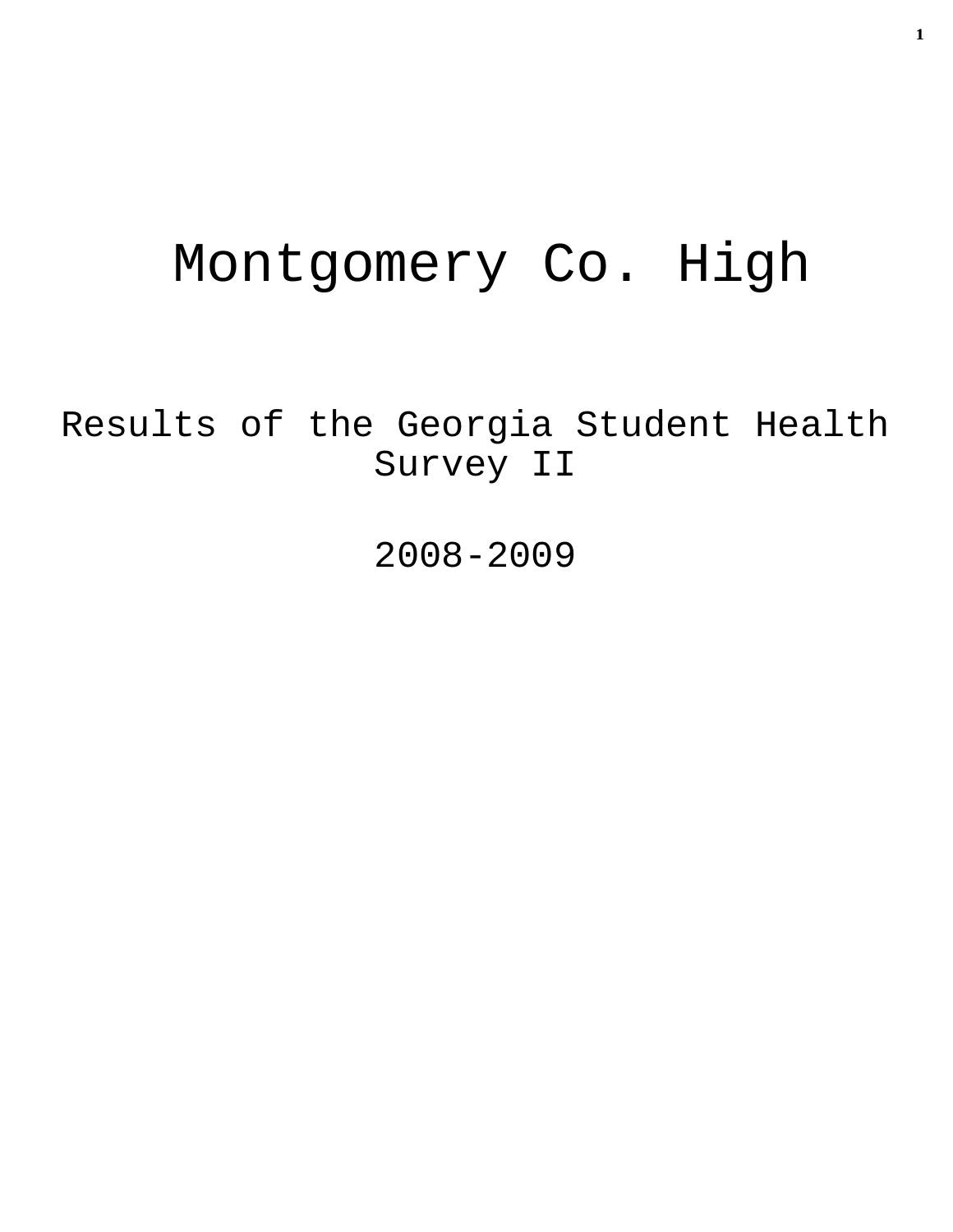# *Demographics* **2**

| Grade                    |    |  |  |
|--------------------------|----|--|--|
| <b>Grade   Frequency</b> |    |  |  |
| 10                       | 61 |  |  |
| 12<br>55                 |    |  |  |

| <b>Frequency</b> | <b>Table of Gender by Grade</b> |              |             |              |  |
|------------------|---------------------------------|--------------|-------------|--------------|--|
| <b>Col Pct</b>   |                                 | Grade(Grade) |             |              |  |
|                  | Gender(Gender)                  | 10           | 12          | <b>Total</b> |  |
|                  | <b>Female</b>                   | 32<br>52.46  | 28<br>50.91 | 60           |  |
|                  | <b>Male</b>                     | 29<br>47.54  | 27<br>49.09 | 56           |  |
|                  | <b>Total</b>                    | 61           | 55          | 116          |  |

| <b>Frequency</b> |
|------------------|
| <b>Col Pct</b>   |

| <b>Table of Ethnicity by Grade</b> |              |             |              |  |  |  |
|------------------------------------|--------------|-------------|--------------|--|--|--|
|                                    | Grade(Grade) |             |              |  |  |  |
| <b>Ethnicity</b> (Ethnicity)       | 10           | 12          | <b>Total</b> |  |  |  |
| <b>Black</b>                       | 30<br>49.18  | 22<br>40.00 | 52           |  |  |  |
| <b>Hispanic</b>                    | 3<br>4.92    | 3<br>5.45   | 6            |  |  |  |
| <b>White</b>                       | 27<br>44.26  | 29<br>52.73 | 56           |  |  |  |
| Asian                              | 1.64         | 1.82        | 2            |  |  |  |
| <b>Total</b>                       | 61           | 55          | 116          |  |  |  |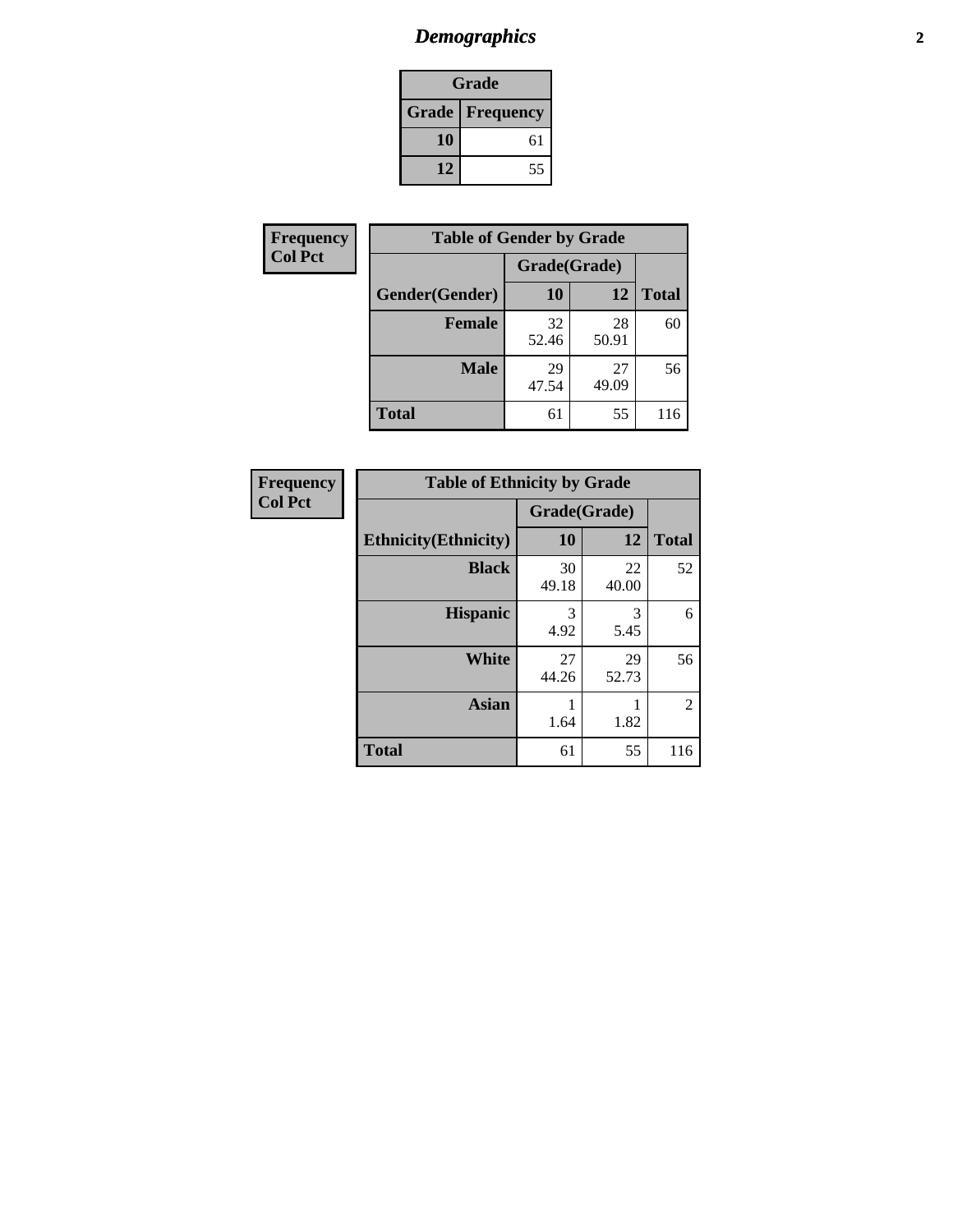#### *Title IV, Part A, Schedule A* **3** *Goal 1: Ensure that all schools are drug-free Baseline Data: Year 2008-2009 Prevalence of Drug Use*

| <b>Frequency</b><br><b>Col Pct</b> | <b>Table of AlcoholAlt by Grade</b> |              |             |              |  |  |
|------------------------------------|-------------------------------------|--------------|-------------|--------------|--|--|
|                                    | AlcoholAlt(Alcohol                  | Grade(Grade) |             |              |  |  |
|                                    | use, past 30 days)                  | 10           | 12          | <b>Total</b> |  |  |
|                                    | <b>Yes</b>                          | 8<br>13.11   | 9<br>16.36  | 17           |  |  |
|                                    | N <sub>0</sub>                      | 53<br>86.89  | 46<br>83.64 | 99           |  |  |
|                                    | <b>Total</b>                        | 61           | 55          | 116          |  |  |

| Frequency      | <b>Table of TobaccoAny by Grade</b> |              |             |              |  |
|----------------|-------------------------------------|--------------|-------------|--------------|--|
| <b>Col Pct</b> | <b>TobaccoAny(Tobacco</b>           | Grade(Grade) |             |              |  |
|                | use, past 30 days)                  | 10           | 12          | <b>Total</b> |  |
|                | Yes                                 | q<br>14.75   | 2<br>3.64   | 11           |  |
|                | N <sub>0</sub>                      | 52<br>85.25  | 53<br>96.36 | 105          |  |
|                | <b>Total</b>                        | 61           | 55          | 116          |  |

| Frequency<br><b>Col Pct</b> | <b>Table of MarijuanaAlt by Grade</b> |              |             |              |  |
|-----------------------------|---------------------------------------|--------------|-------------|--------------|--|
|                             | MarijuanaAlt(Marijuana                | Grade(Grade) |             |              |  |
|                             | use, past 30 days)                    | 10           | 12          | <b>Total</b> |  |
|                             | Yes                                   | 6<br>9.84    | 3<br>5.45   | Q            |  |
|                             | N <sub>0</sub>                        | 55<br>90.16  | 52<br>94.55 | 107          |  |
|                             | <b>Total</b>                          | 61           | 55          | 116          |  |

| <b>Frequency</b> | <b>Table of OtherDrugAny by Grade</b>  |              |             |              |  |
|------------------|----------------------------------------|--------------|-------------|--------------|--|
| <b>Col Pct</b>   | <b>OtherDrugAny(Other</b><br>drug use, | Grade(Grade) |             |              |  |
|                  | past 30 days)                          | 10           | 12          | <b>Total</b> |  |
|                  | Yes                                    | 8<br>13.11   | 3<br>5.45   | 11           |  |
|                  | N <sub>0</sub>                         | 53<br>86.89  | 52<br>94.55 | 105          |  |
|                  | <b>Total</b>                           | 61           | 55          | 116          |  |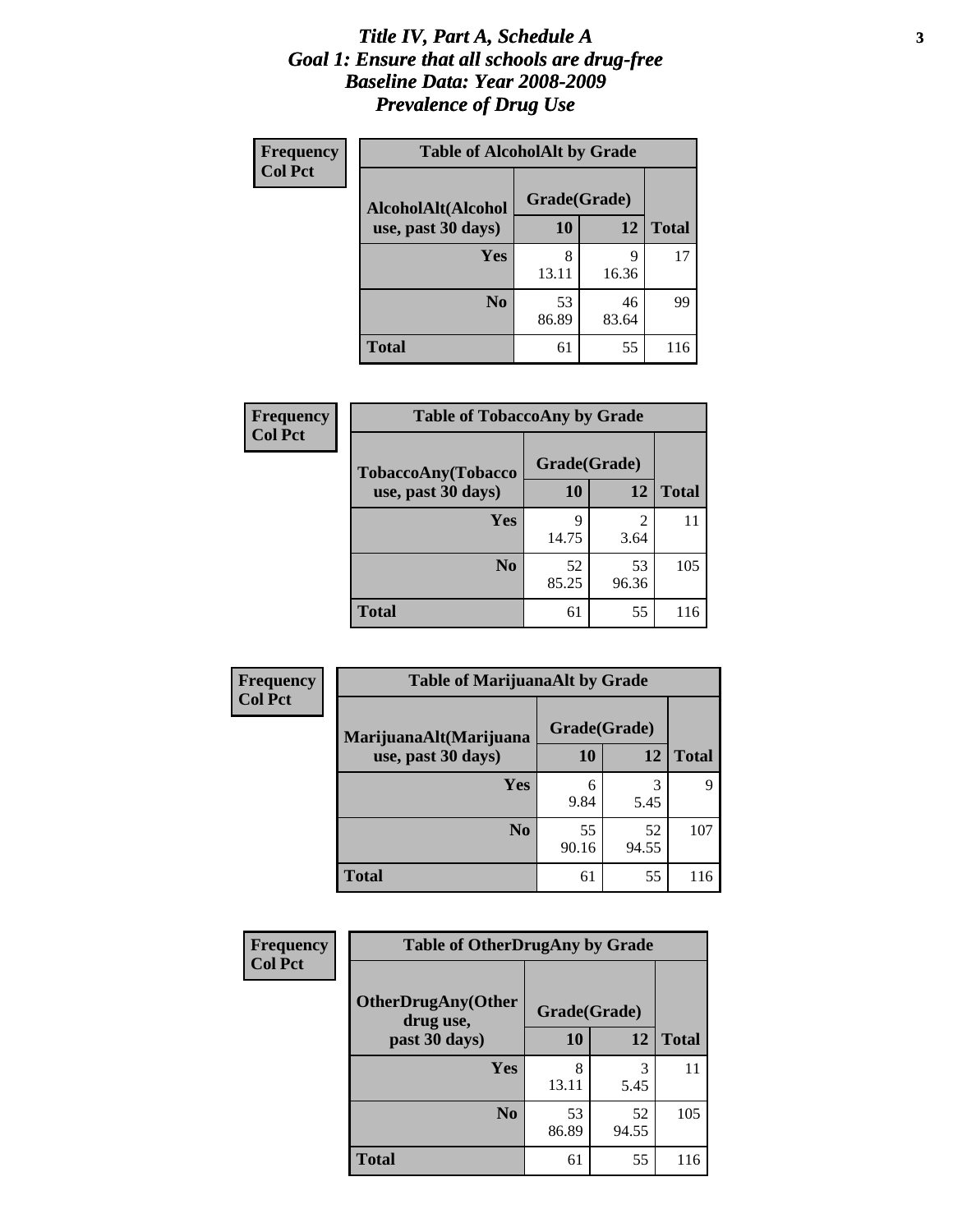#### *Average Age of Onset of Use* **4** *Results for "Average Age of Onset of Use" questions exclude students who said they did not use that substance*

| <b>Variable</b>       | Label                                                              | <b>Mean</b> |
|-----------------------|--------------------------------------------------------------------|-------------|
| Alcoholinit2          | I started using alcohol when I was                                 | 13.51       |
| Cigarettesinit2       | I started smoking tobacco when I was                               | 13.09       |
| Smokelessinit2        | I started chewing tobacco when I was                               | 13.11       |
| Marijuanainit2        | I started using marijuana when I was                               | 14.05       |
| Cocaineinit2          | I started using cocaine when I was                                 | 14.50       |
| Inhalantsinit2        | I started using inhalants when I was                               | 12.33       |
| Steroidsinit2         | I started using steroids when I was                                | 16.00       |
| Ecstasyinit2          | I started using ecstasy when I was                                 | 15.50       |
| Methinit <sub>2</sub> | I started using methamphetamines when I was                        |             |
| Hallucinogensinit2    | I started using hallucinogens when I was                           |             |
| Prescriptioninit2     | I started using prescription drugs not prescribed to me when I was | 13.86       |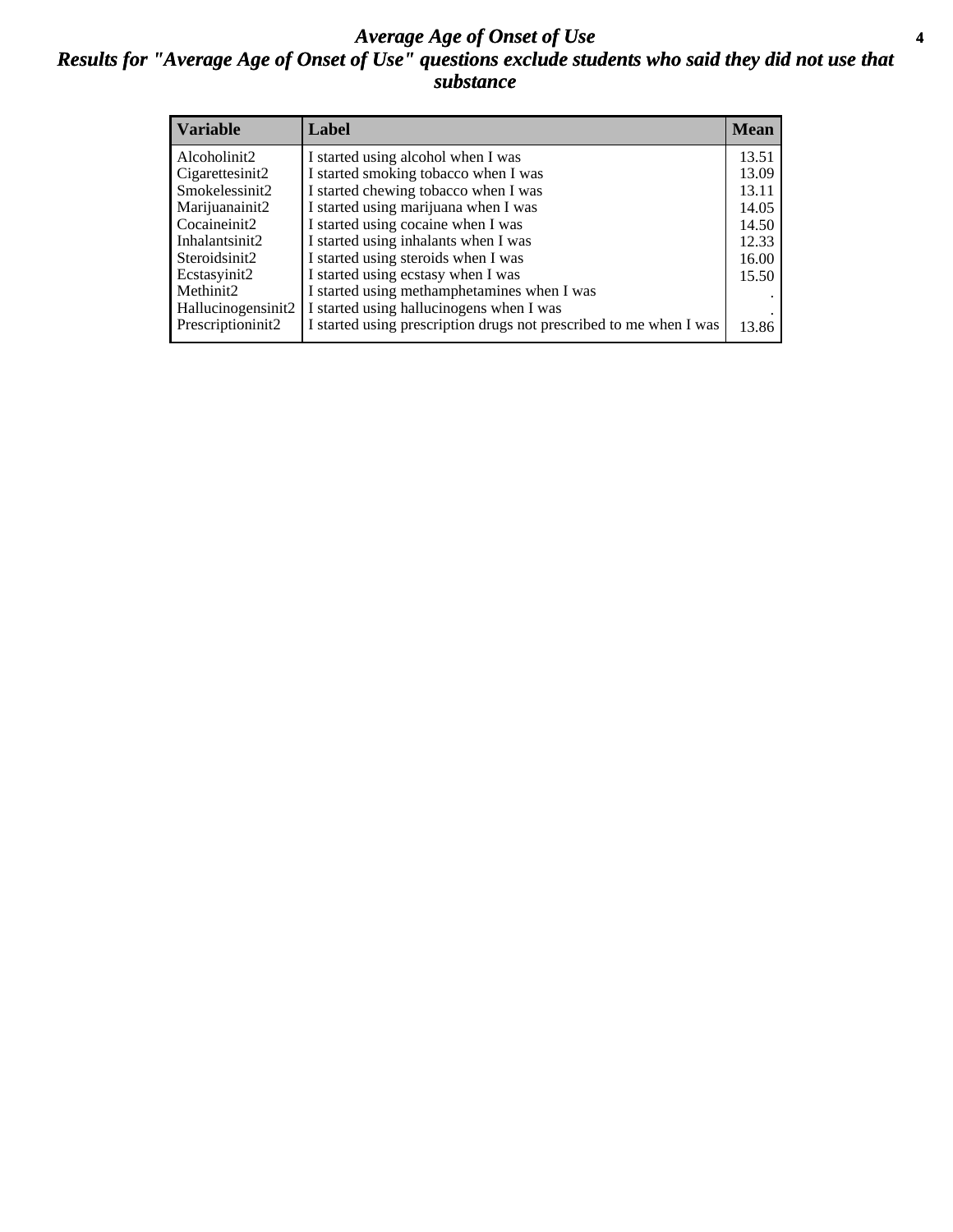# *Perception of Health Risk* **5**

| Frequency      | <b>Table of Alcoholharmdich by Grade</b> |              |             |              |  |
|----------------|------------------------------------------|--------------|-------------|--------------|--|
| <b>Col Pct</b> | Alcoholharmdich(I<br>think alcohol is    | Grade(Grade) |             |              |  |
|                | harmful)                                 | 10           | 12          | <b>Total</b> |  |
|                | Yes                                      | 48<br>78.69  | 49<br>89.09 | 97           |  |
|                | N <sub>0</sub>                           | 13<br>21.31  | 6<br>10.91  | 19           |  |
|                | <b>Total</b>                             | 61           | 55          | 116          |  |

| <b>Table of Tobaccoharmdich by Grade</b> |              |             |              |  |
|------------------------------------------|--------------|-------------|--------------|--|
|                                          |              |             |              |  |
| Tobaccoharmdich(I<br>think tobacco is    | Grade(Grade) |             |              |  |
| harmful)                                 | 10           | 12          | <b>Total</b> |  |
| Yes                                      | 51<br>83.61  | 51<br>92.73 | 102          |  |
| N <sub>0</sub>                           | 10<br>16.39  | 4<br>7.27   | 14           |  |
| <b>Total</b>                             | 61           | 55          | 116          |  |
|                                          |              |             |              |  |

| <b>Frequency</b> | <b>Table of Marijuanaharmdich by Grade</b> |              |             |              |  |
|------------------|--------------------------------------------|--------------|-------------|--------------|--|
| <b>Col Pct</b>   | Marijuanaharmdich(I<br>think marijuana is  | Grade(Grade) |             |              |  |
|                  | harmful)                                   | 10           | 12          | <b>Total</b> |  |
|                  | Yes                                        | 46<br>75.41  | 48<br>87.27 | 94           |  |
|                  | N <sub>0</sub>                             | 15<br>24.59  | 7<br>12.73  | 22           |  |
|                  | <b>Total</b>                               | 61           | 55          | 116          |  |

| Frequency<br><b>Col Pct</b> | <b>Table of Otherdrugharmdich by Grade</b>   |              |             |              |  |  |
|-----------------------------|----------------------------------------------|--------------|-------------|--------------|--|--|
|                             | Otherdrugharmdich(I<br>think other drugs are | Grade(Grade) |             |              |  |  |
|                             | harmful)                                     | 10           | 12          | <b>Total</b> |  |  |
|                             | <b>Yes</b>                                   | 53<br>86.89  | 51<br>92.73 | 104          |  |  |
|                             | N <sub>0</sub>                               | 8<br>13.11   | 4<br>7.27   | 12           |  |  |
|                             | <b>Total</b>                                 | 61           | 55          | 116          |  |  |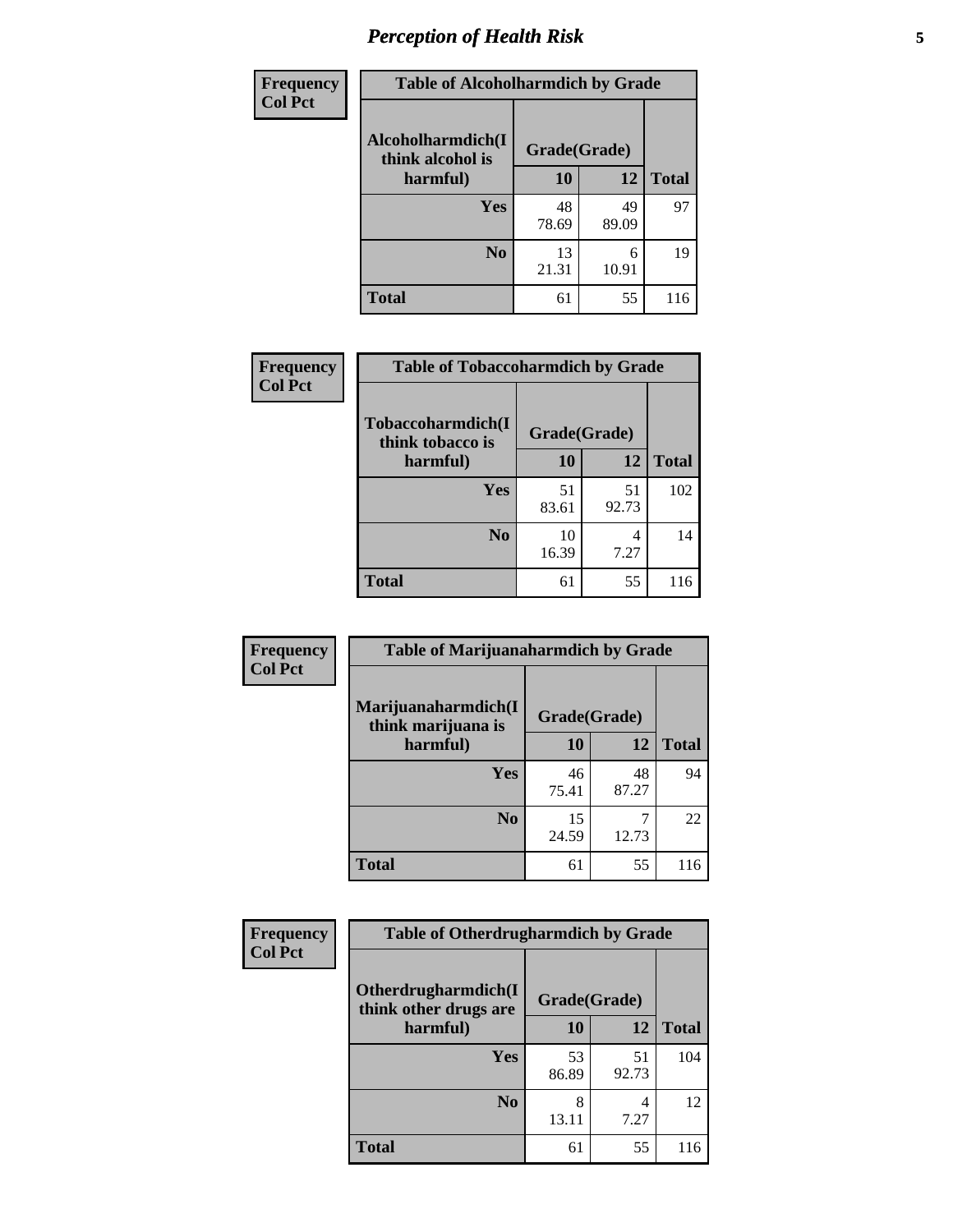# *Social Disapproval* **6**

| <b>Frequency</b> | <b>Table of Alcoholpeerdich by Grade</b>                    |              |             |              |  |
|------------------|-------------------------------------------------------------|--------------|-------------|--------------|--|
| <b>Col Pct</b>   | Alcoholpeerdich(My<br>friends would<br>disapprove if I used | Grade(Grade) |             |              |  |
|                  | alcohol)                                                    | 10           | 12          | <b>Total</b> |  |
|                  | <b>Yes</b>                                                  | 33<br>54.10  | 27<br>49.09 | 60           |  |
|                  | N <sub>0</sub>                                              | 28<br>45.90  | 28<br>50.91 | 56           |  |
|                  | <b>Total</b>                                                | 61           | 55          | 116          |  |

| <b>Frequency</b> |
|------------------|
| <b>Col Pct</b>   |

| <b>Table of Tobaccopeerdich by Grade</b>                    |              |             |              |  |  |
|-------------------------------------------------------------|--------------|-------------|--------------|--|--|
| Tobaccopeerdich(My<br>friends would<br>disapprove if I used | Grade(Grade) |             |              |  |  |
| tobacco)                                                    | 10           | 12          | <b>Total</b> |  |  |
| Yes                                                         | 38<br>62.30  | 41<br>74.55 | 79           |  |  |
| N <sub>0</sub>                                              | 23<br>37.70  | 14<br>25.45 | 37           |  |  |
| <b>Total</b>                                                | 61           | 55          | 116          |  |  |

| <b>Frequency</b> | <b>Table of Marijuanapeerdich by Grade</b>                    |              |             |              |  |
|------------------|---------------------------------------------------------------|--------------|-------------|--------------|--|
| <b>Col Pct</b>   | Marijuanapeerdich(My<br>friends would<br>disapprove if I used | Grade(Grade) |             |              |  |
|                  | marijuana)                                                    | 10           | 12          | <b>Total</b> |  |
|                  | <b>Yes</b>                                                    | 39<br>63.93  | 39<br>70.91 | 78           |  |
|                  | N <sub>0</sub>                                                | 22<br>36.07  | 16<br>29.09 | 38           |  |
|                  | <b>Total</b>                                                  | 61           | 55          | 116          |  |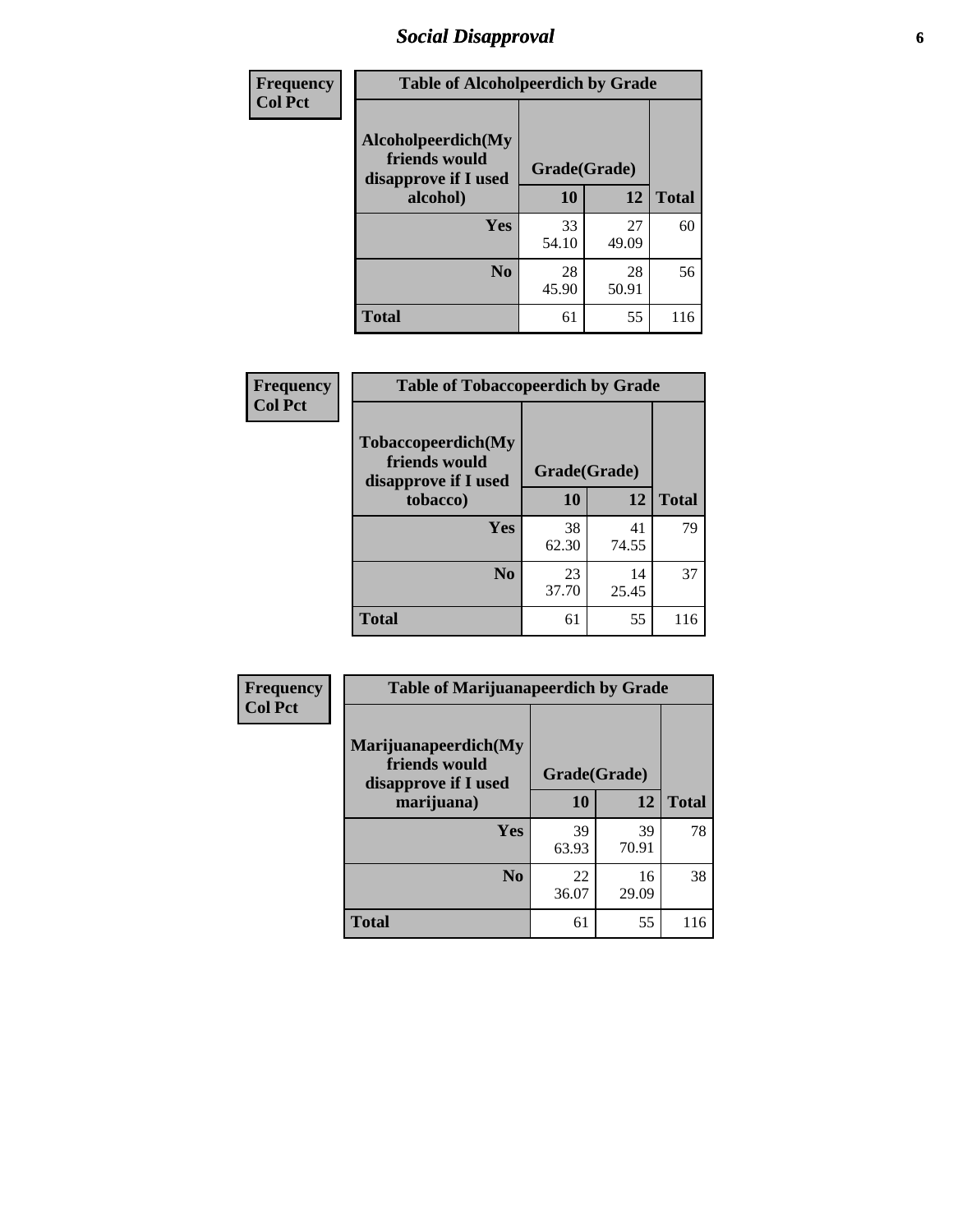# *Social Disapproval* **7**

| Frequency      | <b>Table of Otherdrugpeerdich by Grade</b>                    |             |              |              |  |  |
|----------------|---------------------------------------------------------------|-------------|--------------|--------------|--|--|
| <b>Col Pct</b> | Otherdrugpeerdich(My<br>friends would<br>disapprove if I used |             | Grade(Grade) |              |  |  |
|                | other drugs)                                                  | 10          | 12           | <b>Total</b> |  |  |
|                | Yes                                                           | 44<br>72.13 | 44<br>80.00  | 88           |  |  |
|                | N <sub>0</sub>                                                | 17<br>27.87 | 11<br>20.00  | 28           |  |  |
|                | <b>Total</b>                                                  | 61          | 55           | 116          |  |  |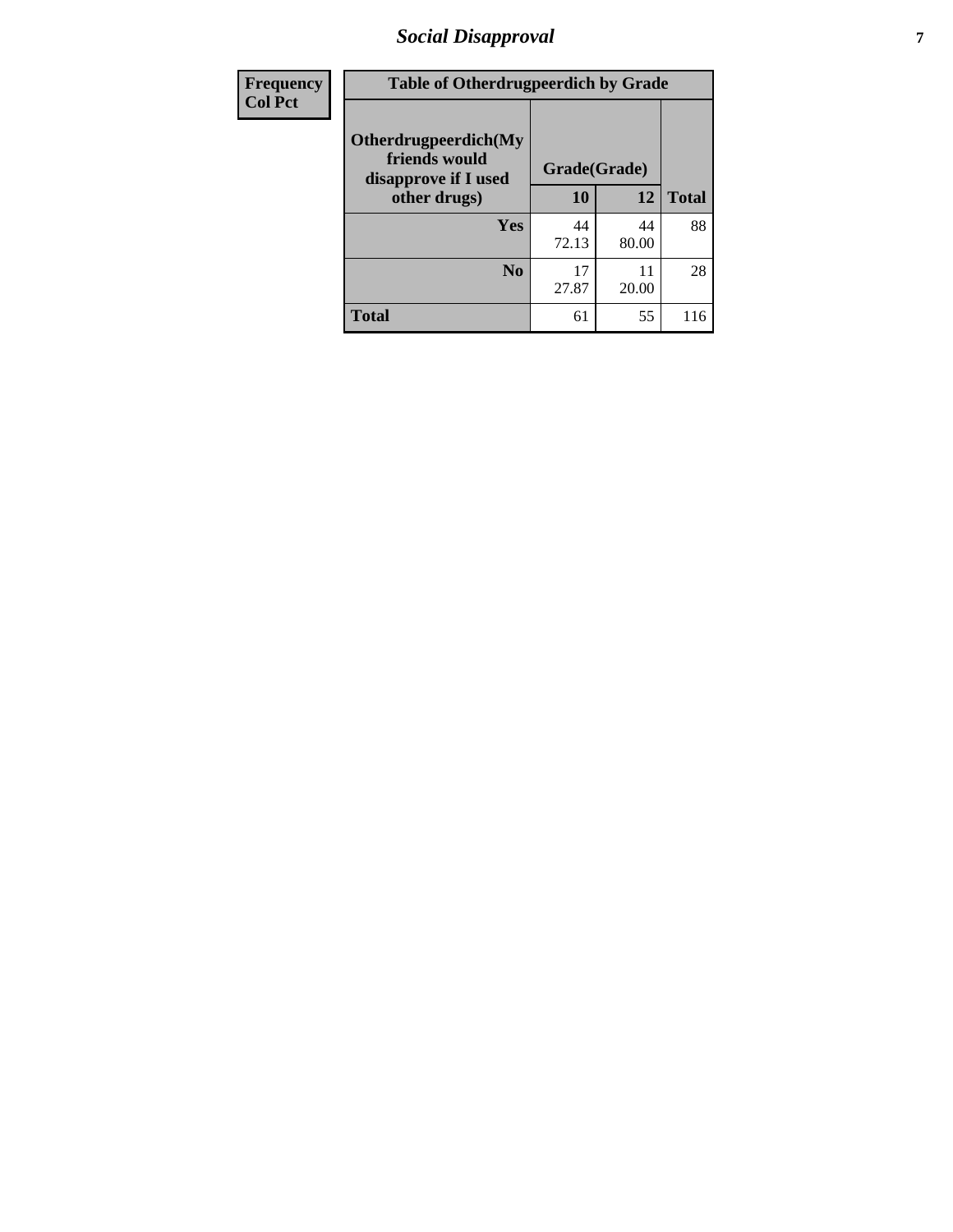#### Title IV, Part A, Schedule A **8** *Goal 2: To help ensure that all schools are safe and disciplined Baseline Data: Year 2008-2009 Student Involvement in Gang Activity*

| Frequency      | <b>Table of Gangself by Grade</b>                                                                 |                    |             |              |
|----------------|---------------------------------------------------------------------------------------------------|--------------------|-------------|--------------|
| <b>Col Pct</b> | Gangself(I<br>have<br>participated<br>in illegal<br>gang<br>activities in<br>the past 30<br>days) | Grade(Grade)<br>10 | 12          | <b>Total</b> |
|                | Yes                                                                                               | 5<br>8.20          | 1<br>1.82   | 6            |
|                | N <sub>0</sub>                                                                                    | 56<br>91.80        | 54<br>98.18 | 110          |
|                | <b>Total</b>                                                                                      | 61                 | 55          | 116          |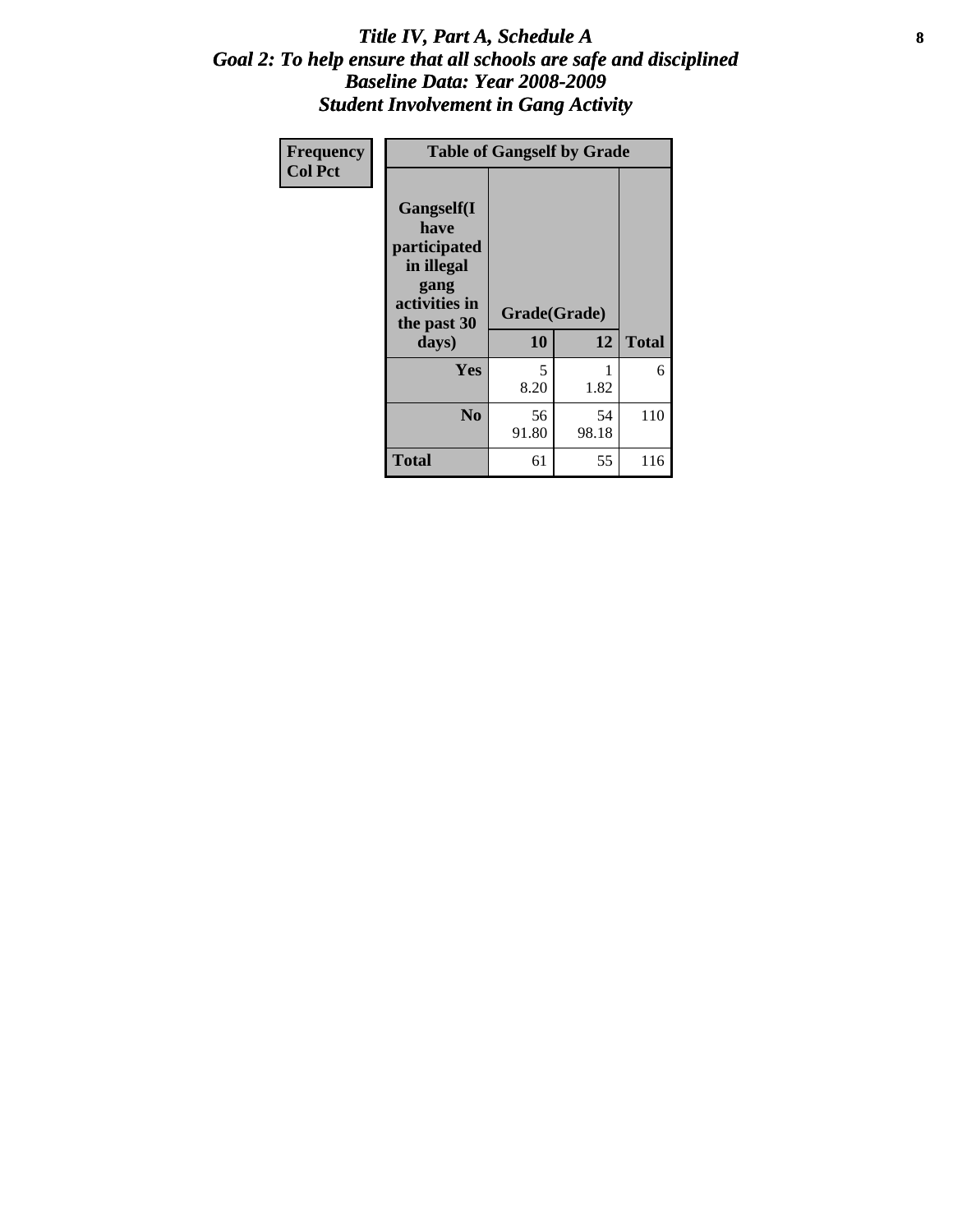# *Student Perception of School Safety* **9**

| <b>Frequency</b><br>Row Pct |
|-----------------------------|
|                             |

| <b>Table of Grade by Safeschool</b> |                                                                                                                                      |             |             |            |     |  |
|-------------------------------------|--------------------------------------------------------------------------------------------------------------------------------------|-------------|-------------|------------|-----|--|
|                                     | Safeschool (School is a place at which I feel<br>safe)                                                                               |             |             |            |     |  |
| Grade(Grade)                        | Somewhat  <br><b>Somewhat</b><br><b>Strongly</b><br><b>Strongly</b><br><b>Disagree</b><br>Agree<br>Disagree<br><b>Total</b><br>Agree |             |             |            |     |  |
| <b>10</b>                           | 14<br>22.95                                                                                                                          | 26<br>42.62 | 12<br>19.67 | 9<br>14.75 | 61  |  |
| 12                                  | 12.<br>21.82                                                                                                                         | 33<br>60.00 | 4<br>7.27   | 6<br>10.91 | 55  |  |
| <b>Total</b>                        | 26                                                                                                                                   | 59          | 16          | 15         | 116 |  |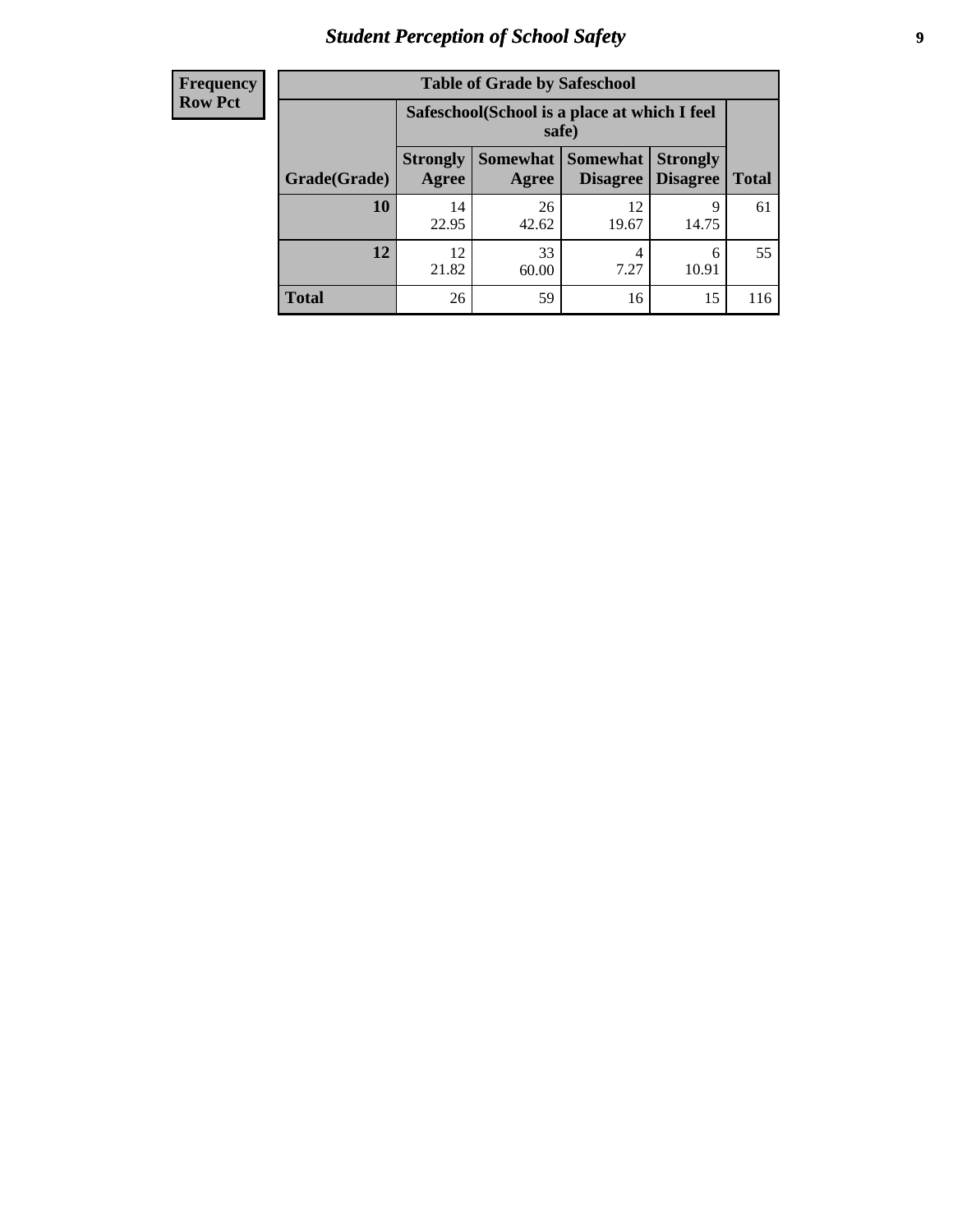#### *Students Who Have Been Bullied* **10**

| <b>Frequency</b> | <b>Table of Grade by Bullied</b> |              |                        |                       |                                 |                                                                               |                |              |
|------------------|----------------------------------|--------------|------------------------|-----------------------|---------------------------------|-------------------------------------------------------------------------------|----------------|--------------|
| <b>Row Pct</b>   |                                  |              |                        |                       |                                 | <b>Bullied</b> (I have been bullied by other<br>students in the past 30 days) |                |              |
|                  |                                  | $\mathbf{0}$ | 1 or<br>2              | 3 <sub>to</sub><br>5  | <b>10</b><br>$\mathbf{t}$<br>19 | <b>20</b><br>to<br>29                                                         | All<br>30      |              |
|                  | Grade(Grade)                     | <b>Days</b>  | days                   | days                  | days                            | days                                                                          | days           | <b>Total</b> |
|                  | 10                               | 53<br>86.89  | $\mathfrak{D}$<br>3.28 | $\mathcal{F}$<br>4.92 | 1.64                            | 1.64                                                                          | 1.64           | 61           |
|                  | 12                               | 46<br>83.64  | 5<br>9.09              | 1.82                  | 1.82                            | 1.82                                                                          | 1.82           | 55           |
|                  | <b>Total</b>                     | 99           | 7                      | 4                     | $\overline{2}$                  | 2                                                                             | $\overline{2}$ | 116          |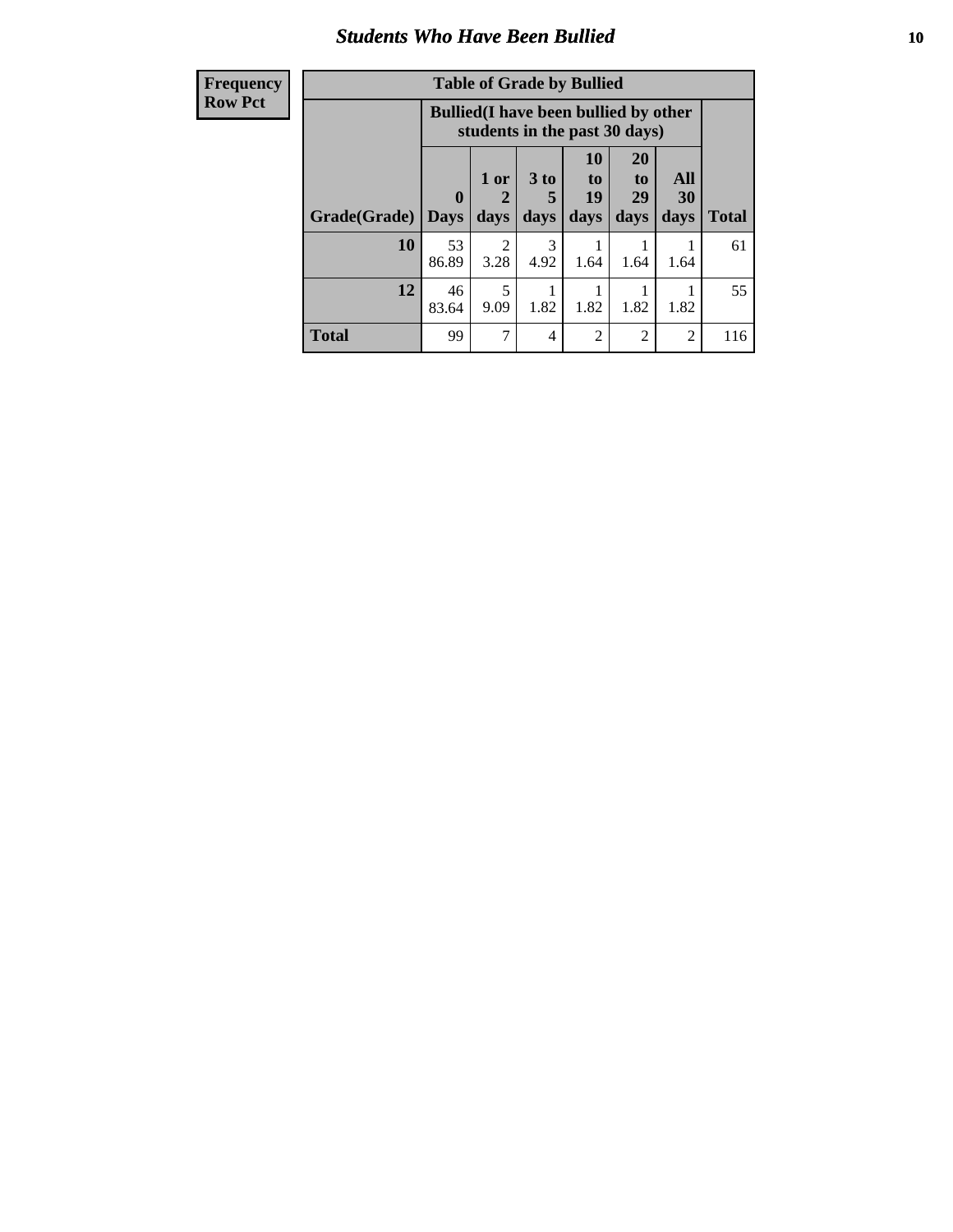#### *School Climate* **11**

| Frequency      | <b>Table of SchoolClimate1 by Grade</b> |                    |             |              |  |  |
|----------------|-----------------------------------------|--------------------|-------------|--------------|--|--|
| <b>Col Pct</b> | SchoolClimate1(I<br>like school)        | Grade(Grade)<br>10 | 12          | <b>Total</b> |  |  |
|                | <b>Strongly Agree</b>                   | 11<br>18.03        | 4<br>7.27   | 15           |  |  |
|                | <b>Somewhat Agree</b>                   | 29<br>47.54        | 41<br>74.55 | 70           |  |  |
|                | <b>Somewhat Disagree</b>                | 12<br>19.67        | 6<br>10.91  | 18           |  |  |
|                | <b>Strongly Disagree</b>                | 9<br>14.75         | 4<br>7.27   | 13           |  |  |
|                | <b>Total</b>                            | 61                 | 55          | 116          |  |  |

| Frequency |  |
|-----------|--|
| Col Pct   |  |

| <b>Table of SchoolClimate2 by Grade</b>           |                    |                        |              |  |
|---------------------------------------------------|--------------------|------------------------|--------------|--|
| SchoolClimate2(I<br>feel successful at<br>school) | Grade(Grade)<br>10 | 12                     | <b>Total</b> |  |
| <b>Strongly Agree</b>                             | 19<br>31.15        | 10<br>18.18            | 29           |  |
| <b>Somewhat Agree</b>                             | 37<br>60.66        | 39<br>70.91            | 76           |  |
| <b>Somewhat Disagree</b>                          | 4<br>6.56          | 4<br>7.27              | 8            |  |
| <b>Strongly Disagree</b>                          | 1.64               | $\mathfrak{D}$<br>3.64 | 3            |  |
| <b>Total</b>                                      | 61                 | 55                     | 116          |  |

| Frequency      | <b>Table of SchoolClimate3 by Grade</b>                      |              |             |              |  |
|----------------|--------------------------------------------------------------|--------------|-------------|--------------|--|
| <b>Col Pct</b> | <b>SchoolClimate3(My</b><br>school has high<br>standards for | Grade(Grade) |             |              |  |
|                | achievement)                                                 | <b>10</b>    | 12          | <b>Total</b> |  |
|                | <b>Strongly Agree</b>                                        | 14<br>22.95  | 17<br>30.91 | 31           |  |
|                | <b>Somewhat Agree</b>                                        | 38<br>62.30  | 34<br>61.82 | 72           |  |
|                | <b>Somewhat Disagree</b>                                     | 6<br>9.84    | 3<br>5.45   | 9            |  |
|                | <b>Strongly Disagree</b>                                     | 3<br>4.92    | 1.82        | 4            |  |
|                | Total                                                        | 61           | 55          | 116          |  |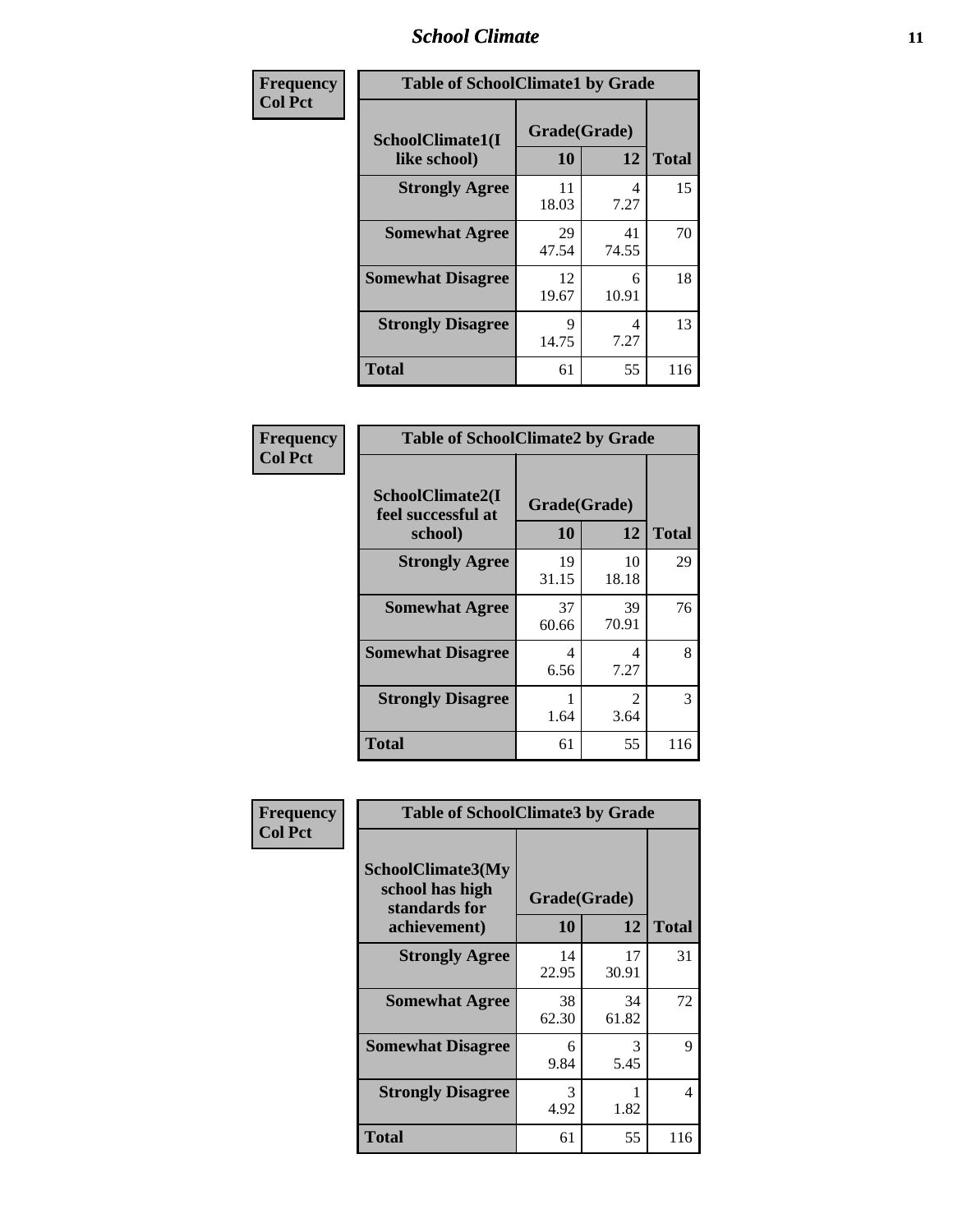#### *School Climate* **12**

| Frequency      | <b>Table of SchoolClimate4 by Grade</b>                       |                        |                           |              |
|----------------|---------------------------------------------------------------|------------------------|---------------------------|--------------|
| <b>Col Pct</b> | SchoolClimate4(My<br>school sets clear<br>rules for behavior) | Grade(Grade)<br>10     | 12                        | <b>Total</b> |
|                | <b>Strongly Agree</b>                                         | 27<br>44.26            | 34<br>61.82               | 61           |
|                | <b>Somewhat Agree</b>                                         | 26<br>42.62            | 16<br>29.09               | 42           |
|                | <b>Somewhat Disagree</b>                                      | 6<br>9.84              | 5<br>9.09                 | 11           |
|                | <b>Strongly Disagree</b>                                      | $\mathfrak{D}$<br>3.28 | $\mathbf{\Omega}$<br>0.00 | 2            |
|                | <b>Total</b>                                                  | 61                     | 55                        | 116          |

| <b>Table of SchoolClimate5 by Grade</b>                              |                        |             |              |  |
|----------------------------------------------------------------------|------------------------|-------------|--------------|--|
| SchoolClimate5(I<br>know what to do in<br>an emergency at<br>school) | Grade(Grade)<br>10     | 12          | <b>Total</b> |  |
|                                                                      |                        |             |              |  |
| <b>Strongly Agree</b>                                                | 30<br>49.18            | 32<br>58.18 | 62           |  |
| <b>Somewhat Agree</b>                                                | 27<br>44.26            | 18<br>32.73 | 45           |  |
| <b>Somewhat Disagree</b>                                             | $\mathfrak{D}$<br>3.28 | 4<br>7.27   | 6            |  |
| <b>Strongly Disagree</b>                                             | 2<br>3.28              | 1.82        | 3            |  |
| <b>Total</b>                                                         | 61                     | 55          | 116          |  |

| Frequency      | <b>Table of SchoolClimate6 by Grade</b>                  |                    |                        |              |
|----------------|----------------------------------------------------------|--------------------|------------------------|--------------|
| <b>Col Pct</b> | <b>SchoolClimate6(Teachers</b><br>treat me with respect) | Grade(Grade)<br>10 | 12                     | <b>Total</b> |
|                | <b>Strongly Agree</b>                                    | 22<br>36.07        | 19<br>34.55            | 41           |
|                | <b>Somewhat Agree</b>                                    | 27<br>44.26        | 26<br>47.27            | 53           |
|                | <b>Somewhat Disagree</b>                                 | 6<br>9.84          | 8<br>14.55             | 14           |
|                | <b>Strongly Disagree</b>                                 | 6<br>9.84          | $\mathfrak{D}$<br>3.64 | 8            |
|                | <b>Total</b>                                             | 61                 | 55                     | 116          |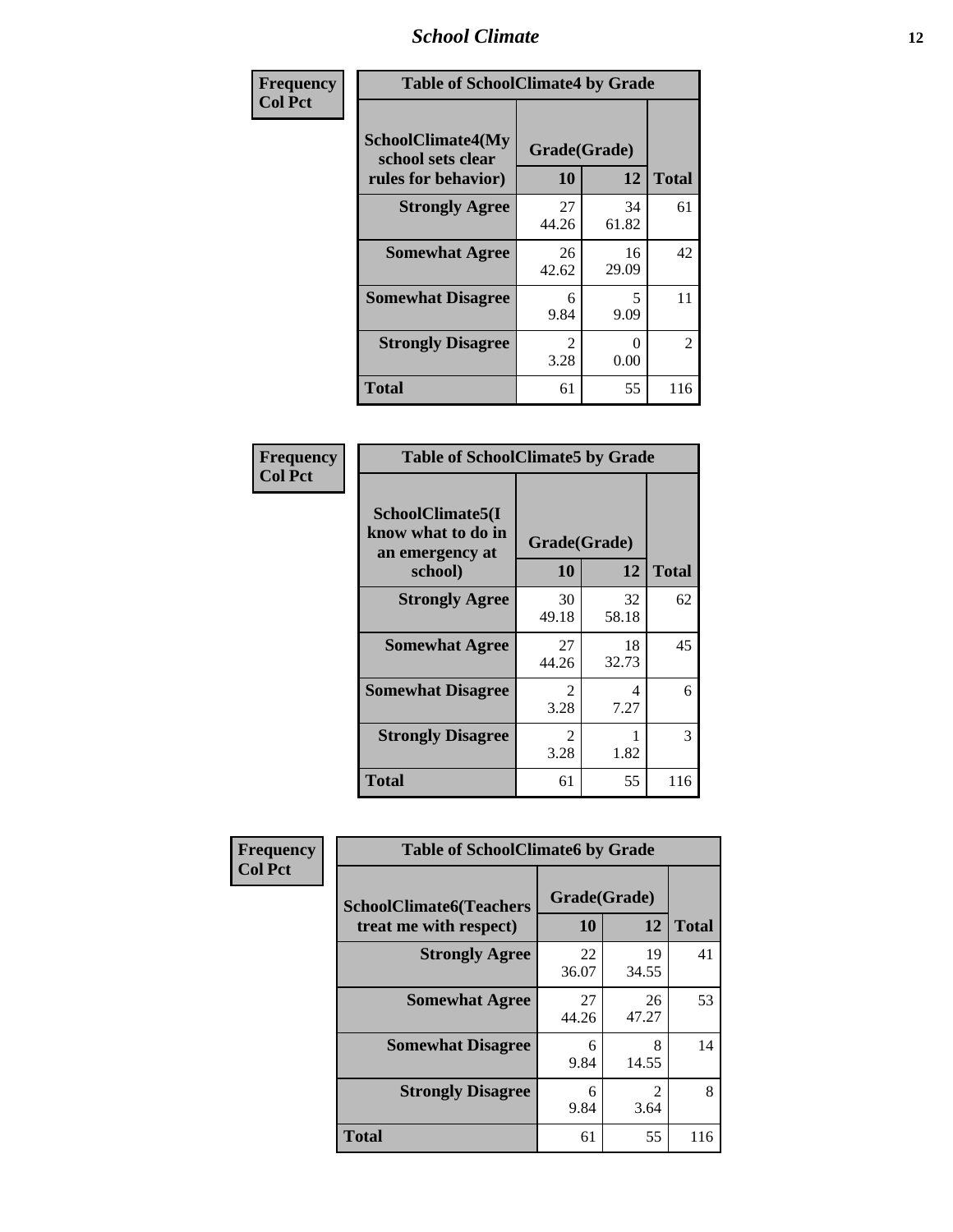#### *School Climate* **13**

| Frequency      |                                                                               | <b>Table of SchoolClimate7 by Grade</b> |             |              |  |
|----------------|-------------------------------------------------------------------------------|-----------------------------------------|-------------|--------------|--|
| <b>Col Pct</b> | <b>SchoolClimate7(Behaviors</b><br>in my class allow the<br>teacher to teach) | Grade(Grade)<br><b>10</b>               | 12          | <b>Total</b> |  |
|                | <b>Strongly Agree</b>                                                         | 15<br>24.59                             | 19<br>34.55 | 34           |  |
|                | <b>Somewhat Agree</b>                                                         | 32<br>52.46                             | 24<br>43.64 | 56           |  |
|                | <b>Somewhat Disagree</b>                                                      | 11<br>18.03                             | 8<br>14.55  | 19           |  |
|                | <b>Strongly Disagree</b>                                                      | 3<br>4.92                               | 4<br>7.27   | 7            |  |
|                | <b>Total</b>                                                                  | 61                                      | 55          | 116          |  |

| Frequency      | <b>Table of SchoolClimate8 by Grade</b>                                              |                    |             |              |
|----------------|--------------------------------------------------------------------------------------|--------------------|-------------|--------------|
| <b>Col Pct</b> | <b>SchoolClimate8(Students</b><br>are frequently<br>recognized for good<br>behavior) | Grade(Grade)<br>10 | 12          | <b>Total</b> |
|                | <b>Strongly Agree</b>                                                                | 23<br>37.70        | 31<br>56.36 | 54           |
|                | <b>Somewhat Agree</b>                                                                | 29<br>47.54        | 21<br>38.18 | 50           |
|                | <b>Somewhat Disagree</b>                                                             | 6<br>9.84          | 3<br>5.45   | 9            |
|                | <b>Strongly Disagree</b>                                                             | 3<br>4.92          | 0<br>0.00   | 3            |
|                | <b>Total</b>                                                                         | 61                 | 55          | 116          |

| Frequency      | <b>Table of SchoolClimate9 by Grade</b>                                           |                    |                        |              |
|----------------|-----------------------------------------------------------------------------------|--------------------|------------------------|--------------|
| <b>Col Pct</b> | SchoolClimate9(School<br>counselor would be<br>helpful if I needed<br>assistance) | Grade(Grade)<br>10 | 12                     | <b>Total</b> |
|                | <b>Strongly Agree</b>                                                             | 27<br>44.26        | 32<br>58.18            | 59           |
|                | <b>Somewhat Agree</b>                                                             | 23<br>37.70        | 18<br>32.73            | 41           |
|                | <b>Somewhat Disagree</b>                                                          | 8<br>13.11         | 3<br>5.45              | 11           |
|                | <b>Strongly Disagree</b>                                                          | 3<br>4.92          | $\mathfrak{D}$<br>3.64 | 5            |
|                | Total                                                                             | 61                 | 55                     | 116          |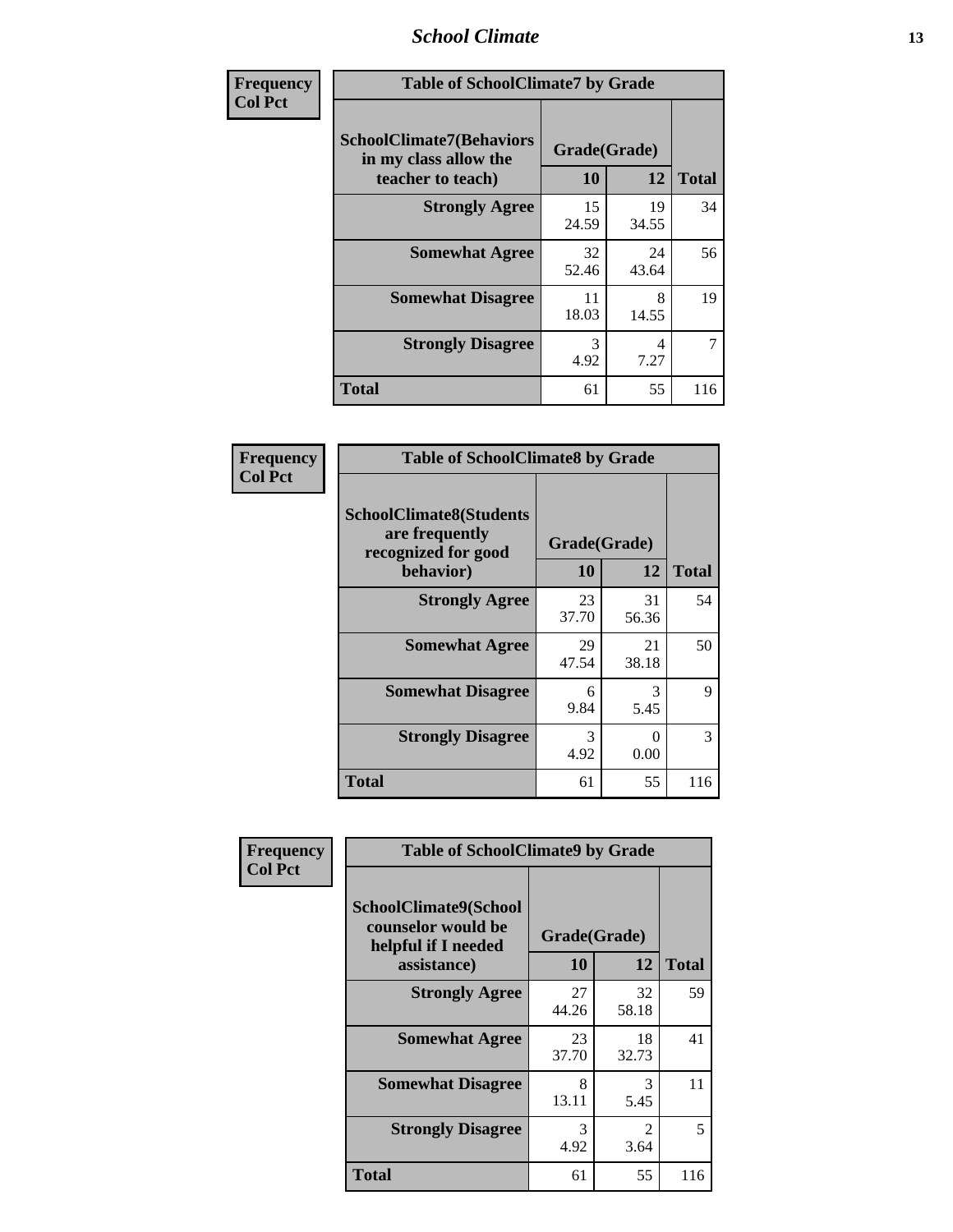#### *Reasons for Dropping Out* **14**

| Frequency      | <b>Table of Dropoutreason by Grade</b>                                   |                    |             |              |
|----------------|--------------------------------------------------------------------------|--------------------|-------------|--------------|
| <b>Col Pct</b> | Dropoutreason(If<br>I dropped out the<br>reason would<br>most likely be) | Grade(Grade)<br>10 | 12          | <b>Total</b> |
|                | <b>Won't Drop out</b>                                                    | 34<br>55.74        | 33<br>60.00 | 67           |
|                | <b>Bored</b>                                                             | 12<br>19.67        | 5<br>9.09   | 17           |
|                | <b>Family Reasons</b>                                                    | 4<br>6.56          | 7<br>12.73  | 11           |
|                | <b>Being Bullied</b>                                                     | 3<br>4.92          | 2<br>3.64   | 5            |
|                | <b>Other</b>                                                             | 8<br>13.11         | 8<br>14.55  | 16           |
|                | <b>Total</b>                                                             | 61                 | 55          | 116          |

| Frequency<br><b>Col Pct</b> | <b>Table of Dropout by Grade</b>                            |              |             |              |  |
|-----------------------------|-------------------------------------------------------------|--------------|-------------|--------------|--|
|                             | Dropout(I<br>have<br>thought<br>about<br>dropping<br>out of | Grade(Grade) |             |              |  |
|                             | school)                                                     | 10           | 12          | <b>Total</b> |  |
|                             | Yes                                                         | 18<br>29.51  | 19<br>34.55 | 37           |  |
|                             | N <sub>0</sub>                                              | 43<br>70.49  | 36<br>65.45 | 79           |  |
|                             |                                                             |              |             |              |  |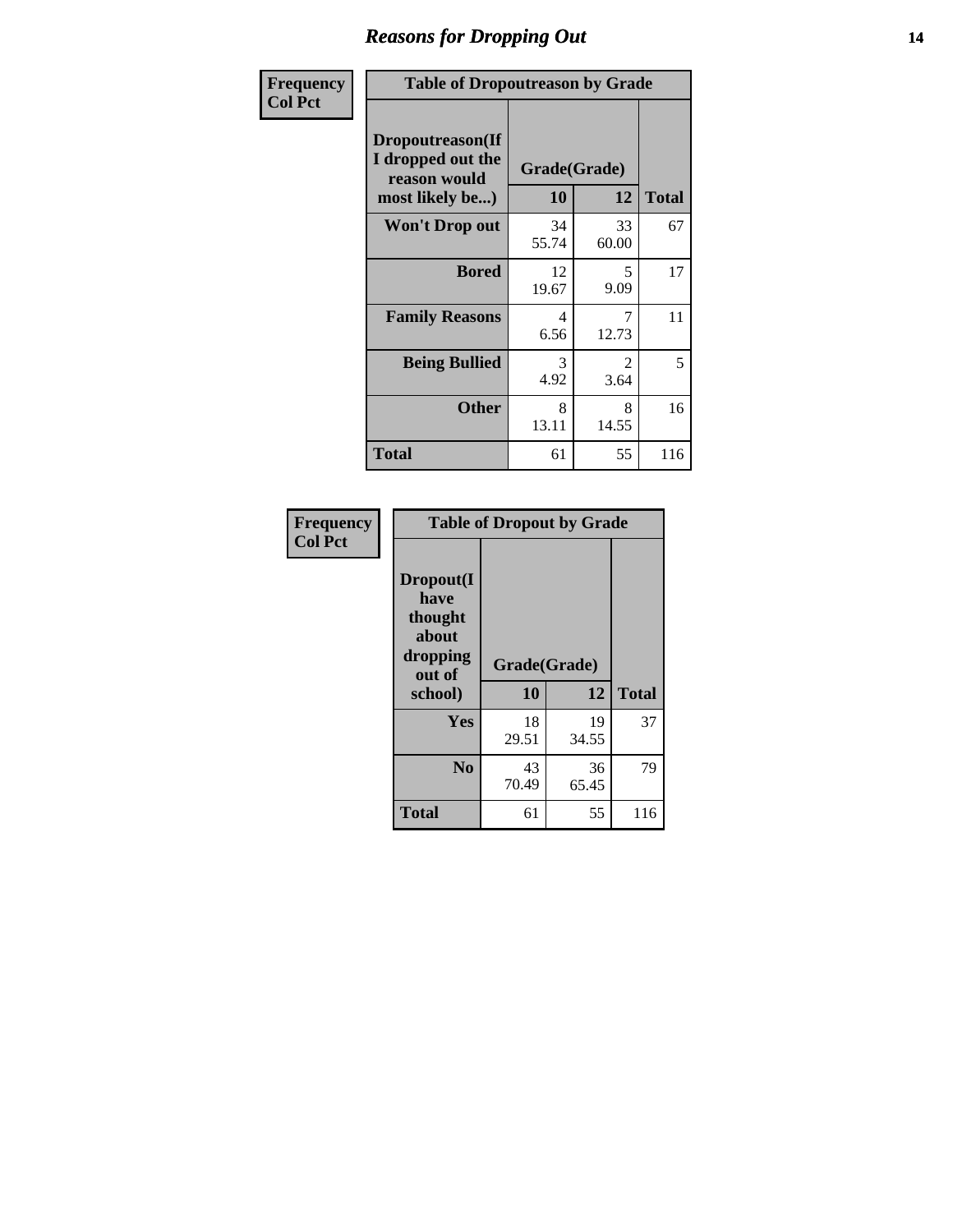*School Safety* **15**

| Frequency      | <b>Table of Gangself by Grade</b>                                                                 |                    |             |              |
|----------------|---------------------------------------------------------------------------------------------------|--------------------|-------------|--------------|
| <b>Col Pct</b> | Gangself(I<br>have<br>participated<br>in illegal<br>gang<br>activities in<br>the past 30<br>days) | Grade(Grade)<br>10 | 12          | <b>Total</b> |
|                | Yes                                                                                               | 5<br>8.20          | 1<br>1.82   | 6            |
|                | N <sub>0</sub>                                                                                    | 56<br>91.80        | 54<br>98.18 | 110          |
|                | <b>Total</b>                                                                                      | 61                 | 55          | 116          |

| Frequency<br><b>Col Pct</b> | <b>Table of Gangpeers by Grade</b>                                                                                             |                    |             |              |  |
|-----------------------------|--------------------------------------------------------------------------------------------------------------------------------|--------------------|-------------|--------------|--|
|                             | <b>Gangpeers</b> (I<br>have friends<br>who have<br>participated<br>in illegal<br>gang<br>activities in<br>the past 30<br>days) | Grade(Grade)<br>10 | 12          | <b>Total</b> |  |
|                             | <b>Yes</b>                                                                                                                     | 15<br>24.59        | 12<br>21.82 | 27           |  |
|                             | N <sub>0</sub>                                                                                                                 | 46<br>75.41        | 43<br>78.18 | 89           |  |
|                             | <b>Total</b>                                                                                                                   | 61                 | 55          | 116          |  |

| Frequency      | <b>Table of Pickedon by Grade</b>                                  |              |             |              |
|----------------|--------------------------------------------------------------------|--------------|-------------|--------------|
| <b>Col Pct</b> | <b>Pickedon(I have</b><br>been picked on or<br>teased at school in | Grade(Grade) |             |              |
|                | the past 30 days)                                                  | 10           | 12          | <b>Total</b> |
|                | <b>Strongly Agree</b>                                              | 8<br>13.11   | 10<br>18.18 | 18           |
|                | <b>Somewhat Agree</b>                                              | 8<br>13.11   | 8<br>14.55  | 16           |
|                | <b>Somewhat Disagree</b>                                           | 11.48        | 10<br>18.18 | 17           |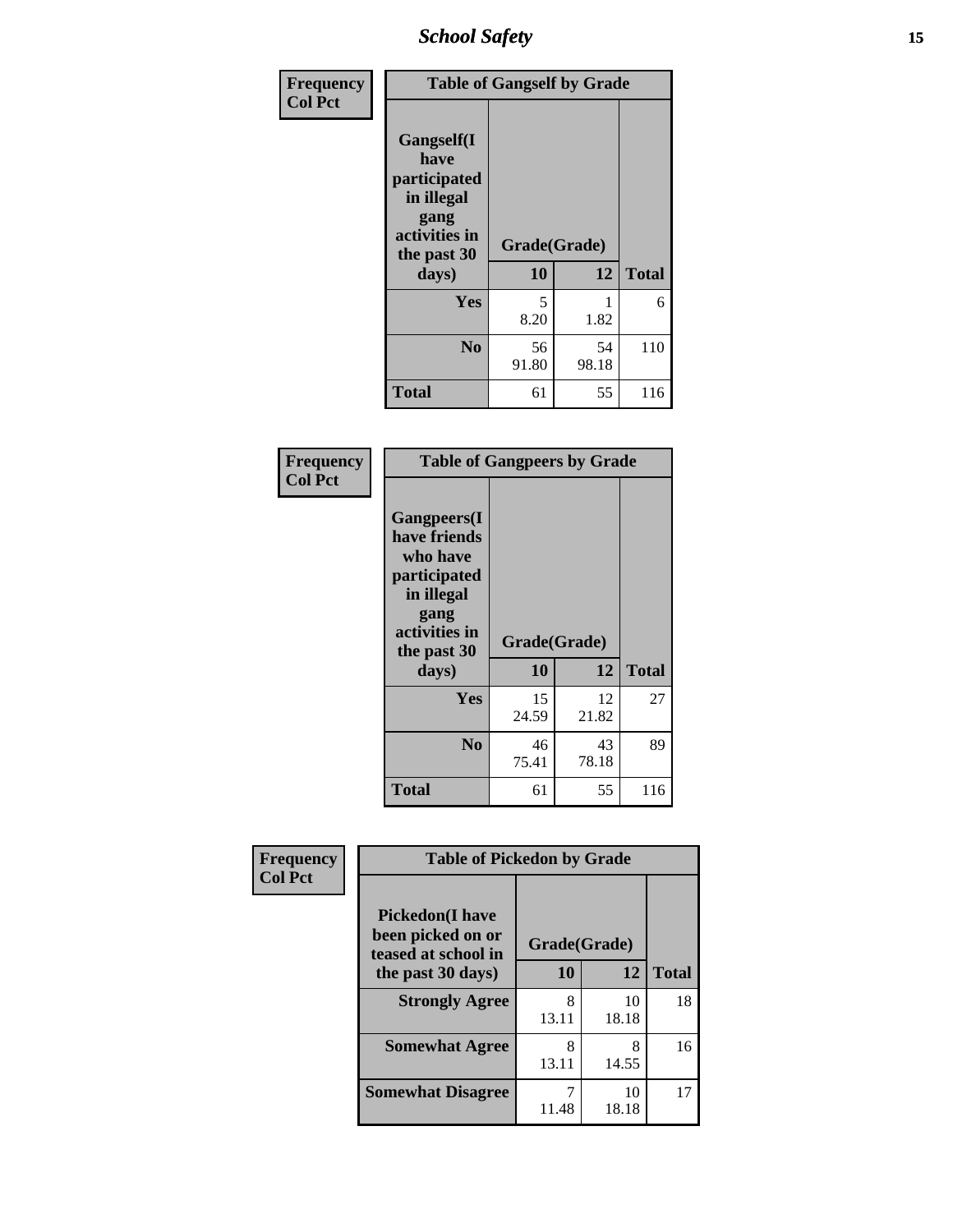*School Safety* **16**

| <b>Frequency</b> | <b>Table of Pickedon by Grade</b>                                                        |                    |             |              |  |  |  |  |
|------------------|------------------------------------------------------------------------------------------|--------------------|-------------|--------------|--|--|--|--|
| <b>Col Pct</b>   | <b>Pickedon</b> (I have<br>been picked on or<br>teased at school in<br>the past 30 days) | Grade(Grade)<br>10 | 12          | <b>Total</b> |  |  |  |  |
|                  | <b>Strongly Disagree</b>                                                                 | 38<br>62.30        | 27<br>49.09 | 65           |  |  |  |  |
|                  | Total                                                                                    | 61                 | 55          | 116          |  |  |  |  |

| Frequency      | <b>Table of Safeschool by Grade</b>                      |                    |             |              |  |  |  |  |  |
|----------------|----------------------------------------------------------|--------------------|-------------|--------------|--|--|--|--|--|
| <b>Col Pct</b> | Safeschool(School<br>is a place at which I<br>feel safe) | Grade(Grade)<br>10 | 12          | <b>Total</b> |  |  |  |  |  |
|                | <b>Strongly Agree</b>                                    | 14<br>22.95        | 12<br>21.82 | 26           |  |  |  |  |  |
|                | <b>Somewhat Agree</b>                                    | 26<br>42.62        | 33<br>60.00 | 59           |  |  |  |  |  |
|                | <b>Somewhat Disagree</b>                                 | 12<br>19.67        | 4<br>7.27   | 16           |  |  |  |  |  |
|                | <b>Strongly Disagree</b>                                 | 9<br>14.75         | 6<br>10.91  | 15           |  |  |  |  |  |
|                | <b>Total</b>                                             | 61                 | 55          | 116          |  |  |  |  |  |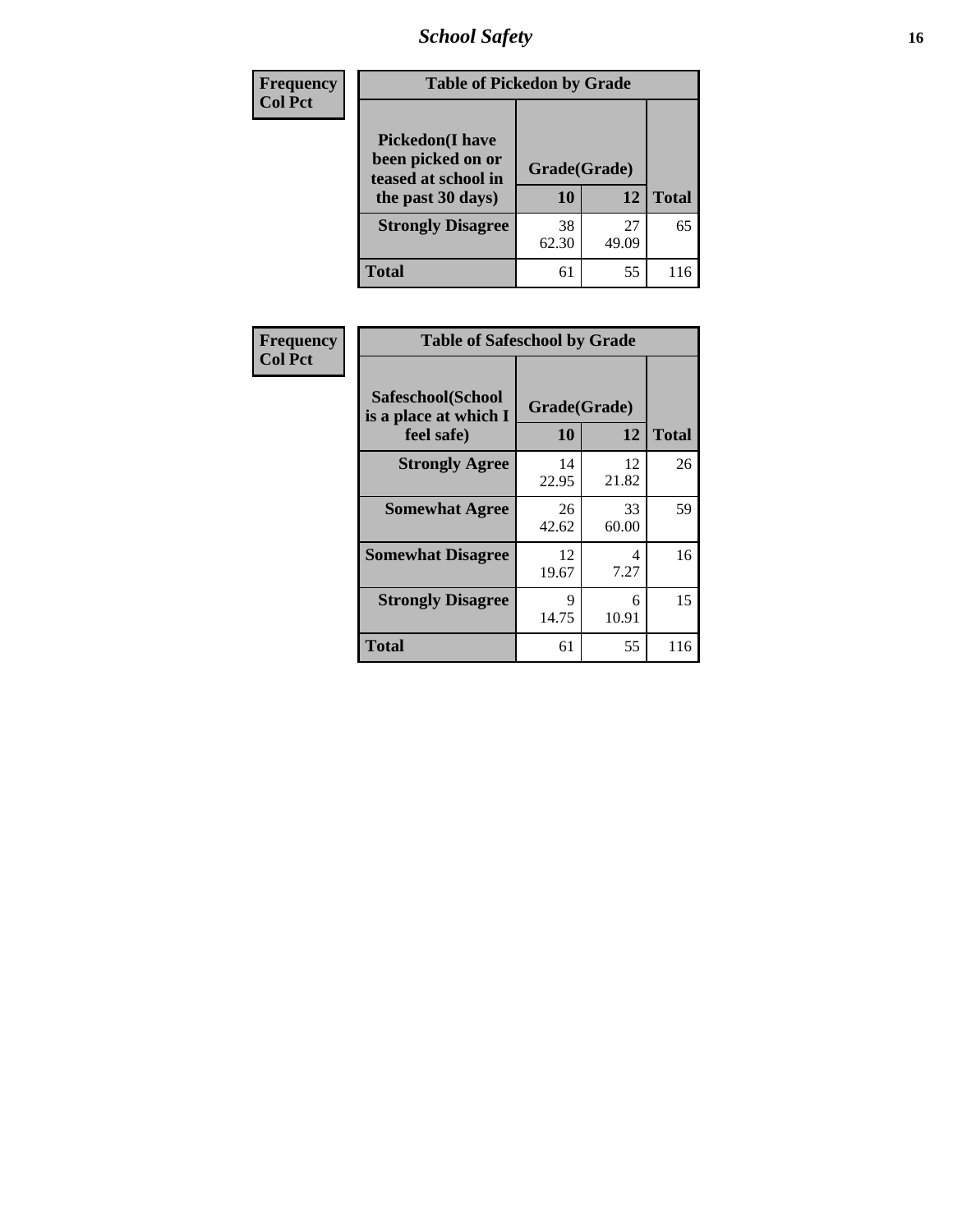*School Safety* **17**

| <b>Frequency</b> | <b>Table of Grade by Bullied</b> |             |                                                                               |                      |                |                       |                  |              |  |
|------------------|----------------------------------|-------------|-------------------------------------------------------------------------------|----------------------|----------------|-----------------------|------------------|--------------|--|
| <b>Row Pct</b>   |                                  |             | <b>Bullied</b> (I have been bullied by other<br>students in the past 30 days) |                      |                |                       |                  |              |  |
|                  |                                  | $\mathbf 0$ | 1 or                                                                          | 3 <sub>to</sub><br>5 | 10<br>to<br>19 | <b>20</b><br>to<br>29 | All<br><b>30</b> |              |  |
|                  | Grade(Grade)   Days              |             | days                                                                          | days                 | days           | days                  | days             | <b>Total</b> |  |
|                  | 10                               | 53<br>86.89 | $\overline{2}$<br>3.28                                                        | 3<br>4.92            | 1.64           | 1.64                  | 1.64             | 61           |  |
|                  | 12                               | 46<br>83.64 | 5<br>9.09                                                                     | 1.82                 | 1.82           | 1.82                  | 1.82             | 55           |  |
|                  | <b>Total</b>                     | 99          | 7                                                                             | 4                    | $\overline{2}$ | $\overline{2}$        | $\overline{2}$   | 116          |  |

| Frequency      |                                                                | <b>Table of Grade by Bulliedothers</b> |                |                        |                          |                               |                   |              |
|----------------|----------------------------------------------------------------|----------------------------------------|----------------|------------------------|--------------------------|-------------------------------|-------------------|--------------|
| <b>Row Pct</b> | <b>Bulliedothers</b> (I bullied others in the<br>past 30 days) |                                        |                |                        |                          |                               |                   |              |
|                | Grade(Grade)                                                   | $\mathbf 0$<br>Days                    | 1 or<br>days   | 3 to<br>days           | <b>6 to</b><br>9<br>days | <b>20</b><br>to<br>29<br>days | All<br>30<br>days | <b>Total</b> |
|                | 10                                                             | 53<br>86.89                            | 1.64           | $\overline{2}$<br>3.28 | 0<br>0.00                | 2<br>3.28                     | 3<br>4.92         | 61           |
|                | 12                                                             | 51<br>92.73                            | 1.82           | 1.82                   | 1.82                     | 0<br>0.00                     | 1.82              | 55           |
|                | <b>Total</b>                                                   | 104                                    | $\overline{2}$ | 3                      |                          | 2                             | 4                 | 116          |

| Frequency      | <b>Table of Grade by Weaponschool</b> |             |                                                                                 |                  |           |              |  |  |
|----------------|---------------------------------------|-------------|---------------------------------------------------------------------------------|------------------|-----------|--------------|--|--|
| <b>Row Pct</b> |                                       |             | <b>Weaponschool</b> (I<br>brought a weapon to<br>school in the past 30<br>days) |                  |           |              |  |  |
|                |                                       | $\bf{0}$    | 1 or<br>2                                                                       | 6 to<br>9        | All<br>30 |              |  |  |
|                | <b>Grade</b> (Grade)   Days           |             | days                                                                            | days             | days      | <b>Total</b> |  |  |
|                | 10                                    | 56<br>91.80 | 2<br>3.28                                                                       | 2<br>3.28        | 1.64      | 61           |  |  |
|                | 12                                    | 53<br>96.36 | 1.82                                                                            | $\Omega$<br>0.00 | 1.82      | 55           |  |  |
|                | <b>Total</b>                          | 109         | 3                                                                               | 2                | 2         | 116          |  |  |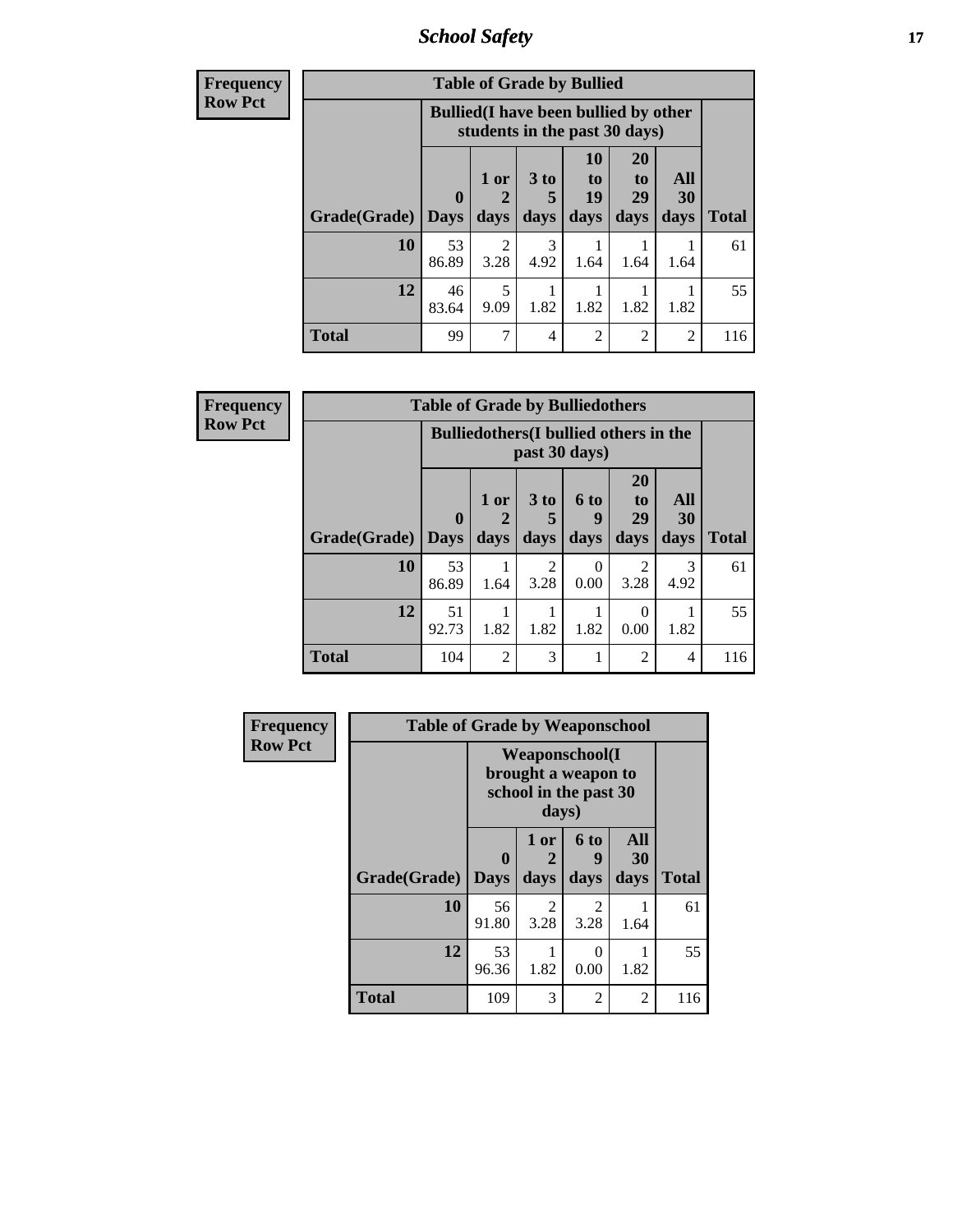*School Safety* **18**

| <b>Frequency</b> | <b>Table of Grade by Absentunsafe</b> |                  |                                                                                           |                     |              |
|------------------|---------------------------------------|------------------|-------------------------------------------------------------------------------------------|---------------------|--------------|
| <b>Row Pct</b>   |                                       |                  | Absentunsafe(I)<br>have missed<br>school because I<br>felt unsafe in the<br>past 30 days) |                     |              |
|                  | Grade(Grade)                          | 0<br><b>Days</b> | 1 or<br>2<br>days                                                                         | 10 to<br>19<br>days | <b>Total</b> |
|                  | 10                                    | 60<br>98.36      | 0<br>0.00                                                                                 | 1<br>1.64           | 61           |
|                  | 12                                    | 53<br>96.36      | 2<br>3.64                                                                                 | 0<br>0.00           | 55           |
|                  | <b>Total</b>                          | 113              | 2                                                                                         | 1                   | 116          |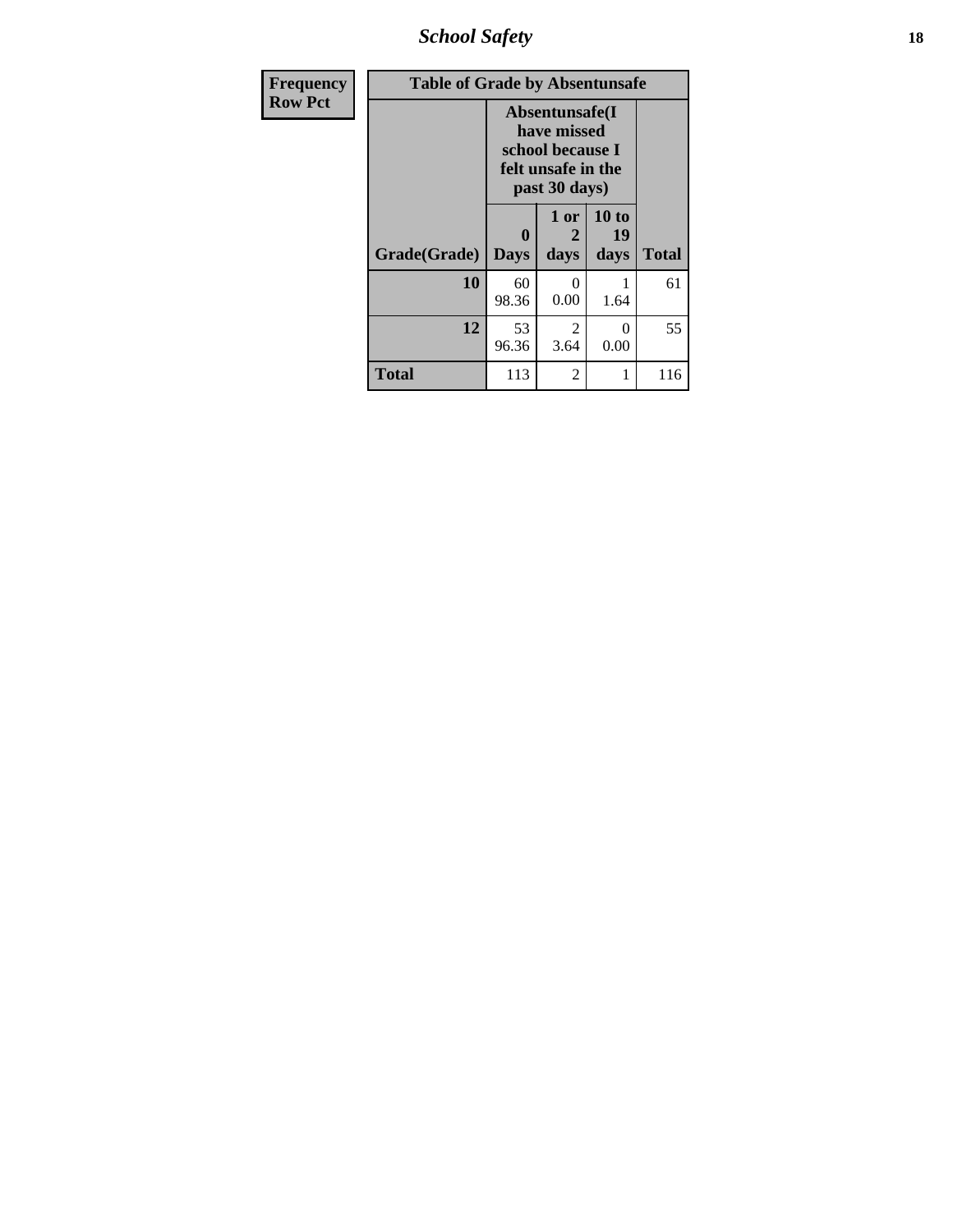#### *Drug Use During Last 30 Days* **19**

#### **Frequency Row Pct**

| cy | <b>Table of Grade by Alcohol</b> |                                 |               |                 |                      |                     |              |  |  |
|----|----------------------------------|---------------------------------|---------------|-----------------|----------------------|---------------------|--------------|--|--|
|    |                                  |                                 |               | past 30 days)   | Alcohol(Alcohol use, |                     |              |  |  |
|    | Grade(Grade)                     | <b>Did</b><br>not<br><b>use</b> | $1-2$<br>days | $3 - 5$<br>days | $10-19$<br>days      | <b>Every</b><br>day | <b>Total</b> |  |  |
|    | 10                               | 53<br>86.89                     | 5<br>8.20     | 2<br>3.28       | 1.64                 | 0.00                | 61           |  |  |
|    | 12                               | 46                              | 3             | 5               |                      |                     | 55           |  |  |

3 5.45

**Total**  $\begin{array}{|c|c|c|c|c|c|} \hline \end{array}$  99 8 7 1 1 1 116

5 9.09

0 0.00

1 1.82

83.64

| Frequency      | <b>Table of Grade by Cigarettes</b> |                                 |                                                          |                   |                     |              |  |  |
|----------------|-------------------------------------|---------------------------------|----------------------------------------------------------|-------------------|---------------------|--------------|--|--|
| <b>Row Pct</b> |                                     |                                 | <b>Cigarettes</b> (Smoking<br>tobacco use, past 30 days) |                   |                     |              |  |  |
|                | Grade(Grade)                        | <b>Did</b><br>not<br><b>use</b> | $1-2$<br>days                                            | $20 - 29$<br>days | <b>Every</b><br>day | <b>Total</b> |  |  |
|                | 10                                  | 54<br>88.52                     | $\mathfrak{D}$<br>3.28                                   | 1.64              | 4<br>6.56           | 61           |  |  |
|                | 12                                  | 53<br>96.36                     | $\mathfrak{D}$<br>3.64                                   | 0<br>0.00         | 0<br>0.00           | 55           |  |  |
|                | <b>Total</b>                        | 107                             | 4                                                        |                   | $\overline{4}$      | 116          |  |  |

| Frequency      | <b>Table of Grade by Smokeless</b> |                                        |                  |                  |                 |                     |              |
|----------------|------------------------------------|----------------------------------------|------------------|------------------|-----------------|---------------------|--------------|
| <b>Row Pct</b> |                                    | <b>Smokeless</b> (Chewing tobacco use, |                  |                  |                 |                     |              |
|                | Grade(Grade)                       | <b>Did</b><br>not<br><b>use</b>        | $1 - 2$<br>days  | $3 - 5$<br>days  | $10-19$<br>days | <b>Every</b><br>day | <b>Total</b> |
|                | 10                                 | 57<br>93.44                            | 1.64             | 1.64             | 1.64            | 1.64                | 61           |
|                | 12                                 | 55<br>100.00                           | $\theta$<br>0.00 | $\theta$<br>0.00 | 0.00            | 0.00                | 55           |
|                | <b>Total</b>                       | 112                                    |                  | 1                |                 |                     | 116          |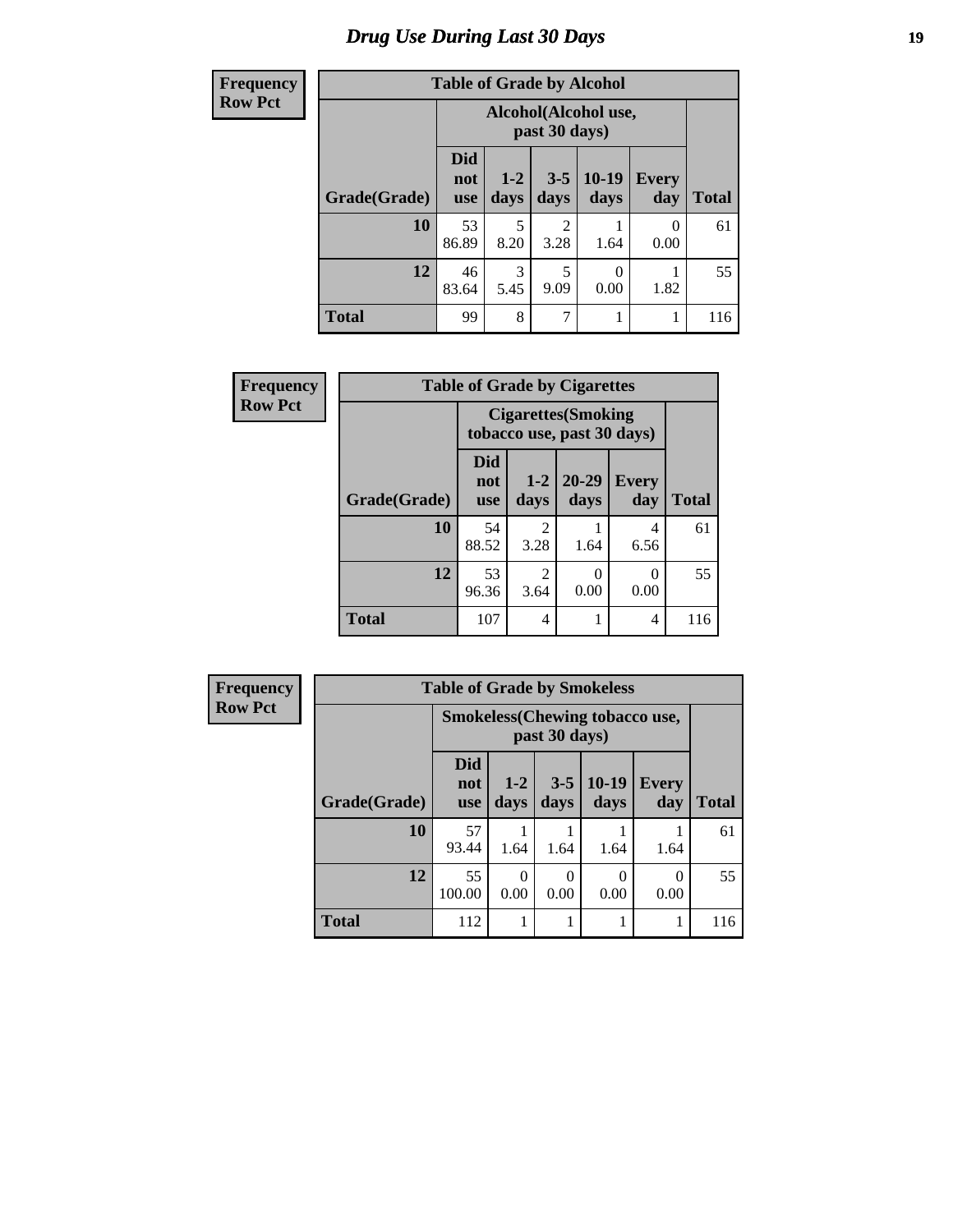**Frequency Row Pct**

| <b>Table of Grade by Marijuana</b> |                                 |                                            |                 |                 |                        |                     |              |
|------------------------------------|---------------------------------|--------------------------------------------|-----------------|-----------------|------------------------|---------------------|--------------|
|                                    |                                 | Marijuana (Marijuana use,<br>past 30 days) |                 |                 |                        |                     |              |
| Grade(Grade)                       | <b>Did</b><br>not<br><b>use</b> | $1-2$<br>days                              | $3 - 5$<br>days | $6 - 9$<br>days | $20 - 29$<br>days      | <b>Every</b><br>day | <b>Total</b> |
| 10                                 | 55<br>90.16                     | 1.64                                       | 1.64            | 1.64            | $\mathfrak{D}$<br>3.28 | 1.64                | 61           |
| 12                                 | 52<br>94.55                     | 3<br>5.45                                  | 0<br>0.00       | 0<br>0.00       | 0<br>0.00              | 0<br>0.00           | 55           |
| <b>Total</b>                       | 107                             | 4                                          |                 |                 | $\overline{2}$         |                     | 116          |

| Frequency      | <b>Table of Grade by Cocaine</b> |                                                  |              |
|----------------|----------------------------------|--------------------------------------------------|--------------|
| <b>Row Pct</b> |                                  | <b>Cocaine</b> (Cocaine<br>use,<br>past 30 days) |              |
|                | Grade(Grade)                     | Did not use                                      | <b>Total</b> |
|                | 10                               | 61<br>100.00                                     | 61           |
|                | 12                               | 55<br>100.00                                     | 55           |
|                | <b>Total</b>                     | 116                                              | 116          |

| Frequency      | <b>Table of Grade by Inhalants</b> |                                                  |              |  |
|----------------|------------------------------------|--------------------------------------------------|--------------|--|
| <b>Row Pct</b> |                                    | <b>Inhalants</b> (Inhalant<br>use, past 30 days) |              |  |
|                | Grade(Grade)                       | Did not use                                      | <b>Total</b> |  |
|                | 10                                 | 61<br>100.00                                     | 61           |  |
|                | 12                                 | 55<br>100.00                                     | 55           |  |
|                | <b>Total</b>                       | 116                                              | 116          |  |

| Frequency      | <b>Table of Grade by Steroids</b> |                          |                                                |                 |              |
|----------------|-----------------------------------|--------------------------|------------------------------------------------|-----------------|--------------|
| <b>Row Pct</b> |                                   |                          | <b>Steroids</b> (Steroid<br>use, past 30 days) |                 |              |
|                | Grade(Grade)                      | Did<br>not<br><b>use</b> | $1 - 2$<br>days                                | $10-19$<br>days | <b>Total</b> |
|                | 10                                | 61<br>100.00             | 0.00                                           | 0.00            | 61           |
|                | 12                                | 53<br>96.36              | 1.82                                           | 1.82            | 55           |
|                | <b>Total</b>                      | 114                      | 1                                              |                 | 116          |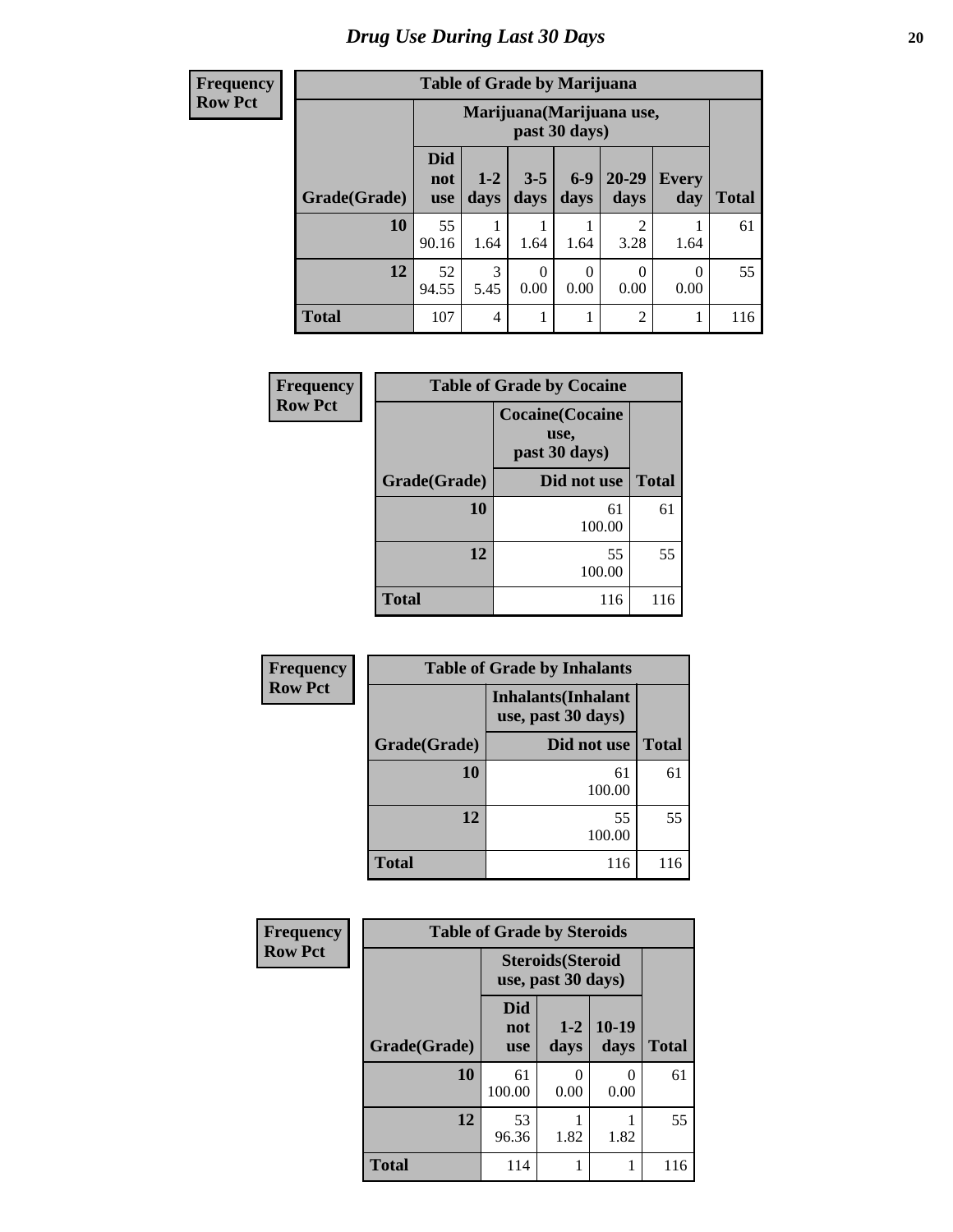# *Drug Use During Last 30 Days* **21**

| <b>Frequency</b> |              | <b>Table of Grade by Ecstasy</b> |                                               |              |  |
|------------------|--------------|----------------------------------|-----------------------------------------------|--------------|--|
| <b>Row Pct</b>   |              |                                  | <b>Ecstasy</b> (Ecstasy<br>use, past 30 days) |              |  |
|                  | Grade(Grade) | Did not<br><b>use</b>            | $20 - 29$<br>days                             | <b>Total</b> |  |
|                  | 10           | 61<br>100.00                     | $\Omega$<br>0.00                              | 61           |  |
|                  | 12           | 54<br>98.18                      | 1.82                                          | 55           |  |
|                  | <b>Total</b> | 115                              |                                               | 116          |  |

| <b>Frequency</b> | <b>Table of Grade by Meth</b> |                                                    |              |  |
|------------------|-------------------------------|----------------------------------------------------|--------------|--|
| <b>Row Pct</b>   |                               | <b>Meth</b> (Methamphetamine<br>use, past 30 days) |              |  |
|                  | Grade(Grade)                  | Did not use                                        | <b>Total</b> |  |
|                  | 10                            | 61<br>100.00                                       | 61           |  |
|                  | 12                            | 55<br>100.00                                       | 55           |  |
|                  | <b>Total</b>                  | 116                                                | 116          |  |

| <b>Frequency</b> |              | <b>Table of Grade by Hallucinogens</b>            |              |  |  |
|------------------|--------------|---------------------------------------------------|--------------|--|--|
| <b>Row Pct</b>   |              | Hallucinogens (Hallucinogen<br>use, past 30 days) |              |  |  |
|                  | Grade(Grade) | Did not use                                       | <b>Total</b> |  |  |
|                  | 10           | 61<br>100.00                                      | 61           |  |  |
|                  | 12           | 55<br>100.00                                      | 55           |  |  |
|                  | <b>Total</b> | 116                                               | 116          |  |  |

| Frequency      | <b>Table of Grade by Prescription</b> |                                                                                   |               |                 |                 |              |
|----------------|---------------------------------------|-----------------------------------------------------------------------------------|---------------|-----------------|-----------------|--------------|
| <b>Row Pct</b> |                                       | <b>Prescription</b> (Prescription<br>drugs not prescribed to me,<br>past 30 days) |               |                 |                 |              |
|                | Grade(Grade)                          | <b>Did</b><br>not<br><b>use</b>                                                   | $1-2$<br>days | $3 - 5$<br>days | $10-19$<br>days | <b>Total</b> |
|                | 10                                    | 53<br>86.89                                                                       | 3<br>4.92     | 4<br>6.56       | 1.64            | 61           |
|                | 12                                    | 55<br>100.00                                                                      | 0<br>0.00     | 0.00            | 0<br>0.00       | 55           |
|                | <b>Total</b>                          | 108                                                                               | 3             | 4               |                 | 116          |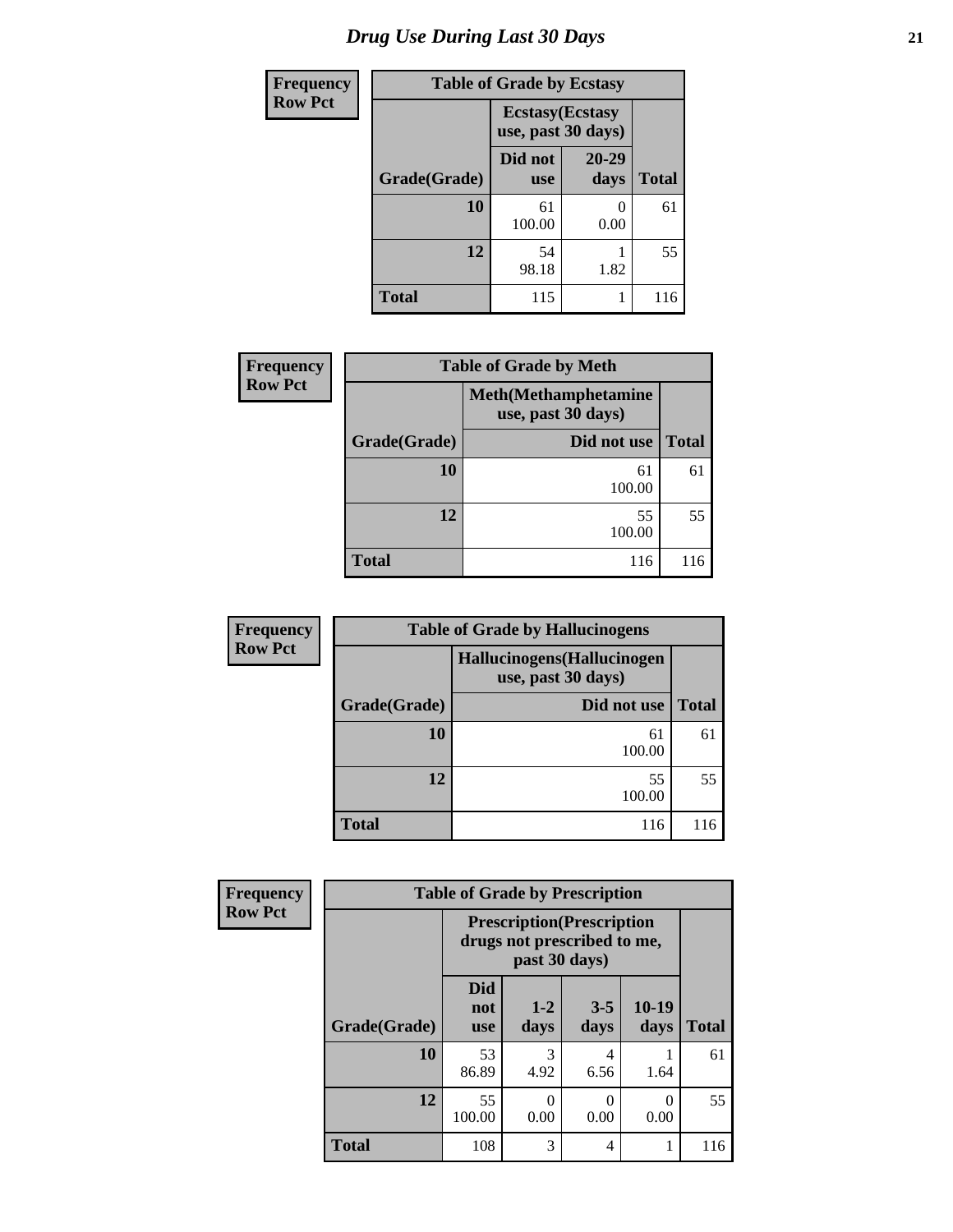| Frequency      | <b>Table of Alcoholease by Grade</b>              |                    |             |              |  |
|----------------|---------------------------------------------------|--------------------|-------------|--------------|--|
| <b>Col Pct</b> | <b>Alcoholease</b> (It is<br>easy to get alcohol) | Grade(Grade)<br>10 | 12          | <b>Total</b> |  |
|                | <b>Strongly Agree</b>                             | 15<br>24.59        | 22<br>40.00 | 37           |  |
|                | <b>Somewhat Agree</b>                             | 20<br>32.79        | 23<br>41.82 | 43           |  |
|                | <b>Somewhat Disagree</b>                          | 7<br>11.48         | 6<br>10.91  | 13           |  |
|                | <b>Strongly Disagree</b>                          | 19<br>31.15        | 4<br>7.27   | 23           |  |
|                | <b>Total</b>                                      | 61                 | 55          | 116          |  |

| Frequency      | <b>Table of Cigarettesease by Grade</b>                  |                           |             |              |  |
|----------------|----------------------------------------------------------|---------------------------|-------------|--------------|--|
| <b>Col Pct</b> | Cigarettesease (It is<br>easy to get smoking<br>tobacco) | Grade(Grade)<br><b>10</b> | 12          | <b>Total</b> |  |
|                | <b>Strongly Agree</b>                                    | 19<br>31.15               | 25<br>45.45 | 44           |  |
|                | <b>Somewhat Agree</b>                                    | 13<br>21.31               | 18<br>32.73 | 31           |  |
|                | <b>Somewhat Disagree</b>                                 | 5<br>8.20                 | 5<br>9.09   | 10           |  |
|                | <b>Strongly Disagree</b>                                 | 24<br>39.34               | 12.73       | 31           |  |
|                | Total                                                    | 61                        | 55          | 116          |  |

| Frequency      | <b>Table of Smokelessease by Grade</b>             |              |             |              |  |
|----------------|----------------------------------------------------|--------------|-------------|--------------|--|
| <b>Col Pct</b> | <b>Smokelessease</b> (It is<br>easy to get chewing | Grade(Grade) |             |              |  |
|                | tobacco)                                           | 10           | 12          | <b>Total</b> |  |
|                | <b>Strongly Agree</b>                              | 20<br>32.79  | 22<br>40.00 | 42           |  |
|                | <b>Somewhat Agree</b>                              | 9<br>14.75   | 16<br>29.09 | 25           |  |
|                | <b>Somewhat Disagree</b>                           | 5<br>8.20    | 5<br>9.09   | 10           |  |
|                | <b>Strongly Disagree</b>                           | 27<br>44.26  | 12<br>21.82 | 39           |  |
|                | <b>Total</b>                                       | 61           | 55          | 116          |  |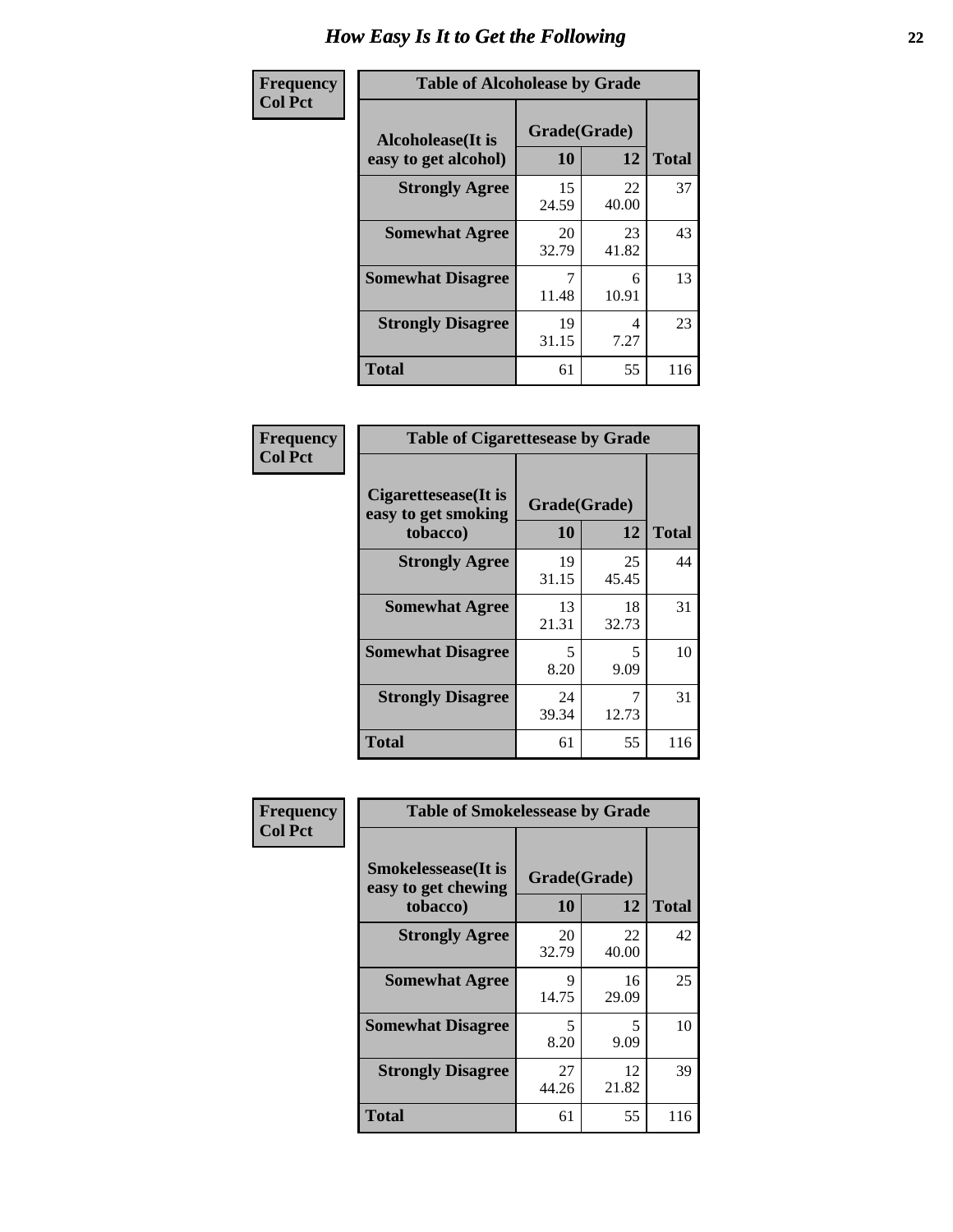| Frequency      | <b>Table of Marijuanaease by Grade</b>            |                           |             |              |
|----------------|---------------------------------------------------|---------------------------|-------------|--------------|
| <b>Col Pct</b> | Marijuanaease (It is<br>easy to get<br>marijuana) | Grade(Grade)<br><b>10</b> | 12          | <b>Total</b> |
|                | <b>Strongly Agree</b>                             | 14<br>22.95               | 19<br>34.55 | 33           |
|                | <b>Somewhat Agree</b>                             | 12<br>19.67               | 13<br>23.64 | 25           |
|                | <b>Somewhat Disagree</b>                          | 7<br>11.48                | 10<br>18.18 | 17           |
|                | <b>Strongly Disagree</b>                          | 28<br>45.90               | 13<br>23.64 | 41           |
|                | <b>Total</b>                                      | 61                        | 55          | 116          |

| <b>Table of Cocaineease by Grade</b>              |                    |              |     |  |  |
|---------------------------------------------------|--------------------|--------------|-----|--|--|
| <b>Cocaineease</b> (It is<br>easy to get cocaine) | Grade(Grade)<br>10 | <b>Total</b> |     |  |  |
|                                                   |                    | 12           |     |  |  |
| <b>Strongly Agree</b>                             | 8<br>13.11         | 11<br>20.00  | 19  |  |  |
| <b>Somewhat Agree</b>                             | 3<br>4.92          | 12<br>21.82  | 15  |  |  |
| <b>Somewhat Disagree</b>                          | 11<br>18.03        | 14<br>25.45  | 25  |  |  |
| <b>Strongly Disagree</b>                          | 39<br>63.93        | 18<br>32.73  | 57  |  |  |
| <b>Total</b>                                      | 61                 | 55           | 116 |  |  |

| Frequency      | <b>Table of Inhalantsease by Grade</b>                   |                    |             |              |
|----------------|----------------------------------------------------------|--------------------|-------------|--------------|
| <b>Col Pct</b> | <b>Inhalantsease</b> (It is<br>easy to get<br>inhalants) | Grade(Grade)<br>10 | 12          | <b>Total</b> |
|                | <b>Strongly Agree</b>                                    | 16<br>26.23        | 22<br>40.00 | 38           |
|                | <b>Somewhat Agree</b>                                    | 5<br>8.20          | 10<br>18.18 | 15           |
|                | <b>Somewhat Disagree</b>                                 | 4<br>6.56          | 8<br>14.55  | 12           |
|                | <b>Strongly Disagree</b>                                 | 36<br>59.02        | 15<br>27.27 | 51           |
|                | <b>Total</b>                                             | 61                 | 55          | 116          |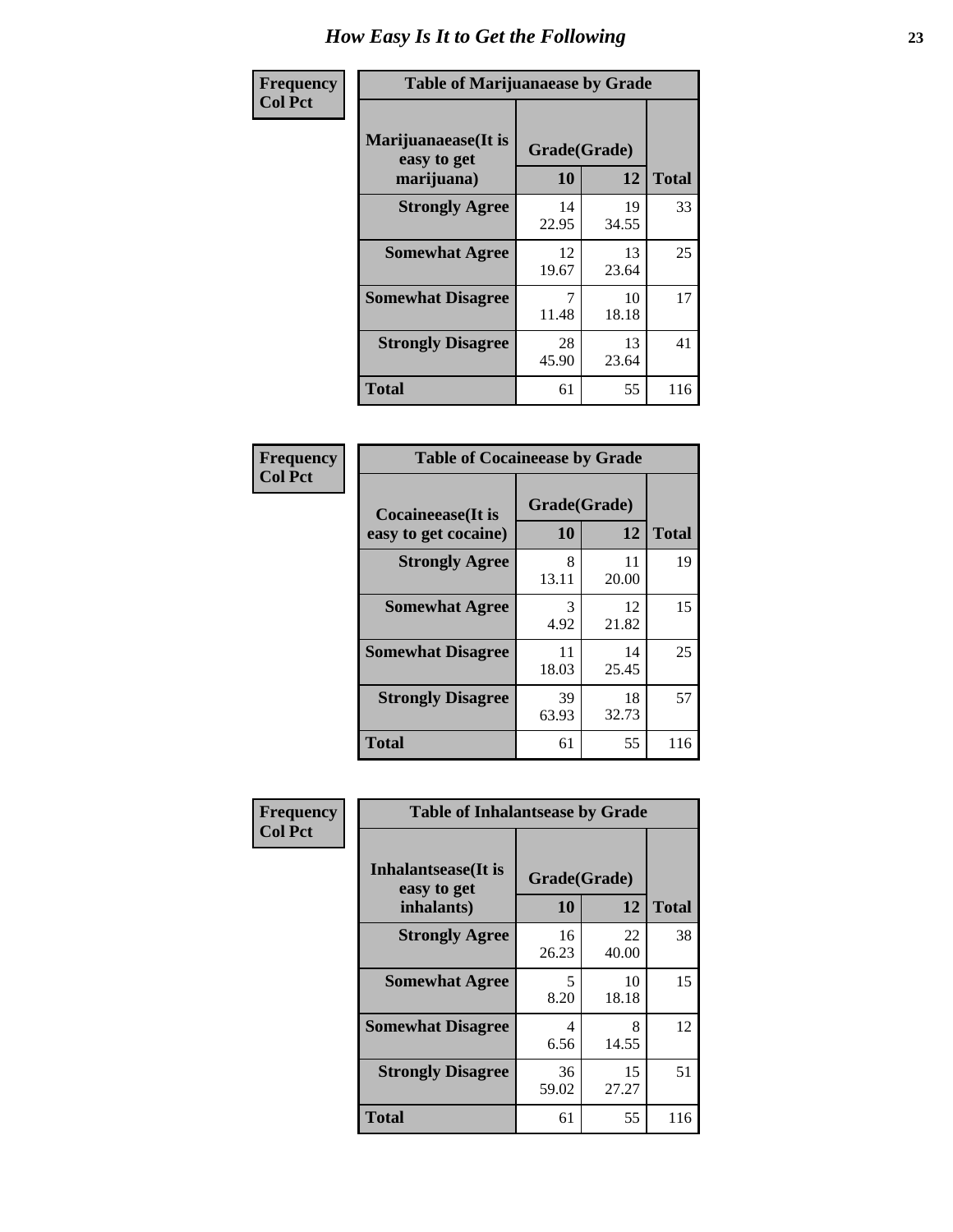| Frequency      | <b>Table of Steroidsease by Grade</b>               |                    |             |              |  |  |  |  |
|----------------|-----------------------------------------------------|--------------------|-------------|--------------|--|--|--|--|
| <b>Col Pct</b> | <b>Steroidsease</b> (It is<br>easy to get steroids) | Grade(Grade)<br>10 | 12          | <b>Total</b> |  |  |  |  |
|                | <b>Strongly Agree</b>                               | 8<br>13.11         | 9<br>16.36  | 17           |  |  |  |  |
|                | <b>Somewhat Agree</b>                               | 3<br>4.92          | 16<br>29.09 | 19           |  |  |  |  |
|                | <b>Somewhat Disagree</b>                            | 12<br>19.67        | 12<br>21.82 | 24           |  |  |  |  |
|                | <b>Strongly Disagree</b>                            | 38<br>62.30        | 18<br>32.73 | 56           |  |  |  |  |
|                | <b>Total</b>                                        | 61                 | 55          | 116          |  |  |  |  |

| Frequency      | <b>Table of Ecstasyease by Grade</b>              |                    |             |              |  |  |  |  |  |
|----------------|---------------------------------------------------|--------------------|-------------|--------------|--|--|--|--|--|
| <b>Col Pct</b> | <b>Ecstasyease</b> (It is<br>easy to get ecstasy) | Grade(Grade)<br>10 | 12          | <b>Total</b> |  |  |  |  |  |
|                | <b>Strongly Agree</b>                             | 8<br>13.11         | 8<br>14.55  | 16           |  |  |  |  |  |
|                | <b>Somewhat Agree</b>                             | 5<br>8.20          | 9<br>16.36  | 14           |  |  |  |  |  |
|                | <b>Somewhat Disagree</b>                          | 7<br>11.48         | 14<br>25.45 | 21           |  |  |  |  |  |
|                | <b>Strongly Disagree</b>                          | 41<br>67.21        | 24<br>43.64 | 65           |  |  |  |  |  |
|                | <b>Total</b>                                      | 61                 | 55          | 116          |  |  |  |  |  |

| Frequency      | <b>Table of Methease by Grade</b>                          |                    |             |              |
|----------------|------------------------------------------------------------|--------------------|-------------|--------------|
| <b>Col Pct</b> | <b>Methease</b> (It is easy<br>to get<br>methamphetamines) | Grade(Grade)<br>10 | 12          | <b>Total</b> |
|                | <b>Strongly Agree</b>                                      | 6<br>9.84          | 9<br>16.36  | 15           |
|                | <b>Somewhat Agree</b>                                      | 4<br>6.56          | 10<br>18.18 | 14           |
|                | <b>Somewhat Disagree</b>                                   | 5<br>8.20          | 11<br>20.00 | 16           |
|                | <b>Strongly Disagree</b>                                   | 46<br>75.41        | 25<br>45.45 | 71           |
|                | <b>Total</b>                                               | 61                 | 55          | 116          |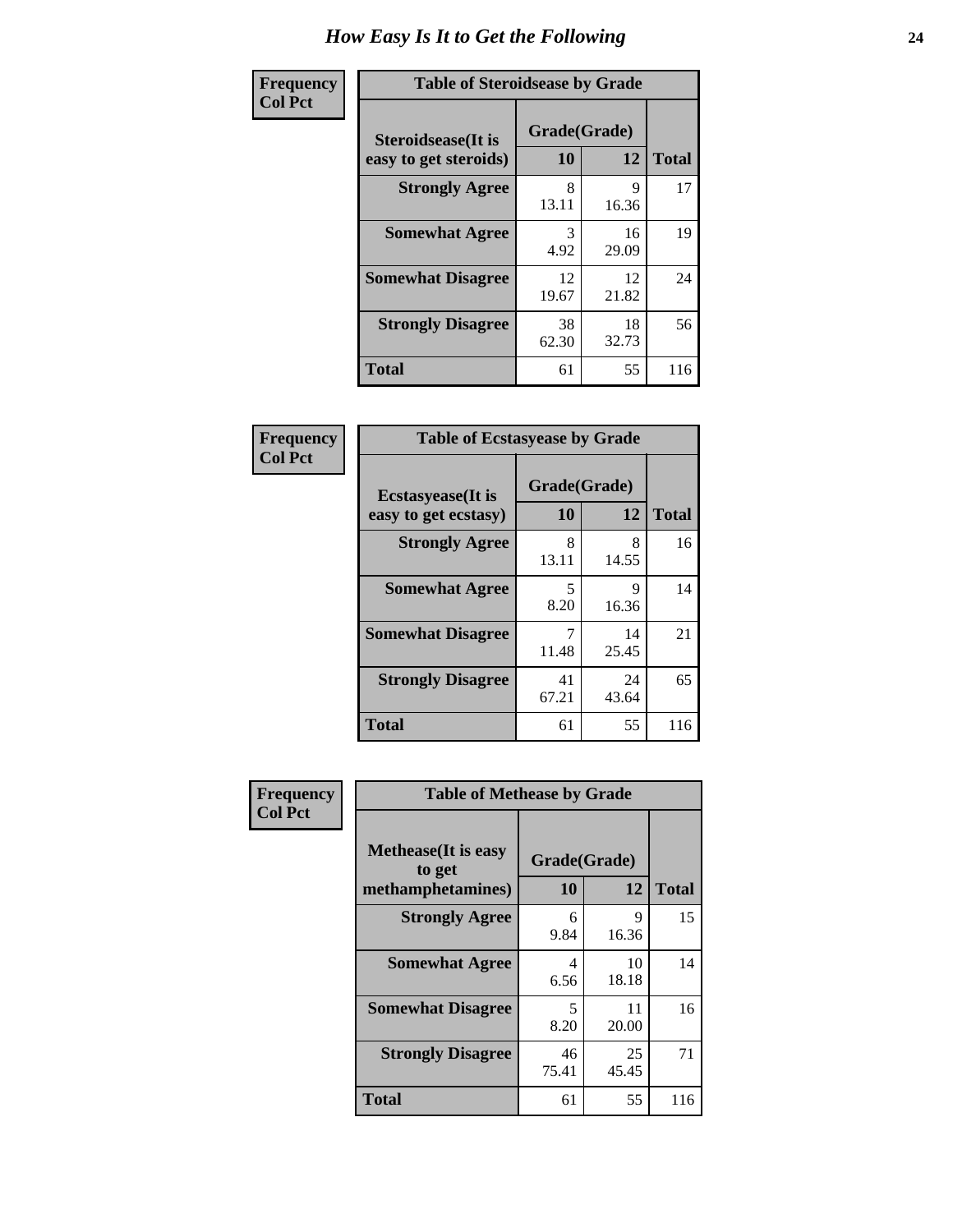| <b>Frequency</b> | <b>Table of Hallucinogensease by Grade</b>               |                    |             |              |  |  |  |  |
|------------------|----------------------------------------------------------|--------------------|-------------|--------------|--|--|--|--|
| <b>Col Pct</b>   | Hallucinogensease(It<br>is easy to get<br>hallucinogens) | Grade(Grade)<br>10 | 12          | <b>Total</b> |  |  |  |  |
|                  | <b>Strongly Agree</b>                                    | 3<br>4.92          | 10<br>18.18 | 13           |  |  |  |  |
|                  | <b>Somewhat Agree</b>                                    | 8<br>13.11         | 7<br>12.73  | 15           |  |  |  |  |
|                  | <b>Somewhat Disagree</b>                                 | 5<br>8.20          | 13<br>23.64 | 18           |  |  |  |  |
|                  | <b>Strongly Disagree</b>                                 | 45<br>73.77        | 25<br>45.45 | 70           |  |  |  |  |
|                  | <b>Total</b>                                             | 61                 | 55          | 116          |  |  |  |  |

| Frequency<br>  Col Pct |
|------------------------|

| <b>Table of Prescriptionease by Grade</b>                                                |              |             |              |  |  |  |  |
|------------------------------------------------------------------------------------------|--------------|-------------|--------------|--|--|--|--|
| <b>Prescriptionease</b> (It<br>is easy to get<br>prescription drugs<br>not prescribed to | Grade(Grade) |             |              |  |  |  |  |
| me)                                                                                      | 10           | 12          | <b>Total</b> |  |  |  |  |
| <b>Strongly Agree</b>                                                                    | 17<br>27.87  | 21<br>38.18 | 38           |  |  |  |  |
| <b>Somewhat Agree</b>                                                                    | 10<br>16.39  | 14<br>25.45 | 24           |  |  |  |  |
| <b>Somewhat Disagree</b>                                                                 | 5<br>8.20    | 6<br>10.91  | 11           |  |  |  |  |
| <b>Strongly Disagree</b>                                                                 | 29<br>47.54  | 14<br>25.45 | 43           |  |  |  |  |
| Total                                                                                    | 61           | 55          | 116          |  |  |  |  |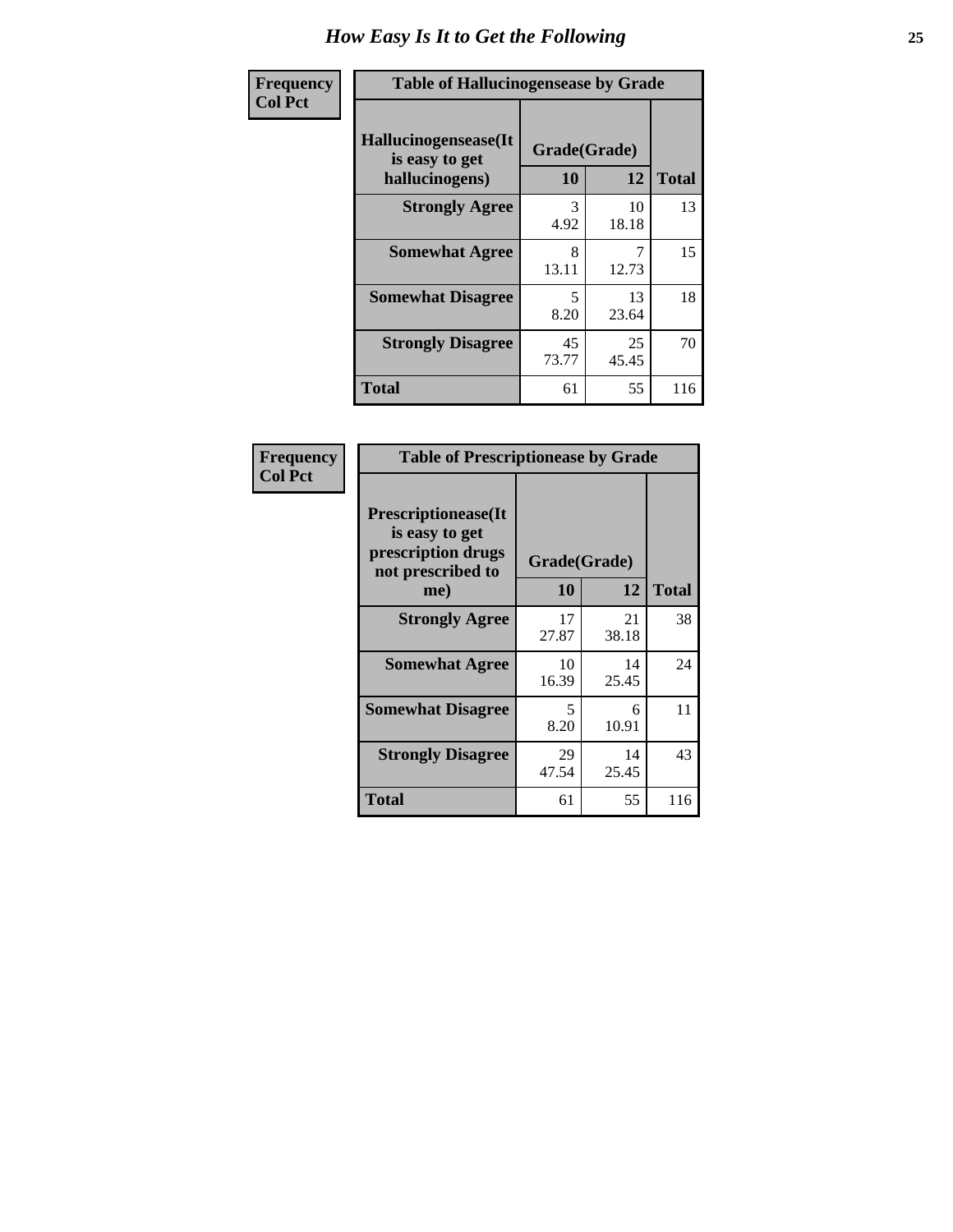#### *Age at Onset of Use* **26** *Results for "Age at Onset of Use" questions exclude students who said they did not use that substance*

| Frequency      | <b>Table of Grade by Alcoholinit</b> |                        |                  |                  |                      |                                                  |           |            |            |           |                  |              |
|----------------|--------------------------------------|------------------------|------------------|------------------|----------------------|--------------------------------------------------|-----------|------------|------------|-----------|------------------|--------------|
| <b>Row Pct</b> |                                      |                        |                  |                  |                      | Alcoholinit (I started using alcohol when I was) |           |            |            |           |                  |              |
|                | Grade(Grade)                         | <b>8 or</b><br>younger | 9                | 10               | 11                   | 12                                               | 13        | 14         | 15         | <b>16</b> | 17               | <b>Total</b> |
|                | 10                                   | 4<br>16.00             | $\Omega$<br>0.00 | 2<br>8.00        | 4.00                 | 6<br>24.00                                       | 2<br>8.00 | 3<br>12.00 | 6<br>24.00 | 4.00      | $\theta$<br>0.00 | 25           |
|                | 12                                   | 4.17                   | 4.17             | $\theta$<br>0.00 | $\Omega$<br>$0.00\,$ | 3<br>12.50                                       | 4.17      | 2<br>8.33  | 4<br>16.67 | 20.83     | 7<br>29.17       | 24           |
|                | <b>Total</b>                         | 5                      | T                | 2                | 1                    | 9                                                | 3         | 5          | 10         | 6         | $\overline{7}$   | 49           |
|                |                                      |                        |                  |                  |                      | Frequency Missing $= 67$                         |           |            |            |           |                  |              |

| <b>Frequency</b> |              | <b>Table of Grade by Cigarettesinit</b> |                |       |                          |                  |                                                       |                   |       |                |              |
|------------------|--------------|-----------------------------------------|----------------|-------|--------------------------|------------------|-------------------------------------------------------|-------------------|-------|----------------|--------------|
| <b>Row Pct</b>   |              |                                         |                |       |                          |                  | Cigarettesinit (I started smoking tobacco when I was) |                   |       |                |              |
|                  | Grade(Grade) | 9                                       | 10             | 11    | 12                       | 13               | 14                                                    | 15                | 16    | 17             | <b>Total</b> |
|                  | 10           | 0.00                                    | 7.69           | 23.08 | 0<br>0.00                | 38.46            | 3<br>23.08                                            | 7.69              | 0.00  | 0<br>0.00      | 13           |
|                  | 12           | 11.11                                   | 11.11          | 0.00  | 2<br>22.22               | $\Omega$<br>0.00 | $\theta$<br>0.00                                      | $\gamma$<br>22.22 | 11.11 | ↑<br>22.22     | 9            |
|                  | <b>Total</b> |                                         | $\overline{2}$ | 3     | $\overline{2}$           | 5                | 3                                                     | 3                 |       | $\overline{2}$ | 22           |
|                  |              |                                         |                |       | Frequency Missing $= 94$ |                  |                                                       |                   |       |                |              |

| Frequency      |              |                                        | <b>Table of Grade by Smokelessinit</b> |                     |            |           |              |  |  |  |
|----------------|--------------|----------------------------------------|----------------------------------------|---------------------|------------|-----------|--------------|--|--|--|
| <b>Row Pct</b> |              | <b>Smokelessinit(I started chewing</b> |                                        | tobacco when I was) |            |           |              |  |  |  |
|                | Grade(Grade) | 8 or<br>vounger                        | <b>12</b>                              | 14                  | 15         | <b>16</b> | <b>Total</b> |  |  |  |
|                | 10           | $\mathfrak{D}$<br>33.33                | 16.67                                  | 0<br>0.00           | 3<br>50.00 | 0.00      | 6            |  |  |  |
|                | 12           | $\Omega$<br>0.00                       | 0.00                                   | 33.33               | 33.33      | 33.33     | 3            |  |  |  |
|                | <b>Total</b> | $\overline{2}$                         |                                        |                     | 4          |           | $\mathbf Q$  |  |  |  |
|                |              | Frequency Missing $= 107$              |                                        |                     |            |           |              |  |  |  |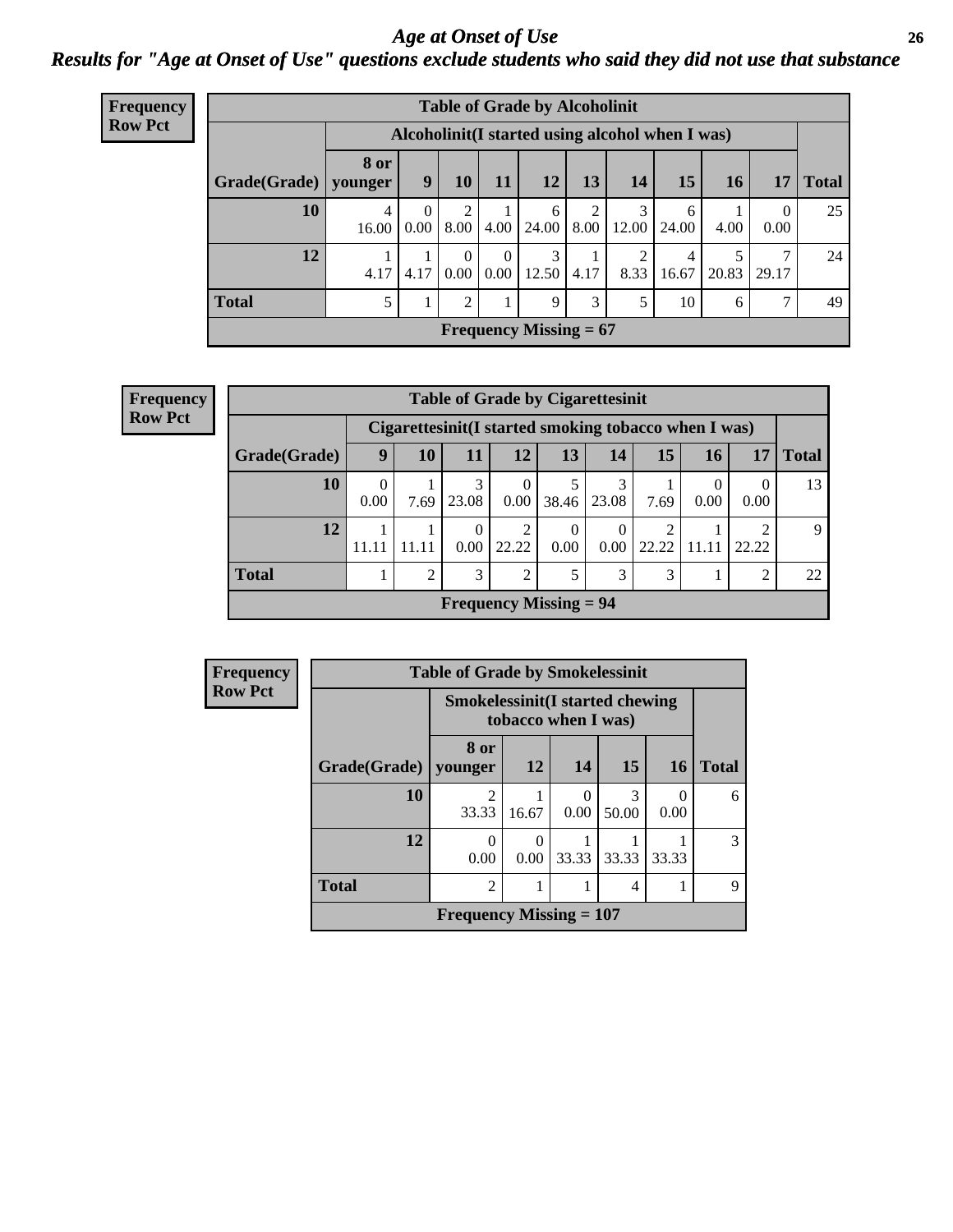#### *Age at Onset of Use* **27**

### *Results for "Age at Onset of Use" questions exclude students who said they did not use that substance*

| Frequency      |              | <b>Table of Grade by Marijuanainit</b> |                  |            |                                                         |                  |                         |                       |              |
|----------------|--------------|----------------------------------------|------------------|------------|---------------------------------------------------------|------------------|-------------------------|-----------------------|--------------|
| <b>Row Pct</b> |              |                                        |                  |            | Marijuanainit (I started using marijuana<br>when I was) |                  |                         |                       |              |
|                | Grade(Grade) | 11                                     | 12               | 13         | 14                                                      | 15               | 16                      | 17                    | <b>Total</b> |
|                | 10           | 7.69                                   | 7.69             | 5<br>38.46 | $\Omega$<br>0.00                                        | 4<br>30.77       | $\mathfrak{D}$<br>15.38 | $\mathcal{L}$<br>0.00 | 13           |
|                | 12           | 0.00                                   | $\Omega$<br>0.00 | 4<br>44.44 | $\mathfrak{D}$<br>22.22                                 | $\Omega$<br>0.00 | 22.22                   | 11.11                 | 9            |
|                | <b>Total</b> |                                        |                  | 9          | 2                                                       | 4                | 4                       |                       | 22           |
|                |              |                                        |                  |            | <b>Frequency Missing = 94</b>                           |                  |                         |                       |              |

| Frequency      | <b>Table of Grade by Cocaineinit</b> |           |                                                          |                       |                |  |  |  |
|----------------|--------------------------------------|-----------|----------------------------------------------------------|-----------------------|----------------|--|--|--|
| <b>Row Pct</b> |                                      |           | Cocaineinit(I<br>started using<br>cocaine when I<br>was) |                       |                |  |  |  |
|                | Grade(Grade)                         | 10        | 15                                                       | <b>18 or</b><br>older | <b>Total</b>   |  |  |  |
|                | 10                                   | 0<br>0.00 | 2<br>100.00                                              | 0<br>0.00             | $\mathfrak{D}$ |  |  |  |
|                | 12                                   | 50.00     | 0<br>0.00                                                | 50.00                 | 2              |  |  |  |
|                | <b>Total</b>                         |           | 2                                                        | 1                     | 4              |  |  |  |
|                |                                      |           | <b>Frequency Missing = 112</b>                           |                       |                |  |  |  |

| <b>Frequency</b> | <b>Table of Grade by Inhalantsinit</b> |                                |                                                              |           |                |  |  |  |
|------------------|----------------------------------------|--------------------------------|--------------------------------------------------------------|-----------|----------------|--|--|--|
| <b>Row Pct</b>   |                                        |                                | Inhalantsinit(I<br>started using<br>inhalants when I<br>was) |           |                |  |  |  |
|                  | Grade(Grade)                           | 9                              | 13                                                           | 15        | <b>Total</b>   |  |  |  |
|                  | 10                                     | 0<br>0.00                      | 50.00                                                        | 50.00     | $\overline{2}$ |  |  |  |
|                  | 12                                     | 100.00                         | 0<br>0.00                                                    | 0<br>0.00 |                |  |  |  |
|                  | <b>Total</b>                           |                                |                                                              |           | 3              |  |  |  |
|                  |                                        | <b>Frequency Missing = 113</b> |                                                              |           |                |  |  |  |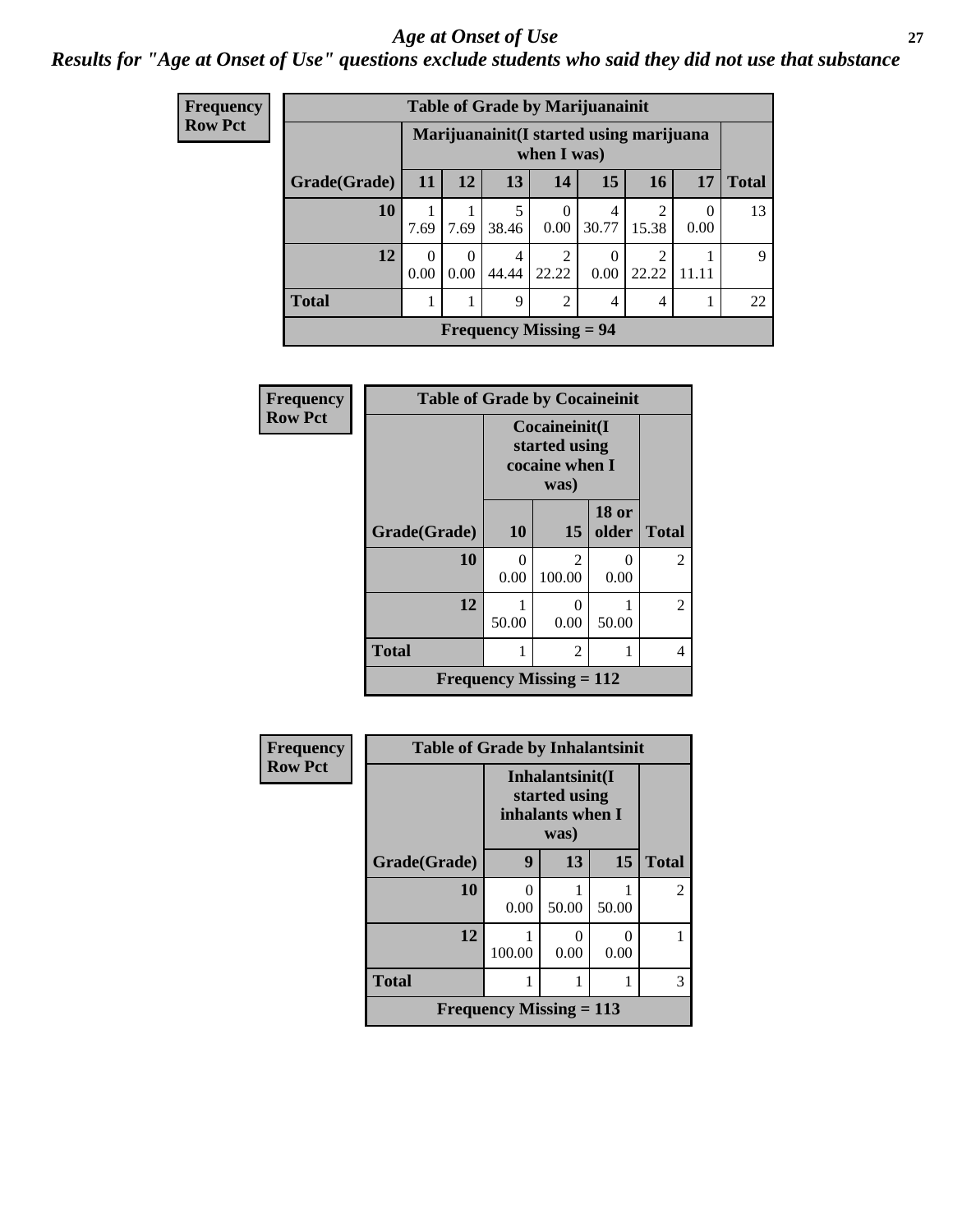#### *Age at Onset of Use* **28**

*Results for "Age at Onset of Use" questions exclude students who said they did not use that substance*

| Frequency      | <b>Table of Grade by Steroidsinit</b> |                                                            |                |  |
|----------------|---------------------------------------|------------------------------------------------------------|----------------|--|
| <b>Row Pct</b> |                                       | Steroidsinit(I<br>started using<br>steroids<br>when I was) |                |  |
|                | Grade(Grade)                          | 16                                                         | <b>Total</b>   |  |
|                | 10                                    | $\theta$                                                   | 0              |  |
|                | 12                                    | $\mathfrak{D}$<br>100.00                                   | $\overline{2}$ |  |
|                | <b>Total</b>                          | 2                                                          | $\overline{2}$ |  |
|                |                                       | <b>Frequency Missing <math>= 114</math></b>                |                |  |

| <b>Frequency</b> | <b>Table of Grade by Ecstasyinit</b> |                                                          |        |              |
|------------------|--------------------------------------|----------------------------------------------------------|--------|--------------|
| <b>Row Pct</b>   |                                      | Ecstasyinit(I<br>started using<br>ecstasy when<br>I was) |        |              |
|                  | Grade(Grade)                         | 15                                                       | 16     | <b>Total</b> |
|                  | 10                                   | 100.00                                                   | 0.00   |              |
|                  | 12                                   | 0<br>0.00                                                | 100.00 |              |
|                  | <b>Total</b>                         | 1                                                        |        | 2            |
|                  | Frequency Missing $= 114$            |                                                          |        |              |

*For Grade \* Methinit all data are missing since all the levels of variable Methinit are missing.*

*For Grade \* Hallucinogensinit all data are missing since all the levels of variable Hallucinogensinit are missing.*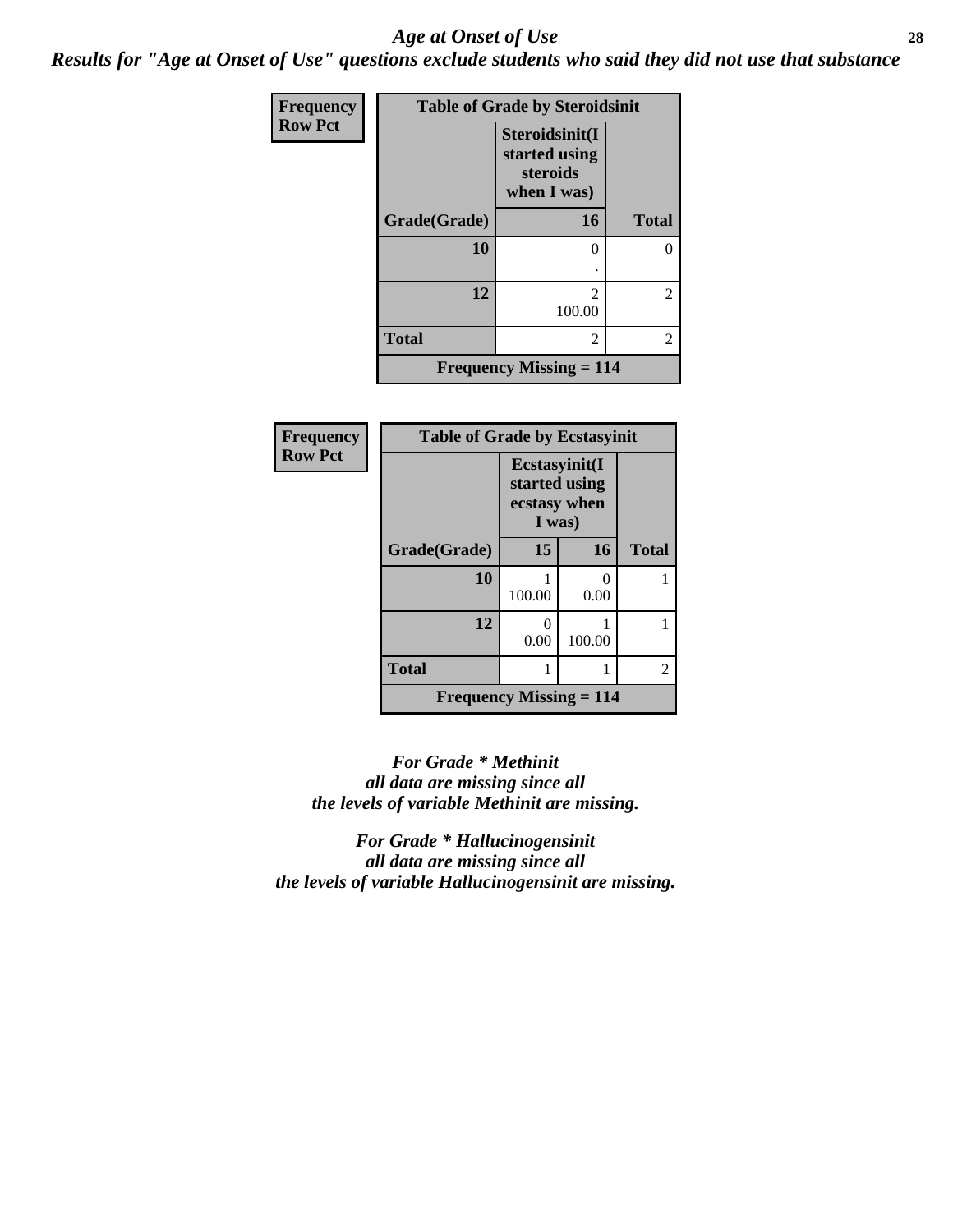#### *Age at Onset of Use* **29**

*Results for "Age at Onset of Use" questions exclude students who said they did not use that substance*

| Frequency      | <b>Table of Grade by Prescriptioninit</b> |                                                                                                          |            |              |
|----------------|-------------------------------------------|----------------------------------------------------------------------------------------------------------|------------|--------------|
| <b>Row Pct</b> |                                           | <b>Prescriptioninit(I)</b><br>started using<br>prescription drugs<br>not prescribed to<br>me when I was) |            |              |
|                | Grade(Grade)                              | 13                                                                                                       | 15         | <b>Total</b> |
|                | 10                                        | 4<br>57.14                                                                                               | 3<br>42.86 |              |
|                | 12                                        | 0                                                                                                        | 0          | 0            |
|                | <b>Total</b>                              | 4                                                                                                        | 3          | 7            |
|                |                                           | <b>Frequency Missing <math>= 109</math></b>                                                              |            |              |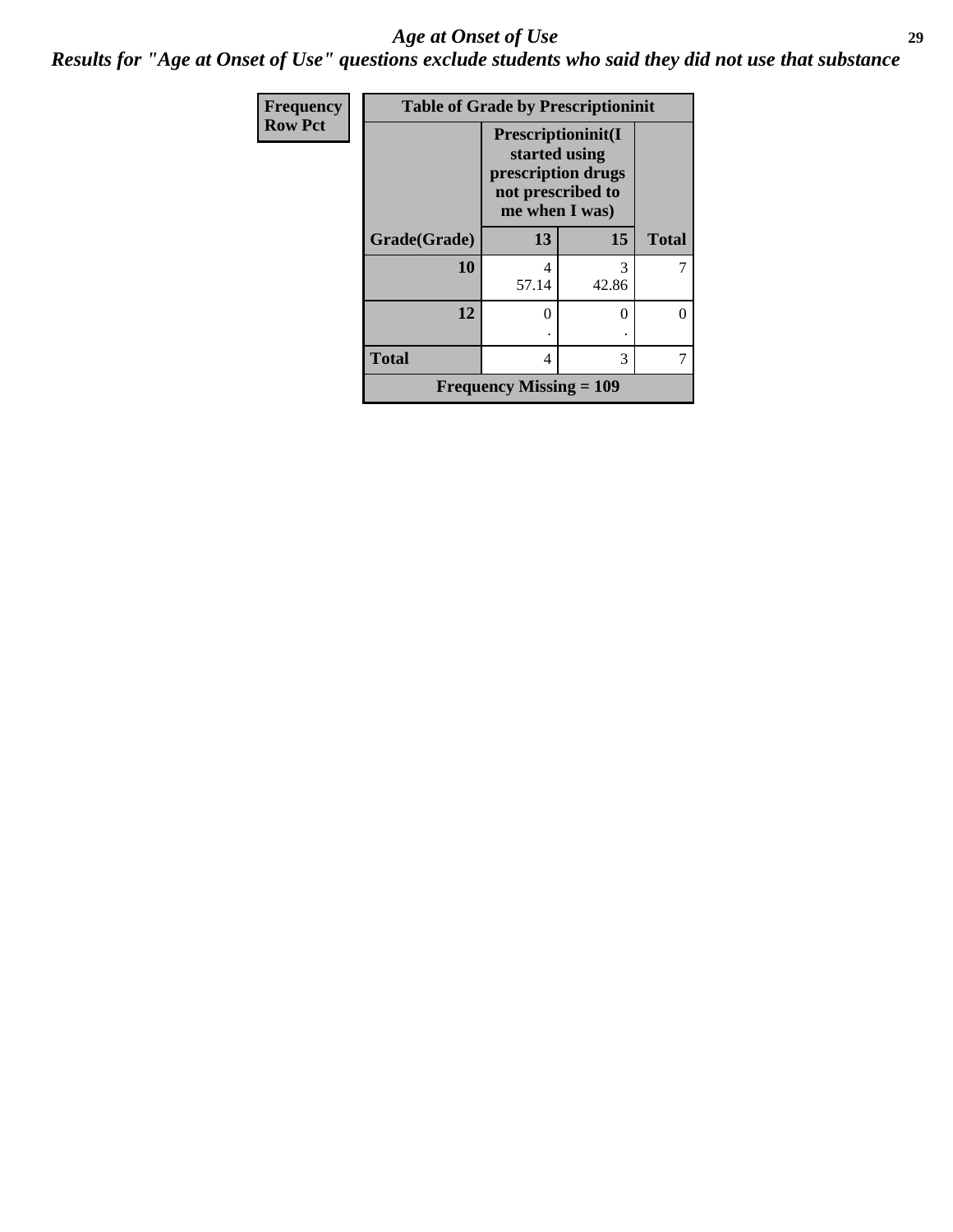| Frequency      | <b>Table of Alcoholharm by Grade</b>          |                    |                        |              |
|----------------|-----------------------------------------------|--------------------|------------------------|--------------|
| <b>Col Pct</b> | Alcoholharm(I<br>think alcohol is<br>harmful) | Grade(Grade)<br>10 | 12                     | <b>Total</b> |
|                | <b>Strongly Agree</b>                         | 35<br>57.38        | 33<br>60.00            | 68           |
|                | <b>Somewhat Agree</b>                         | 13<br>21.31        | 16<br>29.09            | 29           |
|                | <b>Somewhat Disagree</b>                      | 4<br>6.56          | 4<br>7.27              | 8            |
|                | <b>Strongly Disagree</b>                      | 9<br>14.75         | $\mathfrak{D}$<br>3.64 | 11           |
|                | <b>Total</b>                                  | 61                 | 55                     | 116          |

| <b>Table of Cigarettesharm by Grade</b>                  |                    |                           |              |  |
|----------------------------------------------------------|--------------------|---------------------------|--------------|--|
| Cigarettesharm(I<br>think smoking<br>tobacco is harmful) | Grade(Grade)<br>10 | 12                        | <b>Total</b> |  |
| <b>Strongly Agree</b>                                    | 46<br>75.41        | 46<br>83.64               | 92           |  |
| <b>Somewhat Agree</b>                                    | 4<br>6.56          | 5<br>9.09                 | 9            |  |
| <b>Somewhat Disagree</b>                                 | 1<br>1.64          | $\mathbf{\Omega}$<br>0.00 | 1            |  |
| <b>Strongly Disagree</b>                                 | 10<br>16.39        | 4<br>7.27                 | 14           |  |
| <b>Total</b>                                             | 61                 | 55                        | 116          |  |

| Frequency      | <b>Table of Smokelessharm by Grade</b>                  |                    |             |              |  |
|----------------|---------------------------------------------------------|--------------------|-------------|--------------|--|
| <b>Col Pct</b> | Smokelessharm(I<br>think chewing<br>tobacco is harmful) | Grade(Grade)<br>10 | 12          | <b>Total</b> |  |
|                | <b>Strongly Agree</b>                                   | 48<br>78.69        | 43<br>78.18 | 91           |  |
|                | <b>Somewhat Agree</b>                                   | 2<br>3.28          | 12.73       | 9            |  |
|                | <b>Somewhat Disagree</b>                                | 1.64               | 1.82        | 2            |  |
|                | <b>Strongly Disagree</b>                                | 10<br>16.39        | 4<br>7.27   | 14           |  |
|                | <b>Total</b>                                            | 61                 | 55          | 116          |  |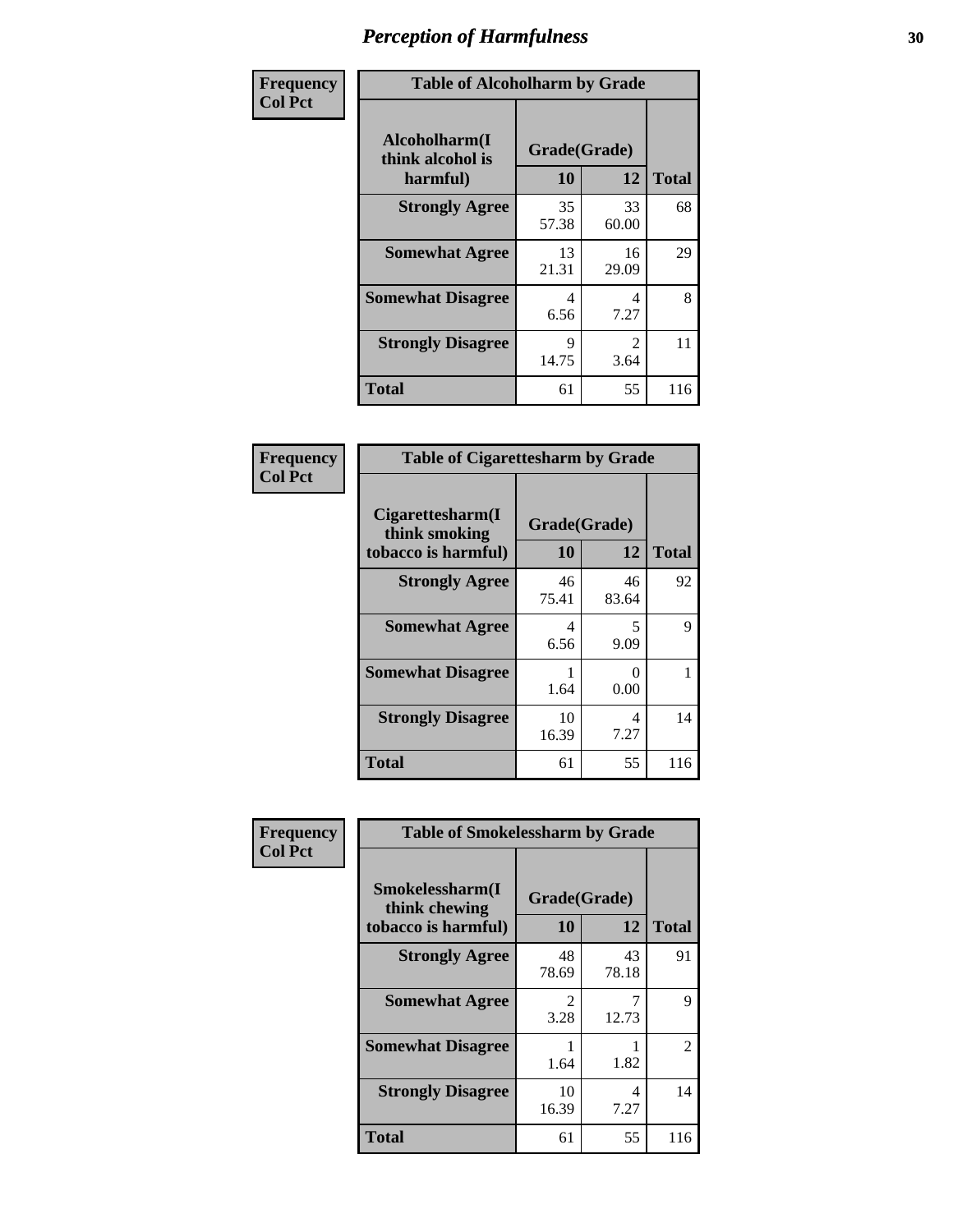| Frequency      | <b>Table of Marijuanaharm by Grade</b>            |                    |                        |              |
|----------------|---------------------------------------------------|--------------------|------------------------|--------------|
| <b>Col Pct</b> | Marijuanaharm(I<br>think marijuana is<br>harmful) | Grade(Grade)<br>10 | 12                     | <b>Total</b> |
|                | <b>Strongly Agree</b>                             | 42<br>68.85        | 40<br>72.73            | 82           |
|                | <b>Somewhat Agree</b>                             | 4<br>6.56          | 8<br>14.55             | 12           |
|                | <b>Somewhat Disagree</b>                          | 3<br>4.92          | $\mathfrak{D}$<br>3.64 | 5            |
|                | <b>Strongly Disagree</b>                          | 12<br>19.67        | 5<br>9.09              | 17           |
|                | <b>Total</b>                                      | 61                 | 55                     | 116          |

#### **Frequency Col Pct**

| <b>Table of Cocaineharm by Grade</b> |              |             |     |  |
|--------------------------------------|--------------|-------------|-----|--|
| Cocaineharm(I<br>think cocaine is    | Grade(Grade) |             |     |  |
| harmful)                             | <b>Total</b> |             |     |  |
| <b>Strongly Agree</b>                | 52<br>85.25  | 47<br>85.45 | 99  |  |
| <b>Somewhat Agree</b>                | 1.64         | 4<br>7.27   | 5   |  |
| <b>Strongly Disagree</b>             | 8<br>13.11   | 4<br>7.27   | 12  |  |
| <b>Total</b>                         | 61           | 55          | 116 |  |

| <b>Table of Inhalantsharm by Grade</b> |             |             |     |  |  |
|----------------------------------------|-------------|-------------|-----|--|--|
| Inhalantsharm(I<br>think inhalants     |             |             |     |  |  |
| are harmful)                           | 10          | 12          |     |  |  |
| <b>Strongly Agree</b>                  | 50<br>81.97 | 47<br>85.45 | 97  |  |  |
| <b>Somewhat Agree</b>                  | 2<br>3.28   | 4<br>7.27   | 6   |  |  |
| <b>Strongly Disagree</b>               | 9<br>14.75  | 7.27        | 13  |  |  |
| <b>Total</b>                           | 61          | 55          | 116 |  |  |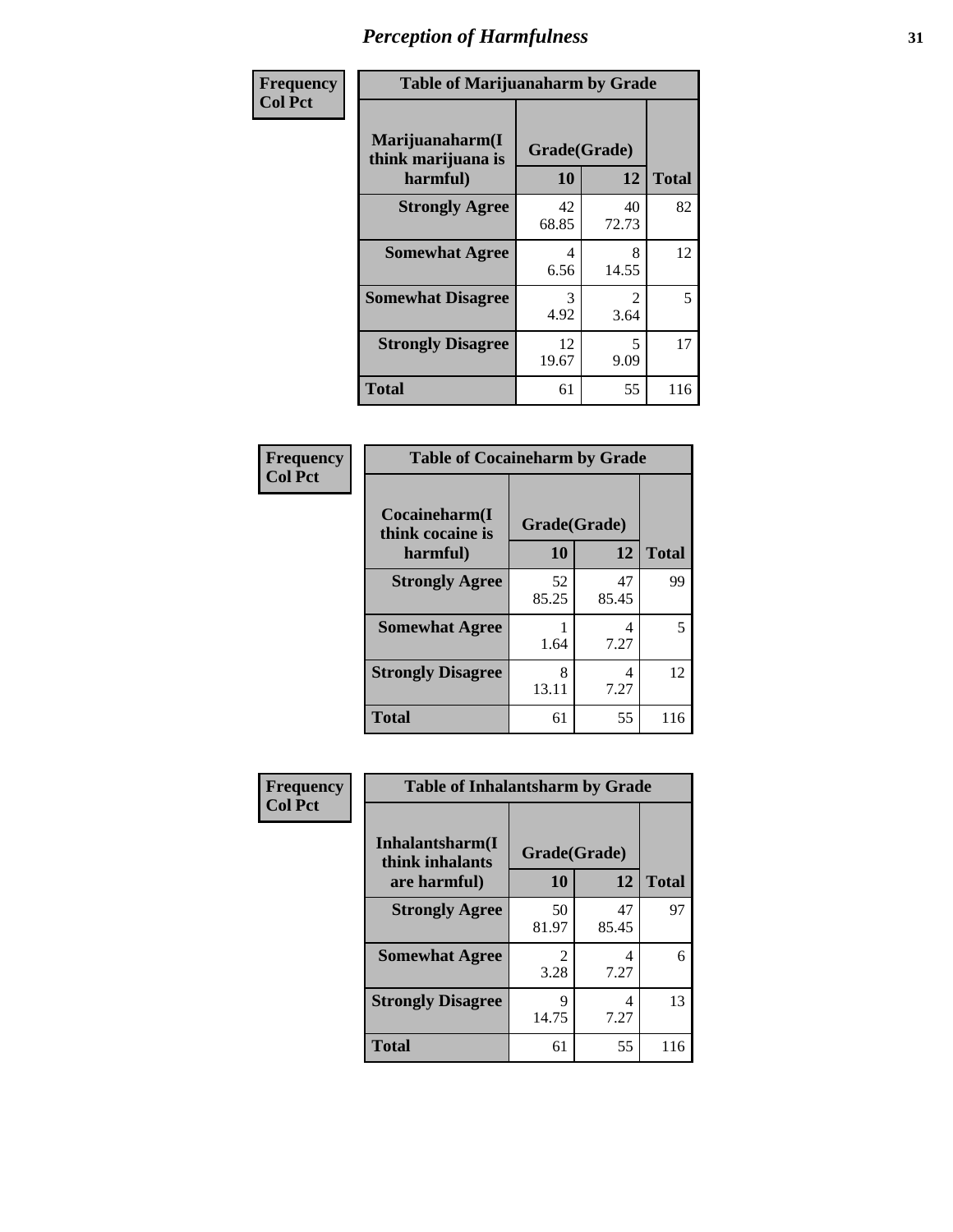| Frequency      | <b>Table of Steroidsharm by Grade</b>            |                    |                                  |              |
|----------------|--------------------------------------------------|--------------------|----------------------------------|--------------|
| <b>Col Pct</b> | Steroidsharm(I<br>think steroids are<br>harmful) | Grade(Grade)<br>10 | 12                               | <b>Total</b> |
|                | <b>Strongly Agree</b>                            | 48<br>78.69        | 43<br>78.18                      | 91           |
|                | <b>Somewhat Agree</b>                            | 5<br>8.20          | 5<br>9.09                        | 10           |
|                | <b>Somewhat Disagree</b>                         | $\Omega$<br>0.00   | $\mathfrak{D}$<br>3.64           | 2            |
|                | <b>Strongly Disagree</b>                         | 8<br>13.11         | $\overline{\phantom{0}}$<br>9.09 | 13           |
|                | <b>Total</b>                                     | 61                 | 55                               | 116          |

| <b>Table of Ecstasyharm by Grade</b>          |                    |              |     |  |
|-----------------------------------------------|--------------------|--------------|-----|--|
| Ecstasyharm(I<br>think ecstasy is<br>harmful) | Grade(Grade)<br>10 | <b>Total</b> |     |  |
| <b>Strongly Agree</b>                         | 52<br>85.25        | 46<br>83.64  | 98  |  |
| <b>Somewhat Agree</b>                         | 1<br>1.64          | 4<br>7.27    | 5   |  |
| <b>Somewhat Disagree</b>                      | 0<br>0.00          | 1.82         | 1   |  |
| <b>Strongly Disagree</b>                      | 8<br>13.11         | 4<br>7.27    | 12  |  |
| <b>Total</b>                                  | 61                 | 55           | 116 |  |

| Frequency      | <b>Table of Methharm by Grade</b>            |              |             |              |
|----------------|----------------------------------------------|--------------|-------------|--------------|
| <b>Col Pct</b> | <b>Methharm</b> (I think<br>methamphetamines | Grade(Grade) |             |              |
|                | are harmful)                                 | 10           | 12          | <b>Total</b> |
|                | <b>Strongly Agree</b>                        | 52<br>85.25  | 46<br>83.64 | 98           |
|                | <b>Somewhat Agree</b>                        | 1.64         | 5<br>9.09   | 6            |
|                | <b>Strongly Disagree</b>                     | 8<br>13.11   | 4<br>7.27   | 12           |
|                | <b>Total</b>                                 | 61           | 55          | 116          |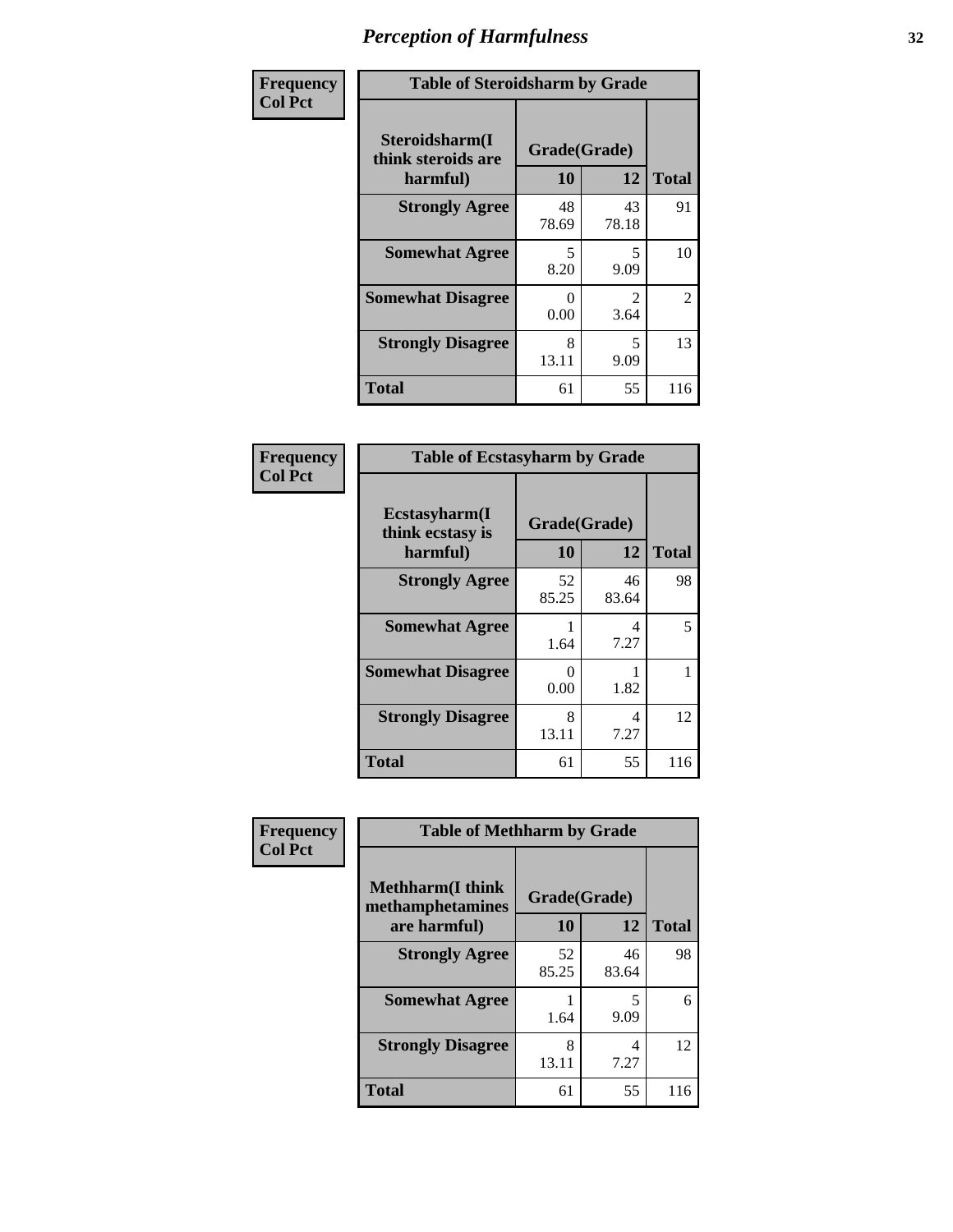| Frequency | <b>Table of Hallucinogensharm by Grade</b>                 |                    |             |              |
|-----------|------------------------------------------------------------|--------------------|-------------|--------------|
| Col Pct   | Hallucinogensharm(I<br>think hallucinogens<br>are harmful) | Grade(Grade)<br>10 | 12          | <b>Total</b> |
|           | <b>Strongly Agree</b>                                      | 52<br>85.25        | 46<br>83.64 | 98           |
|           | <b>Somewhat Agree</b>                                      | 1.64               | 5<br>9.09   | 6            |
|           | <b>Strongly Disagree</b>                                   | 8<br>13.11         | 4<br>7.27   | 12           |
|           | <b>Total</b>                                               | 61                 | 55          | 116          |

| Frequency      | <b>Table of Prescriptionharm by Grade</b>                                 |              |             |              |
|----------------|---------------------------------------------------------------------------|--------------|-------------|--------------|
| <b>Col Pct</b> | Prescriptionharm(I<br>think prescription<br>drugs not<br>prescribed to me | Grade(Grade) |             |              |
|                | are harmful)                                                              | 10           | 12          | <b>Total</b> |
|                | <b>Strongly Agree</b>                                                     | 41<br>67.21  | 40<br>72.73 | 81           |
|                | <b>Somewhat Agree</b>                                                     | 11<br>18.03  | 7<br>12.73  | 18           |
|                | <b>Somewhat Disagree</b>                                                  | 0<br>0.00    | 3<br>5.45   | 3            |
|                | <b>Strongly Disagree</b>                                                  | 9<br>14.75   | 5<br>9.09   | 14           |
|                | Total                                                                     | 61           | 55          | 116          |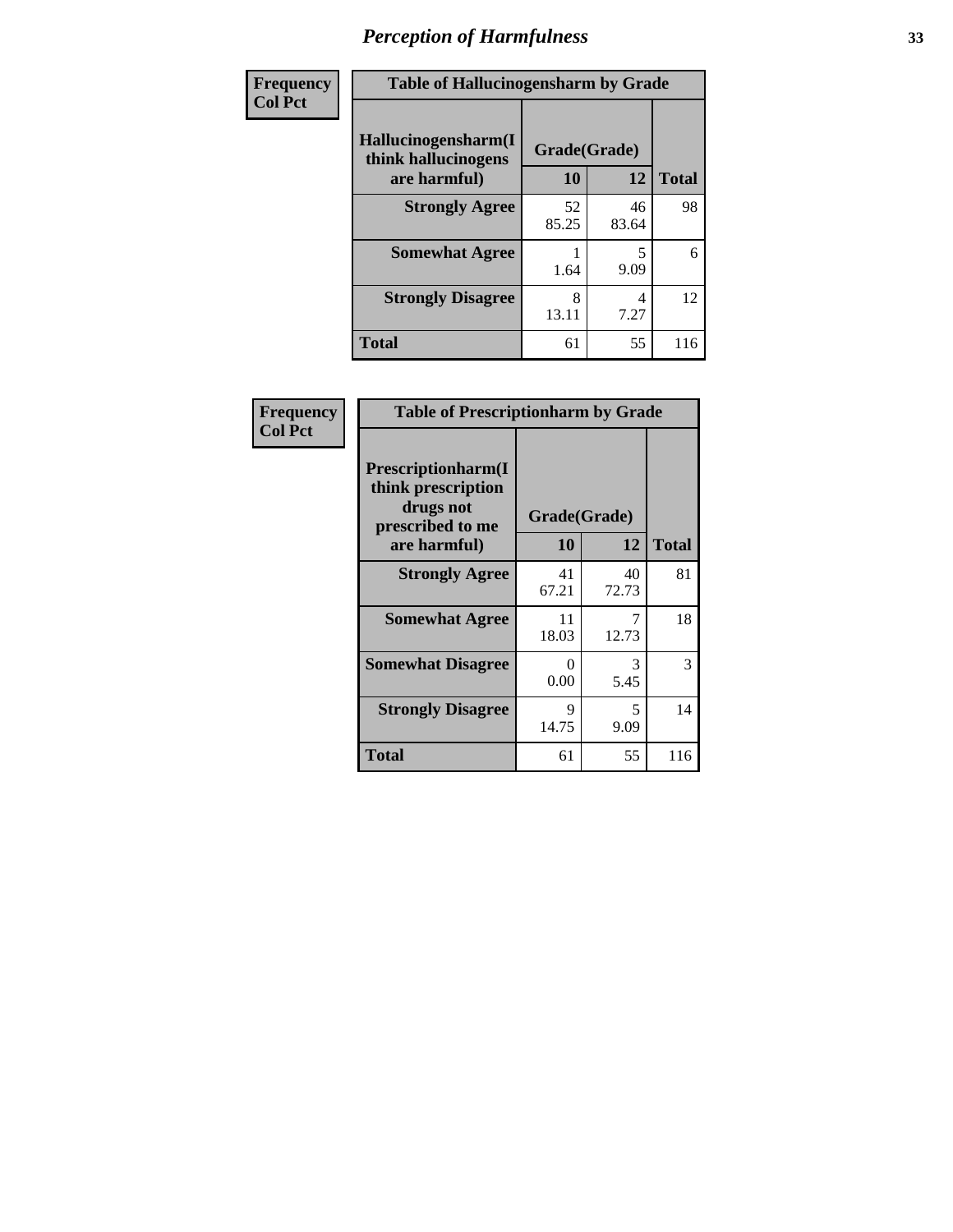# *Disapproval by Adults* **34**

| Frequency      | <b>Table of Alcoholadult by Grade</b>                                 |                        |                       |              |
|----------------|-----------------------------------------------------------------------|------------------------|-----------------------|--------------|
| <b>Col Pct</b> | <b>Alcoholadult</b> (Adults<br>would disapprove if<br>I used alcohol) | Grade(Grade)<br>10     | 12                    | <b>Total</b> |
|                | <b>Strongly Agree</b>                                                 | 40<br>65.57            | 34<br>61.82           | 74           |
|                | <b>Somewhat Agree</b>                                                 | 13<br>21.31            | 17<br>30.91           | 30           |
|                | <b>Somewhat Disagree</b>                                              | $\mathfrak{D}$<br>3.28 | $\mathcal{F}$<br>5.45 | 5            |
|                | <b>Strongly Disagree</b>                                              | 6<br>9.84              | 1.82                  | 7            |
|                | <b>Total</b>                                                          | 61                     | 55                    | 116          |

| <b>Table of Tobaccoadult by Grade</b>                                 |                    |             |              |  |  |
|-----------------------------------------------------------------------|--------------------|-------------|--------------|--|--|
| <b>Tobaccoadult</b> (Adults<br>would disapprove if<br>I used tobacco) | Grade(Grade)<br>10 | 12          | <b>Total</b> |  |  |
| <b>Strongly Agree</b>                                                 | 47<br>77.05        | 46<br>83.64 | 93           |  |  |
| <b>Somewhat Agree</b>                                                 | 5<br>8.20          | 12.73       | 12           |  |  |
| <b>Somewhat Disagree</b>                                              | 4<br>6.56          | 1.82        | 5            |  |  |
| <b>Strongly Disagree</b>                                              | 5<br>8.20          | 1.82        | 6            |  |  |
| <b>Total</b>                                                          | 61                 | 55          | 116          |  |  |

| Frequency<br><b>Col Pct</b> | <b>Table of Marijuanaadult by Grade</b>                           |                        |                        |              |
|-----------------------------|-------------------------------------------------------------------|------------------------|------------------------|--------------|
|                             | Marijuanaadult(Adults<br>would disapprove if I<br>used marijuana) | Grade(Grade)<br>10     | 12                     | <b>Total</b> |
|                             | <b>Strongly Agree</b>                                             | 52<br>85.25            | 48<br>87.27            | 100          |
|                             | <b>Somewhat Agree</b>                                             | $\mathfrak{D}$<br>3.28 | 4<br>7.27              | 6            |
|                             | <b>Somewhat Disagree</b>                                          | 0<br>0.00              | 1.82                   |              |
|                             | <b>Strongly Disagree</b>                                          | 11.48                  | $\mathfrak{D}$<br>3.64 | 9            |
|                             | <b>Total</b>                                                      | 61                     | 55                     | 116          |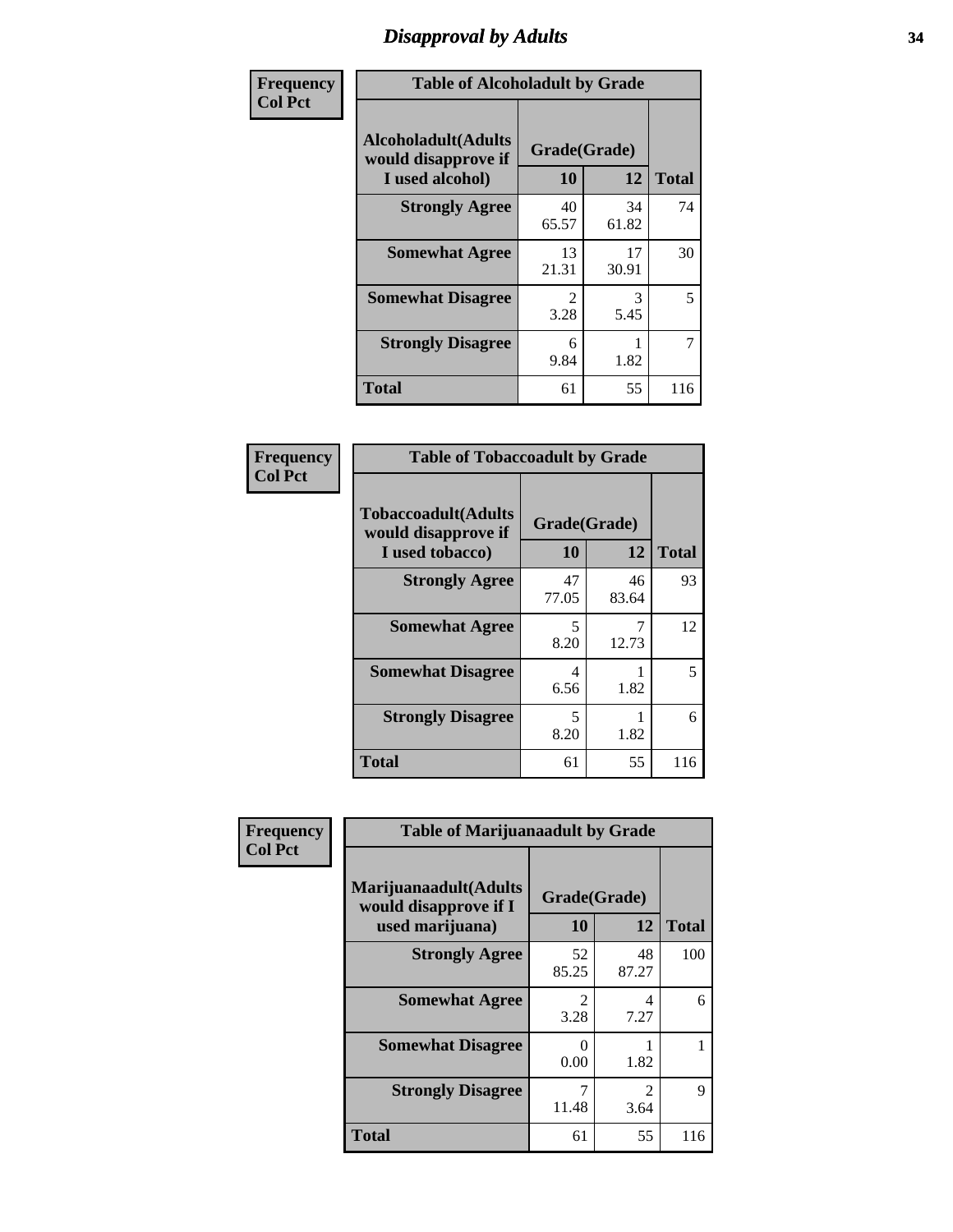# *Disapproval by Adults* **35**

| Frequency      | <b>Table of Otherdrugadult by Grade</b>                                     |                           |                        |              |
|----------------|-----------------------------------------------------------------------------|---------------------------|------------------------|--------------|
| <b>Col Pct</b> | <b>Otherdrugadult</b> (Adults<br>would disapprove if I<br>used other drugs) | Grade(Grade)<br><b>10</b> | 12                     | <b>Total</b> |
|                | <b>Strongly Agree</b>                                                       | 52<br>85.25               | 52<br>94.55            | 104          |
|                | <b>Somewhat Agree</b>                                                       | 2<br>3.28                 | $\mathfrak{D}$<br>3.64 | 4            |
|                | <b>Strongly Disagree</b>                                                    | 11.48                     | 1.82                   | 8            |
|                | <b>Total</b>                                                                | 61                        | 55                     | 116          |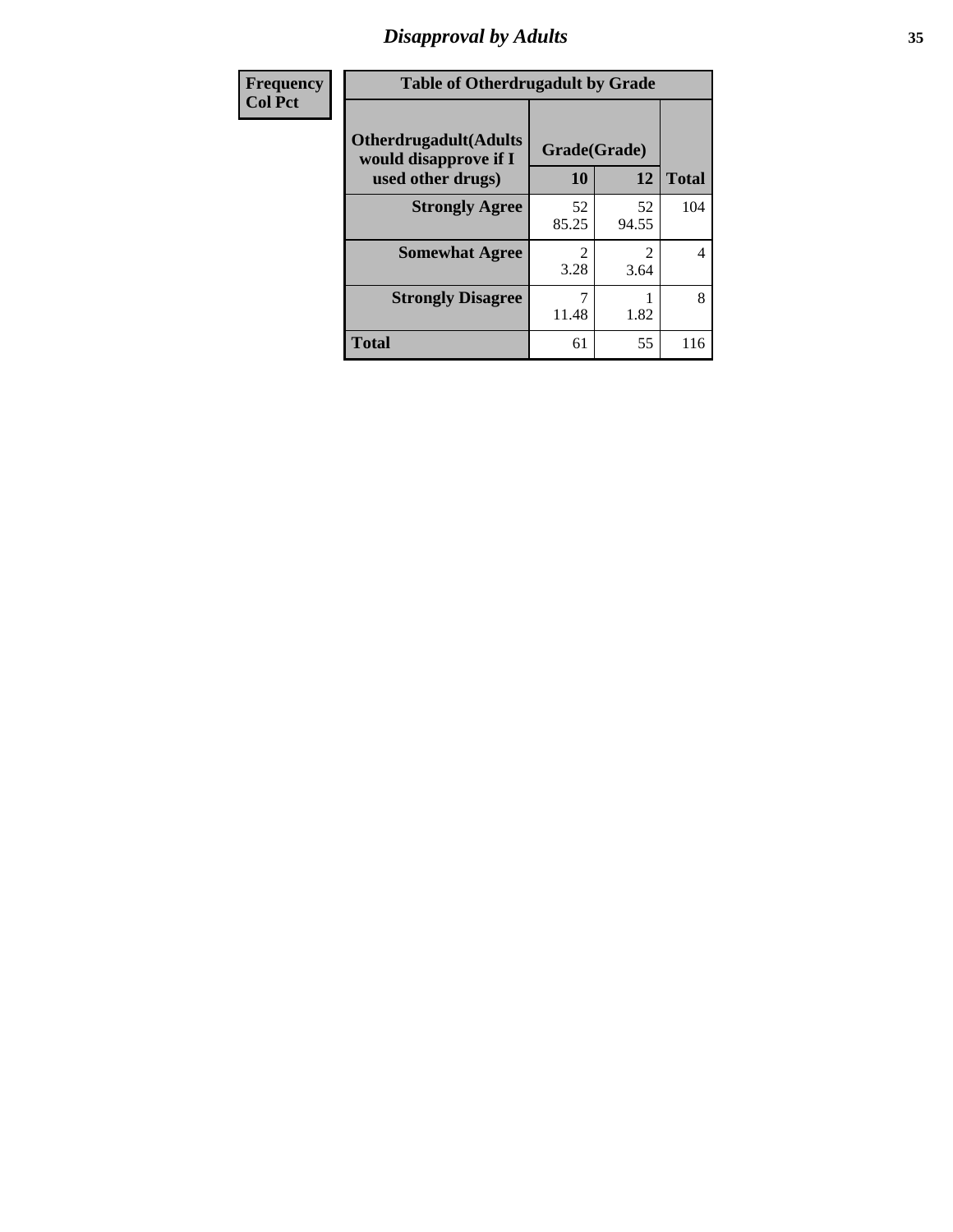# *Disapproval by Peers* **36**

| Frequency      | <b>Table of Alcoholpeer by Grade</b>                    |              |             |              |
|----------------|---------------------------------------------------------|--------------|-------------|--------------|
| <b>Col Pct</b> | Alcoholpeer(My<br>friends would<br>disapprove if I used | Grade(Grade) |             |              |
|                | alcohol)                                                | 10           | 12          | <b>Total</b> |
|                | <b>Strongly Agree</b>                                   | 16<br>26.23  | 13<br>23.64 | 29           |
|                | <b>Somewhat Agree</b>                                   | 17<br>27.87  | 14<br>25.45 | 31           |
|                | <b>Somewhat Disagree</b>                                | 10<br>16.39  | 18<br>32.73 | 28           |
|                | <b>Strongly Disagree</b>                                | 18<br>29.51  | 10<br>18.18 | 28           |
|                | Total                                                   | 61           | 55          | 116          |

| Frequency      | <b>Table of Tobaccopeer by Grade</b>                    |              |             |              |
|----------------|---------------------------------------------------------|--------------|-------------|--------------|
| <b>Col Pct</b> | Tobaccopeer(My<br>friends would<br>disapprove if I used | Grade(Grade) |             |              |
|                | tobacco)                                                | 10           | 12          | <b>Total</b> |
|                | <b>Strongly Agree</b>                                   | 26<br>42.62  | 29<br>52.73 | 55           |
|                | <b>Somewhat Agree</b>                                   | 12<br>19.67  | 12<br>21.82 | 24           |
|                | <b>Somewhat Disagree</b>                                | 7<br>11.48   | 6<br>10.91  | 13           |
|                | <b>Strongly Disagree</b>                                | 16<br>26.23  | 8<br>14.55  | 24           |
|                | Total                                                   | 61           | 55          | 116          |

| Frequency      | <b>Table of Marijuanapeer by Grade</b> |                    |             |              |
|----------------|----------------------------------------|--------------------|-------------|--------------|
| <b>Col Pct</b> | Marijuanapeer(My<br>friends would      |                    |             |              |
|                | disapprove if I used<br>marijuana)     | Grade(Grade)<br>10 | 12          | <b>Total</b> |
|                | <b>Strongly Agree</b>                  | 29<br>47.54        | 25<br>45.45 | 54           |
|                | <b>Somewhat Agree</b>                  | 10<br>16.39        | 14<br>25.45 | 24           |
|                | <b>Somewhat Disagree</b>               | 8<br>13.11         | 8<br>14.55  | 16           |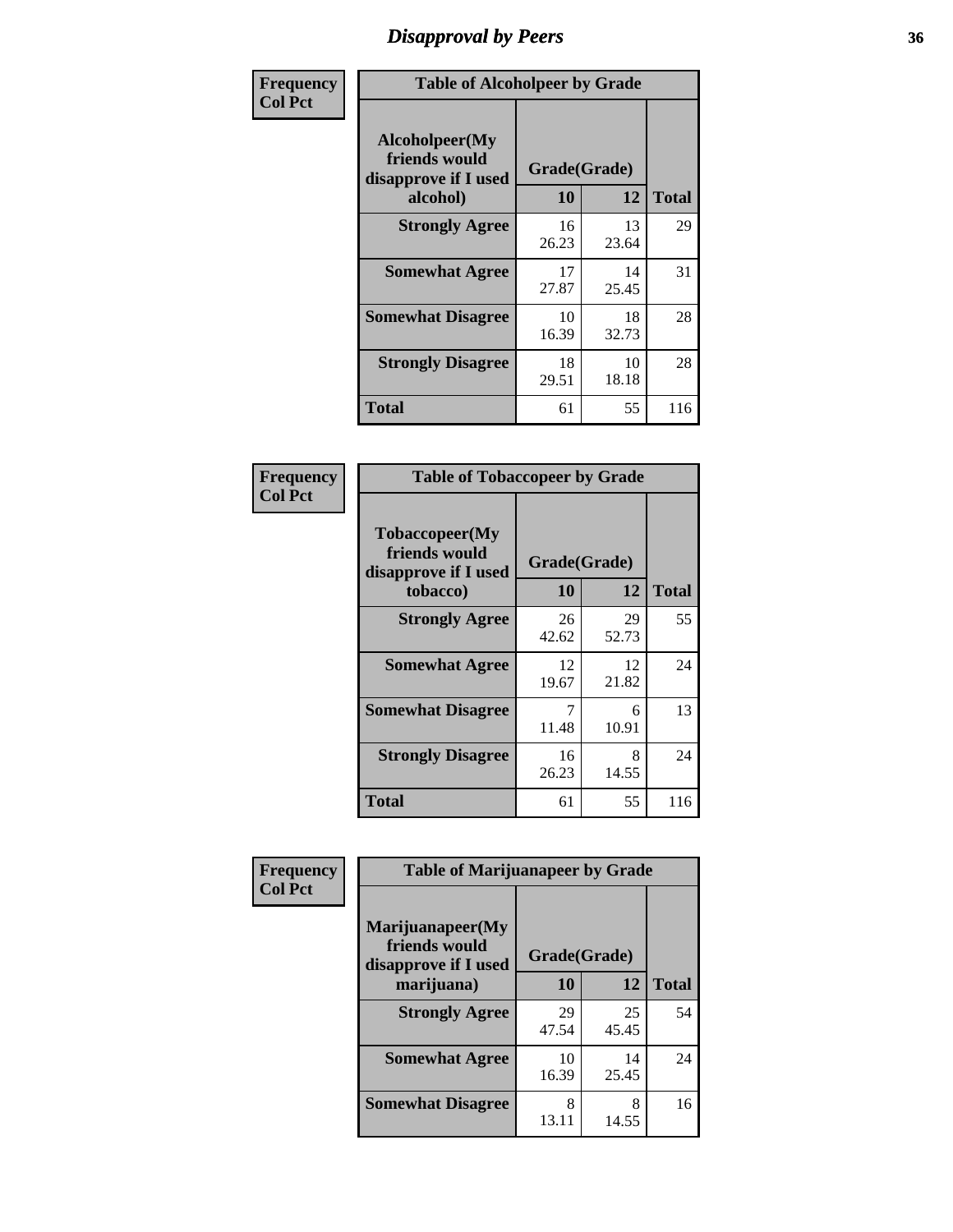# *Disapproval by Peers* **37**

| <b>Frequency</b> | <b>Table of Marijuanapeer by Grade</b>                                  |                    |            |              |
|------------------|-------------------------------------------------------------------------|--------------------|------------|--------------|
| <b>Col Pct</b>   | Marijuanapeer(My<br>friends would<br>disapprove if I used<br>marijuana) | Grade(Grade)<br>10 | 12         | <b>Total</b> |
|                  | <b>Strongly Disagree</b>                                                | 14<br>22.95        | 8<br>14.55 | 22           |
|                  | <b>Total</b>                                                            | 61                 | 55         | 116          |

| Frequency      | <b>Table of Otherdrugpeer by Grade</b>                                    |                    |             |              |
|----------------|---------------------------------------------------------------------------|--------------------|-------------|--------------|
| <b>Col Pct</b> | Otherdrugpeer(My<br>friends would<br>disapprove if I used<br>other drugs) | Grade(Grade)<br>10 | 12          | <b>Total</b> |
|                | <b>Strongly Agree</b>                                                     | 36<br>59.02        | 38<br>69.09 | 74           |
|                | <b>Somewhat Agree</b>                                                     | 8<br>13.11         | 6<br>10.91  | 14           |
|                | <b>Somewhat Disagree</b>                                                  | 6<br>9.84          | 6<br>10.91  | 12           |
|                | <b>Strongly Disagree</b>                                                  | 11<br>18.03        | 5<br>9.09   | 16           |
|                | <b>Total</b>                                                              | 61                 | 55          | 116          |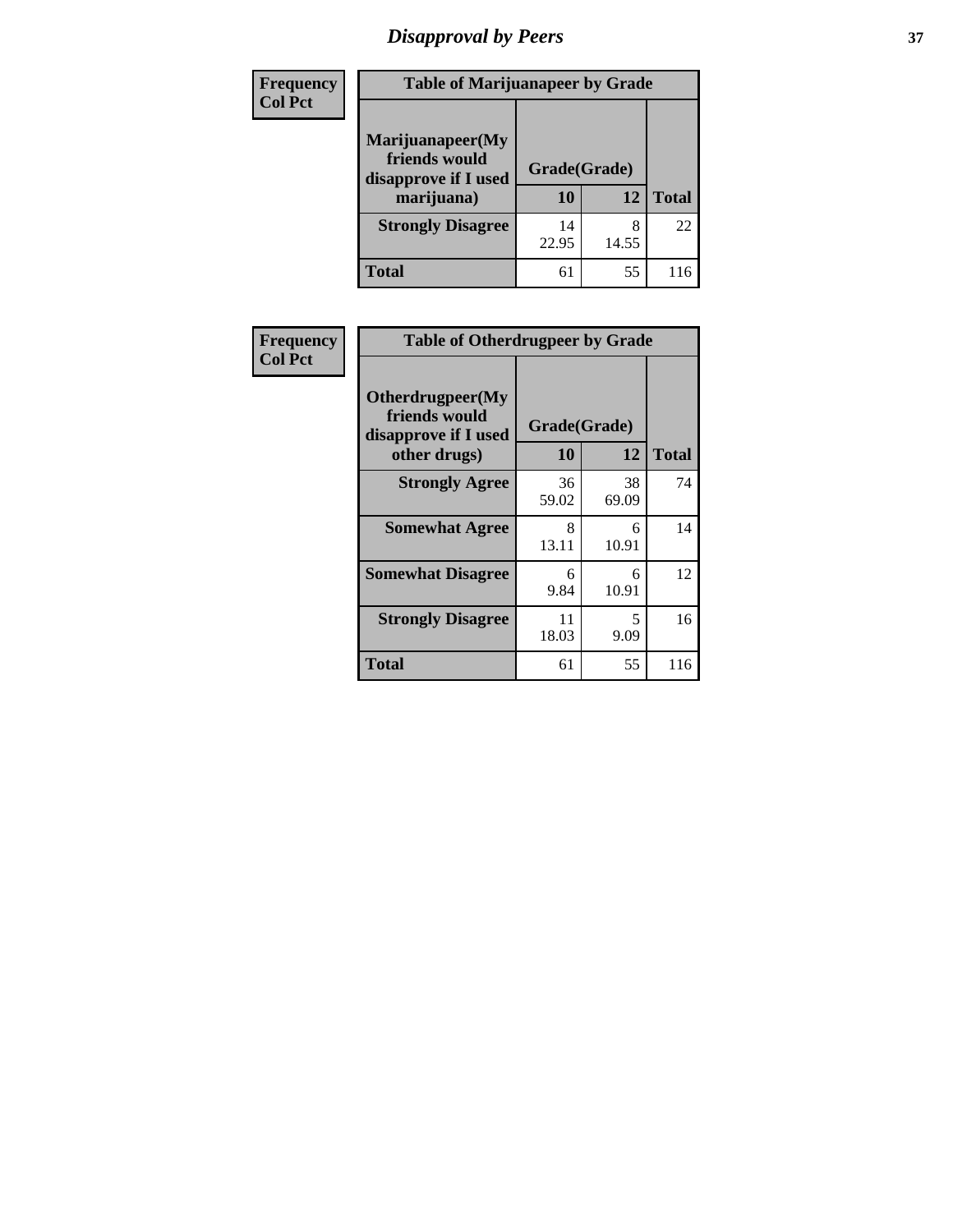| Frequency      | <b>Table of Alcohollocation1 by Grade</b> |              |             |              |
|----------------|-------------------------------------------|--------------|-------------|--------------|
| <b>Col Pct</b> | <b>Alcohollocation1(Places</b>            | Grade(Grade) |             |              |
|                | <b>Friends Use Alcohol)</b>               | 10           | 12          | <b>Total</b> |
|                |                                           | 33<br>54.10  | 37<br>67.27 | 70           |
|                | Do Not Use                                | 28<br>45.90  | 18<br>32.73 | 46           |
|                | <b>Total</b>                              | 61           | 55          | 116          |

| Frequency      | <b>Table of Alcohollocation2 by Grade</b>                     |                    |             |              |
|----------------|---------------------------------------------------------------|--------------------|-------------|--------------|
| <b>Col Pct</b> | <b>Alcohollocation2(Places</b><br><b>Friends Use Alcohol)</b> | Grade(Grade)<br>10 | <b>12</b>   | <b>Total</b> |
|                |                                                               | 42<br>68.85        | 33<br>60.00 | 75           |
|                | Home                                                          | 19<br>31.15        | 22<br>40.00 | 41           |
|                | <b>Total</b>                                                  | 61                 | 55          | 116          |

| Frequency<br><b>Col Pct</b> | <b>Table of Alcohollocation3 by Grade</b>                     |                    |                |              |
|-----------------------------|---------------------------------------------------------------|--------------------|----------------|--------------|
|                             | <b>Alcohollocation3(Places</b><br><b>Friends Use Alcohol)</b> | Grade(Grade)<br>10 | 12             | <b>Total</b> |
|                             |                                                               | 56                 | 53             | 109          |
|                             |                                                               | 91.80              | 96.36          |              |
|                             | <b>School</b>                                                 | 5                  | $\mathfrak{D}$ |              |
|                             |                                                               | 8.20               | 3.64           |              |
|                             | <b>Total</b>                                                  | 61                 | 55             | 116          |

| <b>Frequency</b> | <b>Table of Alcohollocation4 by Grade</b> |              |             |              |  |
|------------------|-------------------------------------------|--------------|-------------|--------------|--|
| <b>Col Pct</b>   | <b>Alcohollocation4(Places</b>            | Grade(Grade) |             |              |  |
|                  | <b>Friends Use Alcohol)</b>               | 10           | 12          | <b>Total</b> |  |
|                  |                                           | 49<br>80.33  | 47<br>85.45 | 96           |  |
|                  | Car                                       | 12<br>19.67  | 8<br>14.55  | 20           |  |
|                  | <b>Total</b>                              | 61           | 55          | 116          |  |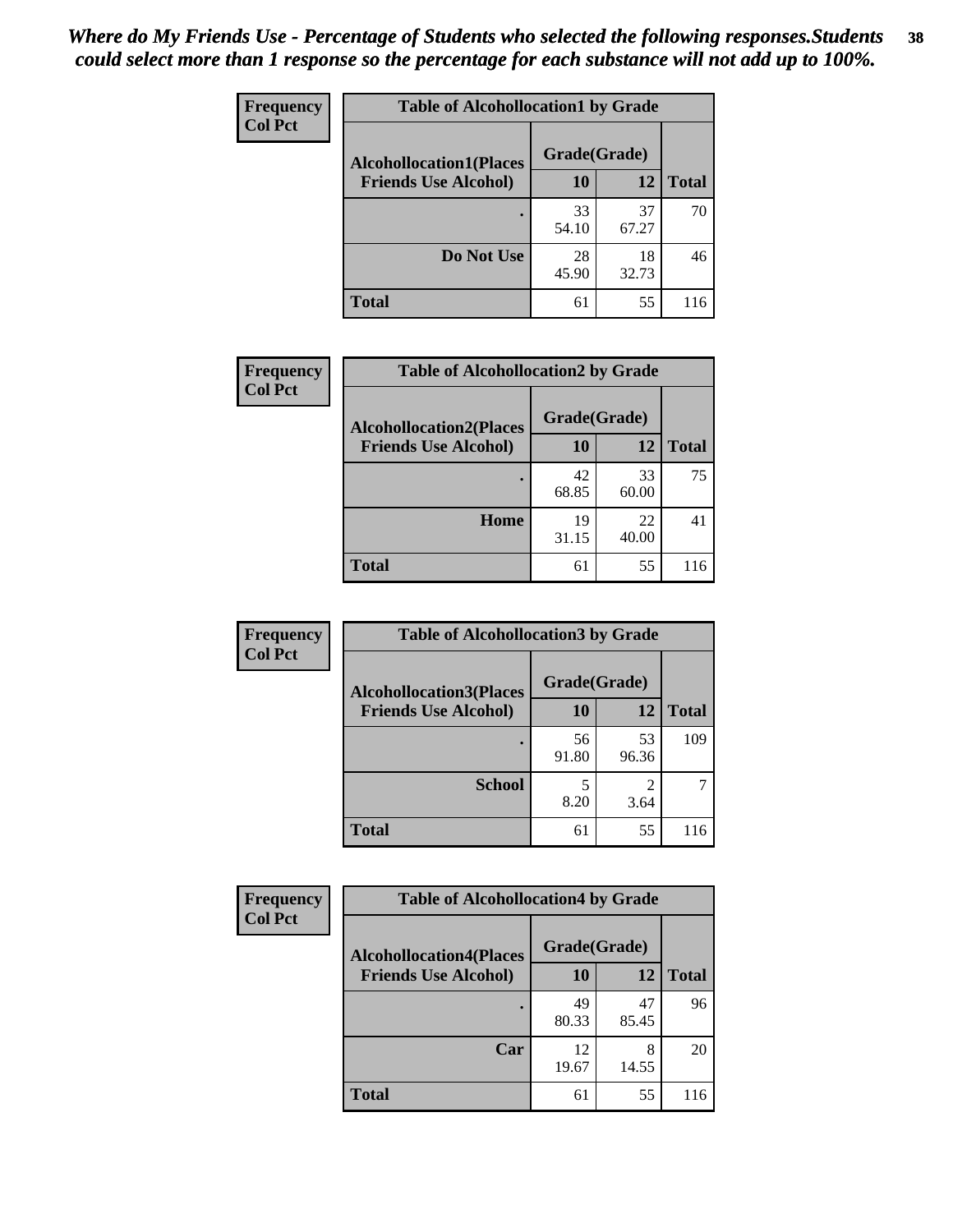| Frequency<br><b>Col Pct</b> | <b>Table of Alcohollocation5 by Grade</b> |              |             |              |  |
|-----------------------------|-------------------------------------------|--------------|-------------|--------------|--|
|                             | <b>Alcohollocation5(Places</b>            | Grade(Grade) |             |              |  |
|                             | <b>Friends Use Alcohol)</b>               | 10           | 12          | <b>Total</b> |  |
|                             |                                           | 41<br>67.21  | 25<br>45.45 | 66           |  |
|                             | <b>Friend's House</b>                     | 20<br>32.79  | 30<br>54.55 | 50           |  |
|                             | <b>Total</b>                              | 61           | 55          | 116          |  |

| Frequency      | <b>Table of Alcohollocation6 by Grade</b>                     |                    |             |              |  |
|----------------|---------------------------------------------------------------|--------------------|-------------|--------------|--|
| <b>Col Pct</b> | <b>Alcohollocation6(Places</b><br><b>Friends Use Alcohol)</b> | Grade(Grade)<br>10 | 12          | <b>Total</b> |  |
|                |                                                               |                    |             |              |  |
|                |                                                               | 49<br>80.33        | 33<br>60.00 | 82           |  |
|                | <b>Other</b>                                                  | 12<br>19.67        | 22<br>40.00 | 34           |  |
|                | Total                                                         | 61                 | 55          | 116          |  |

| Frequency      | <b>Table of Tobaccolocation1 by Grade</b> |              |             |              |
|----------------|-------------------------------------------|--------------|-------------|--------------|
| <b>Col Pct</b> | <b>Tobaccolocation1(Places</b>            | Grade(Grade) |             |              |
|                | <b>Friends Use Tobacco)</b>               | 10           | <b>12</b>   | <b>Total</b> |
|                |                                           | 27<br>44.26  | 26<br>47.27 | 53           |
|                | <b>Do Not Use</b>                         | 34<br>55.74  | 29<br>52.73 | 63           |
|                | <b>Total</b>                              | 61           | 55          | 116          |

| <b>Frequency</b> | <b>Table of Tobaccolocation2 by Grade</b> |              |             |              |  |
|------------------|-------------------------------------------|--------------|-------------|--------------|--|
| <b>Col Pct</b>   | <b>Tobaccolocation2(Places</b>            | Grade(Grade) |             |              |  |
|                  | <b>Friends Use Tobacco)</b>               | 10           | 12          | <b>Total</b> |  |
|                  |                                           | 42<br>68.85  | 38<br>69.09 | 80           |  |
|                  | Home                                      | 19<br>31.15  | 17<br>30.91 | 36           |  |
|                  | <b>Total</b>                              | 61           | 55          | 116          |  |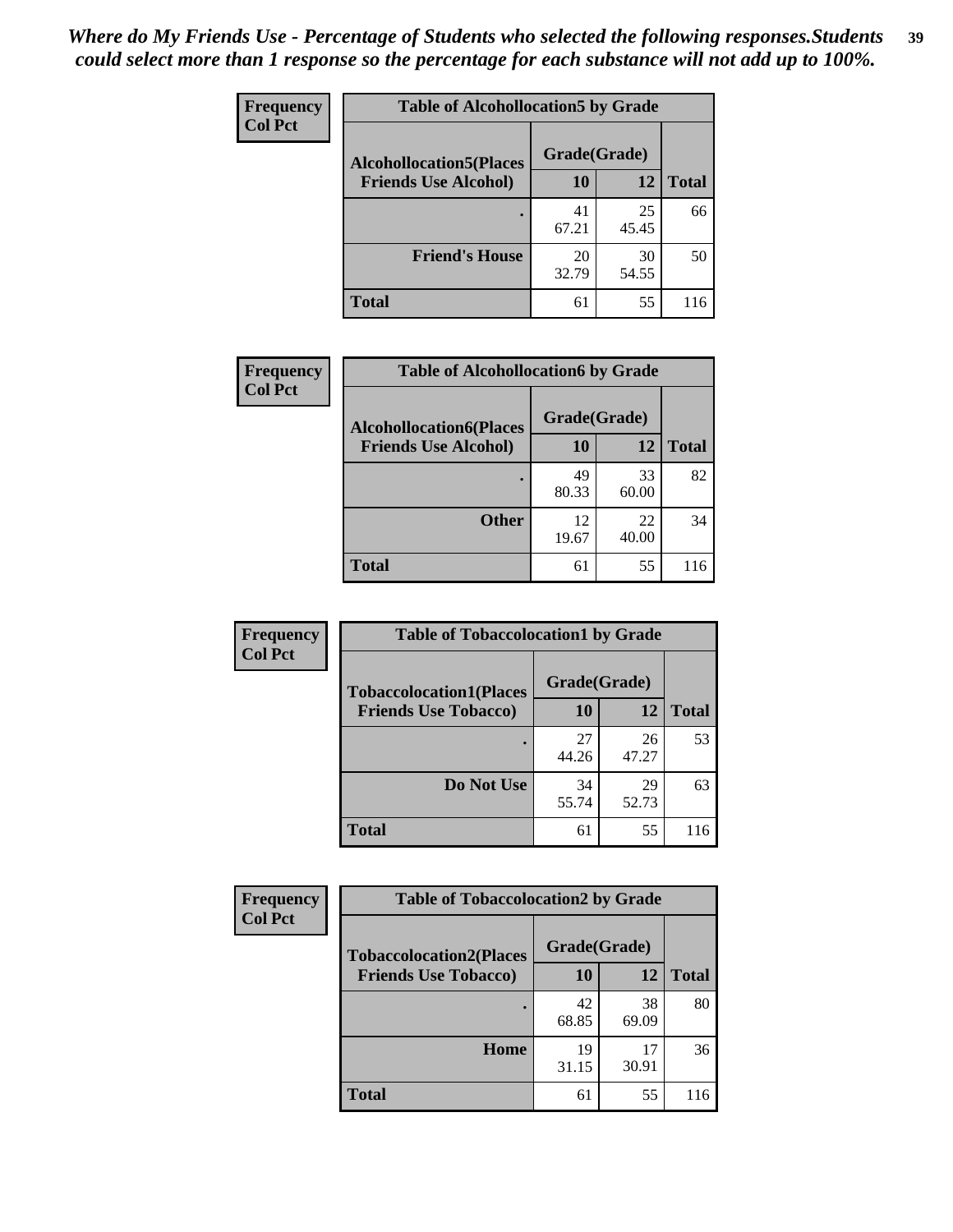| Frequency      | <b>Table of Tobaccolocation 3 by Grade</b> |              |             |              |
|----------------|--------------------------------------------|--------------|-------------|--------------|
| <b>Col Pct</b> | <b>Tobaccolocation3(Places</b>             | Grade(Grade) |             |              |
|                | <b>Friends Use Tobacco)</b>                | 10           | <b>12</b>   | <b>Total</b> |
|                | ٠                                          | 47<br>77.05  | 46<br>83.64 | 93           |
|                | <b>School</b>                              | 14<br>22.95  | 9<br>16.36  | 23           |
|                | <b>Total</b>                               | 61           | 55          | 116          |

| Frequency<br><b>Col Pct</b> | <b>Table of Tobaccolocation4 by Grade</b> |              |             |              |  |
|-----------------------------|-------------------------------------------|--------------|-------------|--------------|--|
|                             | <b>Tobaccolocation4(Places</b>            | Grade(Grade) |             |              |  |
|                             | <b>Friends Use Tobacco)</b>               | 10           | <b>12</b>   | <b>Total</b> |  |
|                             |                                           | 48<br>78.69  | 40<br>72.73 | 88           |  |
|                             | Car                                       | 13<br>21.31  | 15<br>27.27 | 28           |  |
|                             | <b>Total</b>                              | 61           | 55          | 116          |  |

| Frequency      | <b>Table of Tobaccolocation5 by Grade</b> |              |             |              |
|----------------|-------------------------------------------|--------------|-------------|--------------|
| <b>Col Pct</b> | <b>Tobaccolocation5(Places</b>            | Grade(Grade) |             |              |
|                | <b>Friends Use Tobacco)</b>               | 10           | <b>12</b>   | <b>Total</b> |
|                |                                           | 48<br>78.69  | 34<br>61.82 | 82           |
|                | <b>Friend's House</b>                     | 13<br>21.31  | 21<br>38.18 | 34           |
|                | <b>Total</b>                              | 61           | 55          | 116          |

| <b>Frequency</b> | <b>Table of Tobaccolocation6 by Grade</b> |              |             |              |  |
|------------------|-------------------------------------------|--------------|-------------|--------------|--|
| <b>Col Pct</b>   | <b>Tobaccolocation6(Places</b>            | Grade(Grade) |             |              |  |
|                  | <b>Friends Use Tobacco)</b>               | 10           | 12          | <b>Total</b> |  |
|                  |                                           | 51<br>83.61  | 41<br>74.55 | 92           |  |
|                  | <b>Other</b>                              | 10<br>16.39  | 14<br>25.45 | 24           |  |
|                  | <b>Total</b>                              | 61           | 55          | 116          |  |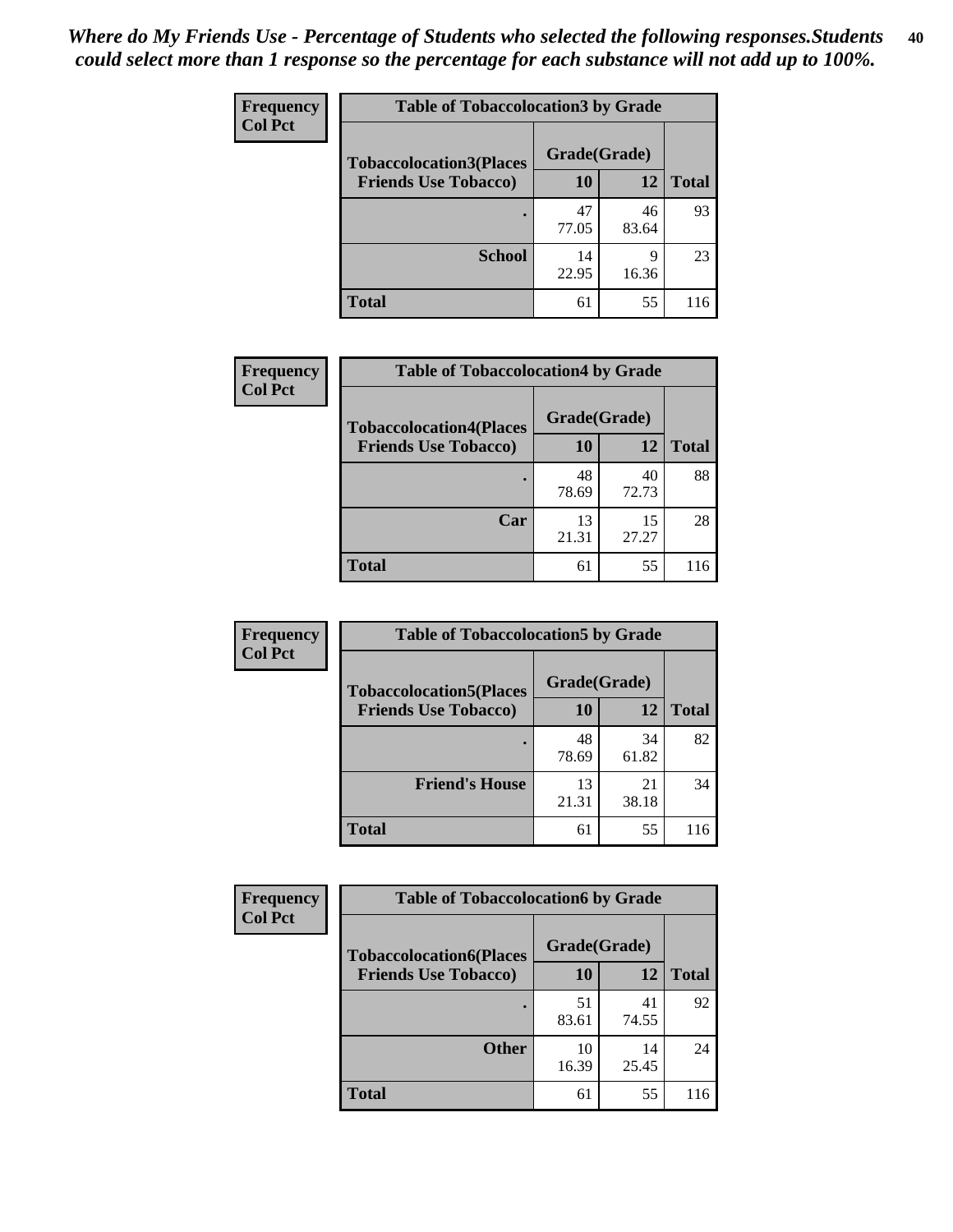| <b>Frequency</b> | <b>Table of Marijuanalocation1 by Grade</b> |              |             |              |
|------------------|---------------------------------------------|--------------|-------------|--------------|
| <b>Col Pct</b>   | <b>Marijuanalocation1(Places</b>            | Grade(Grade) |             |              |
|                  | <b>Friends Use Marijuana</b> )              | 10           | 12          | <b>Total</b> |
|                  |                                             | 21<br>34.43  | 20<br>36.36 | 41           |
|                  | Do Not Use                                  | 40<br>65.57  | 35<br>63.64 | 75           |
|                  | <b>Total</b>                                | 61           | 55          | 116          |

| <b>Frequency</b> | <b>Table of Marijuanalocation2 by Grade</b>                        |                    |             |              |
|------------------|--------------------------------------------------------------------|--------------------|-------------|--------------|
| <b>Col Pct</b>   | <b>Marijuanalocation2(Places</b><br><b>Friends Use Marijuana</b> ) | Grade(Grade)<br>10 | 12          | <b>Total</b> |
|                  |                                                                    | 50<br>81.97        | 41<br>74.55 | 91           |
|                  | Home                                                               | 11<br>18.03        | 14<br>25.45 | 25           |
|                  | <b>Total</b>                                                       | 61                 | 55          | 116          |

| Frequency<br><b>Col Pct</b>    | <b>Table of Marijuanalocation3 by Grade</b> |              |              |     |
|--------------------------------|---------------------------------------------|--------------|--------------|-----|
|                                | <b>Marijuanalocation3</b> (Places           | Grade(Grade) |              |     |
| <b>Friends Use Marijuana</b> ) | <b>10</b>                                   | 12           | <b>Total</b> |     |
|                                |                                             | 58<br>95.08  | 53<br>96.36  | 111 |
|                                | <b>School</b>                               | 4.92         | 3.64         |     |
|                                | <b>Total</b>                                | 61           | 55           | 116 |

| <b>Frequency</b> | <b>Table of Marijuanalocation4 by Grade</b> |              |             |              |
|------------------|---------------------------------------------|--------------|-------------|--------------|
| <b>Col Pct</b>   | <b>Marijuanalocation4(Places</b>            | Grade(Grade) |             |              |
|                  | <b>Friends Use Marijuana</b> )              | <b>10</b>    | 12          | <b>Total</b> |
|                  |                                             | 51<br>83.61  | 41<br>74.55 | 92           |
|                  | Car                                         | 10<br>16.39  | 14<br>25.45 | 24           |
|                  | <b>Total</b>                                | 61           | 55          | 116          |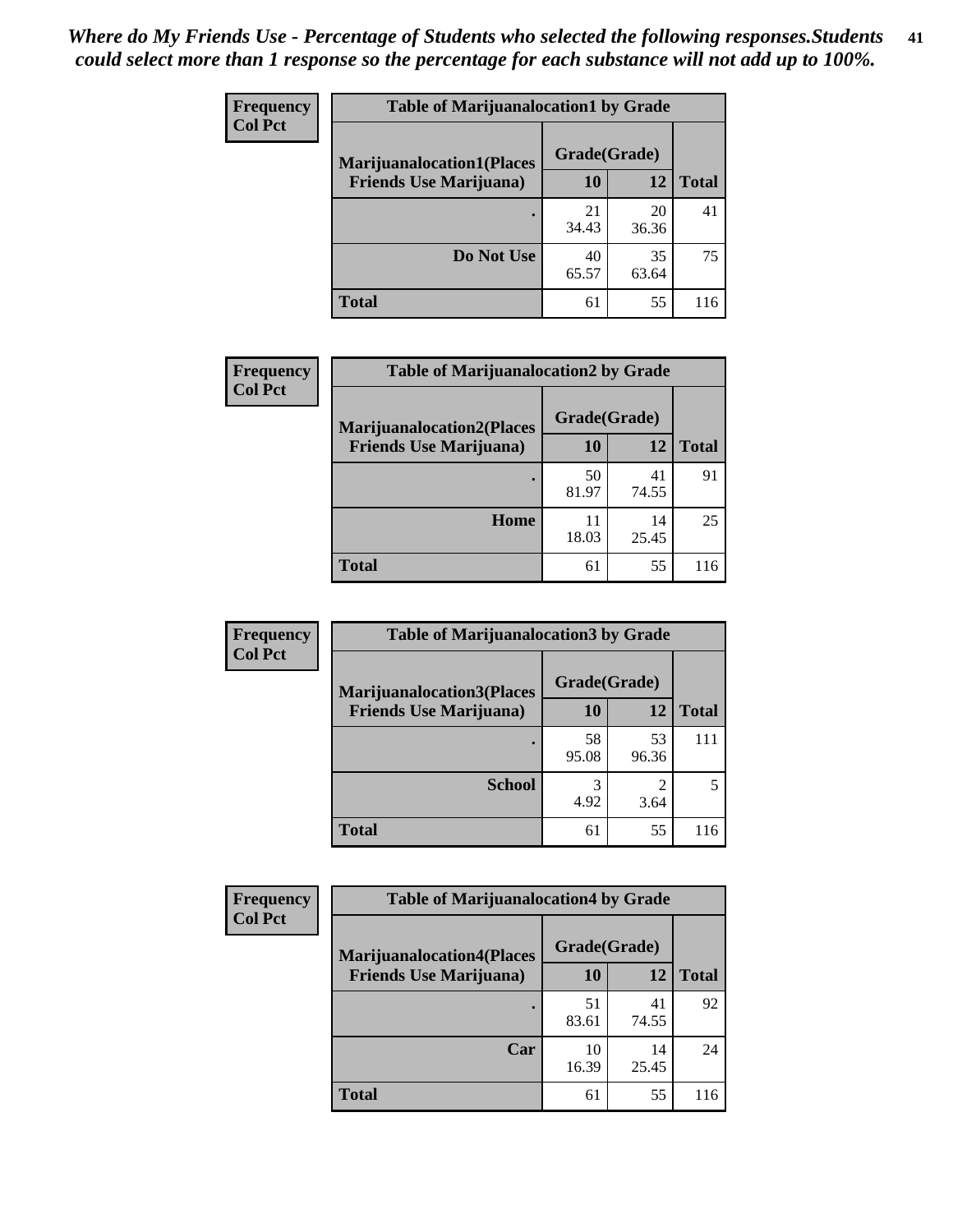| <b>Frequency</b> | <b>Table of Marijuanalocation5 by Grade</b>                         |              |             |              |
|------------------|---------------------------------------------------------------------|--------------|-------------|--------------|
| <b>Col Pct</b>   | <b>Marijuanalocation5(Places)</b><br><b>Friends Use Marijuana</b> ) | Grade(Grade) |             |              |
|                  |                                                                     | 10           | 12          | <b>Total</b> |
|                  |                                                                     | 46<br>75.41  | 38<br>69.09 | 84           |
|                  | <b>Friend's House</b>                                               | 15<br>24.59  | 17<br>30.91 | 32           |
|                  | <b>Total</b>                                                        | 61           | 55          | 116          |

| <b>Frequency</b> | <b>Table of Marijuanalocation6 by Grade</b>                        |                           |             |       |
|------------------|--------------------------------------------------------------------|---------------------------|-------------|-------|
| <b>Col Pct</b>   | <b>Marijuanalocation6(Places</b><br><b>Friends Use Marijuana</b> ) | Grade(Grade)<br><b>10</b> | 12          | Total |
|                  |                                                                    | 54<br>88.52               | 42<br>76.36 | 96    |
|                  | <b>Other</b>                                                       | 11.48                     | 13<br>23.64 | 20    |
|                  | <b>Total</b>                                                       | 61                        | 55          | 116   |

| <b>Frequency</b> | <b>Table of Otherdruglocation1 by Grade</b>                          |              |             |              |
|------------------|----------------------------------------------------------------------|--------------|-------------|--------------|
| <b>Col Pct</b>   | <b>Otherdruglocation1(Places</b><br><b>Friends Use Other Illegal</b> | Grade(Grade) |             |              |
|                  | Drugs)                                                               | 10           | 12          | <b>Total</b> |
|                  |                                                                      | 8<br>13.11   | 10<br>18.18 | 18           |
|                  | Do Not Use                                                           | 53<br>86.89  | 45<br>81.82 | 98           |
|                  | <b>Total</b>                                                         | 61           | 55          | 116          |

| <b>Frequency</b> | <b>Table of Otherdruglocation2 by Grade</b>                          |              |             |              |
|------------------|----------------------------------------------------------------------|--------------|-------------|--------------|
| <b>Col Pct</b>   | <b>Otherdruglocation2(Places</b><br><b>Friends Use Other Illegal</b> | Grade(Grade) |             |              |
|                  | Drugs)                                                               | 10           | 12          | <b>Total</b> |
|                  |                                                                      | 57<br>93.44  | 50<br>90.91 | 107          |
|                  | Home                                                                 | 4<br>6.56    | 5<br>9.09   | 9            |
|                  | <b>Total</b>                                                         | 61           | 55          | 116          |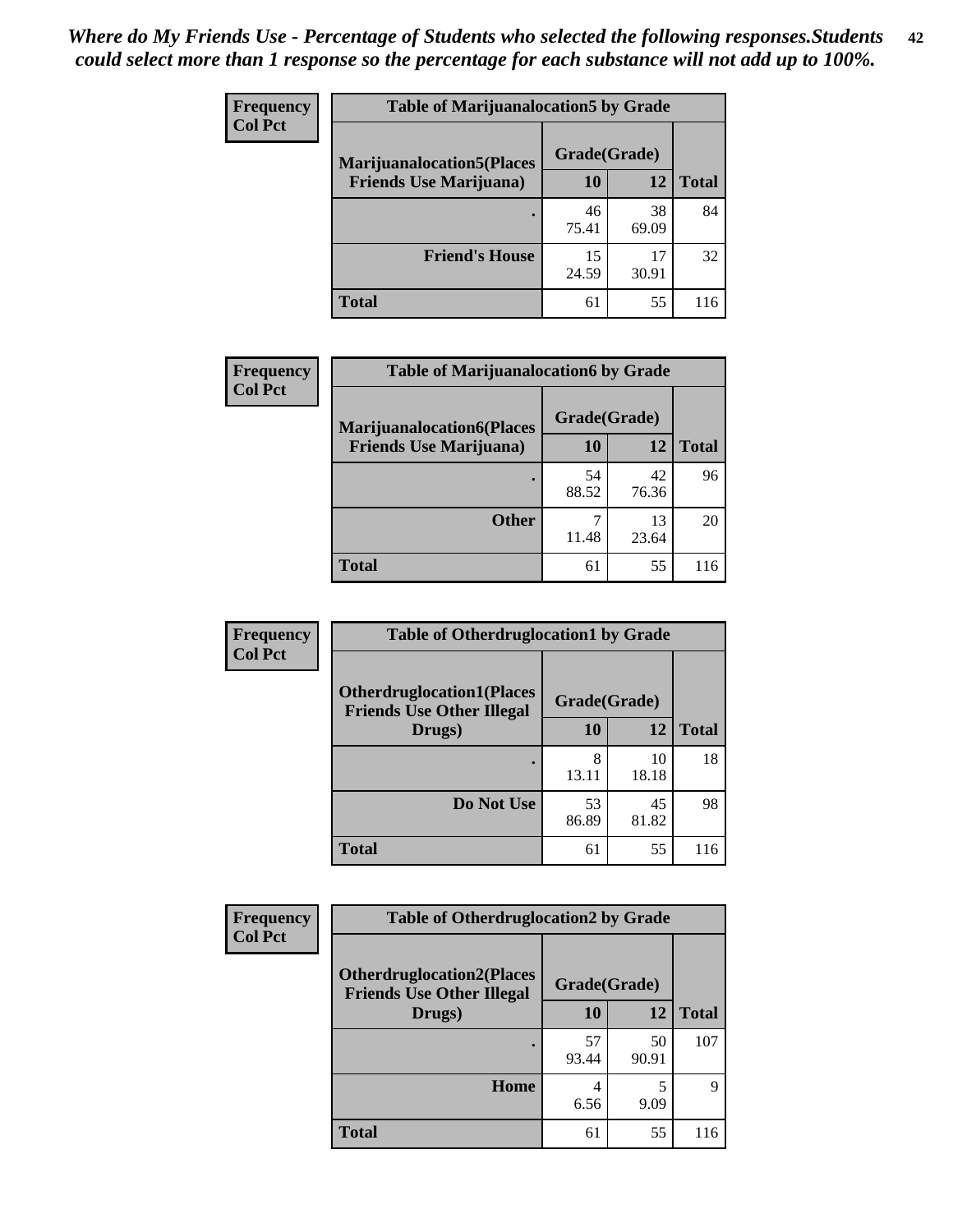| <b>Frequency</b> | <b>Table of Otherdruglocation3 by Grade</b>                           |              |              |              |
|------------------|-----------------------------------------------------------------------|--------------|--------------|--------------|
| <b>Col Pct</b>   | <b>Otherdruglocation3(Places)</b><br><b>Friends Use Other Illegal</b> | Grade(Grade) |              |              |
|                  | Drugs)                                                                | 10           | 12           | <b>Total</b> |
|                  |                                                                       | 58<br>95.08  | 55<br>100.00 | 113          |
|                  | <b>School</b>                                                         | 3<br>4.92    | 0.00         |              |
|                  | <b>Total</b>                                                          | 61           | 55           | 116          |

| Frequency      | <b>Table of Otherdruglocation4 by Grade</b>                          |              |             |              |
|----------------|----------------------------------------------------------------------|--------------|-------------|--------------|
| <b>Col Pct</b> | <b>Otherdruglocation4(Places</b><br><b>Friends Use Other Illegal</b> | Grade(Grade) |             |              |
|                | Drugs)                                                               | 10           | 12          | <b>Total</b> |
|                |                                                                      | 58<br>95.08  | 50<br>90.91 | 108          |
|                | Car                                                                  | 4.92         | 9.09        | 8            |
|                | <b>Total</b>                                                         | 61           | 55          | 116          |

| <b>Frequency</b> | <b>Table of Otherdruglocation5 by Grade</b>                          |              |             |              |
|------------------|----------------------------------------------------------------------|--------------|-------------|--------------|
| <b>Col Pct</b>   | <b>Otherdruglocation5(Places</b><br><b>Friends Use Other Illegal</b> | Grade(Grade) |             |              |
|                  | Drugs)                                                               | 10           | 12          | <b>Total</b> |
|                  |                                                                      | 55<br>90.16  | 49<br>89.09 | 104          |
|                  | <b>Friend's House</b>                                                | 6<br>9.84    | 6<br>10.91  | 12           |
|                  | <b>Total</b>                                                         | 61           | 55          | 116          |

| <b>Frequency</b> | <b>Table of Otherdruglocation6 by Grade</b>                          |              |             |              |
|------------------|----------------------------------------------------------------------|--------------|-------------|--------------|
| <b>Col Pct</b>   | <b>Otherdruglocation6(Places</b><br><b>Friends Use Other Illegal</b> | Grade(Grade) |             |              |
|                  | Drugs)                                                               | 10           | 12          | <b>Total</b> |
|                  |                                                                      | 58<br>95.08  | 50<br>90.91 | 108          |
|                  | <b>Other</b>                                                         | 3<br>4.92    | 9.09        | 8            |
|                  | <b>Total</b>                                                         | 61           | 55          | 116          |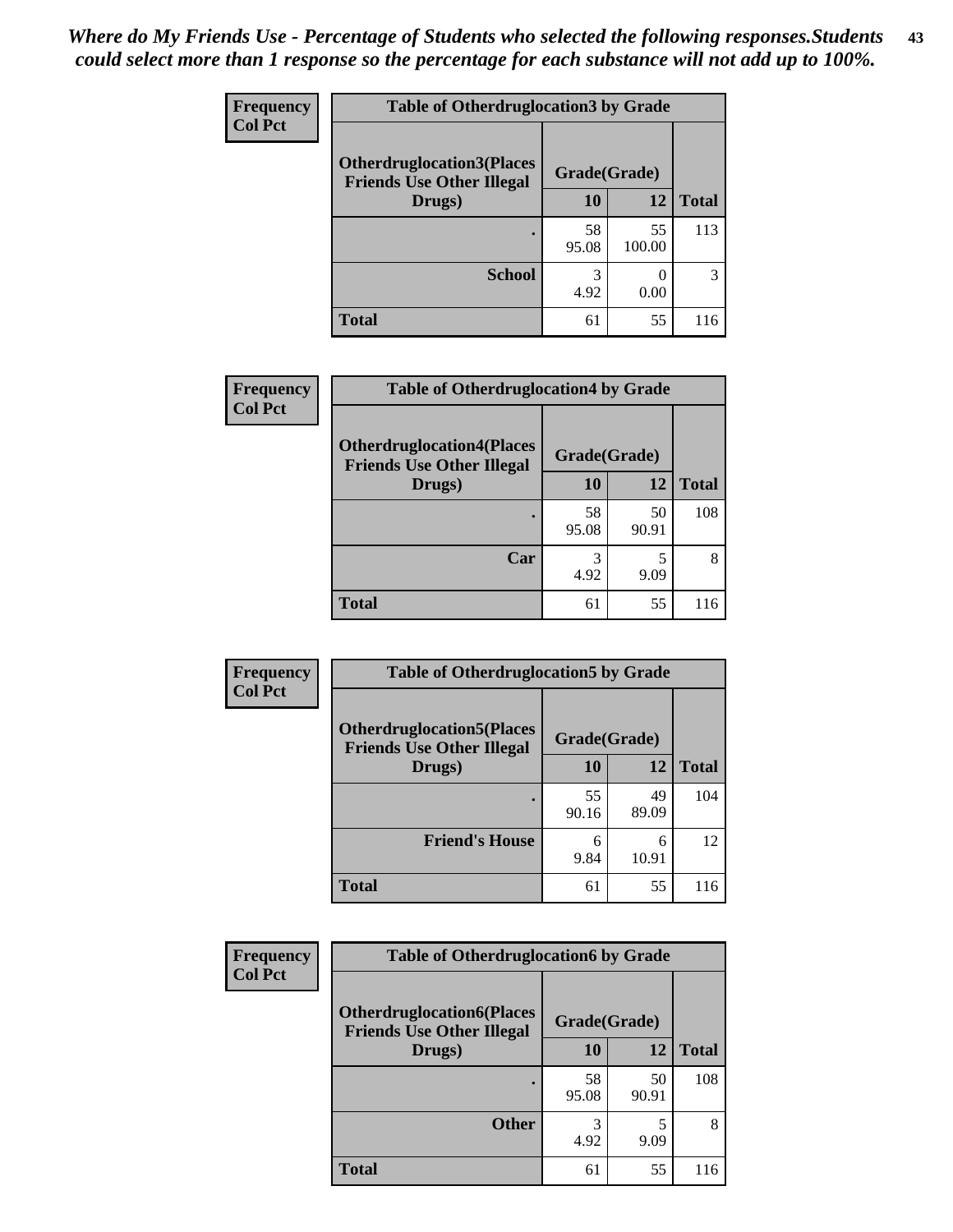| <b>Frequency</b> | <b>Table of Alcoholtime1 by Grade</b>           |              |             |              |  |
|------------------|-------------------------------------------------|--------------|-------------|--------------|--|
| <b>Col Pct</b>   | <b>Alcoholtime1(Times</b><br><b>Friends Use</b> | Grade(Grade) |             |              |  |
|                  | Alcohol)                                        | 10           | 12          | <b>Total</b> |  |
|                  |                                                 | 35<br>57.38  | 38<br>69.09 | 73           |  |
|                  | Do Not Use                                      | 26<br>42.62  | 17<br>30.91 | 43           |  |
|                  | <b>Total</b>                                    | 61           | 55          | 116          |  |

| Frequency      | <b>Table of Alcoholtime2 by Grade</b>           |              |             |              |
|----------------|-------------------------------------------------|--------------|-------------|--------------|
| <b>Col Pct</b> | <b>Alcoholtime2(Times</b><br><b>Friends Use</b> | Grade(Grade) |             |              |
|                | Alcohol)                                        | 10           | 12          | <b>Total</b> |
|                |                                                 | 60<br>98.36  | 53<br>96.36 | 113          |
|                | <b>On Way to School</b>                         | 1.64         | 2<br>3.64   | 3            |
|                | <b>Total</b>                                    | 61           | 55          | 116          |

| Frequency      | <b>Table of Alcoholtime3 by Grade</b>           |                        |             |              |
|----------------|-------------------------------------------------|------------------------|-------------|--------------|
| <b>Col Pct</b> | <b>Alcoholtime3(Times</b><br><b>Friends Use</b> | Grade(Grade)           |             |              |
|                | Alcohol)                                        | <b>10</b>              | <b>12</b>   | <b>Total</b> |
|                |                                                 | 59<br>96.72            | 54<br>98.18 | 113          |
|                | <b>During School</b>                            | $\mathfrak{D}$<br>3.28 | 1.82        | 3            |
|                | <b>Total</b>                                    | 61                     | 55          | 116          |

| <b>Frequency</b><br><b>Col Pct</b> | <b>Table of Alcoholtime4 by Grade</b> |              |             |              |
|------------------------------------|---------------------------------------|--------------|-------------|--------------|
|                                    | <b>Alcoholtime4(Times</b>             | Grade(Grade) |             |              |
|                                    | <b>Friends Use Alcohol)</b>           | 10           | 12          | <b>Total</b> |
|                                    |                                       | 57<br>93.44  | 52<br>94.55 | 109          |
|                                    | <b>On Way Home From School</b>        | 6.56         | 3<br>5.45   |              |
|                                    | <b>Total</b>                          | 61           | 55          | 116          |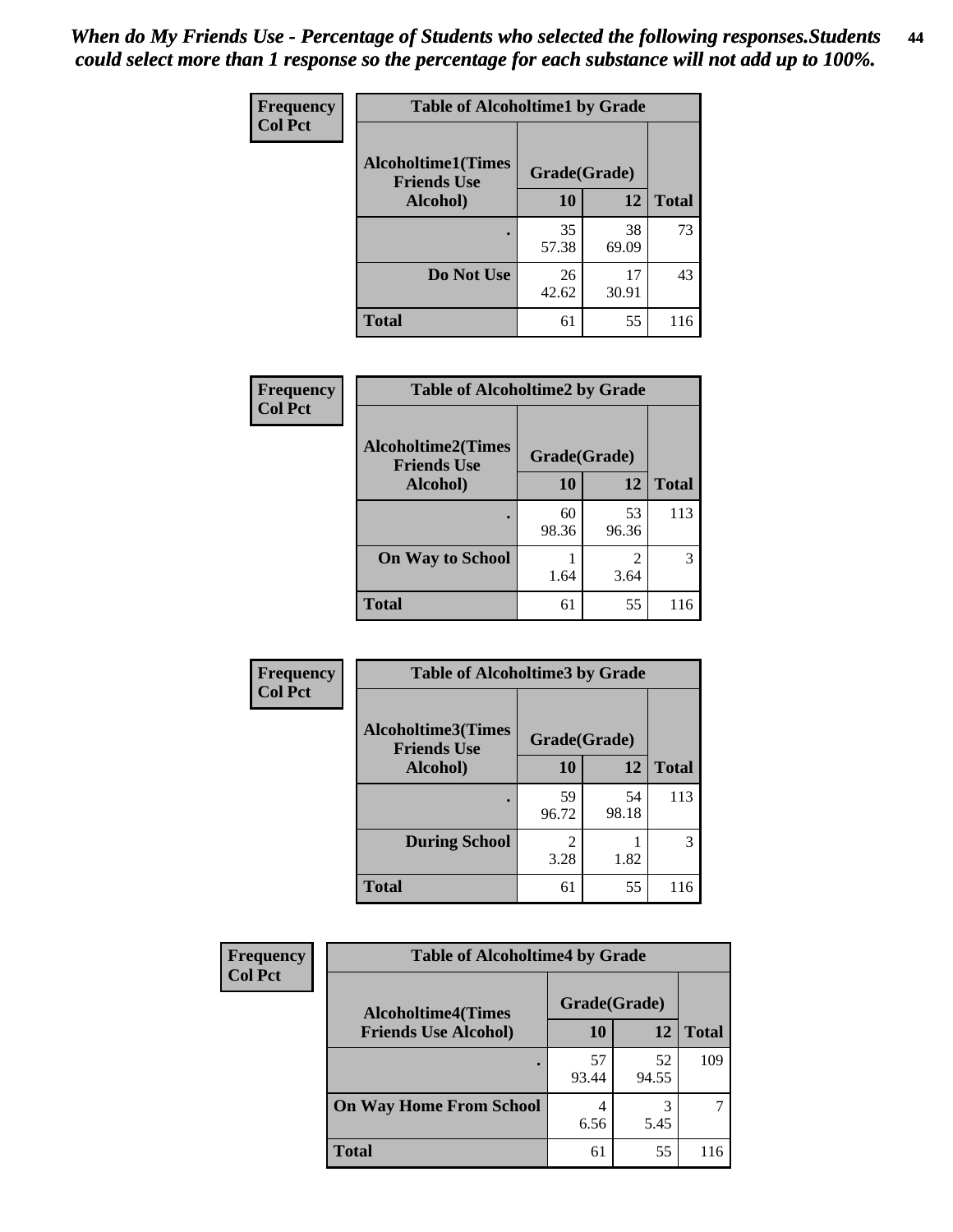*When do My Friends Use - Percentage of Students who selected the following responses.Students could select more than 1 response so the percentage for each substance will not add up to 100%.* **45**

| Frequency      | <b>Table of Alcoholtime5 by Grade</b> |              |             |              |
|----------------|---------------------------------------|--------------|-------------|--------------|
| <b>Col Pct</b> | <b>Alcoholtime5(Times</b>             | Grade(Grade) |             |              |
|                | <b>Friends Use</b><br>Alcohol)        | 10           | <b>12</b>   | <b>Total</b> |
|                |                                       | 48<br>78.69  | 41<br>74.55 | 89           |
|                | <b>Weeknights</b>                     | 13<br>21.31  | 14<br>25.45 | 27           |
|                | <b>Total</b>                          | 61           | 55          | 116          |

| Frequency      | <b>Table of Alcoholtime6 by Grade</b>           |              |             |              |
|----------------|-------------------------------------------------|--------------|-------------|--------------|
| <b>Col Pct</b> | <b>Alcoholtime6(Times</b><br><b>Friends Use</b> | Grade(Grade) |             |              |
|                | <b>Alcohol</b> )                                | 10           | 12          | <b>Total</b> |
|                |                                                 | 25<br>40.98  | 15<br>27.27 | 40           |
|                | Weekends                                        | 36<br>59.02  | 40<br>72.73 | 76           |
|                | <b>Total</b>                                    | 61           | 55          | 116          |

| <b>Frequency</b> | <b>Table of Tobaccotime1 by Grade</b>           |              |             |              |
|------------------|-------------------------------------------------|--------------|-------------|--------------|
| <b>Col Pct</b>   | <b>Tobaccotime1(Times</b><br><b>Friends Use</b> | Grade(Grade) |             |              |
|                  | <b>Tobacco</b> )                                | 10           | <b>12</b>   | <b>Total</b> |
|                  | ٠                                               | 26<br>42.62  | 29<br>52.73 | 55           |
|                  | Do Not Use                                      | 35<br>57.38  | 26<br>47.27 | 61           |
|                  | <b>Total</b>                                    | 61           | 55          | 116          |

| <b>Frequency</b> | <b>Table of Tobaccotime2 by Grade</b>           |              |             |              |
|------------------|-------------------------------------------------|--------------|-------------|--------------|
| <b>Col Pct</b>   | <b>Tobaccotime2(Times</b><br><b>Friends Use</b> | Grade(Grade) |             |              |
|                  | <b>Tobacco</b> )                                | 10           | 12          | <b>Total</b> |
|                  |                                                 | 52<br>85.25  | 47<br>85.45 | 99           |
|                  | <b>On Way to School</b>                         | Q<br>14.75   | 8<br>14.55  | 17           |
|                  | <b>Total</b>                                    | 61           | 55          | 116          |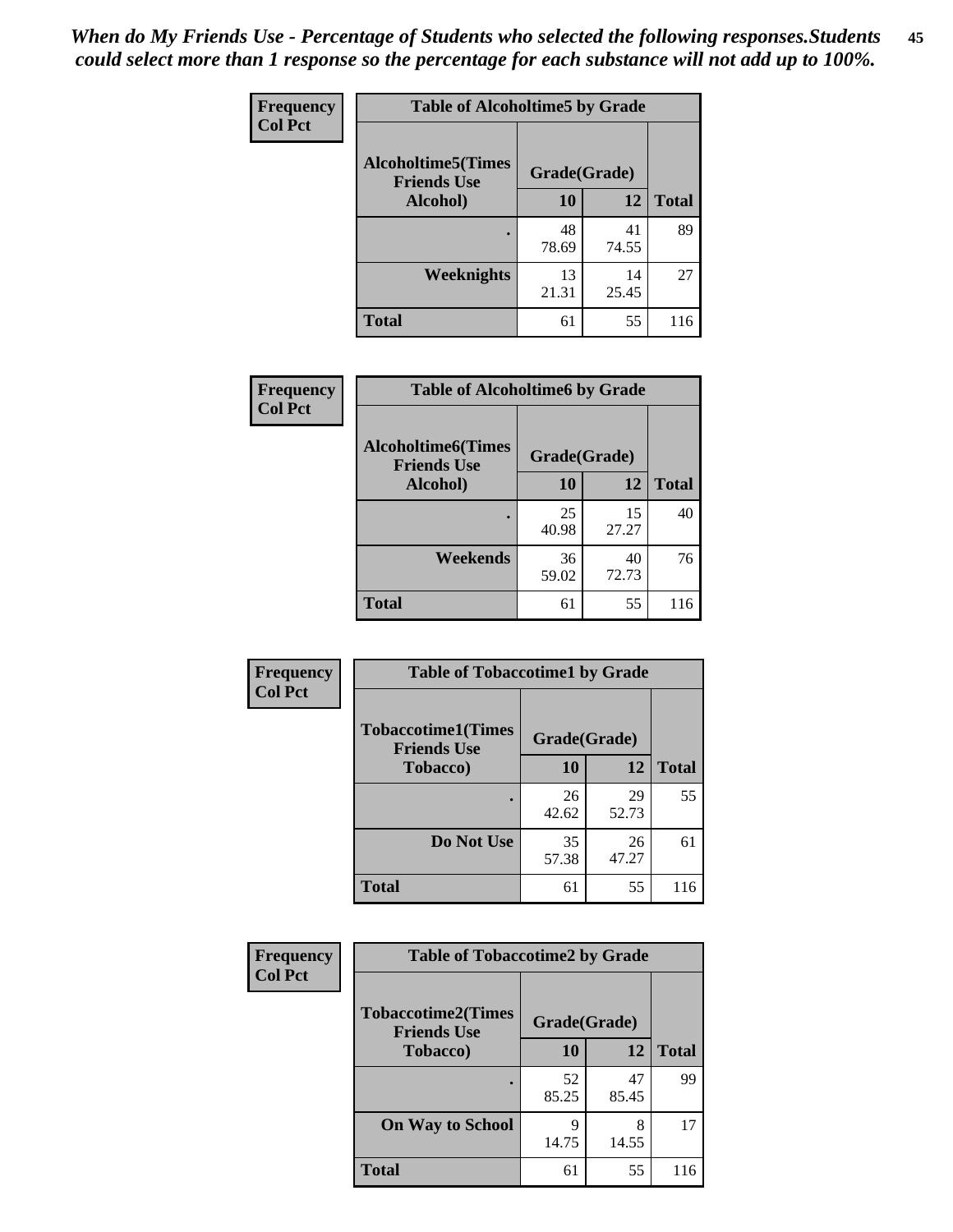| <b>Frequency</b> | <b>Table of Tobaccotime3 by Grade</b>           |              |             |              |  |
|------------------|-------------------------------------------------|--------------|-------------|--------------|--|
| <b>Col Pct</b>   | <b>Tobaccotime3(Times</b><br><b>Friends Use</b> | Grade(Grade) |             |              |  |
|                  | <b>Tobacco</b> )                                | 10           | 12          | <b>Total</b> |  |
|                  |                                                 | 56<br>91.80  | 50<br>90.91 | 106          |  |
|                  | <b>During School</b>                            | 8.20         | 5<br>9.09   | 10           |  |
|                  | <b>Total</b>                                    | 61           | 55          | 116          |  |

| Frequency<br><b>Col Pct</b> | <b>Table of Tobaccotime4 by Grade</b> |              |             |              |
|-----------------------------|---------------------------------------|--------------|-------------|--------------|
|                             | <b>Tobaccotime4(Times</b>             | Grade(Grade) |             |              |
|                             | <b>Friends Use Tobacco)</b>           | 10           | 12          | <b>Total</b> |
|                             |                                       | 57<br>93.44  | 52<br>94.55 | 109          |
|                             | <b>On Way Home From School</b>        | 6.56         | 3<br>5.45   |              |
|                             | <b>Total</b>                          | 61           | 55          | 116          |

| <b>Frequency</b> | <b>Table of Tobaccotime5 by Grade</b>           |              |             |              |
|------------------|-------------------------------------------------|--------------|-------------|--------------|
| <b>Col Pct</b>   | <b>Tobaccotime5(Times</b><br><b>Friends Use</b> | Grade(Grade) |             |              |
|                  | <b>Tobacco</b> )                                | 10           | 12          | <b>Total</b> |
|                  |                                                 | 43<br>70.49  | 34<br>61.82 | 77           |
|                  | Weeknights                                      | 18<br>29.51  | 21<br>38.18 | 39           |
|                  | <b>Total</b>                                    | 61           | 55          | 116          |

| Frequency      | <b>Table of Tobaccotime6 by Grade</b>           |              |             |              |
|----------------|-------------------------------------------------|--------------|-------------|--------------|
| <b>Col Pct</b> | <b>Tobaccotime6(Times</b><br><b>Friends Use</b> | Grade(Grade) |             |              |
|                | <b>Tobacco</b> )                                | 10           | 12          | <b>Total</b> |
|                |                                                 | 39<br>63.93  | 27<br>49.09 | 66           |
|                | Weekends                                        | 22<br>36.07  | 28<br>50.91 | 50           |
|                | <b>Total</b>                                    | 61           | 55          | 116          |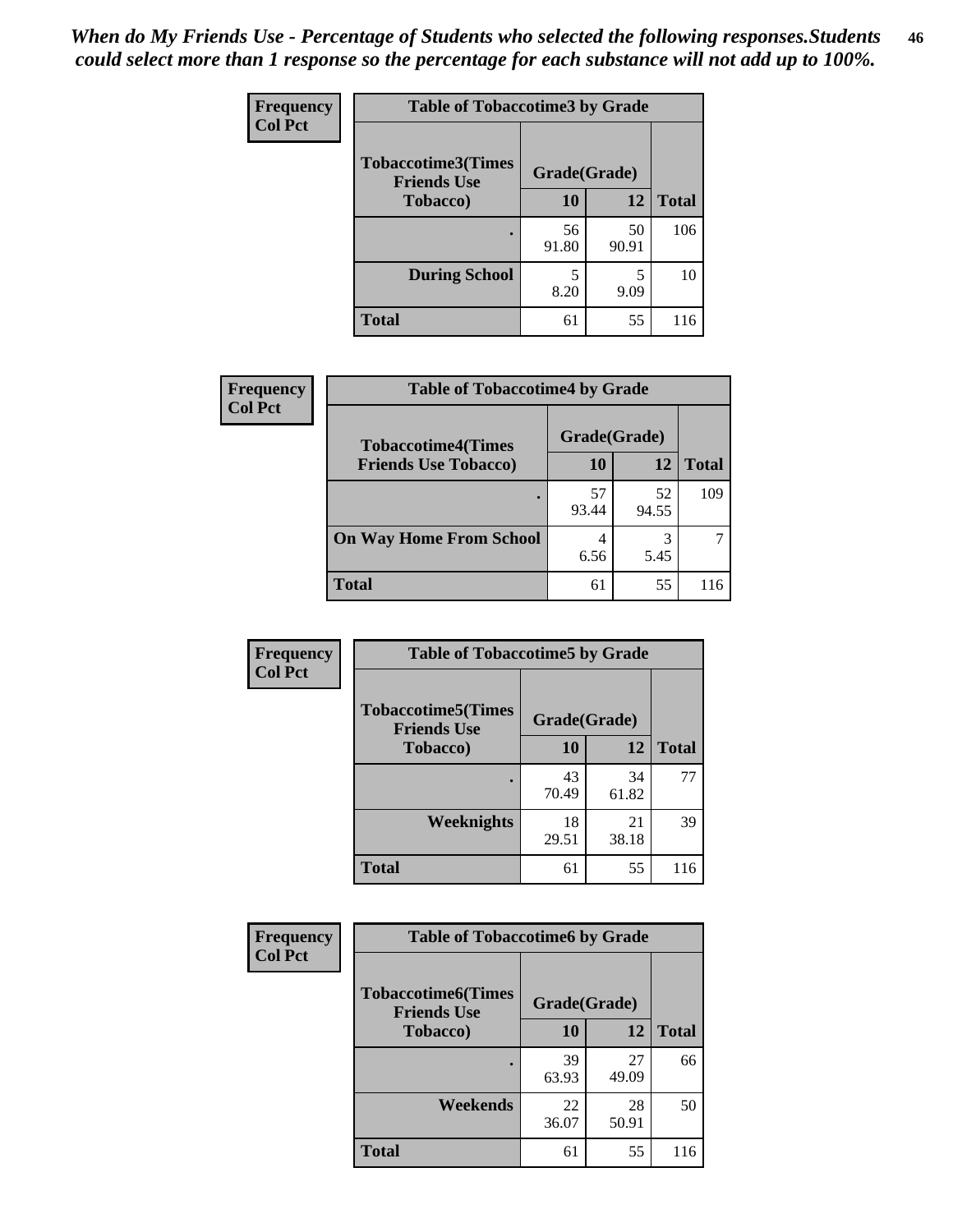| <b>Frequency</b><br><b>Col Pct</b> | <b>Table of Marijuanatime1 by Grade</b>           |              |             |              |
|------------------------------------|---------------------------------------------------|--------------|-------------|--------------|
|                                    | <b>Marijuanatime1(Times</b><br><b>Friends Use</b> | Grade(Grade) |             |              |
|                                    | Marijuana)                                        | 10           | 12          | <b>Total</b> |
|                                    |                                                   | 18<br>29.51  | 22<br>40.00 | 40           |
|                                    | Do Not Use                                        | 43<br>70.49  | 33<br>60.00 | 76           |
|                                    | <b>Total</b>                                      | 61           | 55          | 116          |

| Frequency      | <b>Table of Marijuanatime2 by Grade</b>           |              |             |              |
|----------------|---------------------------------------------------|--------------|-------------|--------------|
| <b>Col Pct</b> | <b>Marijuanatime2(Times</b><br><b>Friends Use</b> | Grade(Grade) |             |              |
|                | Marijuana)                                        | 10           | 12          | <b>Total</b> |
|                |                                                   | 60<br>98.36  | 50<br>90.91 | 110          |
|                | <b>On Way to School</b>                           | 1.64         | 9.09        | 6            |
|                | <b>Total</b>                                      | 61           | 55          | 116          |

| Frequency      | <b>Table of Marijuanatime3 by Grade</b>    |                                  |                        |              |
|----------------|--------------------------------------------|----------------------------------|------------------------|--------------|
| <b>Col Pct</b> | Marijuanatime3(Times<br><b>Friends Use</b> | Grade(Grade)                     |                        |              |
|                | Marijuana)                                 | 10                               | 12                     | <b>Total</b> |
|                |                                            | 59<br>96.72                      | 53<br>96.36            | 112          |
|                | <b>During School</b>                       | $\overline{\mathcal{L}}$<br>3.28 | $\mathfrak{D}$<br>3.64 | 4            |
|                | <b>Total</b>                               | 61                               | 55                     | 116          |

| <b>Frequency</b><br><b>Col Pct</b> | <b>Table of Marijuanatime4 by Grade</b> |              |             |              |
|------------------------------------|-----------------------------------------|--------------|-------------|--------------|
|                                    | <b>Marijuanatime4(Times</b>             | Grade(Grade) |             |              |
|                                    | <b>Friends Use Marijuana</b> )          | 10           | 12          | <b>Total</b> |
|                                    |                                         | 58<br>95.08  | 48<br>87.27 | 106          |
|                                    | <b>On Way Home From School</b>          | 3<br>4.92    | 12.73       | 10           |
|                                    | <b>Total</b>                            | 61           | 55          |              |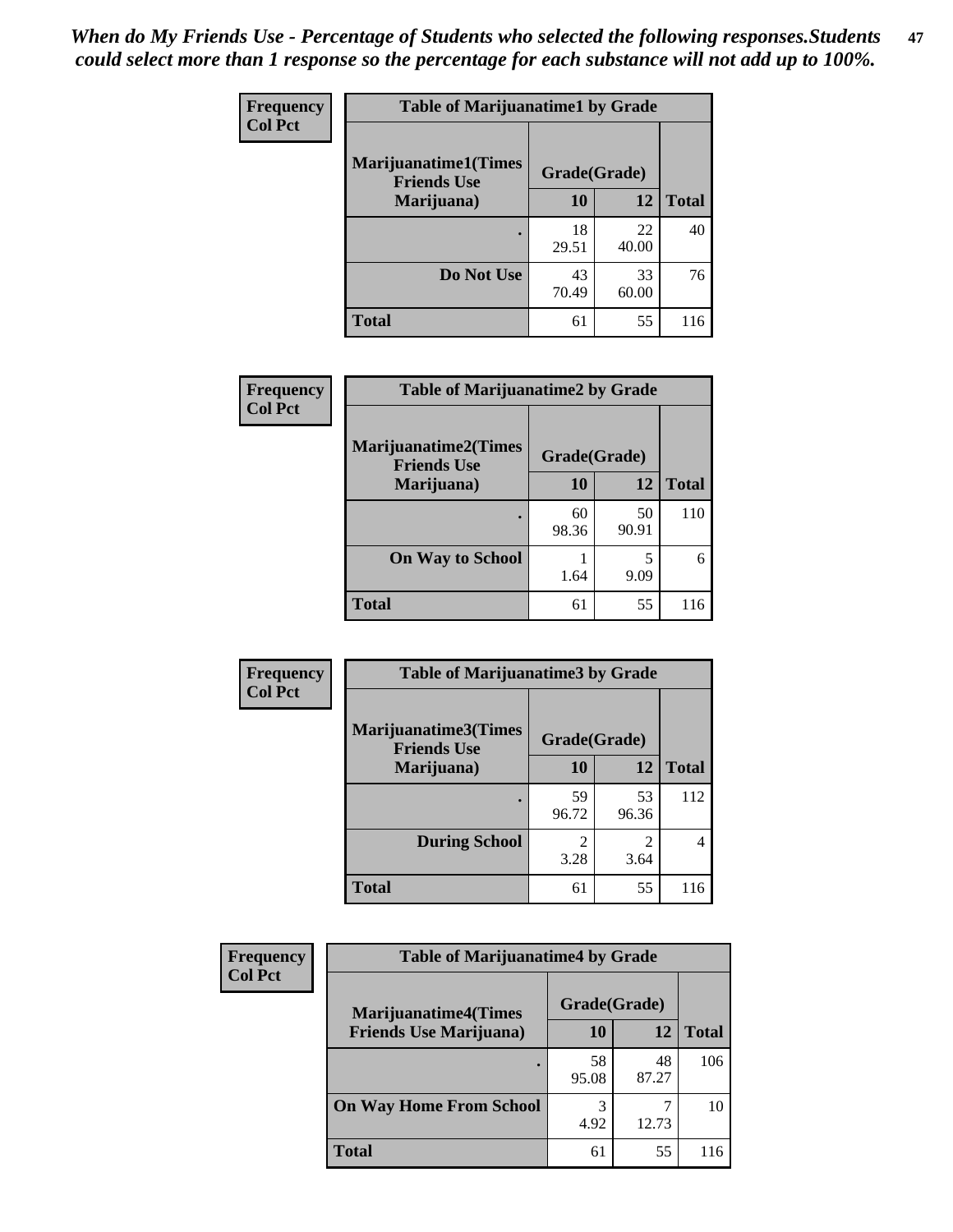| Frequency      | <b>Table of Marijuanatime5 by Grade</b>            |              |             |              |  |
|----------------|----------------------------------------------------|--------------|-------------|--------------|--|
| <b>Col Pct</b> | <b>Marijuanatime5</b> (Times<br><b>Friends Use</b> | Grade(Grade) |             |              |  |
|                | Marijuana)                                         | 10           | 12          | <b>Total</b> |  |
|                |                                                    | 49<br>80.33  | 38<br>69.09 | 87           |  |
|                | Weeknights                                         | 12<br>19.67  | 17<br>30.91 | 29           |  |
|                | <b>Total</b>                                       | 61           | 55          | 116          |  |

| Frequency      | <b>Table of Marijuanatime6 by Grade</b>            |              |             |              |  |
|----------------|----------------------------------------------------|--------------|-------------|--------------|--|
| <b>Col Pct</b> | <b>Marijuanatime6</b> (Times<br><b>Friends Use</b> | Grade(Grade) |             |              |  |
|                | Marijuana)                                         | 10           | 12          | <b>Total</b> |  |
|                |                                                    | 43<br>70.49  | 33<br>60.00 | 76           |  |
|                | Weekends                                           | 18<br>29.51  | 22<br>40.00 | 40           |  |
|                | <b>Total</b>                                       | 61           | 55          | 116          |  |

| <b>Frequency</b> | <b>Table of Otherdrugtime1 by Grade</b>                  |              |             |              |  |
|------------------|----------------------------------------------------------|--------------|-------------|--------------|--|
| <b>Col Pct</b>   | <b>Otherdrugtime1</b> (Times<br><b>Friends Use Other</b> | Grade(Grade) |             |              |  |
|                  | <b>Illegal Drugs</b> )                                   | 10           | 12          | <b>Total</b> |  |
|                  |                                                          | 5<br>8.20    | q<br>16.36  | 14           |  |
|                  | Do Not Use                                               | 56<br>91.80  | 46<br>83.64 | 102          |  |
|                  | <b>Total</b>                                             | 61           | 55          | 116          |  |

| <b>Frequency</b> | <b>Table of Otherdrugtime2 by Grade</b>                 |              |             |                |
|------------------|---------------------------------------------------------|--------------|-------------|----------------|
| <b>Col Pct</b>   | <b>Otherdrugtime2(Times</b><br><b>Friends Use Other</b> | Grade(Grade) |             |                |
|                  | <b>Illegal Drugs</b> )                                  | 10           | 12          | <b>Total</b>   |
|                  |                                                         | 60<br>98.36  | 54<br>98.18 | 114            |
|                  | <b>On Way to School</b>                                 | 1.64         | 1.82        | $\overline{c}$ |
|                  | Total                                                   | 61           | 55          | 116            |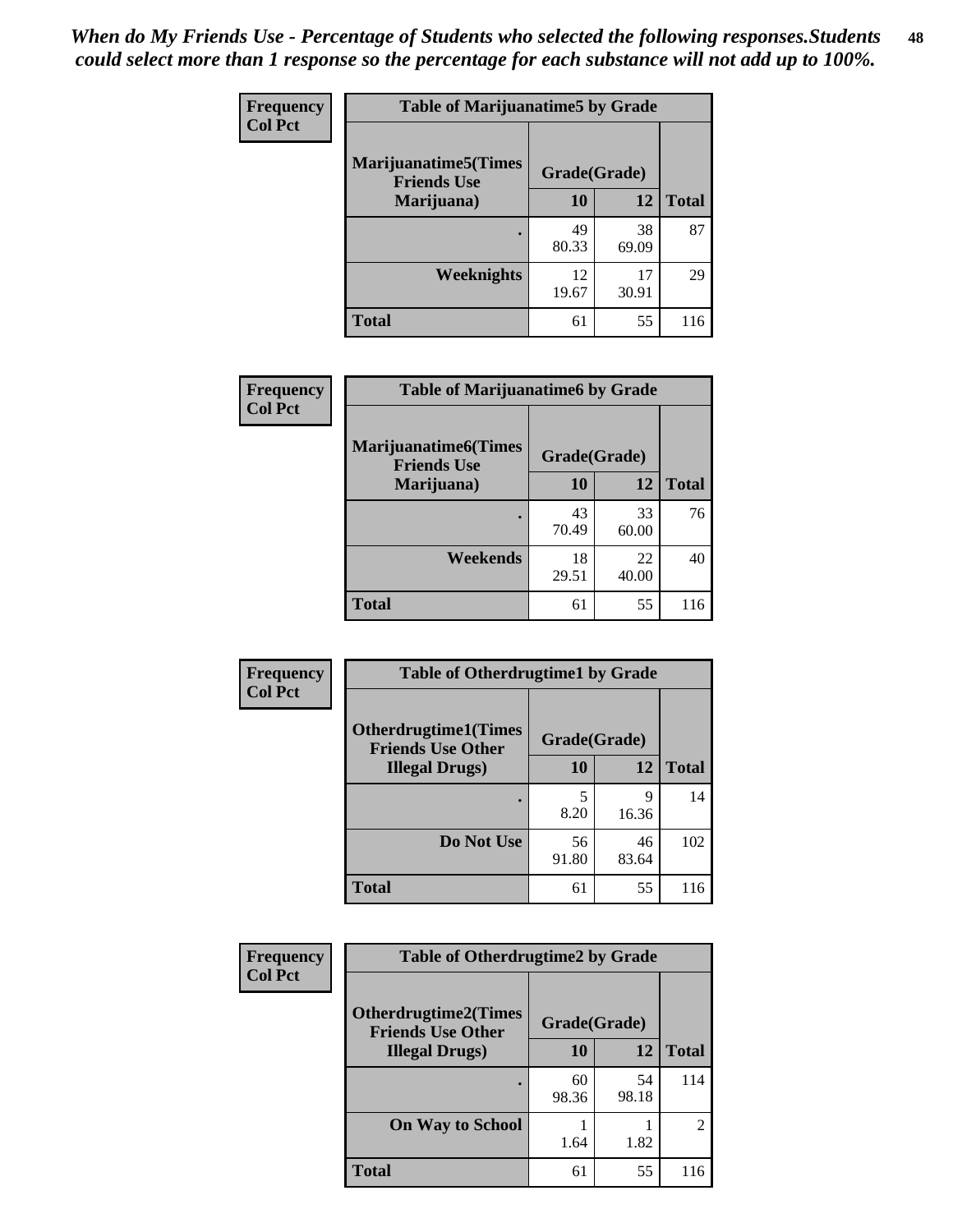| <b>Frequency</b> | <b>Table of Otherdrugtime3 by Grade</b>                          |                        |             |              |
|------------------|------------------------------------------------------------------|------------------------|-------------|--------------|
| <b>Col Pct</b>   | Otherdrugtime3(Times<br>Grade(Grade)<br><b>Friends Use Other</b> |                        |             |              |
|                  | <b>Illegal Drugs</b> )                                           | 10                     | 12          | <b>Total</b> |
|                  |                                                                  | 59<br>96.72            | 54<br>98.18 | 113          |
|                  | <b>During School</b>                                             | $\mathfrak{D}$<br>3.28 | 1.82        | 3            |
|                  | Total                                                            | 61                     | 55          | 116          |

| Frequency      | <b>Table of Otherdrugtime4 by Grade</b>                         |              |             |              |
|----------------|-----------------------------------------------------------------|--------------|-------------|--------------|
| <b>Col Pct</b> | <b>Otherdrugtime4(Times</b><br><b>Friends Use Other Illegal</b> | Grade(Grade) |             |              |
|                | Drugs)                                                          | 10           | 12          | <b>Total</b> |
|                | $\bullet$                                                       | 60<br>98.36  | 53<br>96.36 | 113          |
|                | <b>On Way Home From School</b>                                  | 1.64         | 3.64        | 3            |
|                | Total                                                           | 61           | 55          | 116          |

| <b>Frequency</b> | <b>Table of Otherdrugtime5 by Grade</b>                  |              |             |              |
|------------------|----------------------------------------------------------|--------------|-------------|--------------|
| <b>Col Pct</b>   | <b>Otherdrugtime5</b> (Times<br><b>Friends Use Other</b> | Grade(Grade) |             |              |
|                  | <b>Illegal Drugs</b> )                                   | 10           | 12          | <b>Total</b> |
|                  |                                                          | 57<br>93.44  | 48<br>87.27 | 105          |
|                  | Weeknights                                               | 4<br>6.56    | 12.73       | 11           |
|                  | <b>Total</b>                                             | 61           | 55          | 116          |

| <b>Frequency</b> | <b>Table of Otherdrugtime6 by Grade</b>                  |              |             |              |
|------------------|----------------------------------------------------------|--------------|-------------|--------------|
| <b>Col Pct</b>   | <b>Otherdrugtime6</b> (Times<br><b>Friends Use Other</b> | Grade(Grade) |             |              |
|                  | <b>Illegal Drugs</b> )                                   | 10           | 12          | <b>Total</b> |
|                  |                                                          | 57<br>93.44  | 46<br>83.64 | 103          |
|                  | Weekends                                                 | 4<br>6.56    | Q<br>16.36  | 13           |
|                  | <b>Total</b>                                             | 61           | 55          | 116          |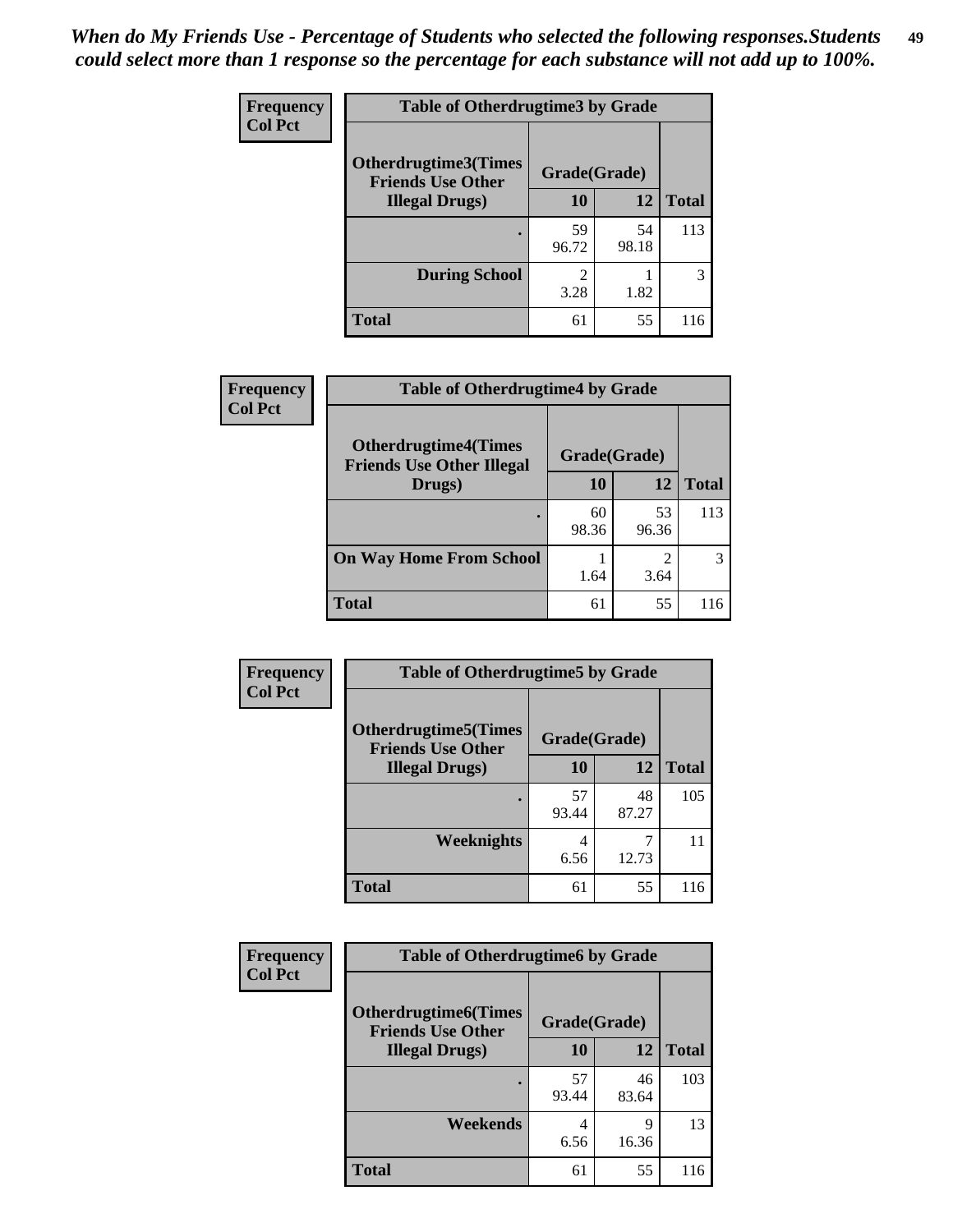| Frequency      | <b>Table of Educationalcohol by Grade</b>                                                                  |              |             |              |
|----------------|------------------------------------------------------------------------------------------------------------|--------------|-------------|--------------|
| <b>Col Pct</b> | Educationalcohol(I<br>have been taught<br>about alcohol,<br>tobacco,<br>and other drugs<br>within the last | Grade(Grade) |             |              |
|                | year at school)                                                                                            | 10           | 12          | <b>Total</b> |
|                | Yes                                                                                                        | 51<br>83.61  | 40<br>72.73 | 91           |
|                | N <sub>0</sub>                                                                                             | 10<br>16.39  | 15<br>27.27 | 25           |
|                | <b>Total</b>                                                                                               | 61           | 55          | 116          |

| Frequency      | <b>Table of Eversmoked by Grade</b> |              |             |              |  |
|----------------|-------------------------------------|--------------|-------------|--------------|--|
| <b>Col Pct</b> | Eversmoked(I<br>have smoked         | Grade(Grade) |             |              |  |
|                | a cigarette)                        | 10           | 12          | <b>Total</b> |  |
|                | <b>Yes</b>                          | 24<br>39.34  | 17<br>30.91 | 41           |  |
|                | N <sub>0</sub>                      | 37<br>60.66  | 38<br>69.09 | 75           |  |
|                | <b>Total</b>                        | 61           | 55          | 116          |  |

| Frequency      | <b>Table of Drovedrinking by Grade</b>                                                                              |                    |                        |              |  |
|----------------|---------------------------------------------------------------------------------------------------------------------|--------------------|------------------------|--------------|--|
| <b>Col Pct</b> | Drovedrinking(In<br>the past 30 days I<br>have driven a car<br>or other vehicle<br>while I was<br>drinking alcohol) | Grade(Grade)<br>10 | 12                     | <b>Total</b> |  |
|                | <b>Yes</b>                                                                                                          | 5<br>8.20          | $\mathfrak{D}$<br>3.64 | 7            |  |
|                | N <sub>0</sub>                                                                                                      | 56<br>91.80        | 53<br>96.36            | 109          |  |
|                | <b>Total</b>                                                                                                        | 61                 | 55                     | 116          |  |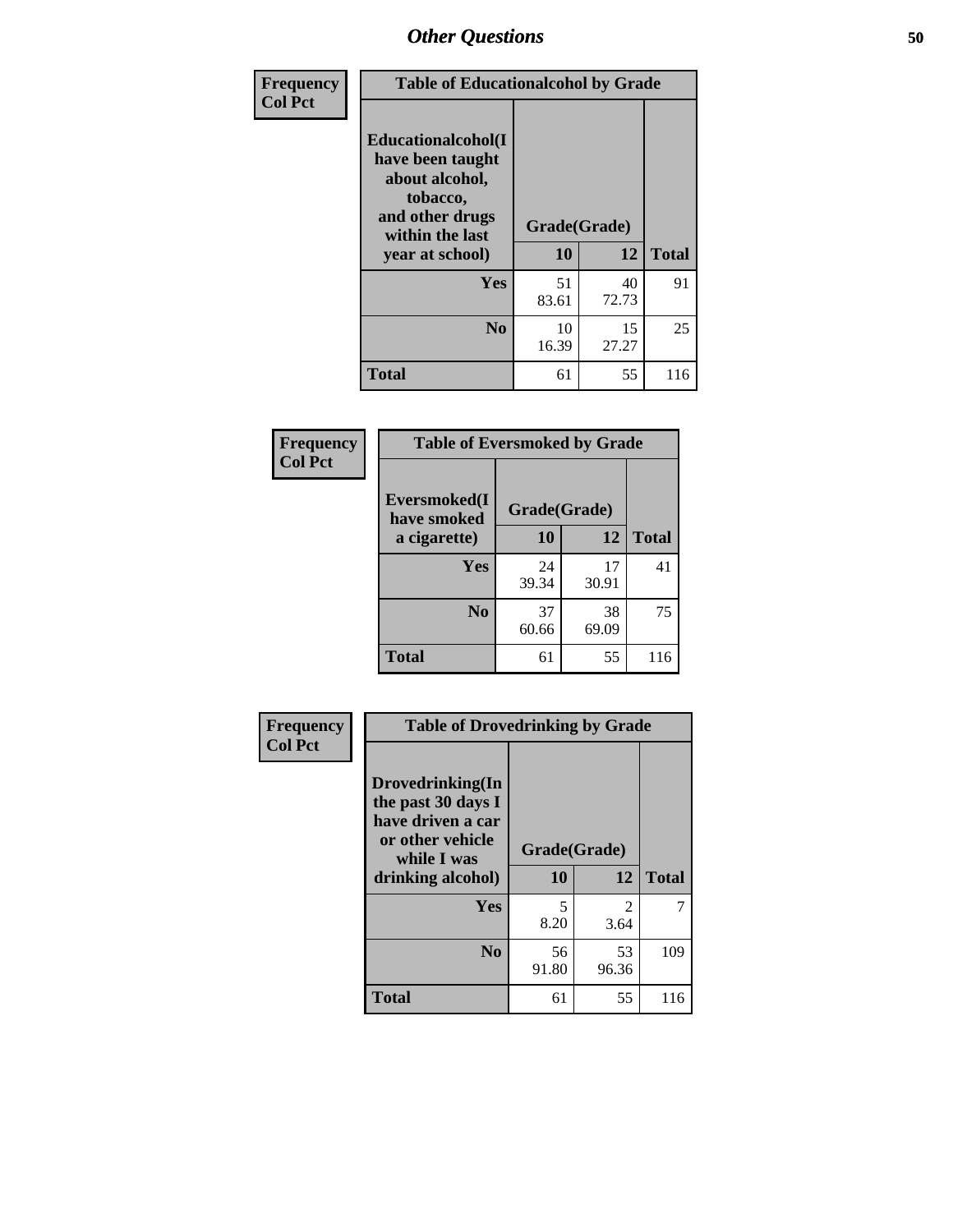| Frequency      | <b>Table of Rodedrinking by Grade</b>                                                                                  |                    |             |              |  |
|----------------|------------------------------------------------------------------------------------------------------------------------|--------------------|-------------|--------------|--|
| <b>Col Pct</b> | Rodedrinking(In<br>the past 30 days<br>I have ridden in<br>a car with a<br>driver who had<br>been drinking<br>alcohol) | Grade(Grade)<br>10 | 12          | <b>Total</b> |  |
|                | <b>Yes</b>                                                                                                             | 9<br>14.75         | 10<br>18.18 | 19           |  |
|                | N <sub>0</sub>                                                                                                         | 52<br>85.25        | 45<br>81.82 | 97           |  |
|                | <b>Total</b>                                                                                                           | 61                 | 55          | 116          |  |

#### **Frequency Col Pct**

| <b>Table of Drugsschool by Grade</b>                                                                                      |              |       |              |  |  |
|---------------------------------------------------------------------------------------------------------------------------|--------------|-------|--------------|--|--|
| <b>Drugsschool</b> (During<br>the past 12 months,<br>I have been offered,<br>sold,<br>or given illegal<br>drugs on school | Grade(Grade) |       |              |  |  |
|                                                                                                                           |              |       |              |  |  |
| property)                                                                                                                 | 10           | 12    | <b>Total</b> |  |  |
| Yes                                                                                                                       | 8            |       | 15           |  |  |
|                                                                                                                           | 13.11        | 12.73 |              |  |  |
| N <sub>0</sub>                                                                                                            | 53           | 48    | 101          |  |  |
|                                                                                                                           | 86.89        | 87.27 |              |  |  |

| Frequency      | <b>Table of Helpbullied by Grade</b>            |                        |                        |                |  |  |  |
|----------------|-------------------------------------------------|------------------------|------------------------|----------------|--|--|--|
| <b>Col Pct</b> | Helpbullied(I)<br>would help<br>someone who was | 10                     | Grade(Grade)<br>12     | <b>Total</b>   |  |  |  |
|                | being bullied)                                  |                        |                        |                |  |  |  |
|                | <b>Strongly Agree</b>                           | 32<br>52.46            | 36<br>65.45            | 68             |  |  |  |
|                | <b>Somewhat Agree</b>                           | 26<br>42.62            | 12<br>21.82            | 38             |  |  |  |
|                | <b>Somewhat Disagree</b>                        | 1.64                   | 5<br>9.09              | 6              |  |  |  |
|                | <b>Strongly Disagree</b>                        | $\mathfrak{D}$<br>3.28 | $\mathfrak{D}$<br>3.64 | $\overline{4}$ |  |  |  |
|                | <b>Total</b>                                    | 61                     | 55                     | 116            |  |  |  |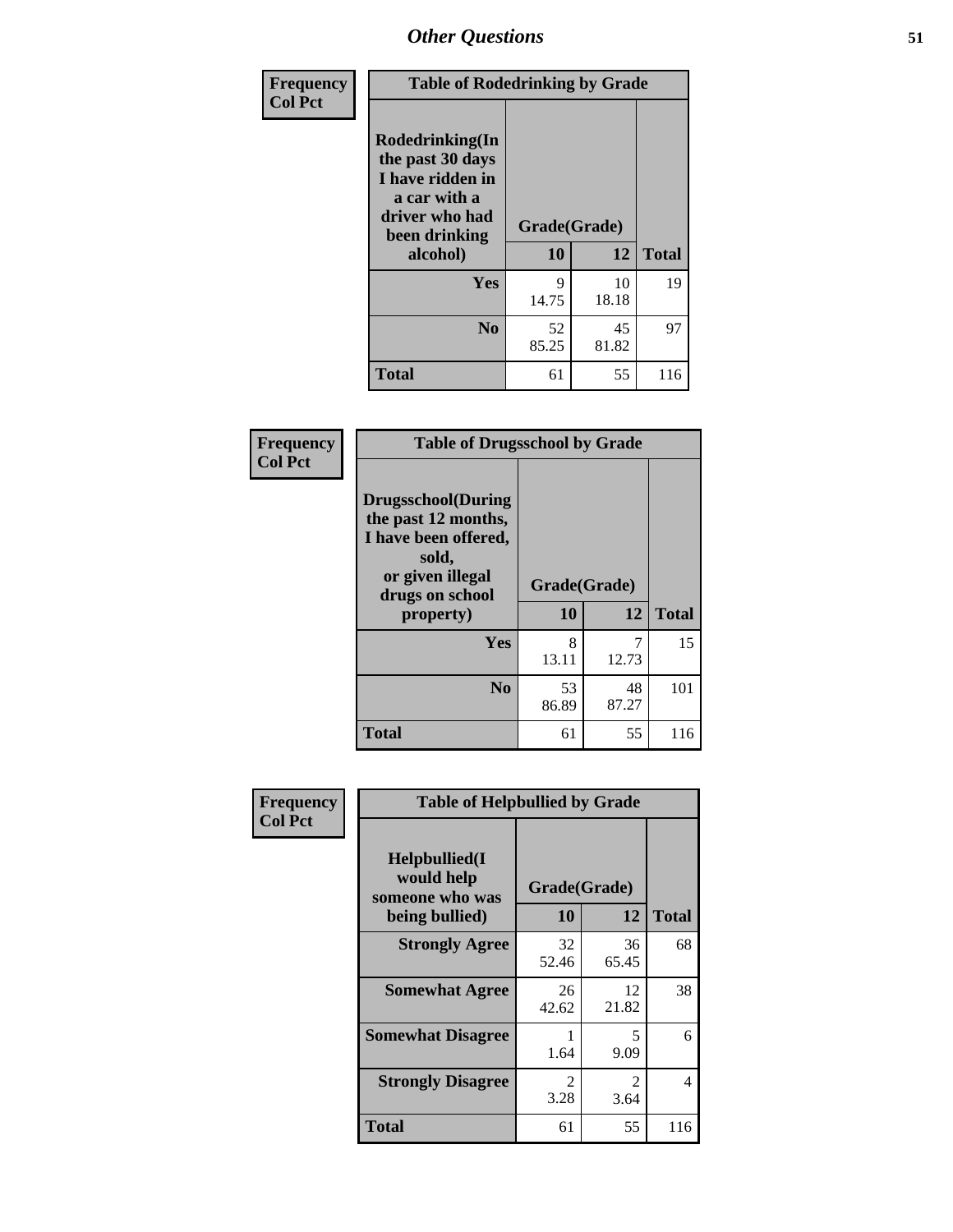*Other Questions* **52**

| Frequency      | <b>Table of Grade by Bingedrinking</b> |                                                                                                                   |                   |                              |                              |                   |              |
|----------------|----------------------------------------|-------------------------------------------------------------------------------------------------------------------|-------------------|------------------------------|------------------------------|-------------------|--------------|
| <b>Row Pct</b> |                                        | <b>Bingedrinking(I have drunk</b><br>five or more drinks of alcohol<br>at one sitting during the last<br>30 days) |                   |                              |                              |                   |              |
|                | Grade(Grade)                           | $\bf{0}$<br><b>Days</b>                                                                                           | 1 or<br>2<br>days | 3 <sub>to</sub><br>5<br>days | 6 <sub>to</sub><br>9<br>days | All<br>30<br>days | <b>Total</b> |
|                |                                        |                                                                                                                   |                   |                              |                              |                   |              |
|                | 10                                     | 55<br>90.16                                                                                                       | 3<br>4.92         | $\mathfrak{D}$<br>3.28       | 1.64                         | $\Omega$<br>0.00  | 61           |
|                | 12                                     | 52<br>94.55                                                                                                       | 1.82              | 0<br>0.00                    | 1.82                         | 1.82              | 55           |
|                | <b>Total</b>                           | 107                                                                                                               | 4                 | $\overline{c}$               | $\overline{2}$               |                   | 116          |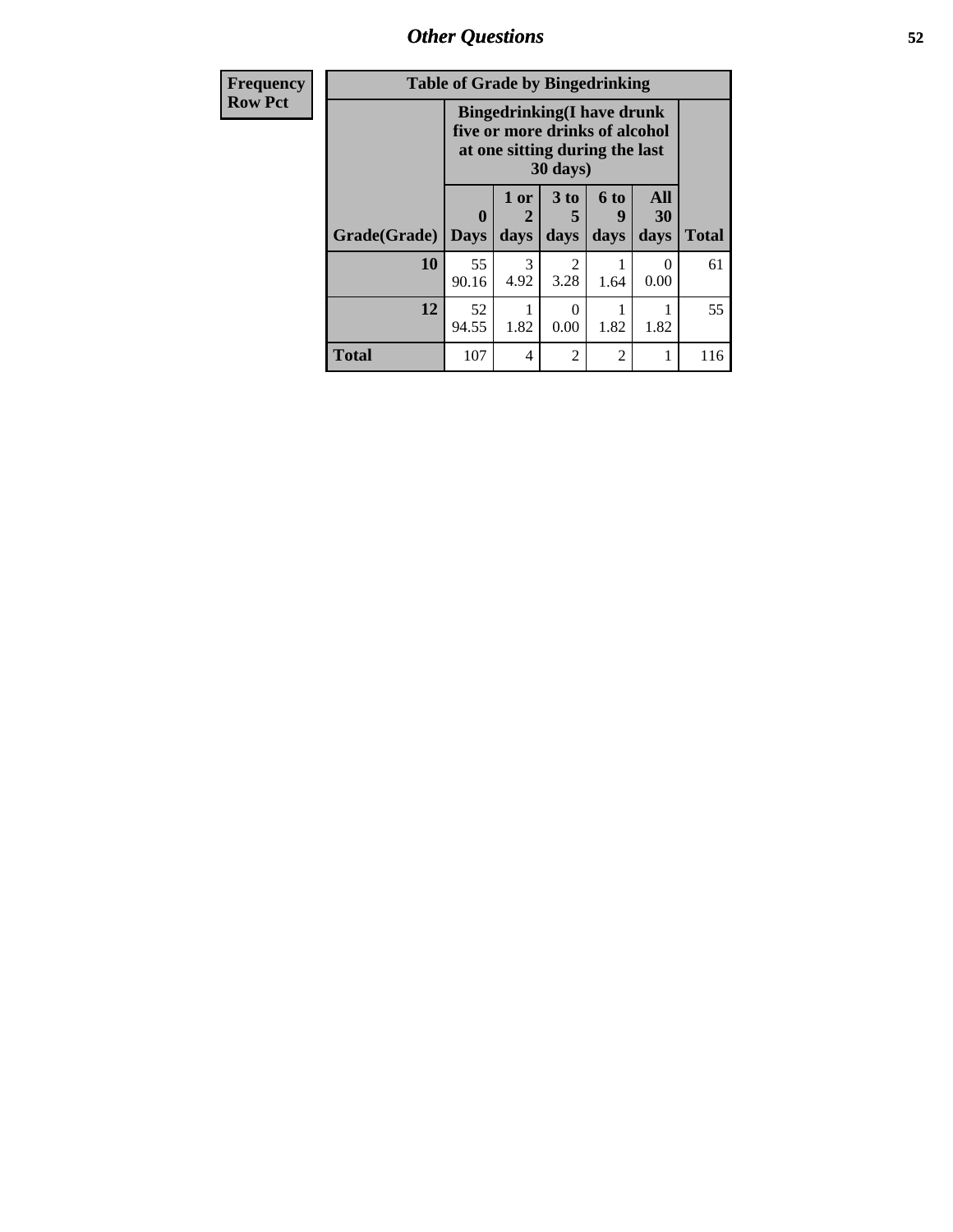## *Nutrition* **53**

| <b>Frequency</b> |
|------------------|
| Row Pct          |

| <b>Table of Grade by Dairy</b> |                          |                                                                 |                             |                                    |              |  |
|--------------------------------|--------------------------|-----------------------------------------------------------------|-----------------------------|------------------------------------|--------------|--|
|                                |                          | Dairy (I eat at least 3 servings of dairy<br>products each day) |                             |                                    |              |  |
| Grade(Grade)                   | <b>Strongly</b><br>Agree | Somewhat  <br>Agree                                             | <b>Somewhat</b><br>Disagree | <b>Strongly</b><br><b>Disagree</b> | <b>Total</b> |  |
| 10                             | 16<br>26.23              | 23<br>37.70                                                     | 13<br>21.31                 | 9<br>14.75                         | 61           |  |
| 12                             | 22<br>40.00              | 26<br>47.27                                                     | 4<br>7.27                   | 3<br>5.45                          | 55           |  |
| <b>Total</b>                   | 38                       | 49                                                              | 17                          | 12                                 | 116          |  |

| <b>Frequency</b> |  |
|------------------|--|
| <b>Row Pct</b>   |  |

| $\mathbf{y}$ | <b>Table of Grade by Fruitveg</b>                                        |                          |                   |                             |                                    |              |  |
|--------------|--------------------------------------------------------------------------|--------------------------|-------------------|-----------------------------|------------------------------------|--------------|--|
|              | Fruitveg(I eat at least 5 servings of fruits<br>and vegetables each day) |                          |                   |                             |                                    |              |  |
|              | Grade(Grade)                                                             | <b>Strongly</b><br>Agree | Somewhat<br>Agree | <b>Somewhat</b><br>Disagree | <b>Strongly</b><br><b>Disagree</b> | <b>Total</b> |  |
|              | 10                                                                       | 8<br>13.11               | 20<br>32.79       | 19<br>31.15                 | 14<br>22.95                        | 61           |  |
|              | 12                                                                       | ┑<br>12.73               | 27<br>49.09       | 15<br>27.27                 | 6<br>10.91                         | 55           |  |
|              | <b>Total</b>                                                             | 15                       | 47                | 34                          | 20                                 | 116          |  |

| <b>Frequency</b> |
|------------------|
| <b>Row Pct</b>   |

| <b>Table of Grade by Cafeteriahealthy</b> |                                                                       |             |                                 |                                    |              |  |  |
|-------------------------------------------|-----------------------------------------------------------------------|-------------|---------------------------------|------------------------------------|--------------|--|--|
|                                           | Cafeteriahealthy (School meals in my<br>school cafeteria are healthy) |             |                                 |                                    |              |  |  |
| Grade(Grade)                              | <b>Strongly</b><br>Agree                                              | Agree       | Somewhat   Somewhat<br>Disagree | <b>Strongly</b><br><b>Disagree</b> | <b>Total</b> |  |  |
| 10                                        | 9<br>14.75                                                            | 25<br>40.98 | 13<br>21.31                     | 14<br>22.95                        | 61           |  |  |
| 12                                        | 5<br>9.09                                                             | 18<br>32.73 | 17<br>30.91                     | 15<br>27.27                        | 55           |  |  |
| <b>Total</b>                              | 14                                                                    | 43          | 30                              | 29                                 | 116          |  |  |

| <b>Frequency</b> |
|------------------|
| <b>Row Pct</b>   |

| <b>Table of Grade by Cafeterianutrition</b>                                               |                          |                     |                             |                                    |              |  |
|-------------------------------------------------------------------------------------------|--------------------------|---------------------|-----------------------------|------------------------------------|--------------|--|
| <b>Cafeterianutrition</b> (Facts about nutrition<br>are available in my school cafeteria) |                          |                     |                             |                                    |              |  |
| Grade(Grade)                                                                              | <b>Strongly</b><br>Agree | Somewhat  <br>Agree | <b>Somewhat</b><br>Disagree | <b>Strongly</b><br><b>Disagree</b> | <b>Total</b> |  |
| 10                                                                                        | 23<br>37.70              | 24<br>39.34         | 11.48                       | 11.48                              | 61           |  |
| 12                                                                                        | 22<br>40.00              | 17<br>30.91         | 10<br>18.18                 | 6<br>10.91                         | 55           |  |
| <b>Total</b>                                                                              | 45                       | 41                  | 17                          | 13                                 | 116          |  |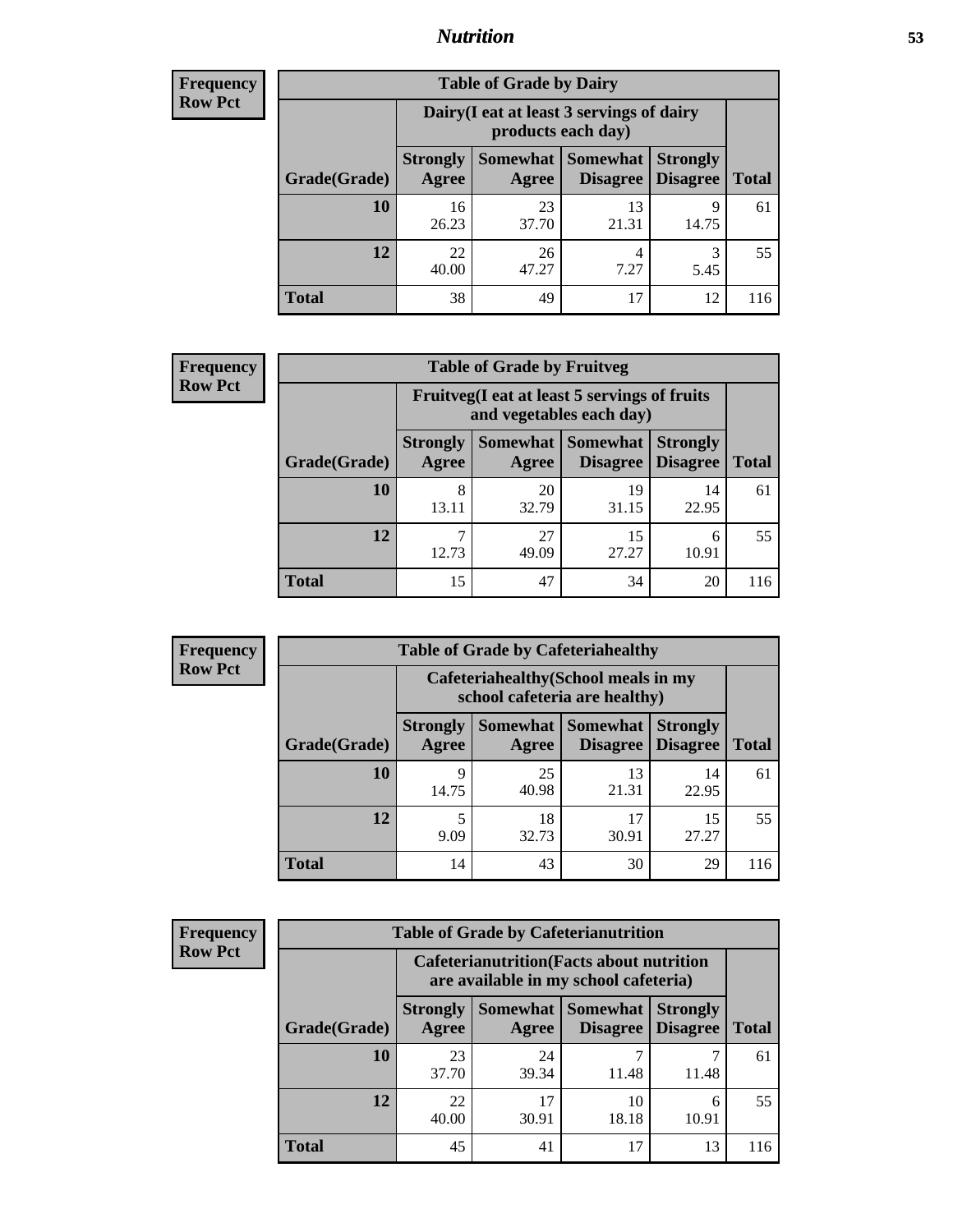## *Nutrition* **54**

| <b>Frequency</b> |
|------------------|
| Row Pct          |

| <b>Table of Grade by Schoollunch</b> |                          |                                                                 |                             |                                    |              |  |  |
|--------------------------------------|--------------------------|-----------------------------------------------------------------|-----------------------------|------------------------------------|--------------|--|--|
|                                      |                          | Schoollunch(I eat school lunch three or<br>more times per week) |                             |                                    |              |  |  |
| Grade(Grade)                         | <b>Strongly</b><br>Agree | Somewhat  <br>Agree                                             | <b>Somewhat</b><br>Disagree | <b>Strongly</b><br><b>Disagree</b> | <b>Total</b> |  |  |
| 10                                   | 32<br>52.46              | 12<br>19.67                                                     | 2<br>3.28                   | 15<br>24.59                        | 61           |  |  |
| 12                                   | 30<br>54.55              | Q<br>16.36                                                      | 6<br>10.91                  | 10<br>18.18                        | 55           |  |  |
| <b>Total</b>                         | 62                       | 21                                                              | 8                           | 25                                 | 116          |  |  |

| <b>Frequency</b> |  |
|------------------|--|
| <b>Row Pct</b>   |  |

| <b>Table of Grade by Foodchoices</b>                                       |                          |             |                               |                                    |              |  |
|----------------------------------------------------------------------------|--------------------------|-------------|-------------------------------|------------------------------------|--------------|--|
| <b>Foodchoices</b> (I make healthy food choices in<br>my school cafeteria) |                          |             |                               |                                    |              |  |
| Grade(Grade)                                                               | <b>Strongly</b><br>Agree | Agree       | Somewhat Somewhat<br>Disagree | <b>Strongly</b><br><b>Disagree</b> | <b>Total</b> |  |
| 10                                                                         | Q<br>14.75               | 25<br>40.98 | 11<br>18.03                   | 16<br>26.23                        | 61           |  |
| 12                                                                         | 15<br>27.27              | 17<br>30.91 | 11<br>20.00                   | 12<br>21.82                        | 55           |  |
| <b>Total</b>                                                               | 24                       | 42          | 22                            | 28                                 | 116          |  |

| <b>Frequency</b> |  |
|------------------|--|
| Row Pct          |  |

| <b>Table of Grade by Wholewheat</b>                                                                         |                          |                     |                                    |                                    |              |  |
|-------------------------------------------------------------------------------------------------------------|--------------------------|---------------------|------------------------------------|------------------------------------|--------------|--|
| Wholewheat (There are whole wheat and<br>multigrain breads and cereals available in<br>my school cafeteria) |                          |                     |                                    |                                    |              |  |
| Grade(Grade)                                                                                                | <b>Strongly</b><br>Agree | Somewhat  <br>Agree | <b>Somewhat</b><br><b>Disagree</b> | <b>Strongly</b><br><b>Disagree</b> | <b>Total</b> |  |
| 10                                                                                                          | 22<br>36.07              | 25<br>40.98         | 11.48                              | 11.48                              | 61           |  |
| 12                                                                                                          | 18<br>32.73              | 24<br>43.64         | 5<br>9.09                          | 8<br>14.55                         | 55           |  |
| <b>Total</b>                                                                                                | 40                       | 49                  | 12                                 | 15                                 | 116          |  |

ı,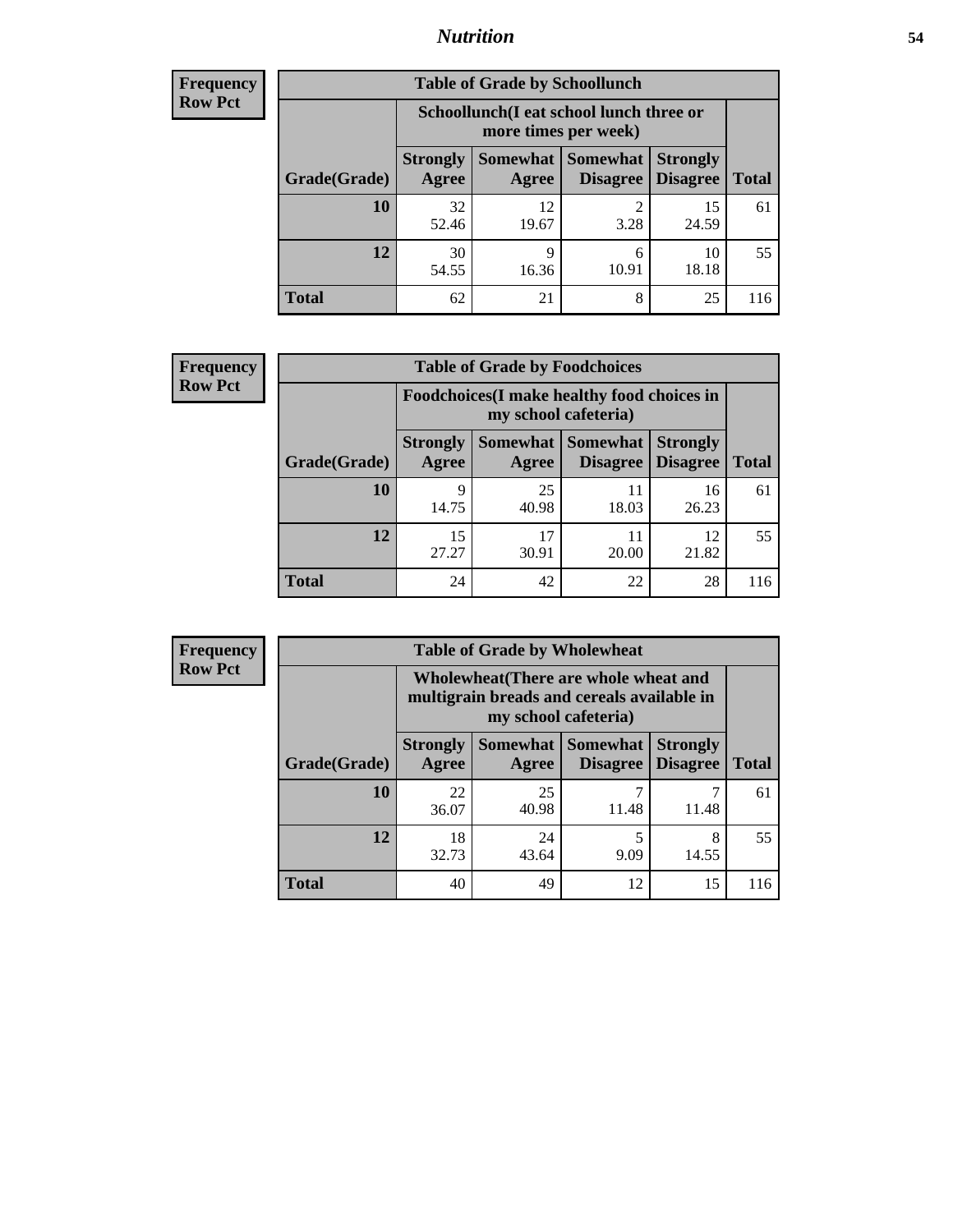## *Nutrition* **55**

**Frequency Row Pct**

| <b>Table of Grade by Healthyvending</b> |                                                                                                                                               |                          |                                    |                                    |              |  |  |
|-----------------------------------------|-----------------------------------------------------------------------------------------------------------------------------------------------|--------------------------|------------------------------------|------------------------------------|--------------|--|--|
|                                         | Healthyvending (If only healthy snacks and<br>beverages were available in the vending<br>machines during the school day,<br>I would buy them) |                          |                                    |                                    |              |  |  |
| Grade(Grade)                            | <b>Strongly</b><br>Agree                                                                                                                      | <b>Somewhat</b><br>Agree | <b>Somewhat</b><br><b>Disagree</b> | <b>Strongly</b><br><b>Disagree</b> | <b>Total</b> |  |  |
| 10                                      | 20<br>32.79                                                                                                                                   | 18<br>29.51              | 9<br>14.75                         | 14<br>22.95                        | 61           |  |  |
| 12                                      | 21<br>38.18                                                                                                                                   | 15<br>27.27              | 7<br>12.73                         | 12<br>21.82                        | 55           |  |  |
| <b>Total</b>                            | 41                                                                                                                                            | 33                       | 16                                 | 26                                 | 116          |  |  |

**Frequency Row Pct**

| <b>Table of Grade by Schoolbreakfast</b> |                                                                                                                                         |             |                                      |                             |              |
|------------------------------------------|-----------------------------------------------------------------------------------------------------------------------------------------|-------------|--------------------------------------|-----------------------------|--------------|
|                                          | Schoolbreakfast (If breakfast were<br>available at school,<br>but outside the cafeteria,<br>I would eat breakfast at school more often) |             |                                      |                             |              |
| Grade(Grade)                             | <b>Strongly</b><br>Agree                                                                                                                | Agree       | Somewhat Somewhat<br><b>Disagree</b> | <b>Strongly</b><br>Disagree | <b>Total</b> |
| 10                                       | 20<br>32.79                                                                                                                             | 22<br>36.07 | 12<br>19.67                          | 11.48                       | 61           |
| 12                                       | 27<br>49.09                                                                                                                             | 16<br>29.09 | 5<br>9.09                            | 12.73                       | 55           |
| <b>Total</b>                             | 47                                                                                                                                      | 38          | 17                                   | 14                          | 116          |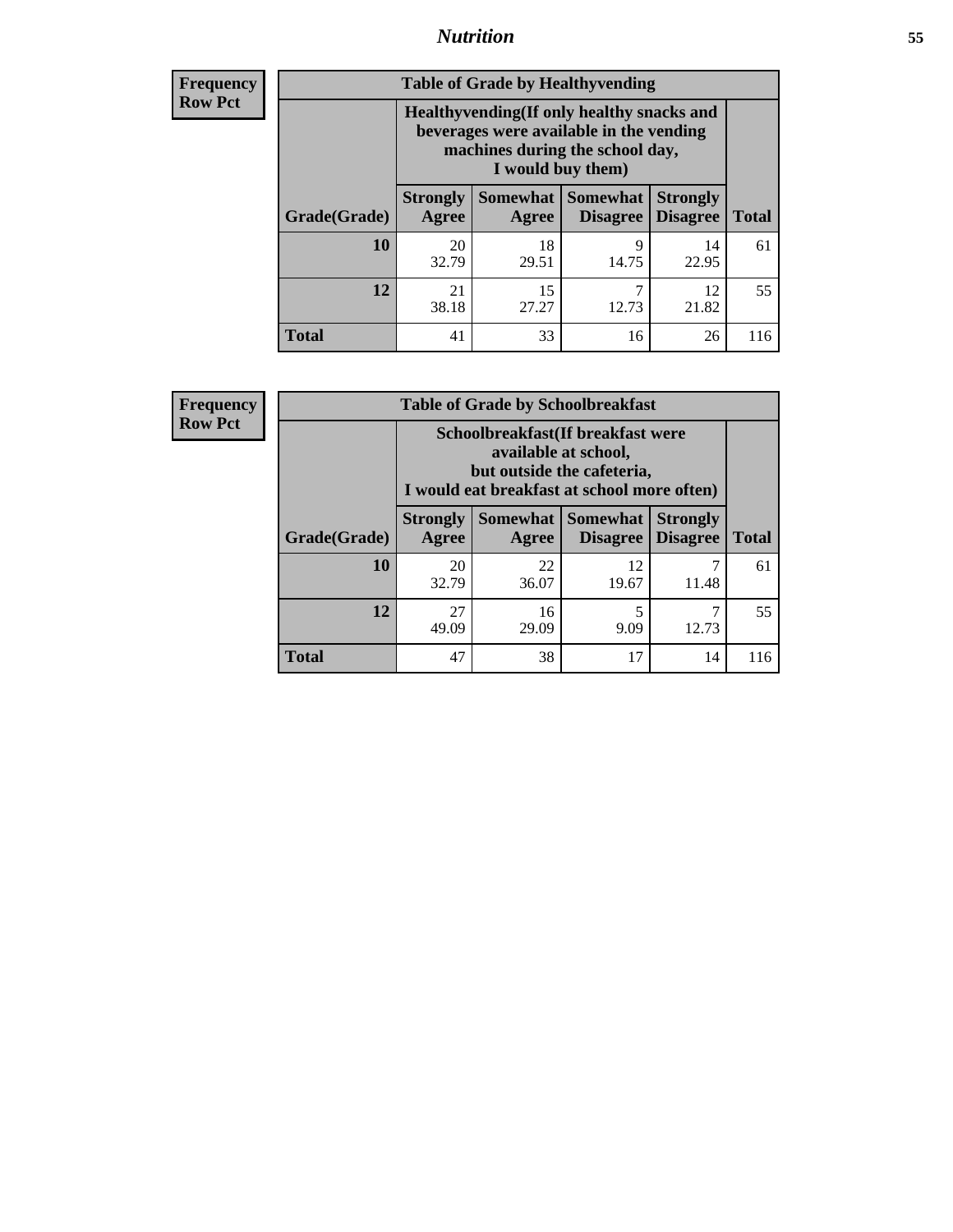| Frequency<br><b>Col Pct</b> | <b>Table of Educationaids by Grade</b>                                                                    |                    |             |              |
|-----------------------------|-----------------------------------------------------------------------------------------------------------|--------------------|-------------|--------------|
|                             | <b>Educationaids</b> (I<br>have been<br>taught about<br><b>HIV/AIDS</b> at<br>school in the<br>past year) | Grade(Grade)<br>10 | 12          | <b>Total</b> |
|                             | Yes                                                                                                       | 55<br>90.16        | 40<br>72.73 | 95           |
|                             | N <sub>0</sub>                                                                                            | 6<br>9.84          | 15<br>27.27 | 21           |
|                             | <b>Total</b>                                                                                              | 61                 | 55          | 116          |

| Frequency      | <b>Table of Educationcharacter by Grade</b>                         |              |             |              |  |
|----------------|---------------------------------------------------------------------|--------------|-------------|--------------|--|
| <b>Col Pct</b> | <b>Educationcharacter(I)</b><br>have been taught<br>about character |              |             |              |  |
|                | education in the past<br>year at school)                            | Grade(Grade) |             |              |  |
|                |                                                                     | 10           | <b>12</b>   | <b>Total</b> |  |
|                | Yes                                                                 | 46<br>75.41  | 43<br>78.18 | 89           |  |
|                | N <sub>0</sub>                                                      | 15<br>24.59  | 12<br>21.82 | 27           |  |
|                | <b>Total</b>                                                        | 61           | 55          | 116          |  |

| Frequency      | <b>Table of Gradcoach1 by Grade</b>              |              |                        |              |
|----------------|--------------------------------------------------|--------------|------------------------|--------------|
| <b>Col Pct</b> | Gradcoach1(I<br>know who my<br><b>Graduation</b> | Grade(Grade) |                        |              |
|                | Coach is)                                        | 10           | 12                     | <b>Total</b> |
|                | Yes                                              | 50<br>81.97  | 53<br>96.36            | 103          |
|                | N <sub>0</sub>                                   | 11<br>18.03  | $\overline{2}$<br>3.64 | 13           |
|                | <b>Total</b>                                     | 61           | 55                     | 116          |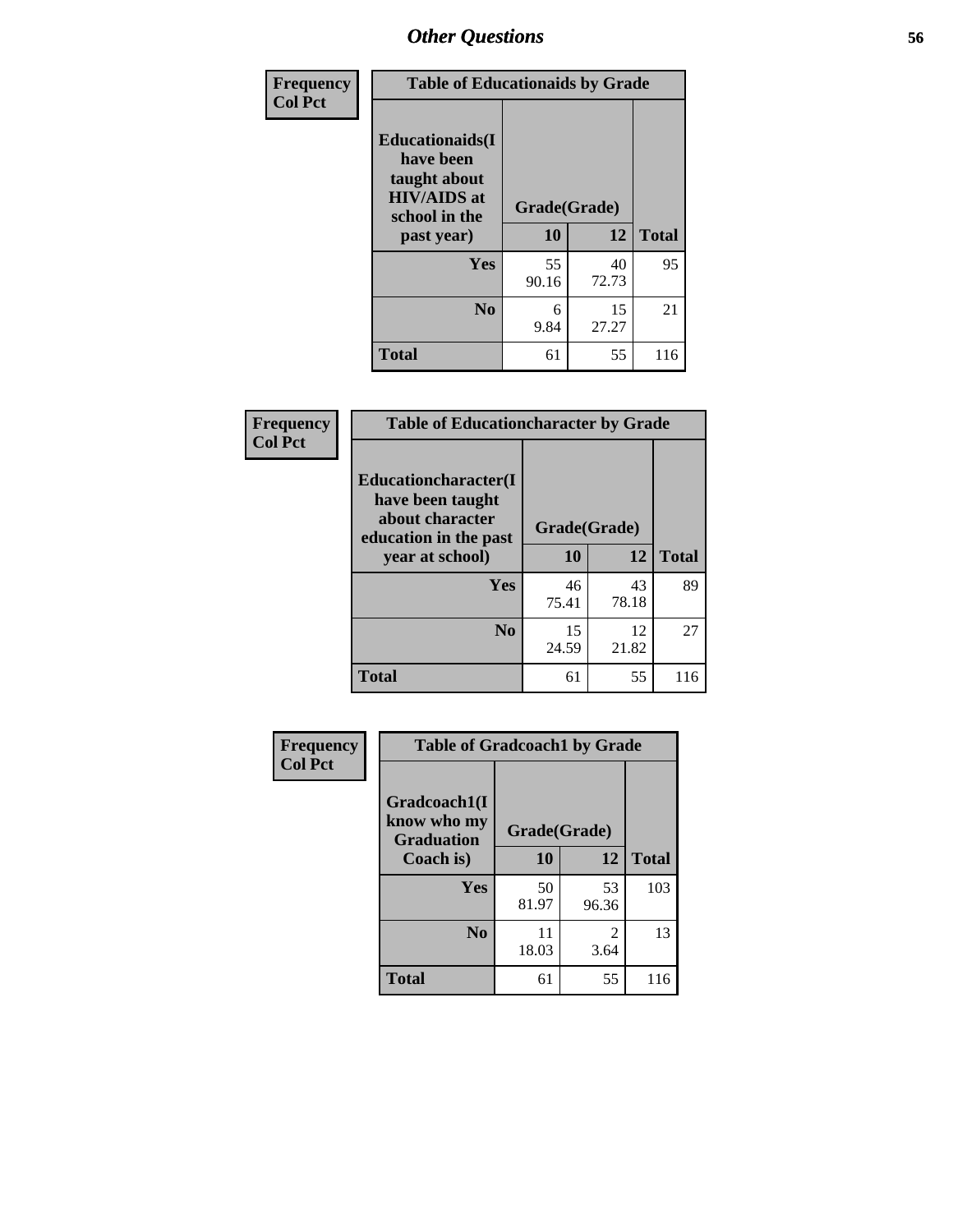| Frequency      | <b>Table of Gradcoach2 by Grade</b>  |              |             |              |
|----------------|--------------------------------------|--------------|-------------|--------------|
| <b>Col Pct</b> | Gradcoach2(I<br>have<br>contacted my |              |             |              |
|                | <b>Graduation</b>                    | Grade(Grade) |             |              |
|                | Coach)                               | 10           | 12          | <b>Total</b> |
|                | Yes                                  | 26<br>42.62  | 32<br>58.18 | 58           |
|                | N <sub>0</sub>                       | 35<br>57.38  | 23<br>41.82 | 58           |
|                | <b>Total</b>                         | 61           | 55          | 116          |

| Frequency<br><b>Col Pct</b> | <b>Table of Gradcoach3 by Grade</b>                                         |              |             |              |
|-----------------------------|-----------------------------------------------------------------------------|--------------|-------------|--------------|
|                             | Gradcoach3(I<br>have received<br>assistance<br>from my<br><b>Graduation</b> | Grade(Grade) |             |              |
|                             | Coach)                                                                      | 10           | 12          | <b>Total</b> |
|                             | Yes                                                                         | 20<br>32.79  | 29<br>52.73 | 49           |
|                             | N <sub>0</sub>                                                              | 14<br>22.95  | 6<br>10.91  | 20           |
|                             | Don't know                                                                  | 27<br>44.26  | 20<br>36.36 | 47           |
|                             | <b>Total</b>                                                                | 61           | 55          | 116          |

| Frequency      | <b>Table of Selfharm by Grade</b>                                                                                                                                                      |                           |              |              |
|----------------|----------------------------------------------------------------------------------------------------------------------------------------------------------------------------------------|---------------------------|--------------|--------------|
| <b>Col Pct</b> | <b>Selfharm</b> (During<br>the past 12<br>months,<br>I harmed myself<br>on purpose<br><b>Suicideconsider</b><br>During the past<br>12 months,<br>I seriously<br>considered<br>suicide) | Grade(Grade)<br><b>10</b> | 12           | <b>Total</b> |
|                | Yes                                                                                                                                                                                    | 4<br>6.56                 | 0<br>0.00    | 4            |
|                | N <sub>0</sub>                                                                                                                                                                         | 57<br>93.44               | 55<br>100.00 | 112          |
|                | <b>Total</b>                                                                                                                                                                           | 61                        | 55           | 116          |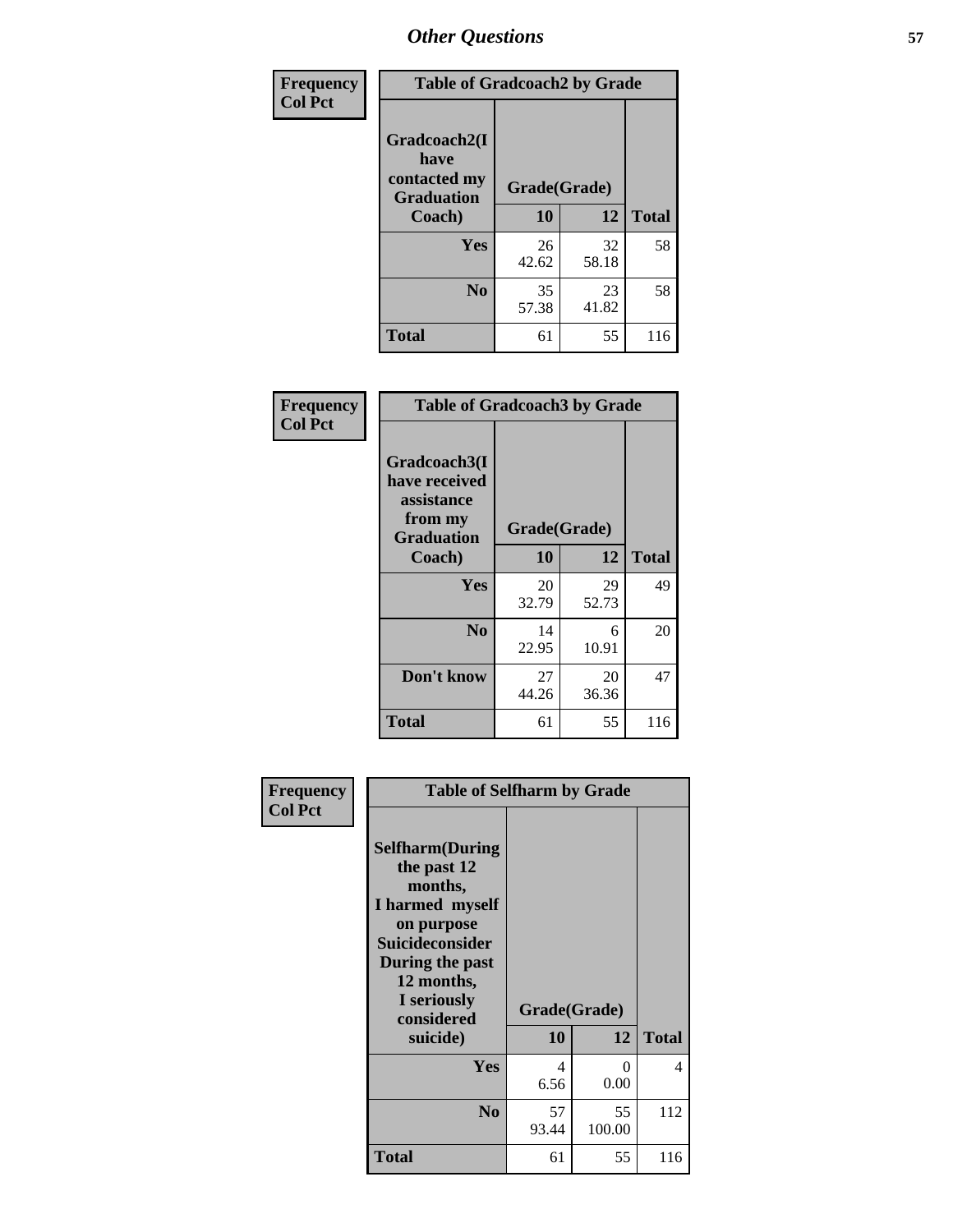| <b>Frequency</b> | <b>Table of Suicideconsider by Grade</b> |              |             |              |
|------------------|------------------------------------------|--------------|-------------|--------------|
| <b>Col Pct</b>   |                                          | Grade(Grade) |             |              |
|                  | Suicideconsider                          | <b>10</b>    | 12          | <b>Total</b> |
|                  | <b>Yes</b>                               | 4<br>6.56    | 1.82        | 5            |
|                  | N <sub>0</sub>                           | 57<br>93.44  | 54<br>98.18 | 111          |
|                  | <b>Total</b>                             | 61           | 55          | 116          |

| Frequency      | <b>Table of Suicideattempt by Grade</b>                            |                                     |             |              |
|----------------|--------------------------------------------------------------------|-------------------------------------|-------------|--------------|
| <b>Col Pct</b> | Suicideattempt(I<br>have attempted<br>suicide in the<br>last year) | Grade(Grade)                        |             |              |
|                |                                                                    | 10                                  | 12          | <b>Total</b> |
|                | Yes                                                                | $\mathcal{D}_{\mathcal{L}}$<br>3.28 | 1.82        | 3            |
|                | N <sub>0</sub>                                                     | 59<br>96.72                         | 54<br>98.18 | 113          |
|                | <b>Total</b>                                                       | 61                                  | 55          | 116          |

| Frequency      | <b>Table of Instantmessaged by Grade</b>                                            |              |             |              |
|----------------|-------------------------------------------------------------------------------------|--------------|-------------|--------------|
| <b>Col Pct</b> | <b>Instantmessaged</b> (I<br>have instant<br>messaged people I<br>do not even know) | Grade(Grade) |             |              |
|                |                                                                                     | 10           | 12          | <b>Total</b> |
|                | Yes                                                                                 | 17<br>27.87  | 30<br>54.55 | 47           |
|                | N <sub>0</sub>                                                                      | 44<br>72.13  | 25<br>45.45 | 69           |
|                | <b>Total</b>                                                                        | 61           | 55          | 116          |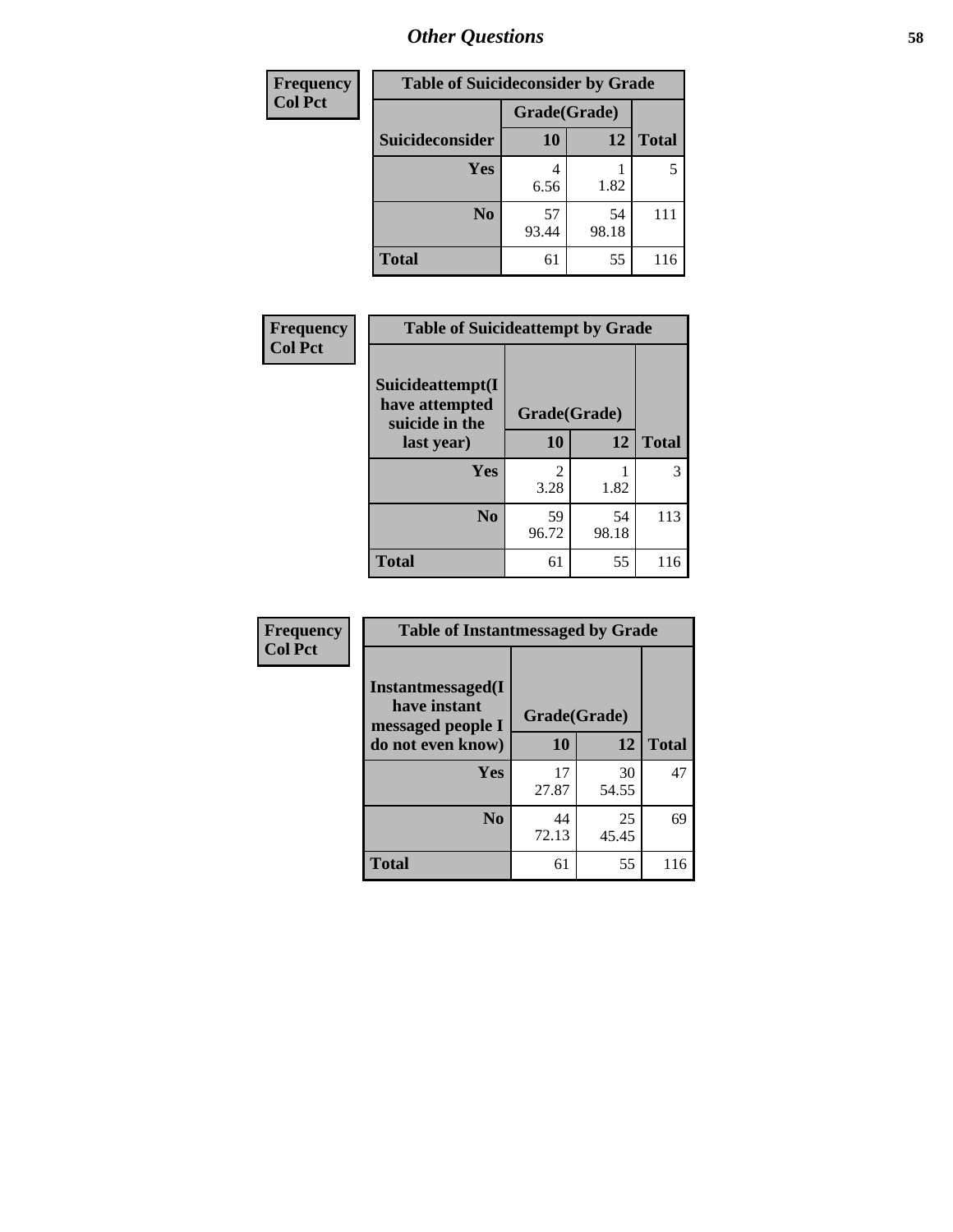| Frequency      | <b>Table of Getsalong by Grade</b>                                     |                    |             |              |
|----------------|------------------------------------------------------------------------|--------------------|-------------|--------------|
| <b>Col Pct</b> | <b>Getsalong</b> (I get<br>along with other<br>students and<br>adults) | Grade(Grade)<br>10 | 12          | <b>Total</b> |
|                | <b>Strongly Agree</b>                                                  | 23<br>37.70        | 34<br>61.82 | 57           |
|                | <b>Somewhat Agree</b>                                                  | 31<br>50.82        | 19<br>34.55 | 50           |
|                | <b>Somewhat Disagree</b>                                               | 4<br>6.56          | 1.82        | 5            |
|                | <b>Strongly Disagree</b>                                               | 3<br>4.92          | 1.82        | 4            |
|                | <b>Total</b>                                                           | 61                 | 55          | 116          |

| Frequency      | <b>Table of Safehome by Grade</b> |              |             |              |
|----------------|-----------------------------------|--------------|-------------|--------------|
| <b>Col Pct</b> | Safehome(I feel                   | Grade(Grade) |             |              |
|                | safe at home)                     | 10           | 12          | <b>Total</b> |
|                | <b>Strongly Agree</b>             | 45<br>73.77  | 47<br>85.45 | 92           |
|                | <b>Somewhat Agree</b>             | 13<br>21.31  | 8<br>14.55  | 21           |
|                | <b>Somewhat Disagree</b>          | 2<br>3.28    | 0<br>0.00   | 2            |
|                | <b>Strongly Disagree</b>          | 1.64         | 0<br>0.00   |              |
|                | <b>Total</b>                      | 61           | 55          | 116          |

| Frequency      |                                                                                                   |                    | <b>Table of Adulttalk by Grade</b> |              |
|----------------|---------------------------------------------------------------------------------------------------|--------------------|------------------------------------|--------------|
| <b>Col Pct</b> | <b>Adulttalk(I</b><br>know an<br>adult at<br>school that<br>I can talk<br>with if I<br>need help) | Grade(Grade)<br>10 | 12                                 | <b>Total</b> |
|                |                                                                                                   |                    |                                    |              |
|                | <b>Yes</b>                                                                                        | 44<br>72.13        | 48<br>87.27                        | 92           |
|                | N <sub>0</sub>                                                                                    | 17<br>27.87        | 7<br>12.73                         | 24           |
|                | <b>Total</b>                                                                                      | 61                 | 55                                 | 116          |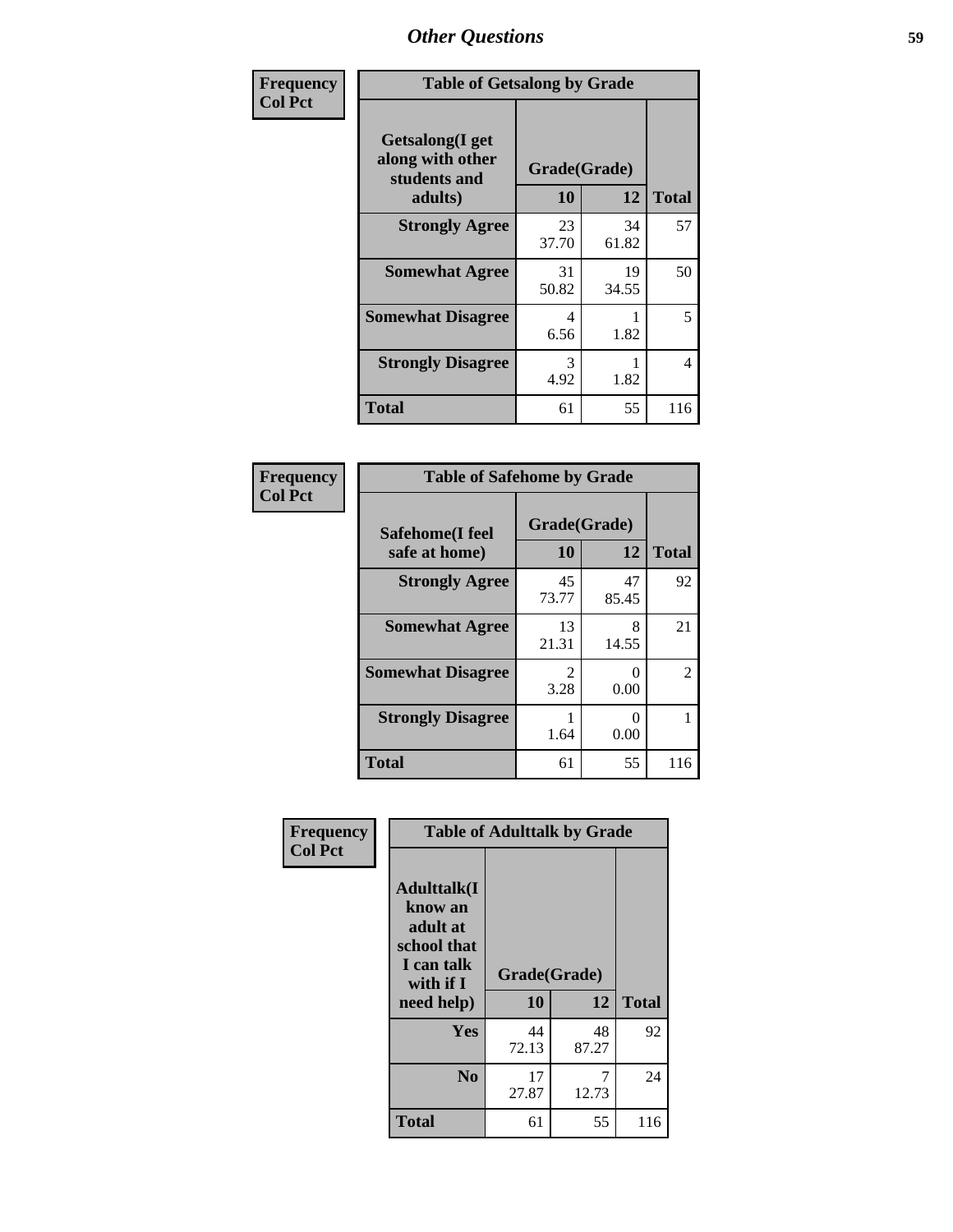**Frequency Row Pct**

| <b>Table of Grade by Tvtime</b> |                      |                                                                                        |             |             |             |             |              |  |  |  |
|---------------------------------|----------------------|----------------------------------------------------------------------------------------|-------------|-------------|-------------|-------------|--------------|--|--|--|
|                                 |                      | Tvtime(On an average school day,<br>how much unsupervised time do I spend watching TV) |             |             |             |             |              |  |  |  |
|                                 |                      | <b>Less that</b><br>$2 - 3$<br>$4 - 5$<br>$6+$                                         |             |             |             |             |              |  |  |  |
| Grade(Grade)   None             |                      | hour/day                                                                               | hour/day    | hours/day   | hours/day   | hours/day   | <b>Total</b> |  |  |  |
| 10                              | 9<br>14.75           | 11.48                                                                                  | 12<br>19.67 | 20<br>32.79 | 4.92        | 10<br>16.39 | 61           |  |  |  |
| 12                              | $\mathbf Q$<br>16.36 | 10<br>18.18                                                                            | 7.27        | 16<br>29.09 | 10<br>18.18 | h<br>10.91  | 55           |  |  |  |
| <b>Total</b>                    | 18                   | 17                                                                                     | 16          | 36          | 13          | 16          | 116          |  |  |  |

**Frequency Row Pct**

| <b>Table of Grade by Computertime</b> |             |                                                                                                                               |             |             |           |           |     |  |  |  |
|---------------------------------------|-------------|-------------------------------------------------------------------------------------------------------------------------------|-------------|-------------|-----------|-----------|-----|--|--|--|
|                                       |             | Computertime (On an average school day,<br>how much unsupervised time do I spend on the computer)                             |             |             |           |           |     |  |  |  |
| Grade(Grade)                          | None        | <b>Less that</b><br>$2 - 3$<br>$4 - 5$<br>$6+$<br>hours/day<br>hour/day<br>hour/day<br>hours/day<br>hours/day<br><b>Total</b> |             |             |           |           |     |  |  |  |
| 10                                    | 20<br>32.79 | 12<br>19.67                                                                                                                   | 12<br>19.67 | 6<br>9.84   | 11.48     | 4<br>6.56 | 61  |  |  |  |
| 12                                    | 11<br>20.00 | 15<br>27.27                                                                                                                   | 14.55       | 16<br>29.09 | 3<br>5.45 | ◠<br>3.64 | 55  |  |  |  |
| <b>Total</b>                          | 31          | 27                                                                                                                            | 20          | 22          | 10        | 6         | 116 |  |  |  |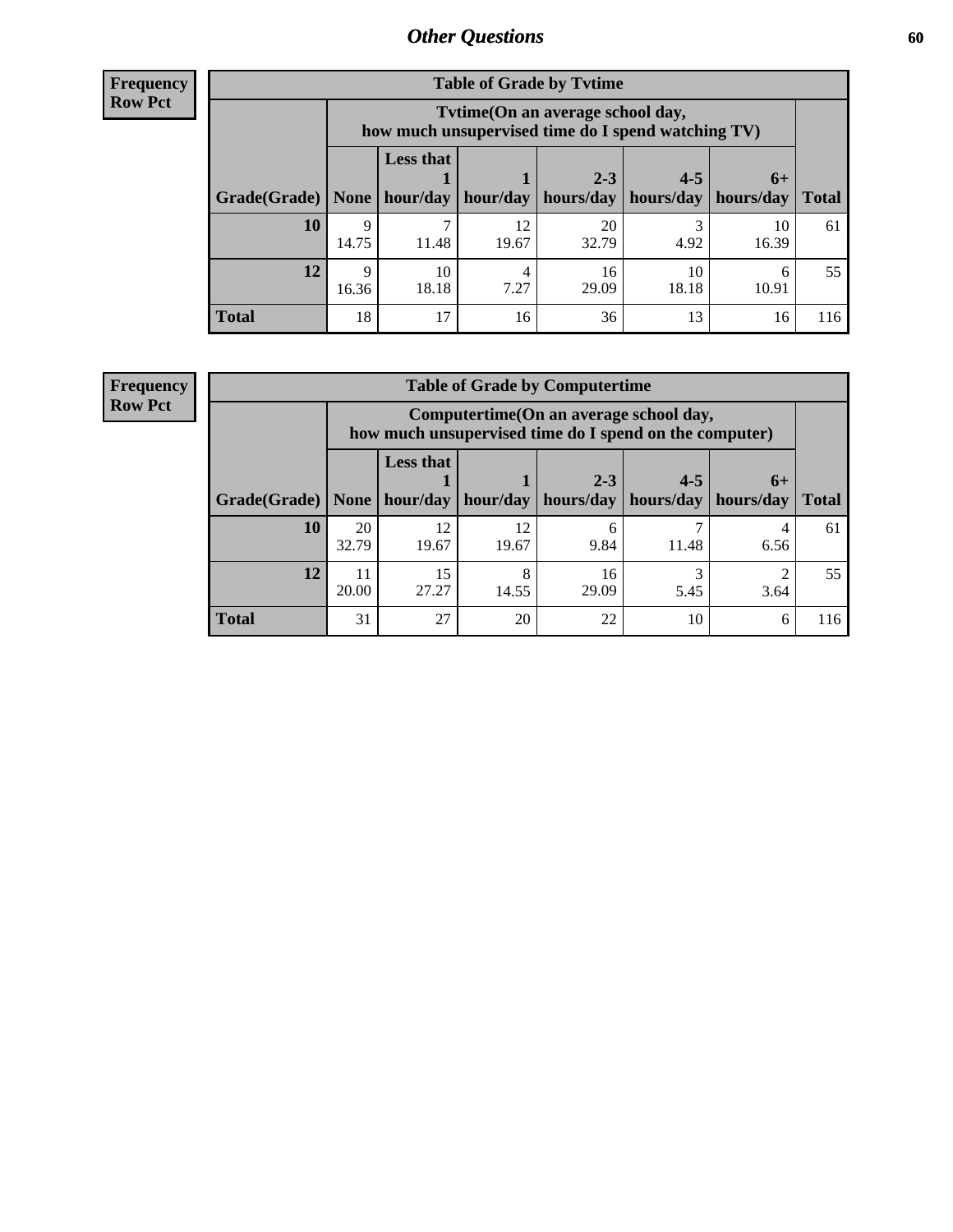### *Questions about Driving Laws* **61** *Driving Questions were asked only of high school students.*

| <b>Frequency</b> |
|------------------|
| <b>Row Pct</b>   |

| <b>Table of Grade by License1</b> |                  |                                                                                                                                           |                        |           |                      |              |  |  |  |
|-----------------------------------|------------------|-------------------------------------------------------------------------------------------------------------------------------------------|------------------------|-----------|----------------------|--------------|--|--|--|
|                                   |                  | License1(During the first 6 months of driving<br>with a provisional license,<br>the only passengers who can ride with the<br>driver are:) |                        |           |                      |              |  |  |  |
| Grade(Grade)                      | <b>Parent or</b> | <b>Family</b><br><b>Guardian</b>   Members                                                                                                | Friends                | Anyone    | Don't<br><b>Know</b> | <b>Total</b> |  |  |  |
| 10                                | 20<br>32.79      | 24<br>39.34                                                                                                                               | 3<br>4.92              | 5<br>8.20 | 9<br>14.75           | 61           |  |  |  |
| 12                                | 16<br>29.09      | 29<br>52.73                                                                                                                               | $\mathfrak{D}$<br>3.64 | 5<br>9.09 | 3<br>5.45            | 55           |  |  |  |
| <b>Total</b>                      | 36               | 53                                                                                                                                        | 5                      | 10        | 12                   | 116          |  |  |  |

| <b>Frequency</b> | <b>Table of Grade by License2</b>                                                                        |                           |                  |                         |                                                      |                      |              |  |
|------------------|----------------------------------------------------------------------------------------------------------|---------------------------|------------------|-------------------------|------------------------------------------------------|----------------------|--------------|--|
| <b>Row Pct</b>   | License2(17 yr old drivers with a<br>provisional driver's license cannot<br>drive between the hours of:) |                           |                  |                         |                                                      |                      |              |  |
|                  | Grade(Grade)                                                                                             | <b>Midnight</b><br>to 6am | 1am<br>to<br>5am | 1am<br>to<br><b>6am</b> | N <sub>0</sub><br>curfew<br>for $17$<br>year<br>olds | Don't<br><b>Know</b> | <b>Total</b> |  |
|                  | 10                                                                                                       | 30<br>49.18               | 8<br>13.11       | 5<br>8.20               | 3<br>4.92                                            | 15<br>24.59          | 61           |  |
|                  | 12                                                                                                       | 42<br>76.36               | 1.82             | 4<br>7.27               | 3<br>5.45                                            | 5<br>9.09            | 55           |  |
|                  | <b>Total</b>                                                                                             | 72                        | 9                | 9                       | 6                                                    | 20                   | 116          |  |

| Frequency      |              | <b>Table of Grade by License3</b>                                                      |             |            |           |            |               |              |  |
|----------------|--------------|----------------------------------------------------------------------------------------|-------------|------------|-----------|------------|---------------|--------------|--|
| <b>Row Pct</b> |              | License3(For drivers under the age of 21,<br>what level of alcohol is considered DUI?) |             |            |           |            |               |              |  |
|                | Grade(Grade) | Any<br><b>Amount</b>                                                                   | 0.02        | 0.04       | 0.06      | 0.08       | Don't<br>know | <b>Total</b> |  |
|                | 10           | 15<br>24.59                                                                            | 10<br>16.39 | 8<br>13.11 | 4<br>6.56 | 8<br>13.11 | 16<br>26.23   | 61           |  |
|                | 12           | 12.73                                                                                  | 19<br>34.55 | 8<br>14.55 | 9.09      | 3.64       | 14<br>25.45   | 55           |  |
|                | <b>Total</b> | 22                                                                                     | 29          | 16         | 9         | 10         | 30            | 116          |  |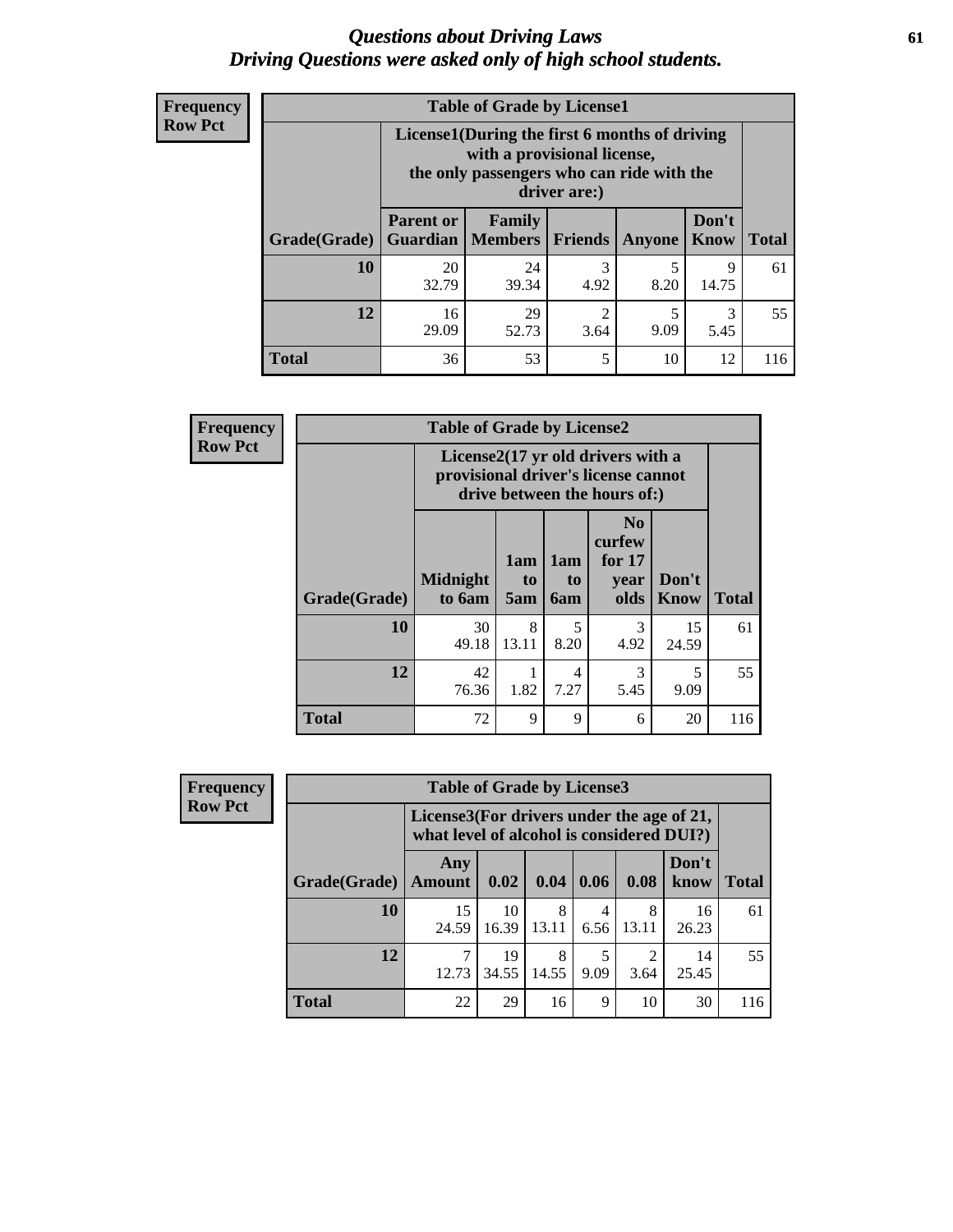### *Questions about Driving Laws* **62** *Driving Questions were asked only of high school students.*

**Frequency Row Pct**

| <b>Table of Grade by License4</b> |                                                                                                                                               |                                                                                                                      |            |            |                  |             |              |  |  |  |
|-----------------------------------|-----------------------------------------------------------------------------------------------------------------------------------------------|----------------------------------------------------------------------------------------------------------------------|------------|------------|------------------|-------------|--------------|--|--|--|
|                                   |                                                                                                                                               | License4(A driver under 21 automatically<br>loses his/her license if caught exceeding the<br>posted speet limit by:) |            |            |                  |             |              |  |  |  |
| Grade(Grade)                      | Can't<br>lose<br><b>Depends</b><br>license<br>$15+$<br>$25+$<br>$35+$<br>Don't<br>for<br>on<br>mph<br>mph<br>mph<br>speeding<br>know<br>judge |                                                                                                                      |            |            |                  |             | <b>Total</b> |  |  |  |
| 10                                | 18<br>29.51                                                                                                                                   | 11.48                                                                                                                | 6<br>9.84  | 9<br>14.75 | 3<br>4.92        | 18<br>29.51 | 61           |  |  |  |
| 12                                | 15<br>27.27                                                                                                                                   | 13<br>23.64                                                                                                          | 8<br>14.55 | 4<br>7.27  | $\Omega$<br>0.00 | 15<br>27.27 | 55           |  |  |  |
| <b>Total</b>                      | 33                                                                                                                                            | 20                                                                                                                   | 14         | 13         | 3                | 33          | 116          |  |  |  |

| Frequency<br><b>Row Pct</b> |              | <b>Table of Grade by License5</b> |                                                                                                                                                             |               |              |  |  |  |
|-----------------------------|--------------|-----------------------------------|-------------------------------------------------------------------------------------------------------------------------------------------------------------|---------------|--------------|--|--|--|
|                             |              |                                   | License5(A)<br>Georgia teenager<br>with family<br>connections or a<br>good lawyer can<br>break a teen<br>driving law and<br>keep their driver's<br>license) |               |              |  |  |  |
|                             | Grade(Grade) | <b>Yes</b>                        | N <sub>0</sub>                                                                                                                                              | Don't<br>know | <b>Total</b> |  |  |  |
|                             | 10           | 15<br>24.59                       | 29<br>47.54                                                                                                                                                 | 17<br>27.87   | 61           |  |  |  |
|                             | 12           | 17<br>30.91                       | 27<br>49.09                                                                                                                                                 | 11<br>20.00   | 55           |  |  |  |
|                             | Total        | 32                                | 56                                                                                                                                                          | 28            | 116          |  |  |  |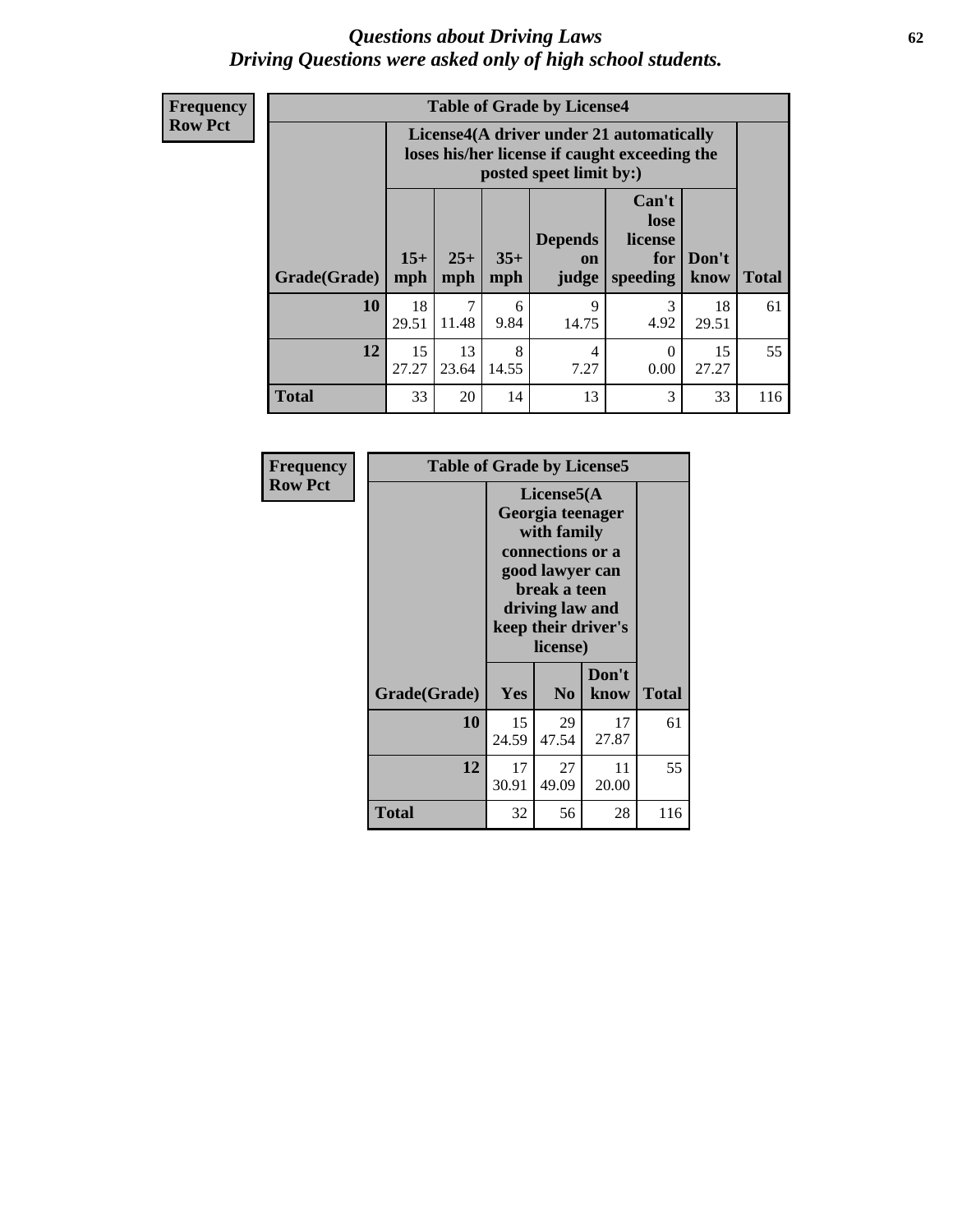### *Questions about Driving Laws* **63** *Driving Questions were asked only of high school students.*

| <b>Frequency</b> | <b>Table of Grade by License6</b> |             |                                                                                                                                                 |               |              |  |  |
|------------------|-----------------------------------|-------------|-------------------------------------------------------------------------------------------------------------------------------------------------|---------------|--------------|--|--|
| <b>Row Pct</b>   |                                   |             | License <sub>6</sub> (I know a<br>friend or<br>classmate that<br>broke a teen<br>driving law,<br>but was allowed to<br>keep his/her<br>license) |               |              |  |  |
|                  | Grade(Grade)                      | Yes         | N <sub>0</sub>                                                                                                                                  | Don't<br>know | <b>Total</b> |  |  |
|                  | 10                                | 15<br>24.59 | 29<br>47.54                                                                                                                                     | 17<br>27.87   | 61           |  |  |
|                  | 12                                | 20<br>36.36 | 24<br>43.64                                                                                                                                     | 11<br>20.00   | 55           |  |  |
|                  | <b>Total</b>                      | 35          | 53                                                                                                                                              | 28            | 116          |  |  |

| <b>Frequency</b> | <b>Table of Grade by License7</b> |                                                                             |                                   |                                                                                               |                        |              |  |  |  |
|------------------|-----------------------------------|-----------------------------------------------------------------------------|-----------------------------------|-----------------------------------------------------------------------------------------------|------------------------|--------------|--|--|--|
| <b>Row Pct</b>   |                                   |                                                                             |                                   | License7(A student under the age of 18 cam loser<br>his/her driving privileges if he or she:) |                        |              |  |  |  |
|                  | Grade(Grade)                      | <b>Have</b><br>more than<br>10<br>unexcused<br>absences<br>per school<br>yr | Drop out<br>without<br>graduating | Bring<br>alcohol/drugs/weapon<br>to school                                                    | All of<br>the<br>above | <b>Total</b> |  |  |  |
|                  | 10                                | 18<br>29.51                                                                 | 6<br>9.84                         | 1.64                                                                                          | 36<br>59.02            | 61           |  |  |  |
|                  | 12                                | 15<br>27.27                                                                 | $\mathfrak{D}$<br>3.64            | 1.82                                                                                          | 37<br>67.27            | 55           |  |  |  |
|                  | <b>Total</b>                      | 33                                                                          | 8                                 | $\overline{2}$                                                                                | 73                     | 116          |  |  |  |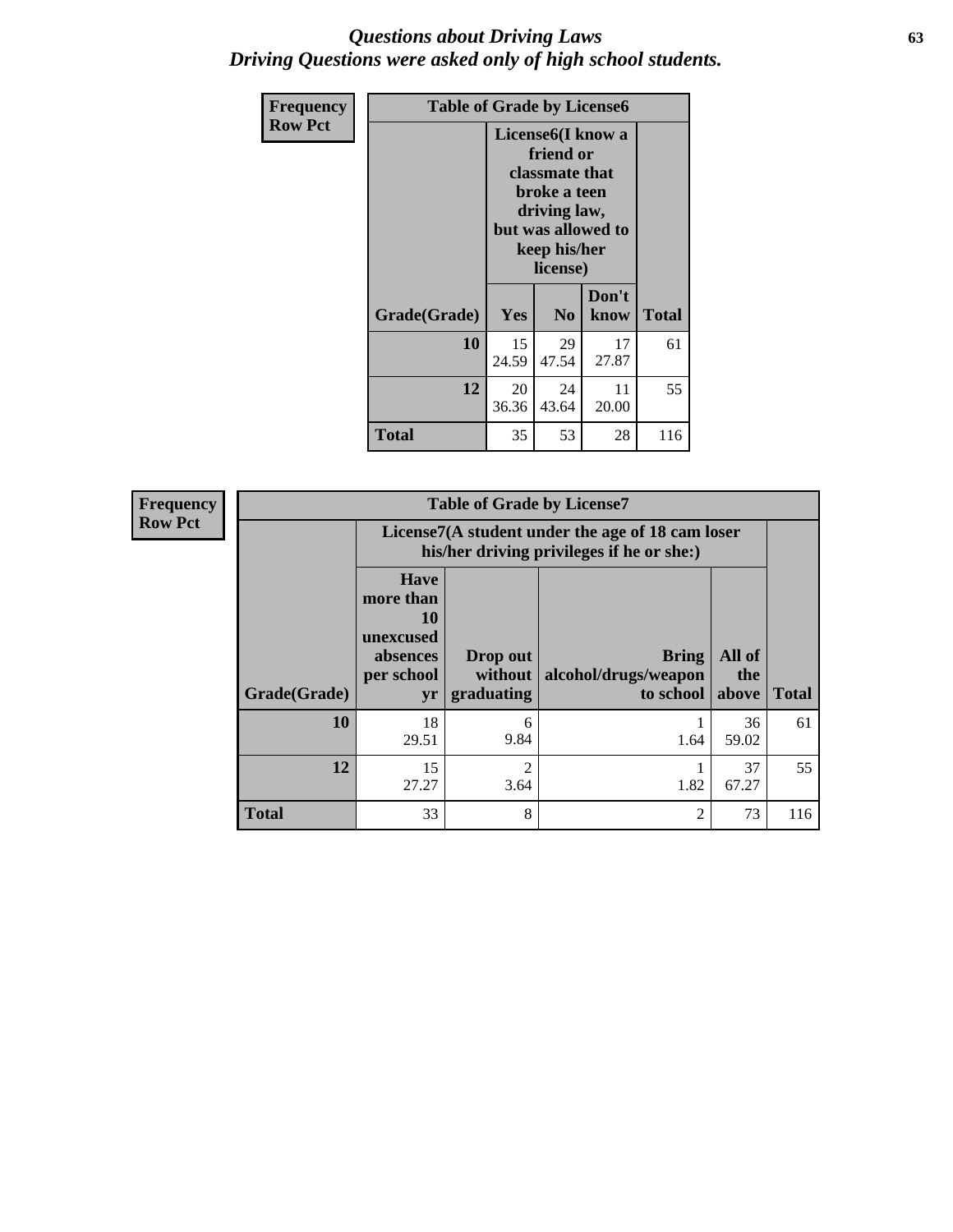# *Select Results by Gender* **64**

| Frequency      |                                                   | <b>Table of SchoolClimate2 by Gender</b> |                        |              |  |  |  |  |
|----------------|---------------------------------------------------|------------------------------------------|------------------------|--------------|--|--|--|--|
| <b>Col Pct</b> | SchoolClimate2(I<br>feel successful at<br>school) | Gender(Gender)<br><b>Female</b>          | <b>Male</b>            | <b>Total</b> |  |  |  |  |
|                | <b>Strongly Agree</b>                             | 14<br>23.33                              | 15<br>26.79            | 29           |  |  |  |  |
|                | <b>Somewhat Agree</b>                             | 40<br>66.67                              | 36<br>64.29            | 76           |  |  |  |  |
|                | <b>Somewhat Disagree</b>                          | 5<br>8.33                                | 3<br>5.36              | 8            |  |  |  |  |
|                | <b>Strongly Disagree</b>                          | 1.67                                     | $\mathfrak{D}$<br>3.57 | 3            |  |  |  |  |
|                | <b>Total</b>                                      | 60                                       | 56                     | 116          |  |  |  |  |

| <b>Frequency</b> | <b>Table of SchoolClimate6 by Gender</b>                 |               |                               |              |  |  |
|------------------|----------------------------------------------------------|---------------|-------------------------------|--------------|--|--|
| <b>Col Pct</b>   | <b>SchoolClimate6(Teachers</b><br>treat me with respect) | <b>Female</b> | Gender(Gender)<br><b>Male</b> | <b>Total</b> |  |  |
|                  | <b>Strongly Agree</b>                                    | 18<br>30.00   | 23<br>41.07                   | 41           |  |  |
|                  | <b>Somewhat Agree</b>                                    | 28<br>46.67   | 25<br>44.64                   | 53           |  |  |
|                  | <b>Somewhat Disagree</b>                                 | 10<br>16.67   | 4<br>7.14                     | 14           |  |  |
|                  | <b>Strongly Disagree</b>                                 | 4<br>6.67     | 4<br>7.14                     | 8            |  |  |
|                  | <b>Total</b>                                             | 60            | 56                            | 116          |  |  |

| <b>Frequency</b> | <b>Table of SchoolClimate8 by Gender</b>                                             |                                                |             |              |
|------------------|--------------------------------------------------------------------------------------|------------------------------------------------|-------------|--------------|
| <b>Col Pct</b>   | <b>SchoolClimate8(Students</b><br>are frequently<br>recognized for good<br>behavior) | Gender(Gender)<br><b>Male</b><br><b>Female</b> |             | <b>Total</b> |
|                  | <b>Strongly Agree</b>                                                                | 29<br>48.33                                    | 25<br>44.64 | 54           |
|                  | <b>Somewhat Agree</b>                                                                | 26<br>43.33                                    | 24<br>42.86 | 50           |
|                  | <b>Somewhat Disagree</b>                                                             | 5<br>8.33                                      | 4<br>7.14   | 9            |
|                  | <b>Strongly Disagree</b>                                                             | 0<br>0.00                                      | 3<br>5.36   | 3            |
|                  | Total                                                                                | 60                                             | 56          | 116          |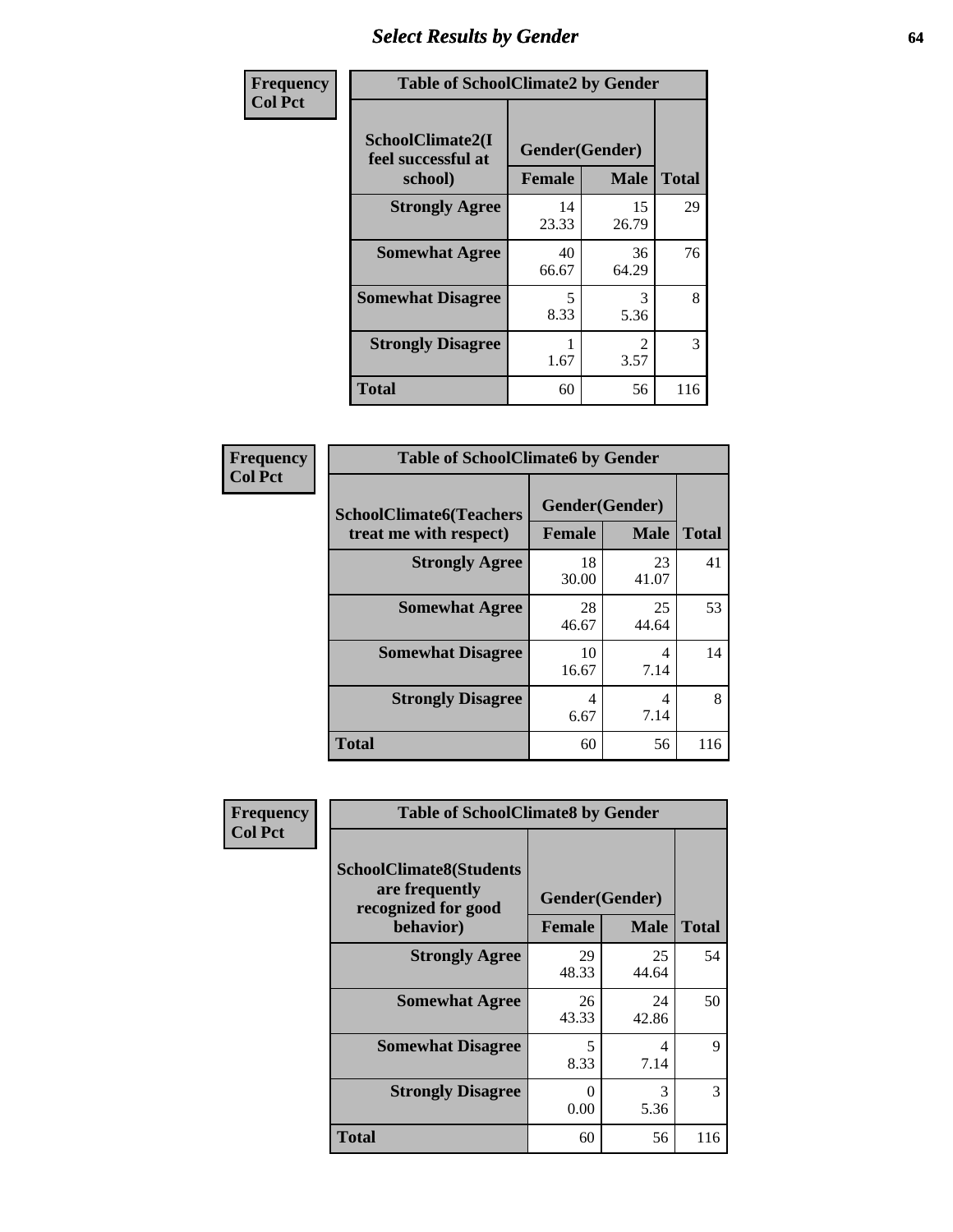# *Select Results by Gender* **65**

| Frequency      | <b>Table of Gender by Dropout</b> |                                                                        |                |              |
|----------------|-----------------------------------|------------------------------------------------------------------------|----------------|--------------|
| <b>Row Pct</b> |                                   | Dropout(I<br>have<br>thought<br>about<br>dropping<br>out of<br>school) |                |              |
|                | Gender(Gender)                    | Yes                                                                    | N <sub>0</sub> | <b>Total</b> |
|                | <b>Female</b>                     | 15<br>25.00                                                            | 45<br>75.00    | 60           |
|                | <b>Male</b>                       | 22<br>39.29                                                            | 34<br>60.71    | 56           |
|                | <b>Total</b>                      | 37                                                                     | 79             | 116          |

| <b>Frequency</b> |                       | <b>Table of Gender by Dropoutreason</b>                             |              |                          |                                |              |              |
|------------------|-----------------------|---------------------------------------------------------------------|--------------|--------------------------|--------------------------------|--------------|--------------|
| <b>Row Pct</b>   |                       | Dropoutreason (If I dropped out the<br>reason would most likely be) |              |                          |                                |              |              |
|                  | <b>Gender(Gender)</b> | Won't<br><b>Drop</b><br>out                                         | <b>Bored</b> | Family<br><b>Reasons</b> | <b>Being</b><br><b>Bullied</b> | <b>Other</b> | <b>Total</b> |
|                  | <b>Female</b>         | 39<br>65.00                                                         | 8<br>13.33   | 11.67                    | 1.67                           | 5<br>8.33    | 60           |
|                  | <b>Male</b>           | 28<br>50.00                                                         | 9<br>16.07   | 4<br>7.14                | 4<br>7.14                      | 11<br>19.64  | 56           |
|                  | <b>Total</b>          | 67                                                                  | 17           | 11                       | 5                              | 16           | 116          |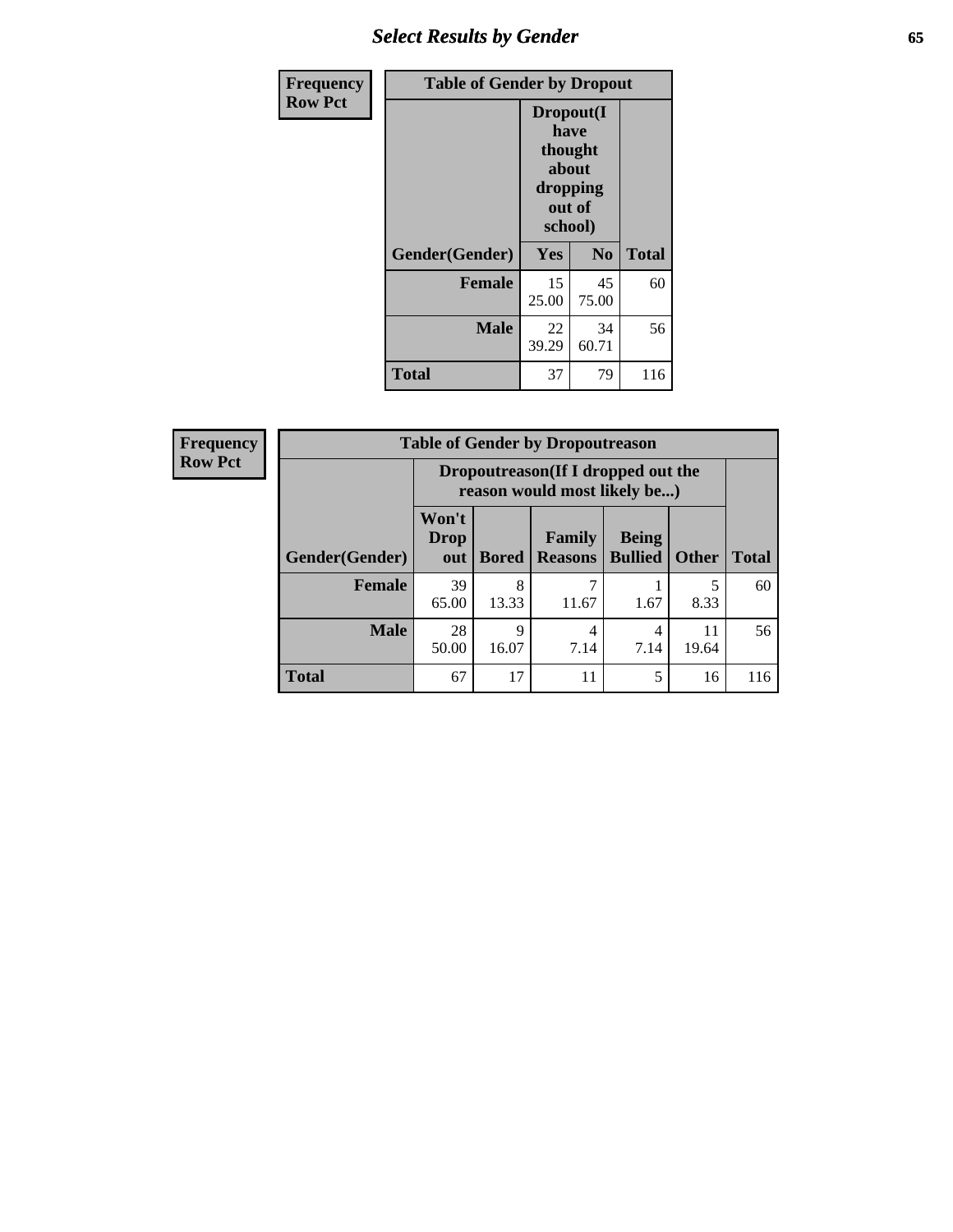*School Safety* **66**

| Frequency      | <b>Table of Gender by Bullied2</b> |                 |                |              |
|----------------|------------------------------------|-----------------|----------------|--------------|
| <b>Row Pct</b> |                                    | <b>Bullied2</b> |                |              |
|                | Gender(Gender)                     | Yes             | N <sub>0</sub> | <b>Total</b> |
|                | <b>Female</b>                      | 6<br>10.00      | 54<br>90.00    | 60           |
|                | <b>Male</b>                        | 11<br>19.64     | 45<br>80.36    | 56           |
|                | <b>Total</b>                       | 17              | 99             | 116          |

| Frequency      | <b>Table of Gender by Bulliedothers2</b> |                       |                |              |
|----------------|------------------------------------------|-----------------------|----------------|--------------|
| <b>Row Pct</b> |                                          | <b>Bulliedothers2</b> |                |              |
|                | Gender(Gender)                           | <b>Yes</b>            | N <sub>0</sub> | <b>Total</b> |
|                | <b>Female</b>                            | 11.67                 | 53<br>88.33    | 60           |
|                | <b>Male</b>                              | 5<br>8.93             | 51<br>91.07    | 56           |
|                | Total                                    | 12                    | 104            | 116          |

| Frequency      | <b>Table of Gender by Weaponschool2</b> |                      |                |              |
|----------------|-----------------------------------------|----------------------|----------------|--------------|
| <b>Row Pct</b> |                                         | <b>Weaponschool2</b> |                |              |
|                | Gender(Gender)                          | Yes                  | N <sub>0</sub> | <b>Total</b> |
|                | <b>Female</b>                           | 5.00                 | 57<br>95.00    | 60           |
|                | <b>Male</b>                             | 7.14                 | 52<br>92.86    | 56           |
|                | <b>Total</b>                            |                      | 109            | 116          |

| Frequency      | <b>Table of Gender by Absentunsafe2</b> |               |                |              |  |
|----------------|-----------------------------------------|---------------|----------------|--------------|--|
| <b>Row Pct</b> |                                         | Absentunsafe2 |                |              |  |
|                | Gender(Gender)                          | Yes           | N <sub>0</sub> | <b>Total</b> |  |
|                | <b>Female</b>                           | 5.00          | 57<br>95.00    | 60           |  |
|                | <b>Male</b>                             | 0.00          | 56<br>100.00   | 56           |  |
|                | <b>Total</b>                            | 3             | 113            | 116          |  |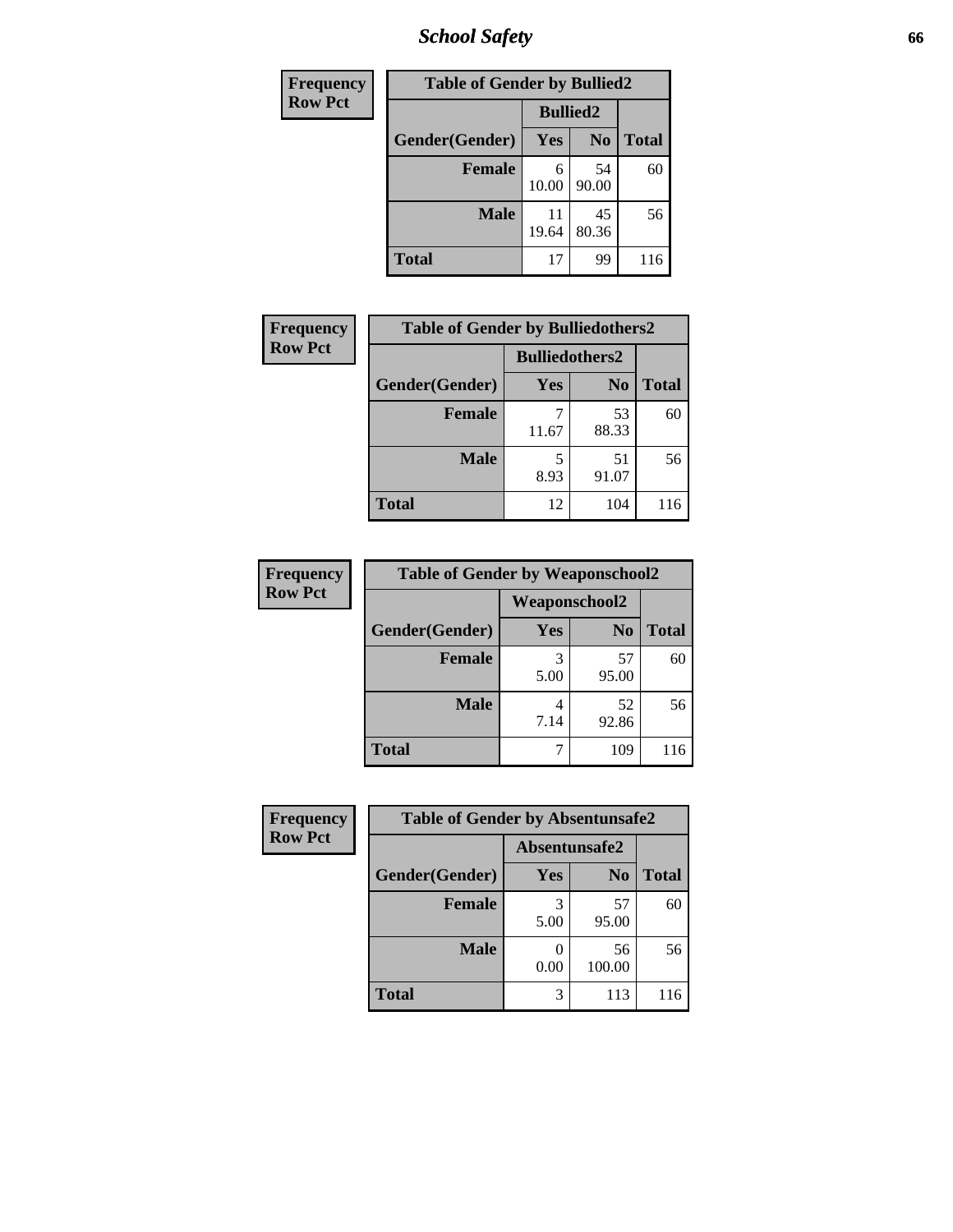*School Safety* **67**

| Frequency      | <b>Table of Gender by Gangself</b> |                                                                                                        |                |              |
|----------------|------------------------------------|--------------------------------------------------------------------------------------------------------|----------------|--------------|
| <b>Row Pct</b> |                                    | <b>Gangself</b> (I<br>have<br>participated<br>in illegal gang<br>activities in<br>the past 30<br>days) |                |              |
|                | Gender(Gender)                     | Yes                                                                                                    | N <sub>0</sub> | <b>Total</b> |
|                | <b>Female</b>                      | 2<br>3.33                                                                                              | 58<br>96.67    | 60           |
|                | <b>Male</b>                        | 4<br>7.14                                                                                              | 52<br>92.86    | 56           |
|                | <b>Total</b>                       | 6                                                                                                      | 110            | 116          |

| Frequency      | <b>Table of Gender by Gangpeers</b> |                                                                                                                             |                |              |
|----------------|-------------------------------------|-----------------------------------------------------------------------------------------------------------------------------|----------------|--------------|
| <b>Row Pct</b> |                                     | <b>Gangpeers</b> (I<br>have friends<br>who have<br>participated<br>in illegal gang<br>activities in<br>the past 30<br>days) |                |              |
|                | Gender(Gender)                      | Yes                                                                                                                         | N <sub>0</sub> | <b>Total</b> |
|                | <b>Female</b>                       | 11<br>18.33                                                                                                                 | 49<br>81.67    | 60           |
|                | <b>Male</b>                         | 16<br>28.57                                                                                                                 | 40<br>71.43    | 56           |
|                | Total                               | 27                                                                                                                          | 89             | 116          |

| Frequency      | <b>Table of Gender by Pickedon2</b> |             |                |              |  |
|----------------|-------------------------------------|-------------|----------------|--------------|--|
| <b>Row Pct</b> |                                     | Pickedon2   |                |              |  |
|                | Gender(Gender)                      | <b>Yes</b>  | N <sub>0</sub> | <b>Total</b> |  |
|                | <b>Female</b>                       | 17<br>28.33 | 43<br>71.67    | 60           |  |
|                | <b>Male</b>                         | 17<br>30.36 | 39<br>69.64    | 56           |  |
|                | <b>Total</b>                        | 34          | 82             | 116          |  |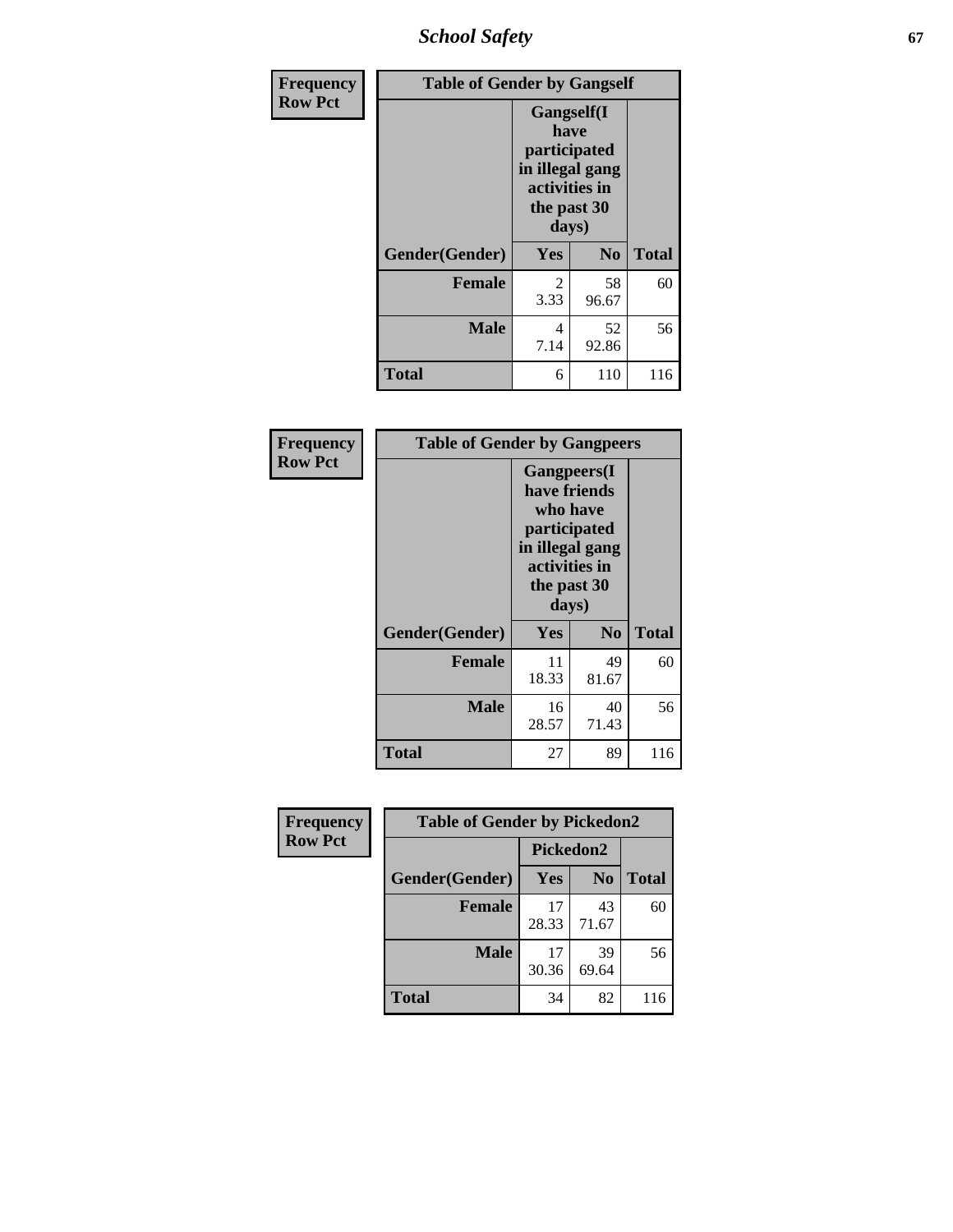*School Safety* **68**

| Frequency      | <b>Table of Gender by Safeschool2</b> |             |                |              |  |
|----------------|---------------------------------------|-------------|----------------|--------------|--|
| <b>Row Pct</b> |                                       | Safeschool2 |                |              |  |
|                | Gender(Gender)                        | Yes         | N <sub>0</sub> | <b>Total</b> |  |
|                | <b>Female</b>                         | 44<br>73.33 | 16<br>26.67    | 60           |  |
|                | <b>Male</b>                           | 41<br>73.21 | 15<br>26.79    | 56           |  |
|                | <b>Total</b>                          | 85          | 31             | 116          |  |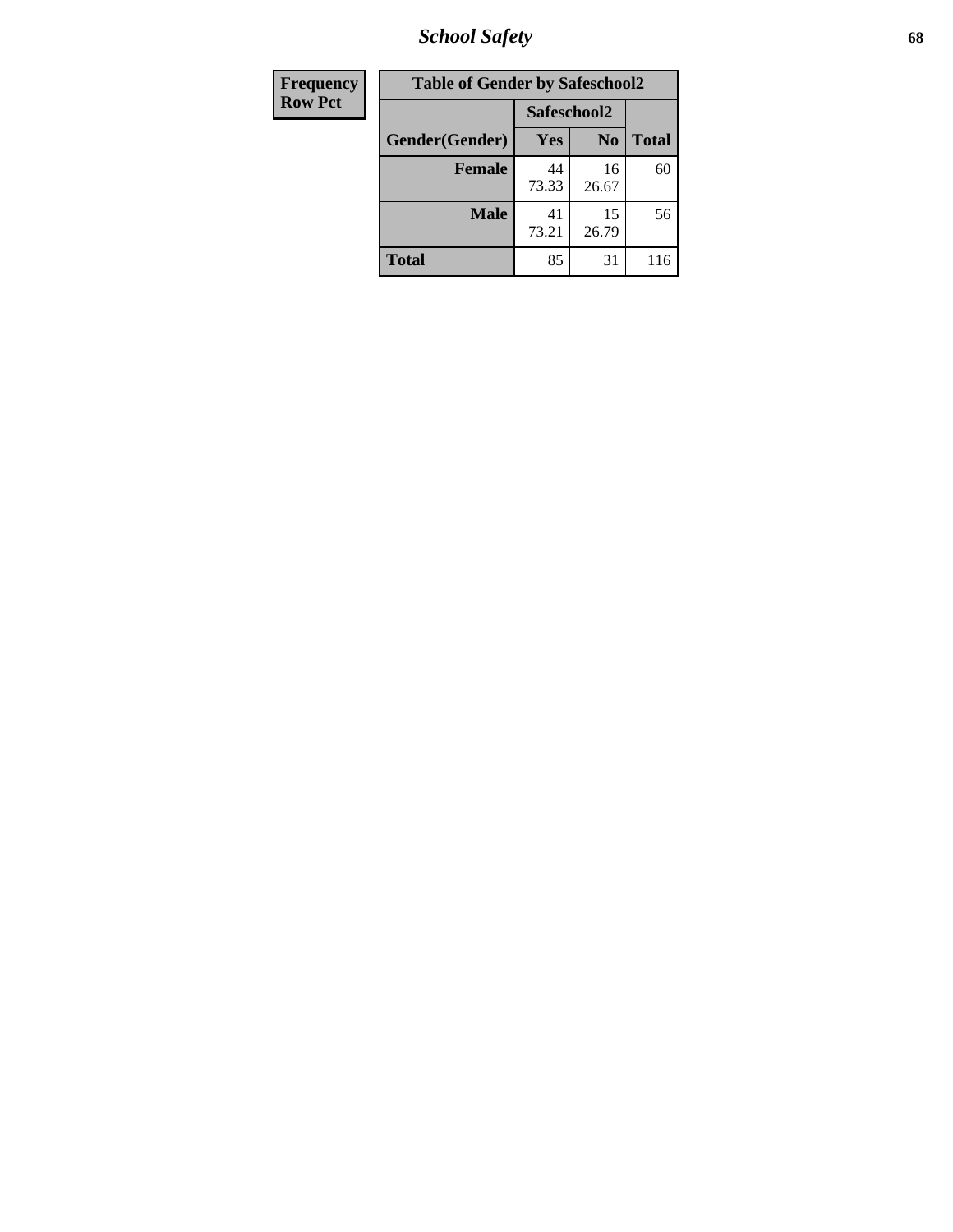# *Incidence of Drug Use* 69

| <b>Frequency</b> | <b>Table of Gender by AlcoholAlt</b> |                                          |                |              |
|------------------|--------------------------------------|------------------------------------------|----------------|--------------|
| <b>Row Pct</b>   |                                      | AlcoholAlt(Alcohol<br>use, past 30 days) |                |              |
|                  | Gender(Gender)                       | Yes                                      | N <sub>0</sub> | <b>Total</b> |
|                  | <b>Female</b>                        | 11<br>18.33                              | 49<br>81.67    | 60           |
|                  | <b>Male</b>                          | 6<br>10.71                               | 50<br>89.29    | 56           |
|                  | <b>Total</b>                         | 17                                       | 99             | 116          |

| <b>Frequency</b> | <b>Table of Gender by TobaccoAny</b> |            |                                          |              |
|------------------|--------------------------------------|------------|------------------------------------------|--------------|
| <b>Row Pct</b>   |                                      |            | TobaccoAny(Tobacco<br>use, past 30 days) |              |
|                  | Gender(Gender)                       | <b>Yes</b> | N <sub>0</sub>                           | <b>Total</b> |
|                  | <b>Female</b>                        | 11.67      | 53<br>88.33                              | 60           |
|                  | <b>Male</b>                          | 4<br>7.14  | 52<br>92.86                              | 56           |
|                  | <b>Total</b>                         | 11         | 105                                      | 116          |

| <b>Frequency</b> | <b>Table of Gender by MarijuanaAlt</b> |            |                                              |              |  |
|------------------|----------------------------------------|------------|----------------------------------------------|--------------|--|
| <b>Row Pct</b>   |                                        |            | MarijuanaAlt(Marijuana<br>use, past 30 days) |              |  |
|                  | Gender(Gender)                         | <b>Yes</b> | N <sub>0</sub>                               | <b>Total</b> |  |
|                  | <b>Female</b>                          | 5<br>8.33  | 55<br>91.67                                  | 60           |  |
|                  | <b>Male</b>                            | 4<br>7.14  | 52<br>92.86                                  | 56           |  |
|                  | <b>Total</b>                           | 9          | 107                                          | 116          |  |

| <b>Frequency</b> | <b>Table of Gender by OtherDrugAny</b> |                                                      |                |              |
|------------------|----------------------------------------|------------------------------------------------------|----------------|--------------|
| <b>Row Pct</b>   |                                        | <b>OtherDrugAny(Other</b><br>drug use, past 30 days) |                |              |
|                  | Gender(Gender)                         | Yes                                                  | N <sub>0</sub> | <b>Total</b> |
|                  | <b>Female</b>                          | 8<br>13.33                                           | 52<br>86.67    | 60           |
|                  | <b>Male</b>                            | 3<br>5.36                                            | 53<br>94.64    | 56           |
|                  | <b>Total</b>                           | 11                                                   | 105            | 116          |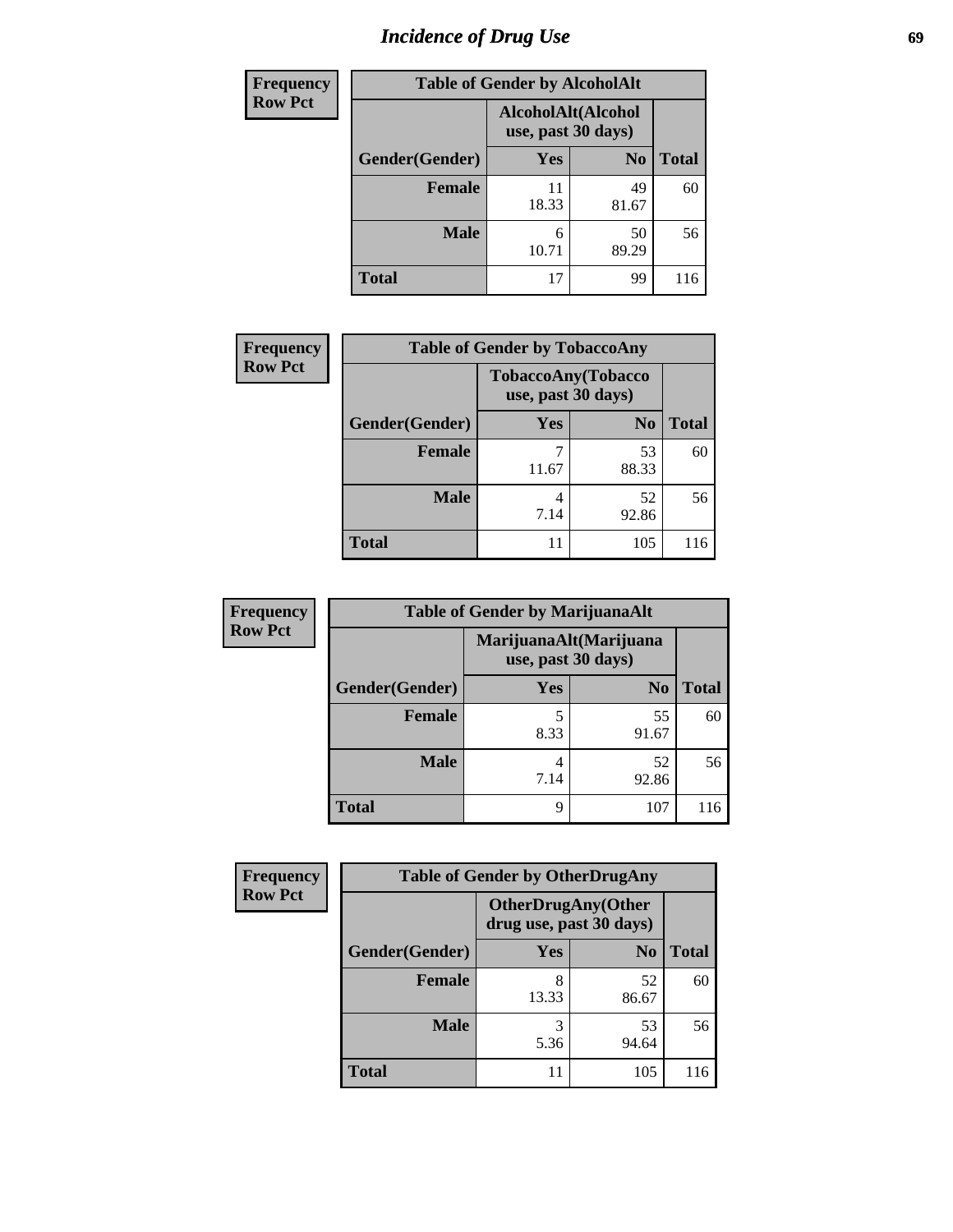### *Average Age at Onset of Use* 70 *Results for "Average Age at Onset of Use" questions exclude students who said they did not use that substance*

#### **Gender=Female**

| <b>Variable</b>    | <b>Label</b>                                                       | <b>Mean</b> |
|--------------------|--------------------------------------------------------------------|-------------|
| Alcoholinit2       | I started using alcohol when I was                                 | 14.00       |
| Cigarettesinit2    | I started smoking tobacco when I was                               | 12.20       |
| Smokelessinit2     | I started chewing tobacco when I was                               | 11.50       |
| Marijuanainit2     | I started using marijuana when I was                               | 13.70       |
| Cocaineinit2       | I started using cocaine when I was                                 | 15.00       |
| Inhalantsinit2     | I started using inhalants when I was                               | 14.00       |
| Steroidsinit2      | I started using steroids when I was                                |             |
| Ecstasyinit2       | I started using ecstasy when I was                                 | 15.50       |
| Methinit2          | I started using methamphetamines when I was                        |             |
| Hallucinogensinit2 | I started using hallucinogens when I was                           |             |
| Prescription in t2 | I started using prescription drugs not prescribed to me when I was | 13.86       |

#### **Gender=Male**

| <b>Variable</b>                 | Label                                                              | <b>Mean</b> |
|---------------------------------|--------------------------------------------------------------------|-------------|
| Alcoholinit2                    | I started using alcohol when I was                                 | 13.04       |
| Cigarettesinit2                 | I started smoking tobacco when I was                               | 13.83       |
| Smokelessinit2                  | I started chewing tobacco when I was                               | 13.57       |
| Marijuanainit2                  | I started using marijuana when I was                               | 14.33       |
| Cocaineinit2                    | I started using cocaine when I was                                 | 14.00       |
| Inhalantsinit2                  | I started using inhalants when I was                               | 9.00        |
| Steroidsinit2                   | I started using steroids when I was                                | 16.00       |
| Ecstasyinit2                    | I started using ecstasy when I was                                 |             |
| Methinit2                       | I started using methamphetamines when I was                        | $\bullet$   |
| Hallucinogensinit2              | I started using hallucinogens when I was                           |             |
| Prescription in it <sub>2</sub> | I started using prescription drugs not prescribed to me when I was |             |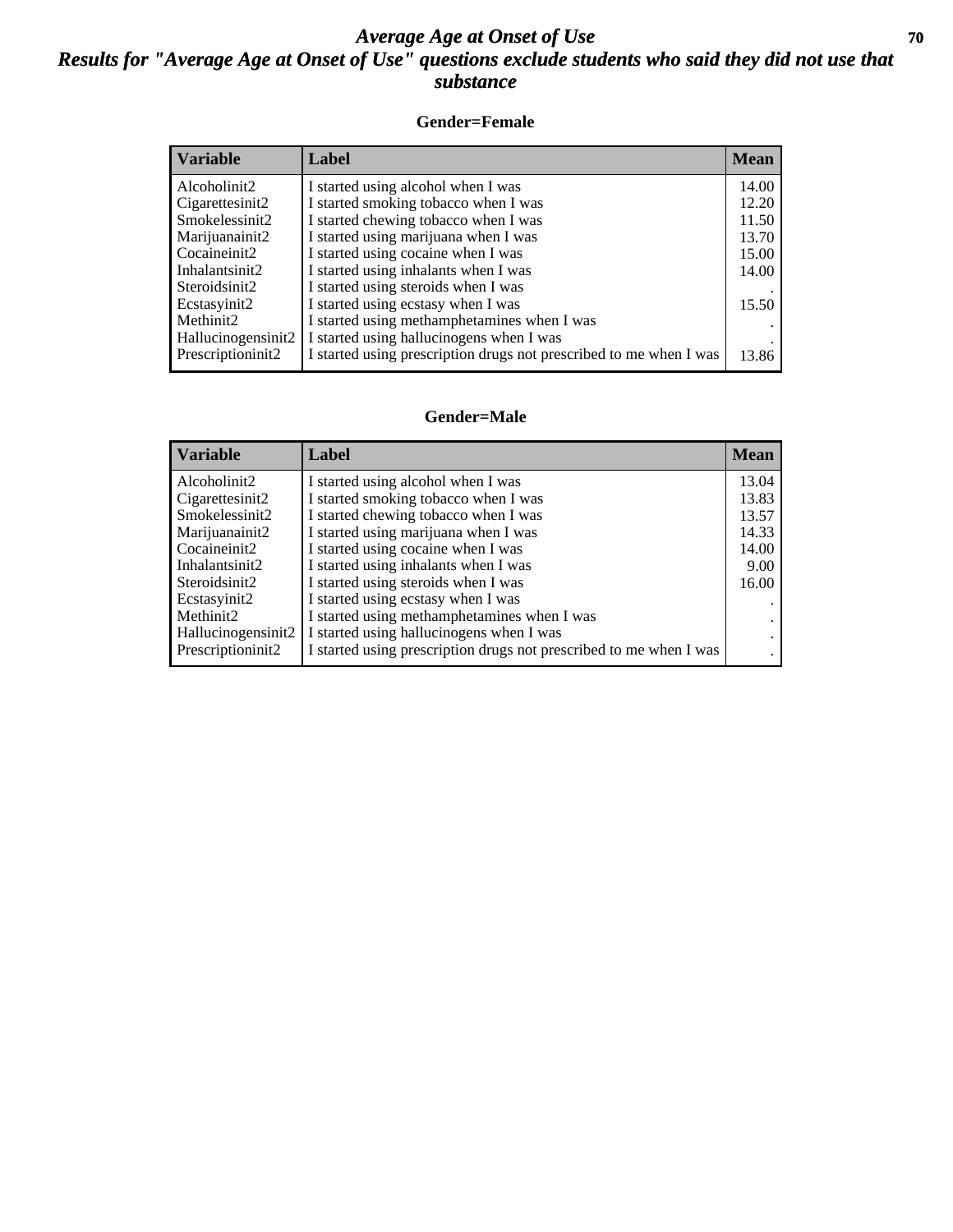# *I Think These Drugs are Harmful* **71**

| Frequency      | <b>Table of Gender by Alcoholharmdich</b> |                                                   |                |              |
|----------------|-------------------------------------------|---------------------------------------------------|----------------|--------------|
| <b>Row Pct</b> |                                           | Alcoholharmdich(I<br>think alcohol is<br>harmful) |                |              |
|                | Gender(Gender)                            | Yes                                               | N <sub>0</sub> | <b>Total</b> |
|                | <b>Female</b>                             | 49<br>81.67                                       | 11<br>18.33    | 60           |
|                | <b>Male</b>                               | 48<br>85.71                                       | 8<br>14.29     | 56           |
|                | <b>Total</b>                              | 97                                                | 19             | 116          |

| Frequency      | <b>Table of Gender by Tobaccoharmdich</b> |                  |                               |              |
|----------------|-------------------------------------------|------------------|-------------------------------|--------------|
| <b>Row Pct</b> |                                           | think tobacco is | Tobaccoharmdich(I<br>harmful) |              |
|                | Gender(Gender)                            | <b>Yes</b>       | N <sub>0</sub>                | <b>Total</b> |
|                | <b>Female</b>                             | 51<br>85.00      | 9<br>15.00                    | 60           |
|                | <b>Male</b>                               | 51<br>91.07      | 5<br>8.93                     | 56           |
|                | <b>Total</b>                              | 102              | 14                            | 116          |

| Frequency      | <b>Table of Gender by Marijuanaharmdich</b> |                                |                     |              |  |
|----------------|---------------------------------------------|--------------------------------|---------------------|--------------|--|
| <b>Row Pct</b> |                                             | think marijuana is<br>harmful) | Marijuanaharmdich(I |              |  |
|                | Gender(Gender)                              | <b>Yes</b>                     | N <sub>0</sub>      | <b>Total</b> |  |
|                | <b>Female</b>                               | 48<br>80.00                    | 12<br>20.00         | 60           |  |
|                | <b>Male</b>                                 | 46<br>82.14                    | 10<br>17.86         | 56           |  |
|                | <b>Total</b>                                | 94                             | 22                  | 116          |  |

| <b>Frequency</b> | <b>Table of Gender by Otherdrugharmdich</b> |                                                          |                |              |
|------------------|---------------------------------------------|----------------------------------------------------------|----------------|--------------|
| <b>Row Pct</b>   |                                             | Otherdrugharmdich(I<br>think other drugs are<br>harmful) |                |              |
|                  | Gender(Gender)                              | <b>Yes</b>                                               | N <sub>0</sub> | <b>Total</b> |
|                  | <b>Female</b>                               | 52<br>86.67                                              | 8<br>13.33     | 60           |
|                  | <b>Male</b>                                 | 52<br>92.86                                              | 4<br>7.14      | 56           |
|                  | <b>Total</b>                                | 104                                                      | 12             | 116          |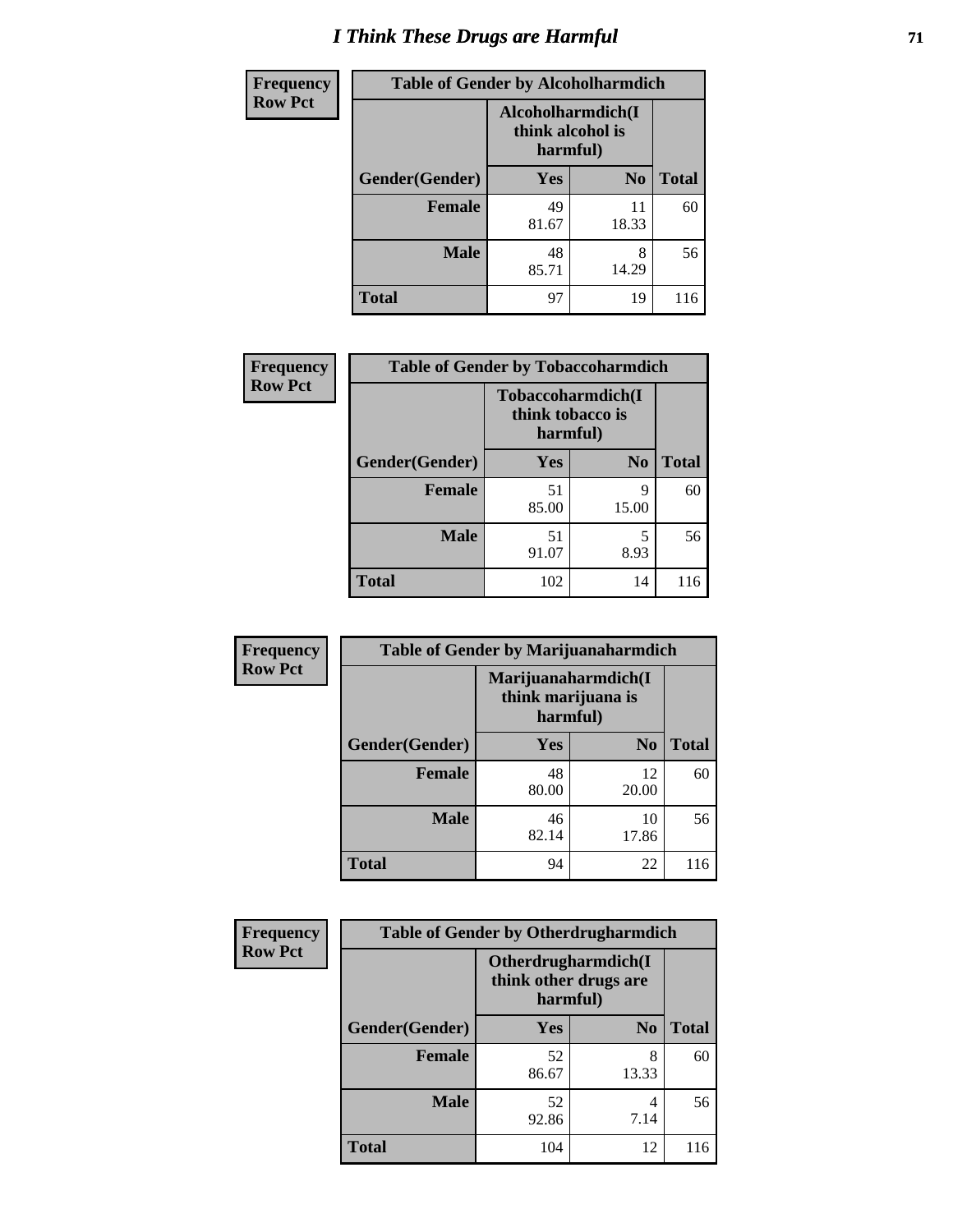| <b>Frequency</b> | <b>Table of Gender by Alcohollocation1</b> |                                                               |             |              |
|------------------|--------------------------------------------|---------------------------------------------------------------|-------------|--------------|
| <b>Row Pct</b>   |                                            | <b>Alcohollocation1(Places</b><br><b>Friends Use Alcohol)</b> |             |              |
|                  | Gender(Gender)                             |                                                               | Do Not Use  | <b>Total</b> |
|                  | <b>Female</b>                              | 35<br>58.33                                                   | 25<br>41.67 | 60           |
|                  | <b>Male</b>                                | 35<br>62.50                                                   | 21<br>37.50 | 56           |
|                  | <b>Total</b>                               | 70                                                            | 46          | 116          |

| <b>Frequency</b> |                | <b>Table of Gender by Alcohollocation2</b>                    |             |              |
|------------------|----------------|---------------------------------------------------------------|-------------|--------------|
| <b>Row Pct</b>   |                | <b>Alcohollocation2(Places</b><br><b>Friends Use Alcohol)</b> |             |              |
|                  | Gender(Gender) |                                                               | Home        | <b>Total</b> |
|                  | <b>Female</b>  | 42<br>70.00                                                   | 18<br>30.00 | 60           |
|                  | <b>Male</b>    | 33<br>58.93                                                   | 23<br>41.07 | 56           |
|                  | <b>Total</b>   | 75                                                            | 41          | 116          |

| Frequency      | <b>Table of Gender by Alcohollocation3</b> |                                                               |               |              |
|----------------|--------------------------------------------|---------------------------------------------------------------|---------------|--------------|
| <b>Row Pct</b> |                                            | <b>Alcohollocation3(Places</b><br><b>Friends Use Alcohol)</b> |               |              |
|                | Gender(Gender)                             |                                                               | <b>School</b> | <b>Total</b> |
|                | <b>Female</b>                              | 58<br>96.67                                                   | 2<br>3.33     | 60           |
|                | <b>Male</b>                                | 51<br>91.07                                                   | 8.93          | 56           |
|                | <b>Total</b>                               | 109                                                           |               | 116          |

| Frequency      | <b>Table of Gender by Alcohollocation4</b> |                                                               |             |              |  |
|----------------|--------------------------------------------|---------------------------------------------------------------|-------------|--------------|--|
| <b>Row Pct</b> |                                            | <b>Alcohollocation4(Places</b><br><b>Friends Use Alcohol)</b> |             |              |  |
|                | Gender(Gender)                             |                                                               | Car         | <b>Total</b> |  |
|                | <b>Female</b>                              | 55<br>91.67                                                   | 8.33        | 60           |  |
|                | <b>Male</b>                                | 41<br>73.21                                                   | 15<br>26.79 | 56           |  |
|                | <b>Total</b>                               | 96                                                            | 20          |              |  |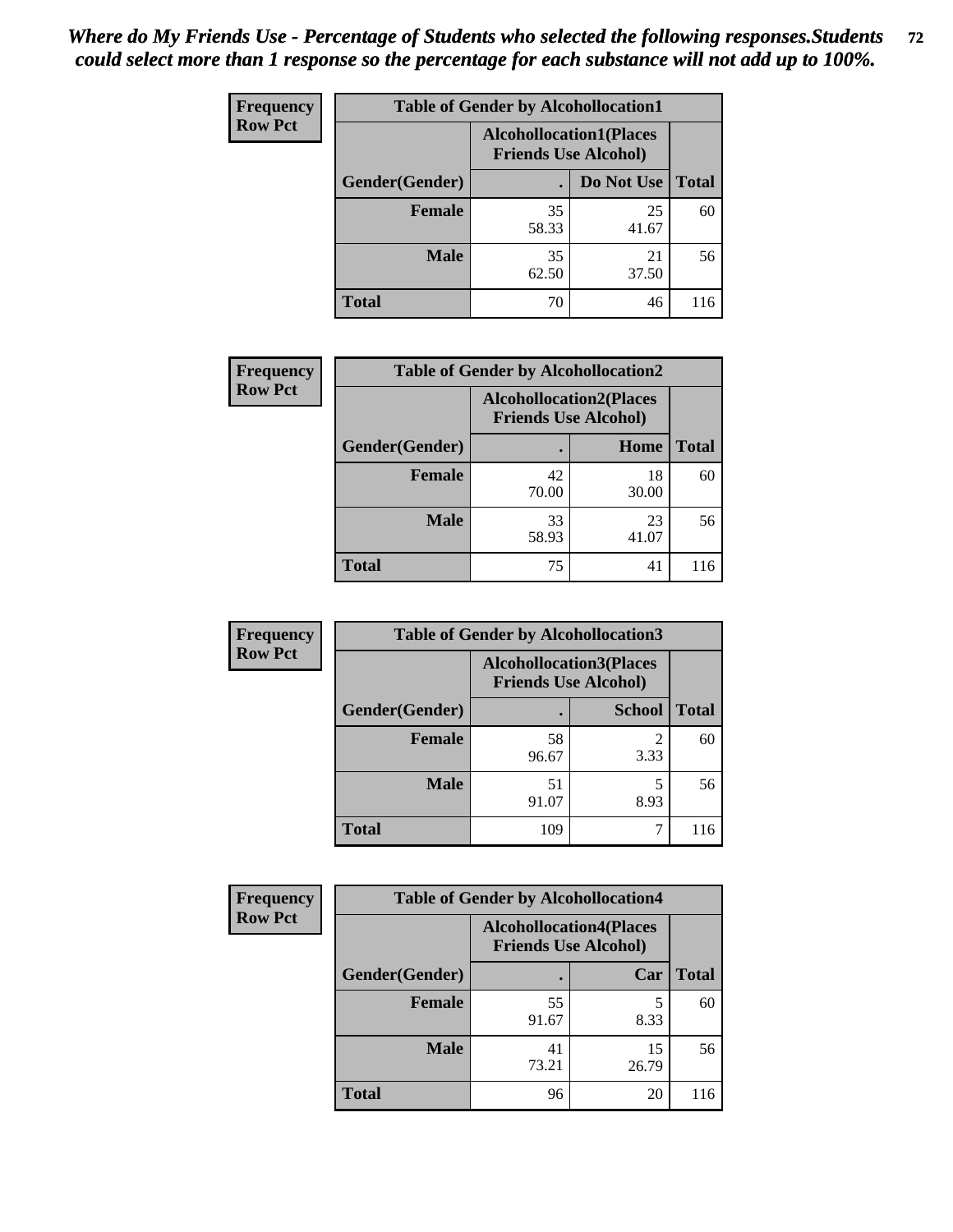| <b>Frequency</b> | <b>Table of Gender by Alcohollocation5</b> |             |                                                                |              |
|------------------|--------------------------------------------|-------------|----------------------------------------------------------------|--------------|
| <b>Row Pct</b>   |                                            |             | <b>Alcohollocation5</b> (Places<br><b>Friends Use Alcohol)</b> |              |
|                  | Gender(Gender)                             | $\bullet$   | <b>Friend's</b><br>House                                       | <b>Total</b> |
|                  | <b>Female</b>                              | 32<br>53.33 | 28<br>46.67                                                    | 60           |
|                  | <b>Male</b>                                | 34<br>60.71 | 22<br>39.29                                                    | 56           |
|                  | <b>Total</b>                               | 66          | 50                                                             | 116          |

| <b>Frequency</b> | <b>Table of Gender by Alcohollocation6</b> |                                                               |              |              |
|------------------|--------------------------------------------|---------------------------------------------------------------|--------------|--------------|
| <b>Row Pct</b>   |                                            | <b>Alcohollocation6(Places</b><br><b>Friends Use Alcohol)</b> |              |              |
|                  | Gender(Gender)                             |                                                               | <b>Other</b> | <b>Total</b> |
|                  | <b>Female</b>                              | 43<br>71.67                                                   | 17<br>28.33  | 60           |
|                  | <b>Male</b>                                | 39<br>69.64                                                   | 17<br>30.36  | 56           |
|                  | <b>Total</b>                               | 82                                                            | 34           | 116          |

| Frequency      | <b>Table of Gender by Tobaccolocation1</b> |                                                               |             |              |
|----------------|--------------------------------------------|---------------------------------------------------------------|-------------|--------------|
| <b>Row Pct</b> |                                            | <b>Tobaccolocation1(Places</b><br><b>Friends Use Tobacco)</b> |             |              |
|                | Gender(Gender)                             |                                                               | Do Not Use  | <b>Total</b> |
|                | Female                                     | 22<br>36.67                                                   | 38<br>63.33 | 60           |
|                | <b>Male</b>                                | 31<br>55.36                                                   | 25<br>44.64 | 56           |
|                | <b>Total</b>                               | 53                                                            | 63          | 116          |

| <b>Frequency</b> | <b>Table of Gender by Tobaccolocation2</b> |                             |                                |              |  |
|------------------|--------------------------------------------|-----------------------------|--------------------------------|--------------|--|
| <b>Row Pct</b>   |                                            | <b>Friends Use Tobacco)</b> | <b>Tobaccolocation2(Places</b> |              |  |
|                  | Gender(Gender)                             |                             | Home                           | <b>Total</b> |  |
|                  | Female                                     | 41<br>68.33                 | 19<br>31.67                    | 60           |  |
|                  | <b>Male</b>                                | 39<br>69.64                 | 17<br>30.36                    | 56           |  |
|                  | <b>Total</b>                               | 80                          | 36                             | 116          |  |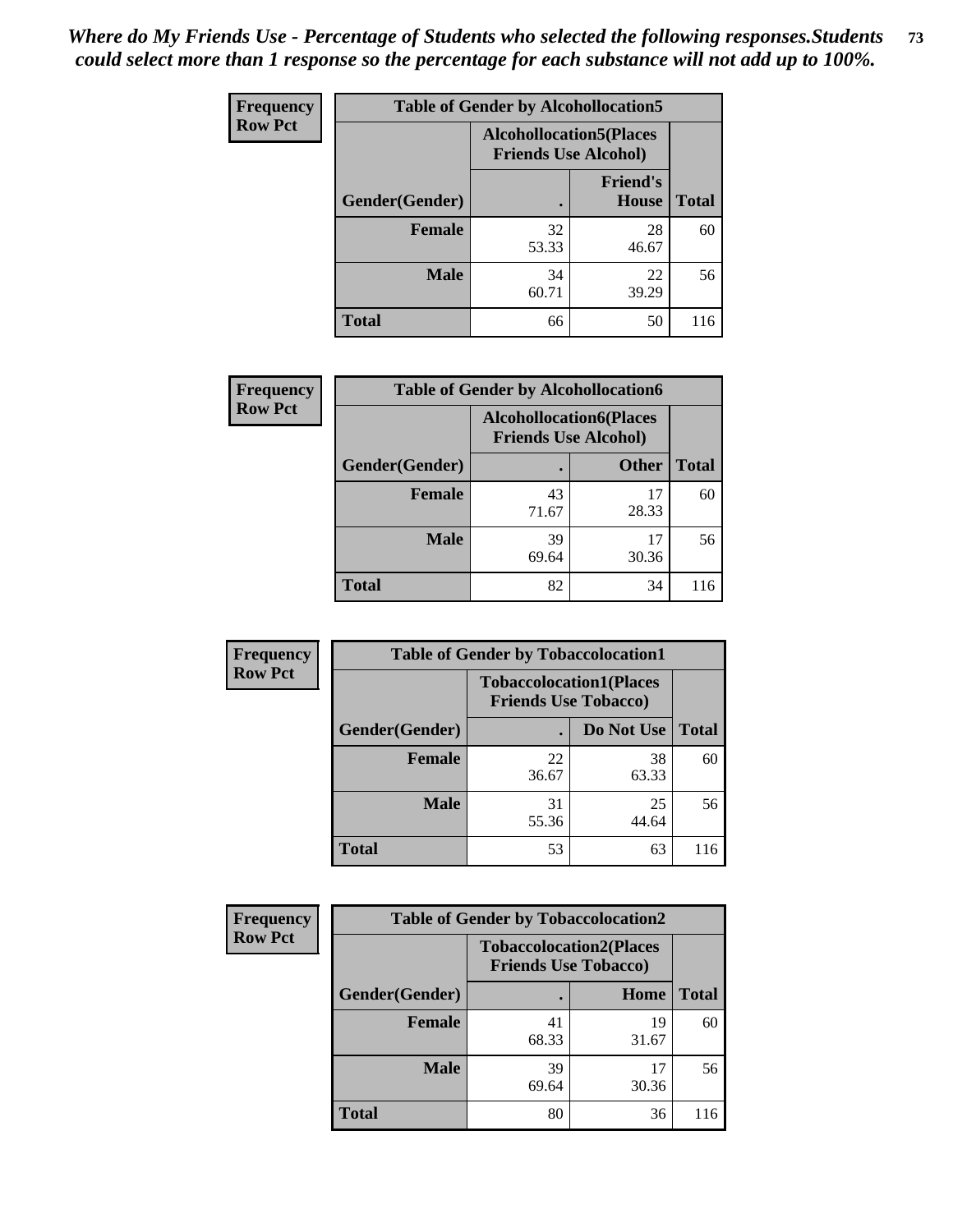| <b>Frequency</b> | <b>Table of Gender by Tobaccolocation3</b> |                             |                                |              |
|------------------|--------------------------------------------|-----------------------------|--------------------------------|--------------|
| <b>Row Pct</b>   |                                            | <b>Friends Use Tobacco)</b> | <b>Tobaccolocation3(Places</b> |              |
|                  | Gender(Gender)                             |                             | <b>School</b>                  | <b>Total</b> |
|                  | <b>Female</b>                              | 52<br>86.67                 | 8<br>13.33                     | 60           |
|                  | <b>Male</b>                                | 41<br>73.21                 | 15<br>26.79                    | 56           |
|                  | <b>Total</b>                               | 93                          | 23                             |              |

| <b>Frequency</b> | <b>Table of Gender by Tobaccolocation4</b> |                                                               |             |              |
|------------------|--------------------------------------------|---------------------------------------------------------------|-------------|--------------|
| <b>Row Pct</b>   |                                            | <b>Tobaccolocation4(Places</b><br><b>Friends Use Tobacco)</b> |             |              |
|                  | Gender(Gender)                             |                                                               | Car         | <b>Total</b> |
|                  | <b>Female</b>                              | 48<br>80.00                                                   | 12<br>20.00 | 60           |
|                  | <b>Male</b>                                | 40<br>71.43                                                   | 16<br>28.57 | 56           |
|                  | <b>Total</b>                               | 88                                                            | 28          | 116          |

| <b>Frequency</b> | <b>Table of Gender by Tobaccolocation5</b> |                                                               |                                 |              |
|------------------|--------------------------------------------|---------------------------------------------------------------|---------------------------------|--------------|
| <b>Row Pct</b>   |                                            | <b>Tobaccolocation5(Places</b><br><b>Friends Use Tobacco)</b> |                                 |              |
|                  | Gender(Gender)                             |                                                               | <b>Friend's</b><br><b>House</b> | <b>Total</b> |
|                  | <b>Female</b>                              | 46<br>76.67                                                   | 14<br>23.33                     | 60           |
|                  | <b>Male</b>                                | 36<br>64.29                                                   | 20<br>35.71                     | 56           |
|                  | <b>Total</b>                               | 82                                                            | 34                              | 116          |

| Frequency      | <b>Table of Gender by Tobaccolocation6</b> |             |                                                               |              |
|----------------|--------------------------------------------|-------------|---------------------------------------------------------------|--------------|
| <b>Row Pct</b> |                                            |             | <b>Tobaccolocation6(Places</b><br><b>Friends Use Tobacco)</b> |              |
|                | Gender(Gender)                             |             | <b>Other</b>                                                  | <b>Total</b> |
|                | Female                                     | 52<br>86.67 | 8<br>13.33                                                    | 60           |
|                | <b>Male</b>                                | 40<br>71.43 | 16<br>28.57                                                   | 56           |
|                | <b>Total</b>                               | 92          | 24                                                            | 116          |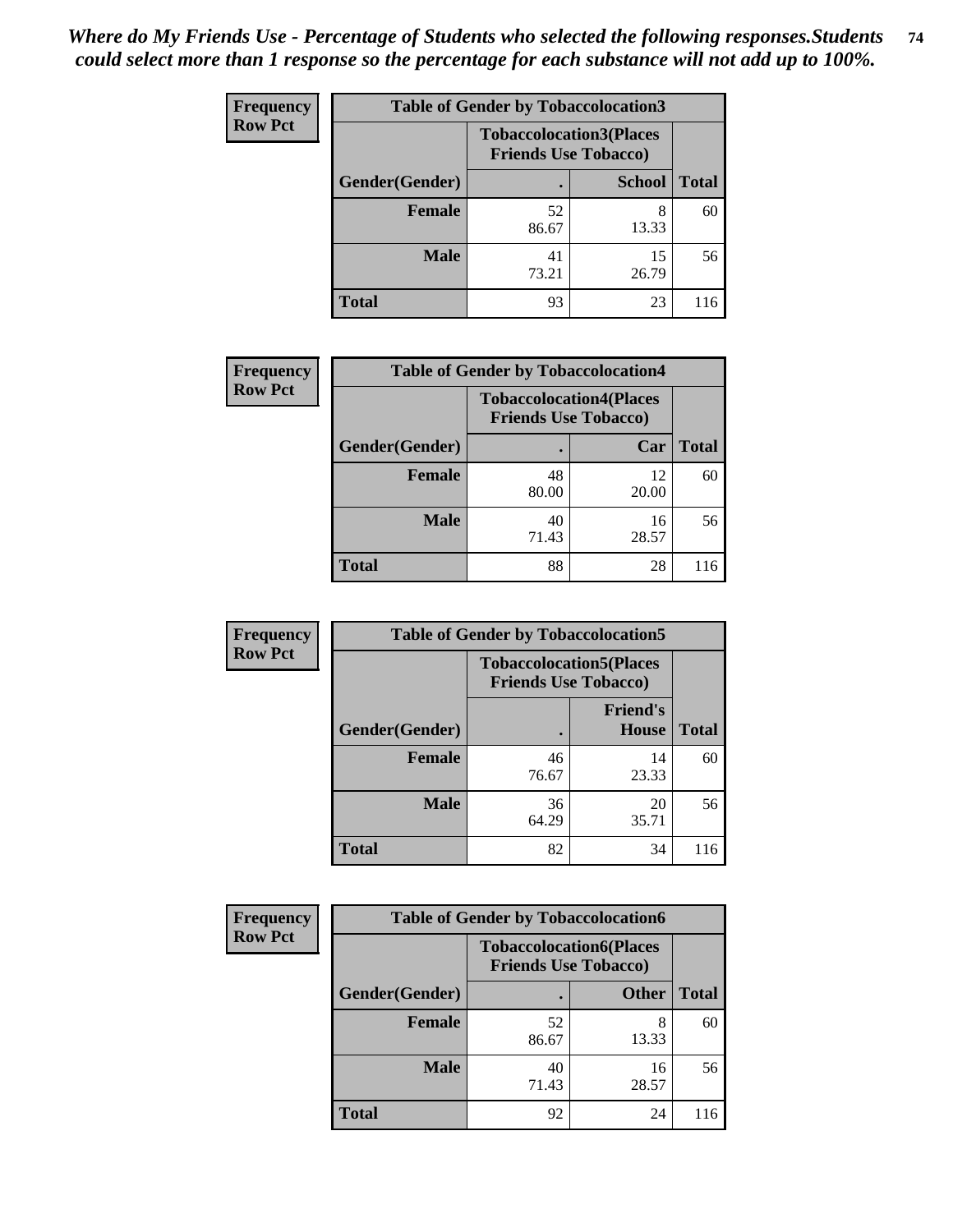| <b>Frequency</b> | <b>Table of Gender by Marijuanalocation1</b> |                                                                    |             |              |
|------------------|----------------------------------------------|--------------------------------------------------------------------|-------------|--------------|
| <b>Row Pct</b>   |                                              | <b>Marijuanalocation1(Places</b><br><b>Friends Use Marijuana</b> ) |             |              |
|                  | Gender(Gender)                               |                                                                    | Do Not Use  | <b>Total</b> |
|                  | <b>Female</b>                                | 16<br>26.67                                                        | 44<br>73.33 | 60           |
|                  | <b>Male</b>                                  | 25<br>44.64                                                        | 31<br>55.36 | 56           |
|                  | <b>Total</b>                                 | 41                                                                 | 75          | 116          |

| <b>Frequency</b> | <b>Table of Gender by Marijuanalocation2</b> |                                                                    |            |              |
|------------------|----------------------------------------------|--------------------------------------------------------------------|------------|--------------|
| <b>Row Pct</b>   |                                              | <b>Marijuanalocation2(Places</b><br><b>Friends Use Marijuana</b> ) |            |              |
|                  | Gender(Gender)                               |                                                                    | Home       | <b>Total</b> |
|                  | Female                                       | 52<br>86.67                                                        | 8<br>13.33 | 60           |
|                  | <b>Male</b>                                  | 39<br>69.64                                                        | 30.36      | 56           |
|                  | <b>Total</b>                                 | 91                                                                 | 25         | 116          |

| Frequency      | <b>Table of Gender by Marijuanalocation3</b> |                                                                    |               |              |
|----------------|----------------------------------------------|--------------------------------------------------------------------|---------------|--------------|
| <b>Row Pct</b> |                                              | <b>Marijuanalocation3(Places</b><br><b>Friends Use Marijuana</b> ) |               |              |
|                | Gender(Gender)                               |                                                                    | <b>School</b> | <b>Total</b> |
|                | Female                                       | 59<br>98.33                                                        | 1.67          | 60           |
|                | <b>Male</b>                                  | 52<br>92.86                                                        | 4<br>7.14     | 56           |
|                | <b>Total</b>                                 | 111                                                                | 5             | 116          |

| <b>Frequency</b> |                | <b>Table of Gender by Marijuanalocation4</b> |                                  |              |
|------------------|----------------|----------------------------------------------|----------------------------------|--------------|
| <b>Row Pct</b>   |                | <b>Friends Use Marijuana</b> )               | <b>Marijuanalocation4(Places</b> |              |
|                  | Gender(Gender) |                                              | Car                              | <b>Total</b> |
|                  | <b>Female</b>  | 50<br>83.33                                  | 10<br>16.67                      | 60           |
|                  | <b>Male</b>    | 42<br>75.00                                  | 14<br>25.00                      | 56           |
|                  | <b>Total</b>   | 92                                           | 24                               | 116          |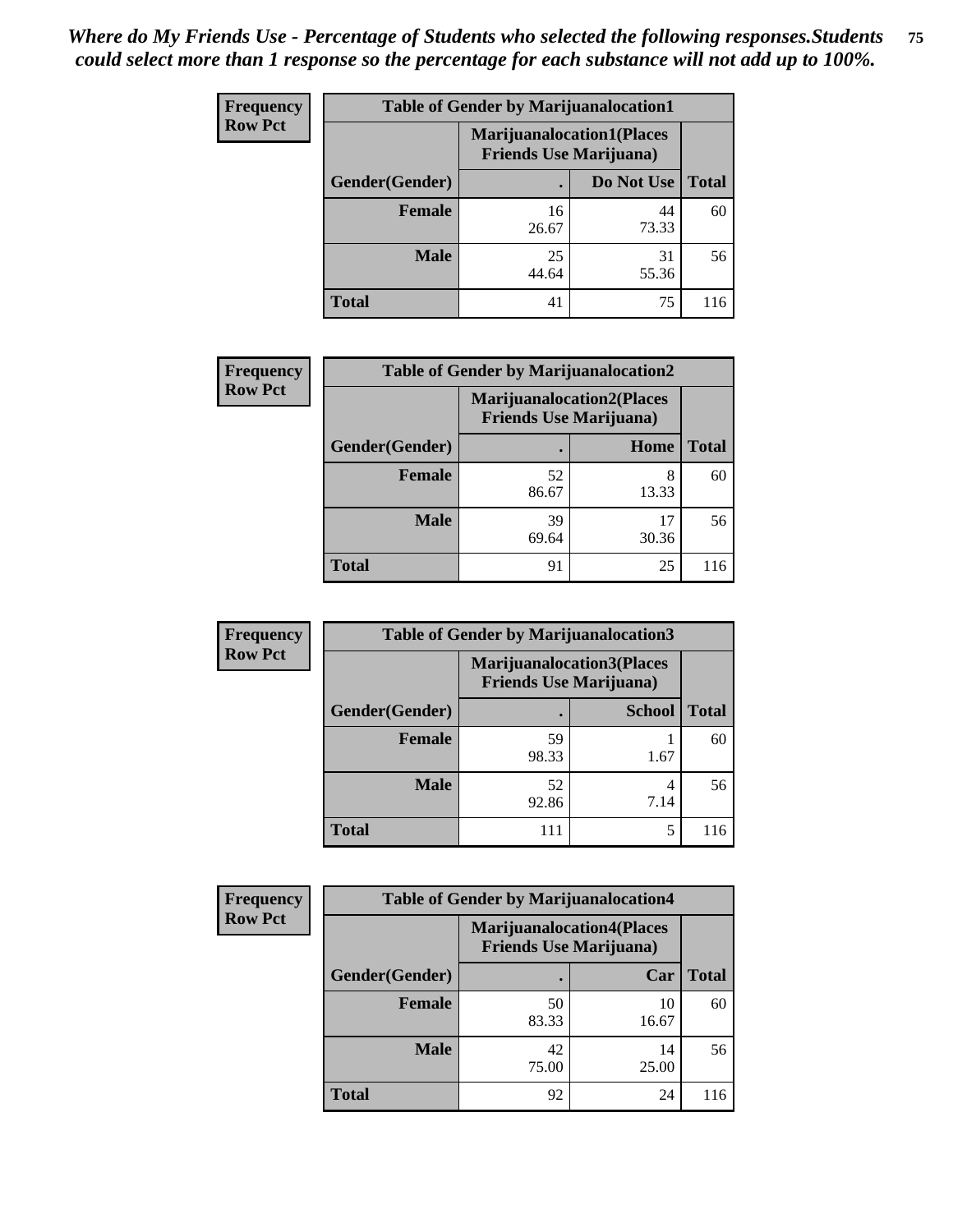| Frequency      | <b>Table of Gender by Marijuanalocation5</b> |                                                                     |                          |              |
|----------------|----------------------------------------------|---------------------------------------------------------------------|--------------------------|--------------|
| <b>Row Pct</b> |                                              | <b>Marijuanalocation5</b> (Places<br><b>Friends Use Marijuana</b> ) |                          |              |
|                | Gender(Gender)                               |                                                                     | <b>Friend's</b><br>House | <b>Total</b> |
|                | <b>Female</b>                                | 47<br>78.33                                                         | 13<br>21.67              | 60           |
|                | <b>Male</b>                                  | 37<br>66.07                                                         | 19<br>33.93              | 56           |
|                | <b>Total</b>                                 | 84                                                                  | 32                       | 116          |

| <b>Frequency</b> | <b>Table of Gender by Marijuanalocation6</b> |                                                                    |              |              |  |
|------------------|----------------------------------------------|--------------------------------------------------------------------|--------------|--------------|--|
| <b>Row Pct</b>   |                                              | <b>Marijuanalocation6(Places</b><br><b>Friends Use Marijuana</b> ) |              |              |  |
|                  | <b>Gender</b> (Gender)                       |                                                                    | <b>Other</b> | <b>Total</b> |  |
|                  | <b>Female</b>                                | 51<br>85.00                                                        | 9<br>15.00   | 60           |  |
|                  | <b>Male</b>                                  | 45<br>80.36                                                        | 19.64        | 56           |  |
|                  | <b>Total</b>                                 | 96                                                                 | 20           | 116          |  |

| <b>Frequency</b> | <b>Table of Gender by Otherdruglocation1</b> |                                                                                |             |              |
|------------------|----------------------------------------------|--------------------------------------------------------------------------------|-------------|--------------|
| <b>Row Pct</b>   |                                              | <b>Otherdruglocation1(Places</b><br><b>Friends Use Other Illegal</b><br>Drugs) |             |              |
|                  | Gender(Gender)                               |                                                                                | Do Not Use  | <b>Total</b> |
|                  | Female                                       | 3<br>5.00                                                                      | 57<br>95.00 | 60           |
|                  | <b>Male</b>                                  | 15<br>26.79                                                                    | 41<br>73.21 | 56           |
|                  | <b>Total</b>                                 | 18                                                                             | 98          | 116          |

| <b>Frequency</b> | <b>Table of Gender by Otherdruglocation2</b> |                                                                                |           |              |
|------------------|----------------------------------------------|--------------------------------------------------------------------------------|-----------|--------------|
| <b>Row Pct</b>   |                                              | <b>Otherdruglocation2(Places</b><br><b>Friends Use Other Illegal</b><br>Drugs) |           |              |
|                  | Gender(Gender)                               |                                                                                | Home      | <b>Total</b> |
|                  | Female                                       | 58<br>96.67                                                                    | 2<br>3.33 | 60           |
|                  | <b>Male</b>                                  | 49<br>87.50                                                                    | 12.50     | 56           |
|                  | <b>Total</b>                                 | 107                                                                            | 9         | 116          |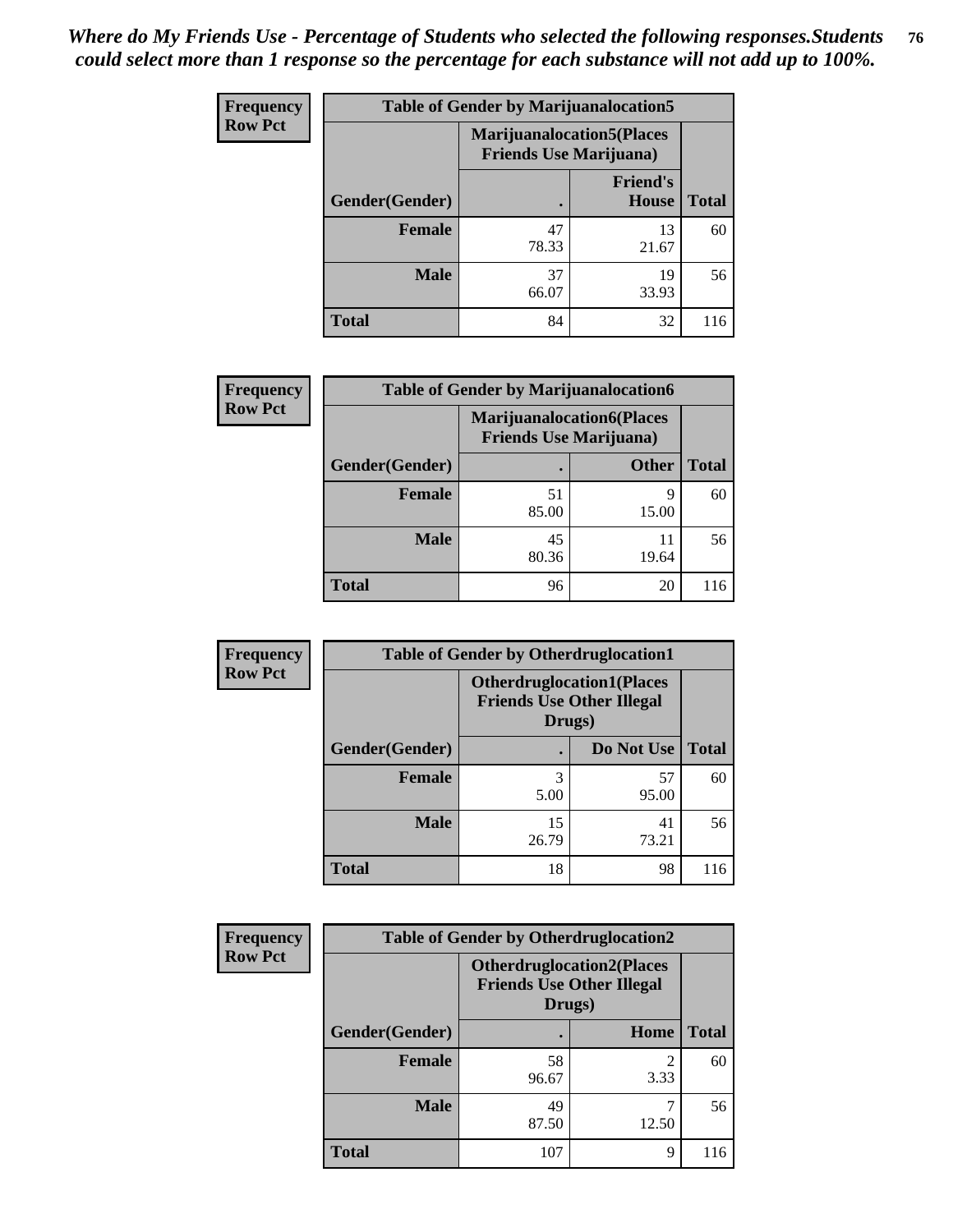| Frequency      | <b>Table of Gender by Otherdruglocation3</b> |                                                                                |               |              |
|----------------|----------------------------------------------|--------------------------------------------------------------------------------|---------------|--------------|
| <b>Row Pct</b> |                                              | <b>Otherdruglocation3(Places</b><br><b>Friends Use Other Illegal</b><br>Drugs) |               |              |
|                | Gender(Gender)                               |                                                                                | <b>School</b> | <b>Total</b> |
|                | Female                                       | 59<br>98.33                                                                    | 1.67          | 60           |
|                | <b>Male</b>                                  | 54<br>96.43                                                                    | 3.57          | 56           |
|                | <b>Total</b>                                 | 113                                                                            | 3             | 116          |

| Frequency      | <b>Table of Gender by Otherdruglocation4</b> |                                            |                                  |              |
|----------------|----------------------------------------------|--------------------------------------------|----------------------------------|--------------|
| <b>Row Pct</b> |                                              | <b>Friends Use Other Illegal</b><br>Drugs) | <b>Otherdruglocation4(Places</b> |              |
|                | Gender(Gender)                               |                                            | Car                              | <b>Total</b> |
|                | Female                                       | 59<br>98.33                                | 1.67                             | 60           |
|                | <b>Male</b>                                  | 49<br>87.50                                | 12.50                            | 56           |
|                | <b>Total</b>                                 | 108                                        | 8                                | 116          |

| <b>Frequency</b> | <b>Table of Gender by Otherdruglocation5</b> |             |                                                                      |              |
|------------------|----------------------------------------------|-------------|----------------------------------------------------------------------|--------------|
| <b>Row Pct</b>   |                                              | Drugs)      | <b>Otherdruglocation5(Places</b><br><b>Friends Use Other Illegal</b> |              |
|                  | Gender(Gender)                               |             | <b>Friend's</b><br><b>House</b>                                      | <b>Total</b> |
|                  | <b>Female</b>                                | 58<br>96.67 | 2<br>3.33                                                            | 60           |
|                  | <b>Male</b>                                  | 46<br>82.14 | 10<br>17.86                                                          | 56           |
|                  | <b>Total</b>                                 | 104         | 12                                                                   | 116          |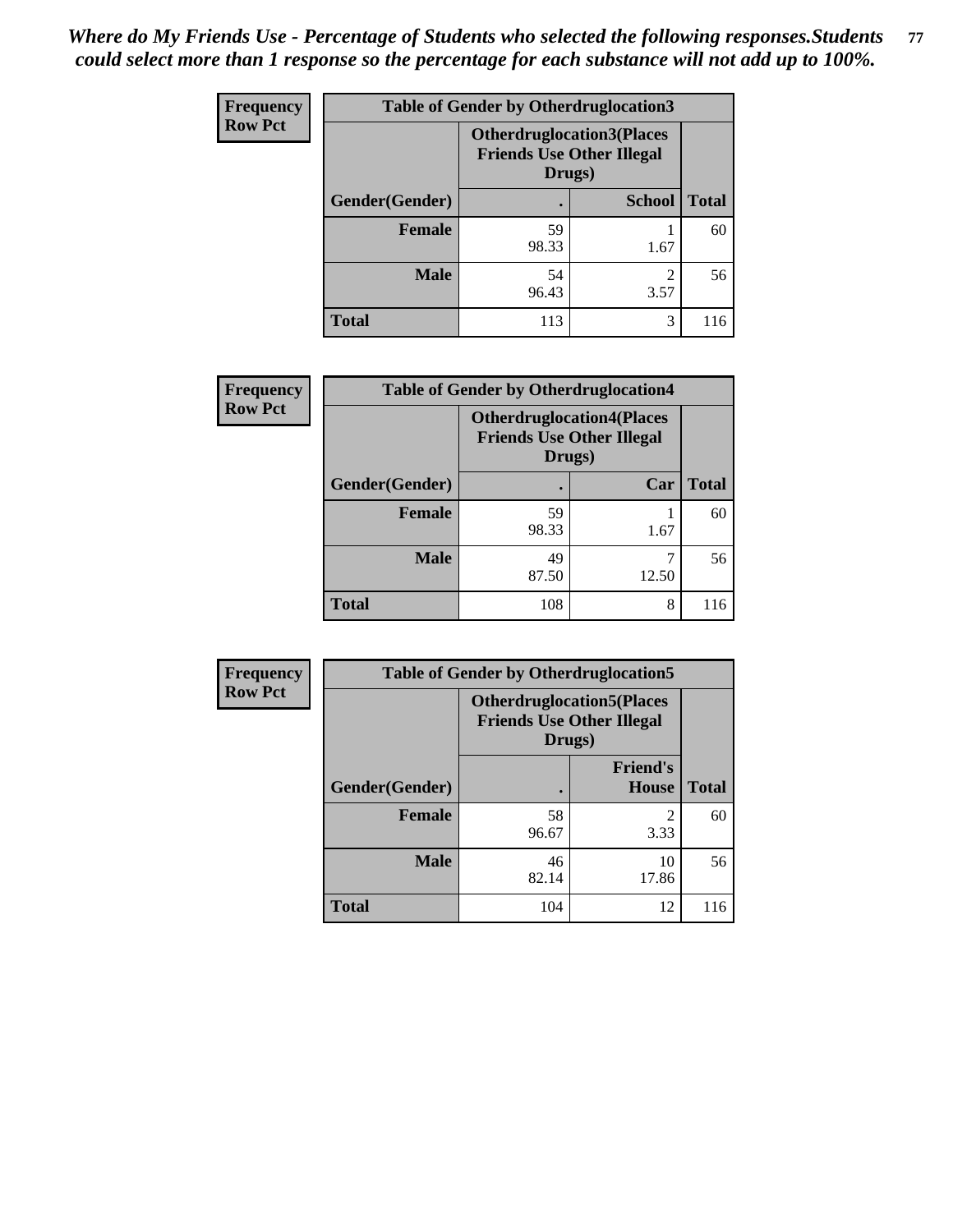| <b>Frequency</b> | <b>Table of Gender by Otherdruglocation6</b> |                                            |                                  |              |
|------------------|----------------------------------------------|--------------------------------------------|----------------------------------|--------------|
| <b>Row Pct</b>   |                                              | <b>Friends Use Other Illegal</b><br>Drugs) | <b>Otherdruglocation6(Places</b> |              |
|                  | Gender(Gender)                               |                                            | <b>Other</b>                     | <b>Total</b> |
|                  | <b>Female</b>                                | 58<br>96.67                                | 3.33                             | 60           |
|                  | <b>Male</b>                                  | 50<br>89.29                                | 6<br>10.71                       | 56           |
|                  | <b>Total</b>                                 | 108                                        | 8                                | 116          |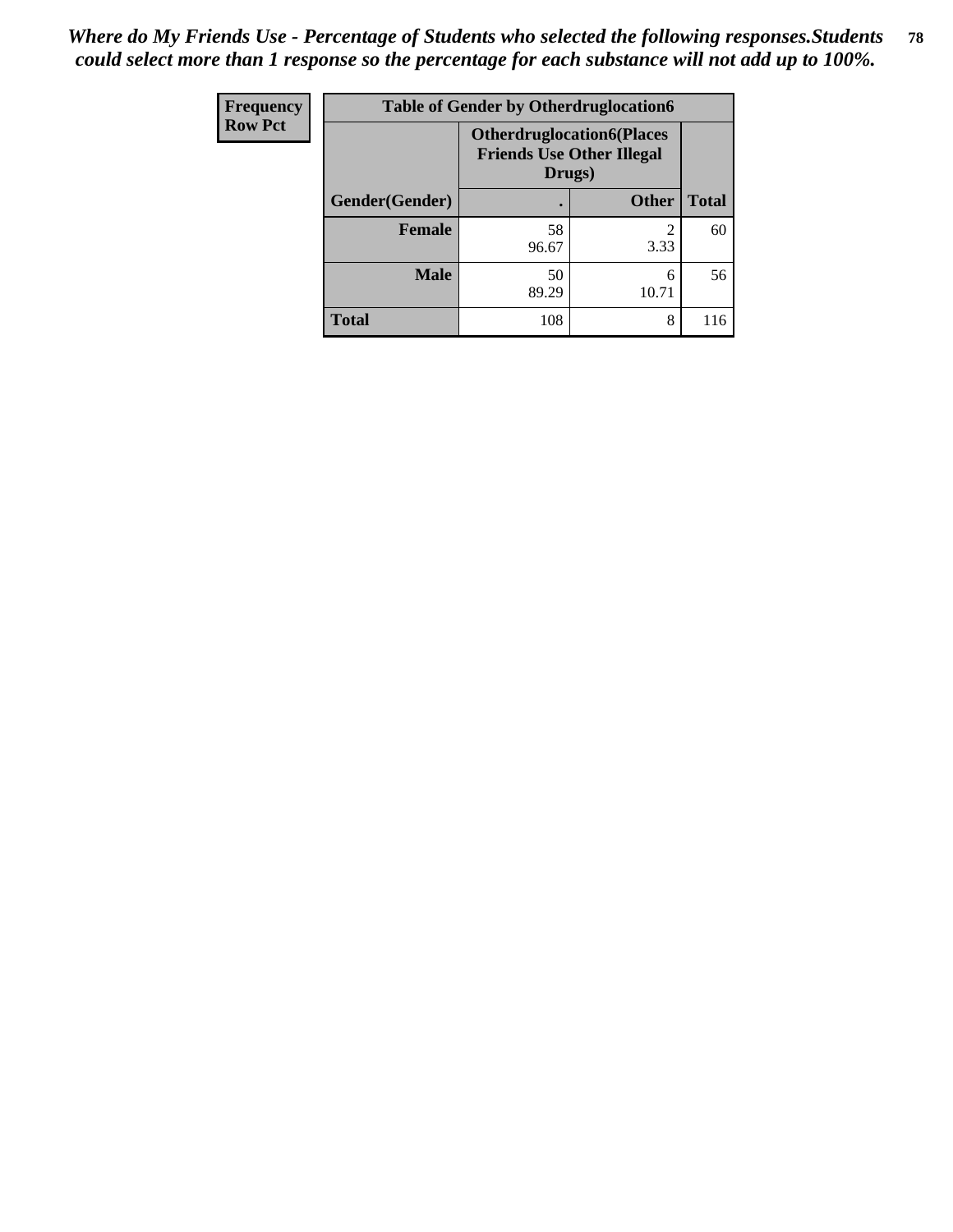| Frequency      | <b>Table of Gender by Alcoholtime1</b> |                                                          |                      |              |
|----------------|----------------------------------------|----------------------------------------------------------|----------------------|--------------|
| <b>Row Pct</b> |                                        | <b>Alcoholtime1(Times</b><br><b>Friends Use Alcohol)</b> |                      |              |
|                | Gender(Gender)                         | $\bullet$                                                | Do Not<br><b>Use</b> | <b>Total</b> |
|                | <b>Female</b>                          | 36<br>60.00                                              | 24<br>40.00          | 60           |
|                | <b>Male</b>                            | 37<br>66.07                                              | 19<br>33.93          | 56           |
|                | <b>Total</b>                           | 73                                                       | 43                   | 116          |

| Frequency      | <b>Table of Gender by Alcoholtime2</b> |                                                          |                            |              |
|----------------|----------------------------------------|----------------------------------------------------------|----------------------------|--------------|
| <b>Row Pct</b> |                                        | <b>Alcoholtime2(Times</b><br><b>Friends Use Alcohol)</b> |                            |              |
|                | Gender(Gender)                         |                                                          | <b>On Way</b><br>to School | <b>Total</b> |
|                | <b>Female</b>                          | 60<br>100.00                                             | 0<br>0.00                  | 60           |
|                | <b>Male</b>                            | 53<br>94.64                                              | 3<br>5.36                  | 56           |
|                | <b>Total</b>                           | 113                                                      | 3                          | 116          |

| Frequency      | <b>Table of Gender by Alcoholtime3</b> |                                                          |                                  |              |
|----------------|----------------------------------------|----------------------------------------------------------|----------------------------------|--------------|
| <b>Row Pct</b> |                                        | <b>Alcoholtime3(Times</b><br><b>Friends Use Alcohol)</b> |                                  |              |
|                | Gender(Gender)                         |                                                          | <b>During</b><br><b>School</b>   | <b>Total</b> |
|                | Female                                 | 59<br>98.33                                              | 1.67                             | 60           |
|                | <b>Male</b>                            | 54<br>96.43                                              | $\overline{\mathcal{L}}$<br>3.57 | 56           |
|                | <b>Total</b>                           | 113                                                      | 3                                | 116          |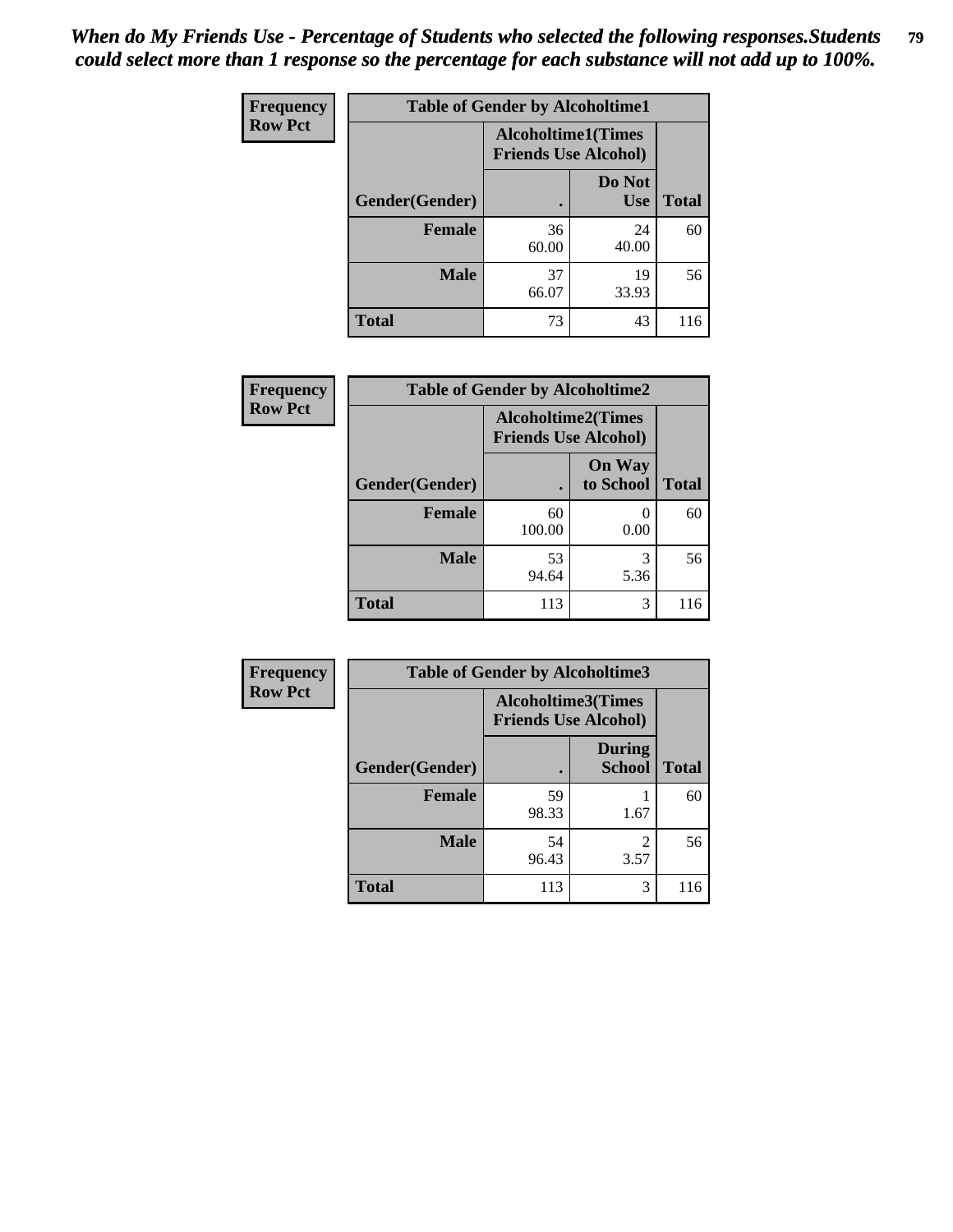*When do My Friends Use - Percentage of Students who selected the following responses.Students could select more than 1 response so the percentage for each substance will not add up to 100%.* **80**

| <b>Frequency</b> | <b>Table of Gender by Alcoholtime4</b> |                                                          |                                                |              |
|------------------|----------------------------------------|----------------------------------------------------------|------------------------------------------------|--------------|
| <b>Row Pct</b>   |                                        | <b>Alcoholtime4(Times</b><br><b>Friends Use Alcohol)</b> |                                                |              |
|                  | Gender(Gender)                         |                                                          | <b>On Way</b><br>Home<br>From<br><b>School</b> | <b>Total</b> |
|                  | <b>Female</b>                          | 58<br>96.67                                              | 2<br>3.33                                      | 60           |
|                  | <b>Male</b>                            | 51<br>91.07                                              | 5<br>8.93                                      | 56           |
|                  | <b>Total</b>                           | 109                                                      | 7                                              | 116          |

| <b>Frequency</b> | <b>Table of Gender by Alcoholtime5</b> |                                                          |             |              |
|------------------|----------------------------------------|----------------------------------------------------------|-------------|--------------|
| <b>Row Pct</b>   |                                        | <b>Alcoholtime5(Times</b><br><b>Friends Use Alcohol)</b> |             |              |
|                  | Gender(Gender)                         |                                                          | Weeknights  | <b>Total</b> |
|                  | <b>Female</b>                          | 49<br>81.67                                              | 11<br>18.33 | 60           |
|                  | <b>Male</b>                            | 40<br>71.43                                              | 16<br>28.57 | 56           |
|                  | Total                                  | 89                                                       | 27          | 116          |

| <b>Frequency</b> | <b>Table of Gender by Alcoholtime6</b> |             |                                                          |              |  |
|------------------|----------------------------------------|-------------|----------------------------------------------------------|--------------|--|
| <b>Row Pct</b>   |                                        |             | <b>Alcoholtime6(Times</b><br><b>Friends Use Alcohol)</b> |              |  |
|                  | Gender(Gender)                         |             | Weekends                                                 | <b>Total</b> |  |
|                  | Female                                 | 23<br>38.33 | 37<br>61.67                                              | 60           |  |
|                  | <b>Male</b>                            | 17<br>30.36 | 39<br>69.64                                              | 56           |  |
|                  | <b>Total</b>                           | 40          | 76                                                       | 116          |  |

| Frequency      | <b>Table of Gender by Tobaccotime1</b> |                                                          |                      |              |
|----------------|----------------------------------------|----------------------------------------------------------|----------------------|--------------|
| <b>Row Pct</b> |                                        | <b>Tobaccotime1(Times</b><br><b>Friends Use Tobacco)</b> |                      |              |
|                | Gender(Gender)                         |                                                          | Do Not<br><b>Use</b> | <b>Total</b> |
|                | <b>Female</b>                          | 24<br>40.00                                              | 36<br>60.00          | 60           |
|                | <b>Male</b>                            | 31<br>55.36                                              | 25<br>44.64          | 56           |
|                | <b>Total</b>                           | 55                                                       | 61                   | 116          |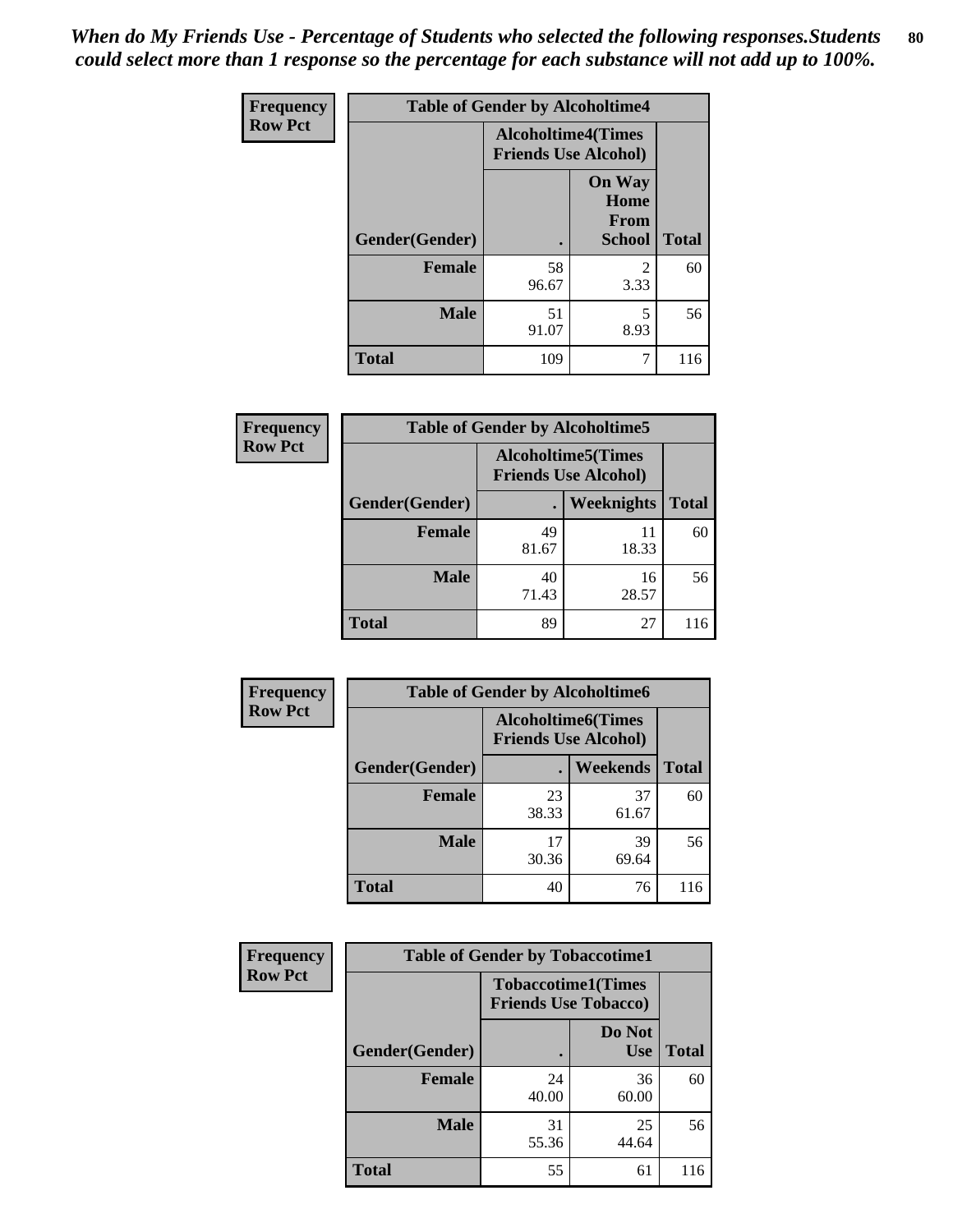| <b>Frequency</b> | <b>Table of Gender by Tobaccotime2</b> |                                                          |                            |              |
|------------------|----------------------------------------|----------------------------------------------------------|----------------------------|--------------|
| <b>Row Pct</b>   |                                        | <b>Tobaccotime2(Times</b><br><b>Friends Use Tobacco)</b> |                            |              |
|                  | Gender(Gender)                         |                                                          | <b>On Way</b><br>to School | <b>Total</b> |
|                  | <b>Female</b>                          | 53<br>88.33                                              | 11.67                      | 60           |
|                  | <b>Male</b>                            | 46<br>82.14                                              | 10<br>17.86                | 56           |
|                  | <b>Total</b>                           | 99                                                       | 17                         | 116          |

| <b>Frequency</b> | <b>Table of Gender by Tobaccotime3</b> |                                                          |                                |              |
|------------------|----------------------------------------|----------------------------------------------------------|--------------------------------|--------------|
| <b>Row Pct</b>   |                                        | <b>Tobaccotime3(Times</b><br><b>Friends Use Tobacco)</b> |                                |              |
|                  | Gender(Gender)                         | г                                                        | <b>During</b><br><b>School</b> | <b>Total</b> |
|                  | Female                                 | 58<br>96.67                                              | 2<br>3.33                      | 60           |
|                  | <b>Male</b>                            | 48<br>85.71                                              | 8<br>14.29                     | 56           |
|                  | <b>Total</b>                           | 106                                                      | 10                             | 116          |

| <b>Frequency</b> | <b>Table of Gender by Tobaccotime4</b> |                                                          |                                                |              |
|------------------|----------------------------------------|----------------------------------------------------------|------------------------------------------------|--------------|
| <b>Row Pct</b>   |                                        | <b>Tobaccotime4(Times</b><br><b>Friends Use Tobacco)</b> |                                                |              |
|                  | Gender(Gender)                         |                                                          | <b>On Way</b><br>Home<br>From<br><b>School</b> | <b>Total</b> |
|                  | <b>Female</b>                          | 58<br>96.67                                              | $\mathfrak{D}$<br>3.33                         | 60           |
|                  | <b>Male</b>                            | 51<br>91.07                                              | 5<br>8.93                                      | 56           |
|                  | <b>Total</b>                           | 109                                                      | 7                                              | 116          |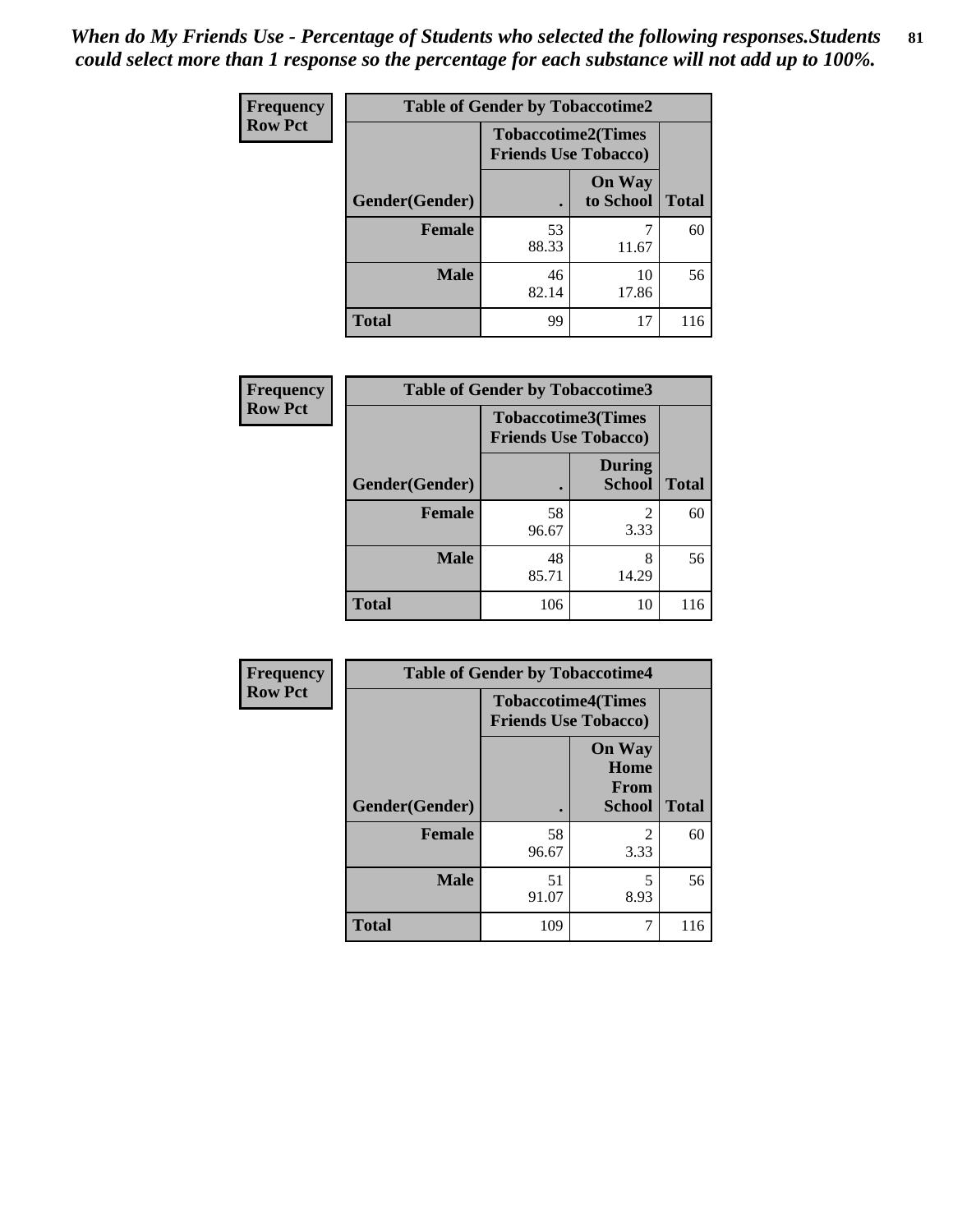| <b>Frequency</b> | <b>Table of Gender by Tobaccotime5</b> |                                                           |                   |              |  |
|------------------|----------------------------------------|-----------------------------------------------------------|-------------------|--------------|--|
| <b>Row Pct</b>   |                                        | <b>Tobaccotime5</b> (Times<br><b>Friends Use Tobacco)</b> |                   |              |  |
|                  | <b>Gender</b> (Gender)                 |                                                           | <b>Weeknights</b> | <b>Total</b> |  |
|                  | <b>Female</b>                          | 43<br>71.67                                               | 17<br>28.33       | 60           |  |
|                  | <b>Male</b>                            | 34<br>60.71                                               | 22<br>39.29       | 56           |  |
|                  | Total                                  | 77                                                        | 39                | 116          |  |

| <b>Frequency</b> | <b>Table of Gender by Tobaccotime6</b> |                                                          |                 |              |
|------------------|----------------------------------------|----------------------------------------------------------|-----------------|--------------|
| <b>Row Pct</b>   |                                        | <b>Tobaccotime6(Times</b><br><b>Friends Use Tobacco)</b> |                 |              |
|                  | Gender(Gender)                         |                                                          | <b>Weekends</b> | <b>Total</b> |
|                  | Female                                 | 40<br>66.67                                              | 20<br>33.33     | 60           |
|                  | <b>Male</b>                            | 26<br>46.43                                              | 30<br>53.57     | 56           |
|                  | <b>Total</b>                           | 66                                                       | 50              | 116          |

| <b>Frequency</b> | <b>Table of Gender by Marijuanatime1</b> |                                                               |             |              |
|------------------|------------------------------------------|---------------------------------------------------------------|-------------|--------------|
| <b>Row Pct</b>   |                                          | <b>Marijuanatime1(Times</b><br><b>Friends Use Marijuana</b> ) |             |              |
|                  | Gender(Gender)                           |                                                               | Do Not Use  | <b>Total</b> |
|                  | <b>Female</b>                            | 17<br>28.33                                                   | 43<br>71.67 | 60           |
|                  | <b>Male</b>                              | 23<br>41.07                                                   | 33<br>58.93 | 56           |
|                  | <b>Total</b>                             | 40                                                            | 76          | 116          |

| <b>Frequency</b> | <b>Table of Gender by Marijuanatime2</b> |                                                               |                            |              |
|------------------|------------------------------------------|---------------------------------------------------------------|----------------------------|--------------|
| <b>Row Pct</b>   |                                          | <b>Marijuanatime2(Times</b><br><b>Friends Use Marijuana</b> ) |                            |              |
|                  | Gender(Gender)                           |                                                               | On Way to<br><b>School</b> | <b>Total</b> |
|                  | Female                                   | 59<br>98.33                                                   | 1.67                       | 60           |
|                  | <b>Male</b>                              | 51<br>91.07                                                   | 5<br>8.93                  | 56           |
|                  | <b>Total</b>                             | 110                                                           | 6                          | 116          |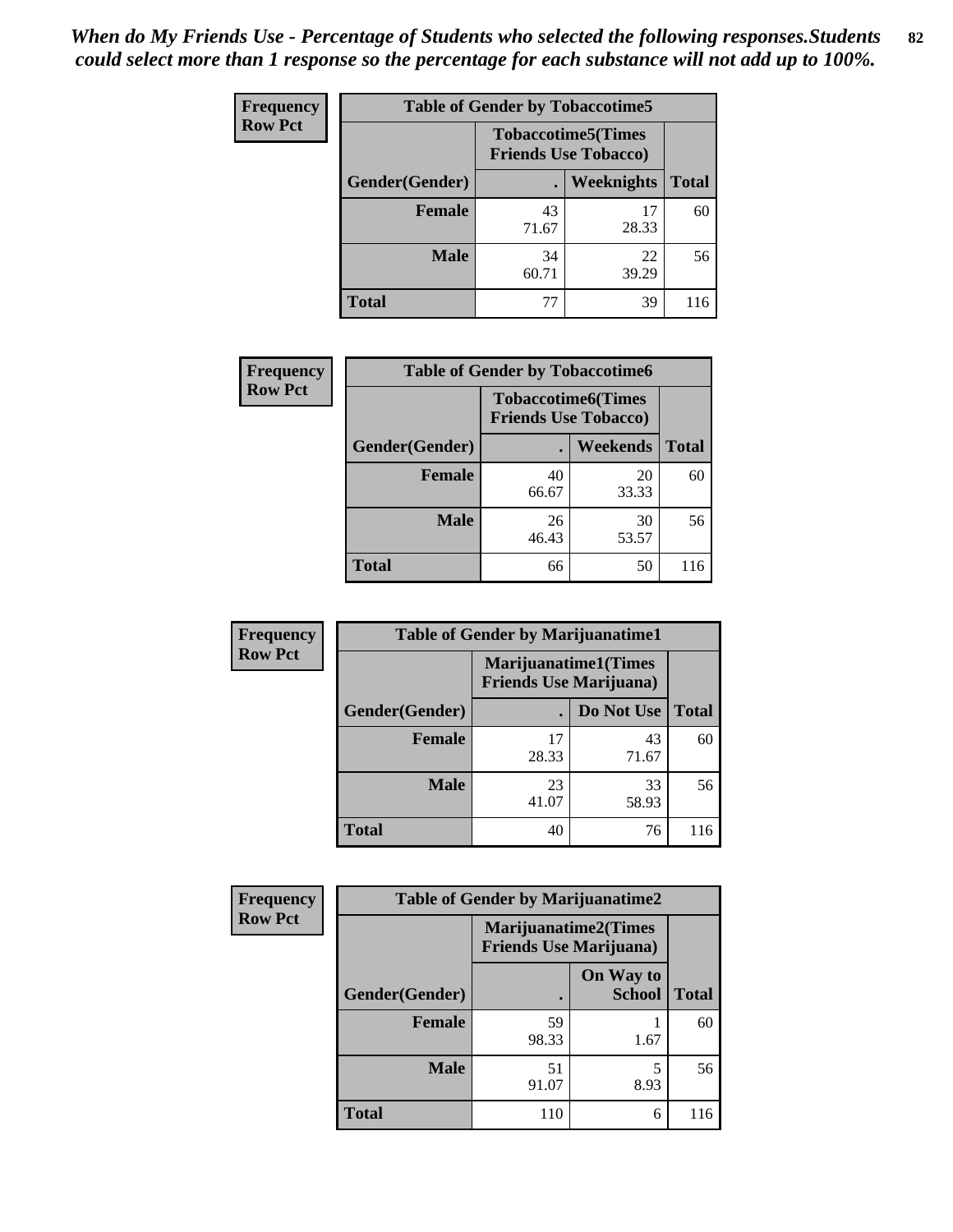| <b>Frequency</b> | Table of Gender by Marijuanatime3 |                                                        |                                |              |
|------------------|-----------------------------------|--------------------------------------------------------|--------------------------------|--------------|
| <b>Row Pct</b>   |                                   | Marijuanatime3(Times<br><b>Friends Use Marijuana</b> ) |                                |              |
|                  | Gender(Gender)                    |                                                        | <b>During</b><br><b>School</b> | <b>Total</b> |
|                  | <b>Female</b>                     | 59<br>98.33                                            | 1.67                           | 60           |
|                  | <b>Male</b>                       | 53<br>94.64                                            | 5.36                           | 56           |
|                  | <b>Total</b>                      | 112                                                    | 4                              | 116          |

| Frequency      | <b>Table of Gender by Marijuanatime4</b> |                                                                |                                                       |              |
|----------------|------------------------------------------|----------------------------------------------------------------|-------------------------------------------------------|--------------|
| <b>Row Pct</b> |                                          | <b>Marijuanatime4</b> (Times<br><b>Friends Use Marijuana</b> ) |                                                       |              |
|                |                                          |                                                                | <b>On Way</b><br>Home<br><b>From</b><br><b>School</b> | <b>Total</b> |
|                | Gender(Gender)                           |                                                                |                                                       |              |
|                | <b>Female</b>                            | 58<br>96.67                                                    | $\mathfrak{D}$<br>3.33                                | 60           |
|                | <b>Male</b>                              | 48<br>85.71                                                    | 8<br>14.29                                            | 56           |
|                | <b>Total</b>                             | 106                                                            | 10                                                    | 116          |

| Frequency      | <b>Table of Gender by Marijuanatime5</b> |                                                                |             |              |  |
|----------------|------------------------------------------|----------------------------------------------------------------|-------------|--------------|--|
| <b>Row Pct</b> |                                          | <b>Marijuanatime5</b> (Times<br><b>Friends Use Marijuana</b> ) |             |              |  |
|                | Gender(Gender)                           |                                                                | Weeknights  | <b>Total</b> |  |
|                | <b>Female</b>                            | 50<br>83.33                                                    | 10<br>16.67 | 60           |  |
|                | <b>Male</b>                              | 37<br>66.07                                                    | 19<br>33.93 | 56           |  |
|                | <b>Total</b>                             | 87                                                             | 29          | 116          |  |

| Frequency      | <b>Table of Gender by Marijuanatime6</b> |                                                                |             |              |  |
|----------------|------------------------------------------|----------------------------------------------------------------|-------------|--------------|--|
| <b>Row Pct</b> |                                          | <b>Marijuanatime6</b> (Times<br><b>Friends Use Marijuana</b> ) |             |              |  |
|                | Gender(Gender)                           |                                                                | Weekends    | <b>Total</b> |  |
|                | Female                                   | 44<br>73.33                                                    | 16<br>26.67 | 60           |  |
|                | <b>Male</b>                              | 32<br>57.14                                                    | 24<br>42.86 | 56           |  |
|                | <b>Total</b>                             | 76                                                             | 40          | 116          |  |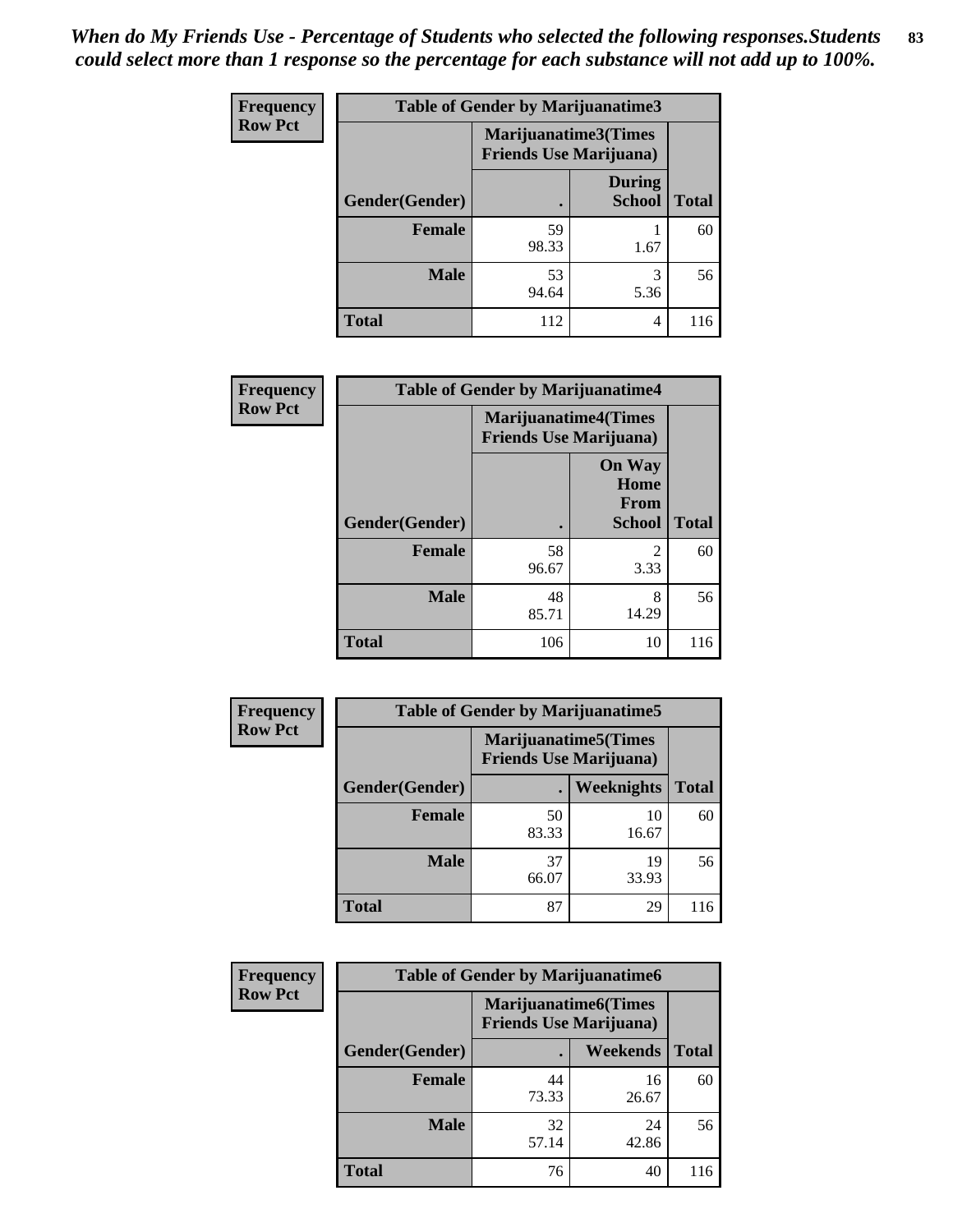| <b>Frequency</b> | <b>Table of Gender by Otherdrugtime1</b> |                                                                                    |             |              |  |
|------------------|------------------------------------------|------------------------------------------------------------------------------------|-------------|--------------|--|
| <b>Row Pct</b>   |                                          | <b>Otherdrugtime1</b> (Times<br><b>Friends Use Other</b><br><b>Illegal Drugs</b> ) |             |              |  |
|                  | Gender(Gender)                           |                                                                                    | Do Not Use  | <b>Total</b> |  |
|                  | <b>Female</b>                            | 4<br>6.67                                                                          | 56<br>93.33 | 60           |  |
|                  | <b>Male</b>                              | 10<br>17.86                                                                        | 46<br>82.14 | 56           |  |
|                  | <b>Total</b>                             | 14                                                                                 | 102         | 116          |  |

| Frequency      | <b>Table of Gender by Otherdrugtime2</b> |                                                                                   |                            |              |  |
|----------------|------------------------------------------|-----------------------------------------------------------------------------------|----------------------------|--------------|--|
| <b>Row Pct</b> |                                          | <b>Otherdrugtime2(Times</b><br><b>Friends Use Other</b><br><b>Illegal Drugs</b> ) |                            |              |  |
|                | Gender(Gender)                           |                                                                                   | On Way to<br><b>School</b> | <b>Total</b> |  |
|                | <b>Female</b>                            | 60<br>100.00                                                                      | 0.00                       | 60           |  |
|                | <b>Male</b>                              | 54<br>96.43                                                                       | 3.57                       | 56           |  |
|                | <b>Total</b>                             | 114                                                                               | $\mathfrak{D}$             | 116          |  |

| Frequency      | <b>Table of Gender by Otherdrugtime3</b> |                        |                                                  |              |  |
|----------------|------------------------------------------|------------------------|--------------------------------------------------|--------------|--|
| <b>Row Pct</b> |                                          | <b>Illegal Drugs</b> ) | Otherdrugtime3(Times<br><b>Friends Use Other</b> |              |  |
|                | Gender(Gender)                           |                        | <b>During</b><br><b>School</b>                   | <b>Total</b> |  |
|                | <b>Female</b>                            | 59<br>98.33            | 1.67                                             | 60           |  |
|                | <b>Male</b>                              | 54<br>96.43            | 2<br>3.57                                        | 56           |  |
|                | <b>Total</b>                             | 113                    | 3                                                | 116          |  |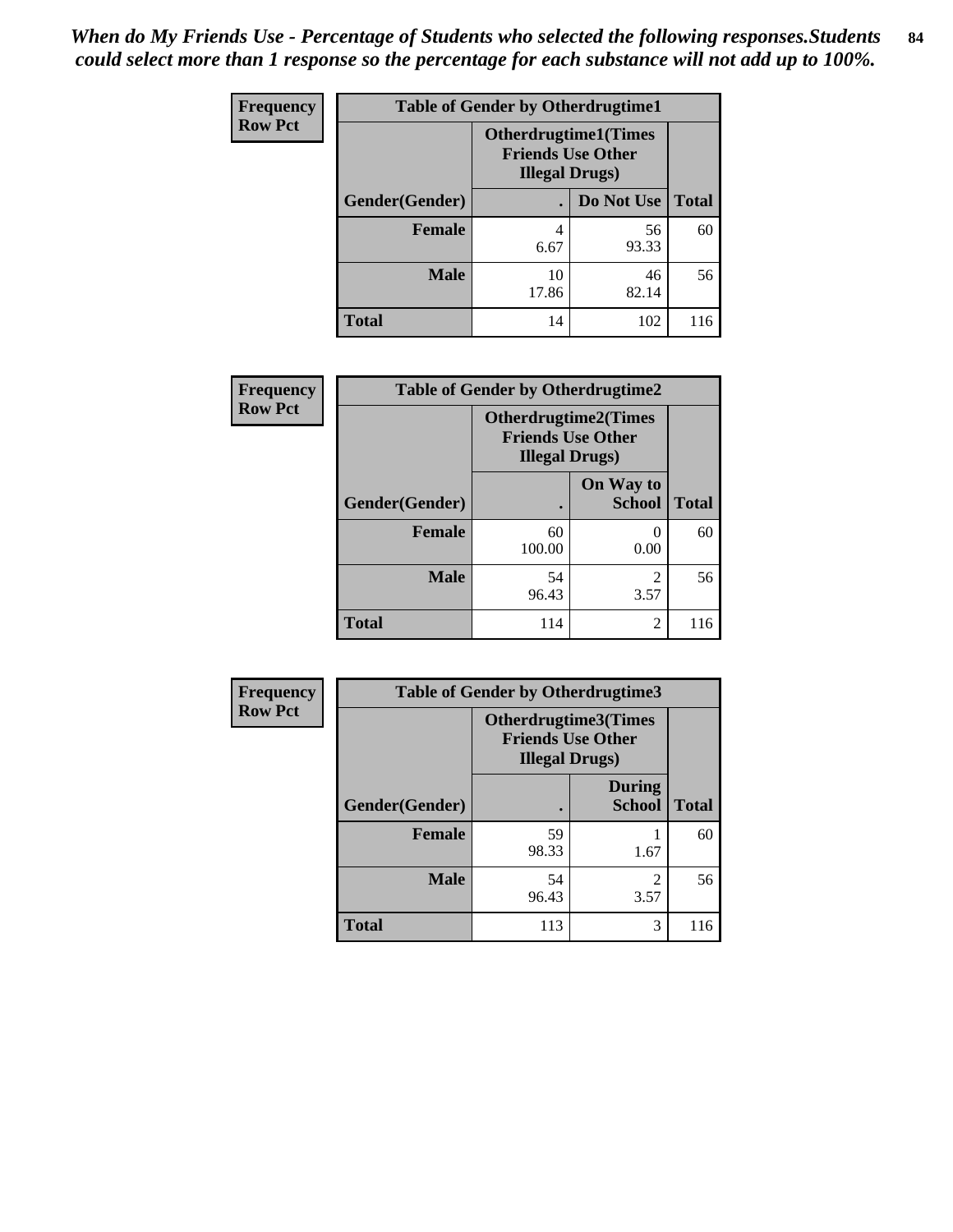*When do My Friends Use - Percentage of Students who selected the following responses.Students could select more than 1 response so the percentage for each substance will not add up to 100%.* **85**

| Frequency      | <b>Table of Gender by Otherdrugtime4</b> |                                                                                   |                                                |              |  |
|----------------|------------------------------------------|-----------------------------------------------------------------------------------|------------------------------------------------|--------------|--|
| <b>Row Pct</b> |                                          | <b>Otherdrugtime4(Times</b><br><b>Friends Use Other</b><br><b>Illegal Drugs</b> ) |                                                |              |  |
|                | Gender(Gender)                           |                                                                                   | <b>On Way</b><br>Home<br>From<br><b>School</b> | <b>Total</b> |  |
|                | <b>Female</b>                            | 59<br>98.33                                                                       | 1.67                                           | 60           |  |
|                | <b>Male</b>                              | 54<br>96.43                                                                       | 2<br>3.57                                      | 56           |  |
|                | <b>Total</b>                             | 113                                                                               | 3                                              | 116          |  |

| <b>Frequency</b> | <b>Table of Gender by Otherdrugtime5</b> |                                                                                    |                   |              |  |
|------------------|------------------------------------------|------------------------------------------------------------------------------------|-------------------|--------------|--|
| <b>Row Pct</b>   |                                          | <b>Otherdrugtime5</b> (Times<br><b>Friends Use Other</b><br><b>Illegal Drugs</b> ) |                   |              |  |
|                  | Gender(Gender)                           |                                                                                    | <b>Weeknights</b> | <b>Total</b> |  |
|                  | <b>Female</b>                            | 57<br>95.00                                                                        | 3<br>5.00         | 60           |  |
|                  | <b>Male</b>                              | 48<br>85.71                                                                        | 8<br>14.29        | 56           |  |
|                  | <b>Total</b>                             | 105                                                                                | 11                | 116          |  |

| <b>Frequency</b> | <b>Table of Gender by Otherdrugtime6</b> |                                                                                   |                        |              |  |
|------------------|------------------------------------------|-----------------------------------------------------------------------------------|------------------------|--------------|--|
| <b>Row Pct</b>   |                                          | <b>Otherdrugtime6(Times</b><br><b>Friends Use Other</b><br><b>Illegal Drugs</b> ) |                        |              |  |
|                  | Gender(Gender)                           |                                                                                   | Weekends               | <b>Total</b> |  |
|                  | <b>Female</b>                            | 58<br>96.67                                                                       | $\overline{2}$<br>3.33 | 60           |  |
|                  | <b>Male</b>                              | 45<br>80.36                                                                       | 11<br>19.64            | 56           |  |
|                  | <b>Total</b>                             | 103                                                                               | 13                     | 116          |  |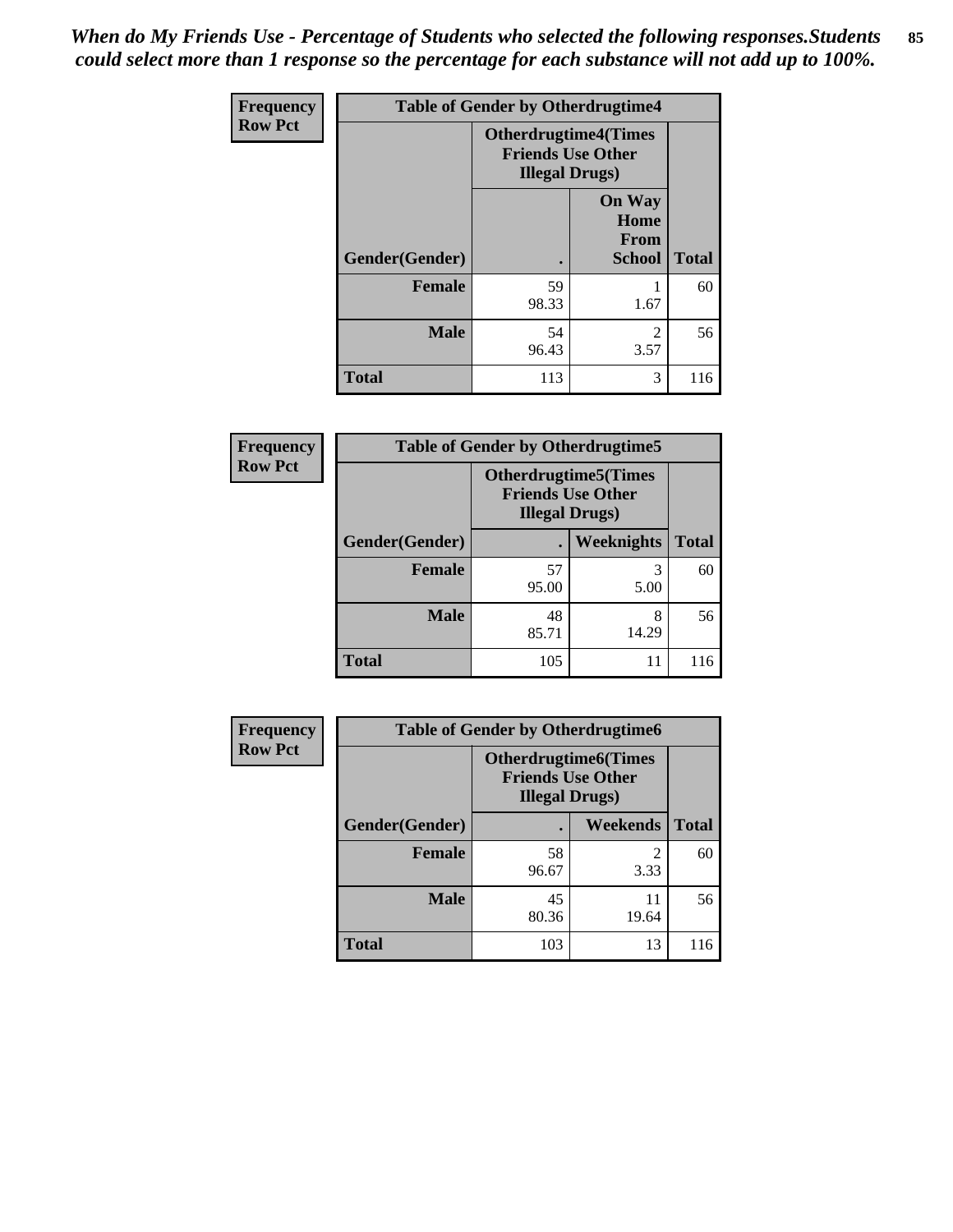# *Other Questions* **86**

| Frequency      |                | <b>Table of Gender by Educationalcohol</b>                                                                                    |                |              |  |
|----------------|----------------|-------------------------------------------------------------------------------------------------------------------------------|----------------|--------------|--|
| <b>Row Pct</b> |                | Educationalcohol(I<br>have been taught<br>about alcohol,<br>tobacco,<br>and other drugs<br>within the last year<br>at school) |                |              |  |
|                | Gender(Gender) | <b>Yes</b>                                                                                                                    | N <sub>0</sub> | <b>Total</b> |  |
|                | <b>Female</b>  | 50<br>83.33                                                                                                                   | 10<br>16.67    | 60           |  |
|                | <b>Male</b>    | 41<br>73.21                                                                                                                   | 15<br>26.79    | 56           |  |
|                | <b>Total</b>   | 91                                                                                                                            | 25             | 116          |  |

| Frequency      | <b>Table of Gender by Rodedrinking</b> |                                                                                                                     |             |              |  |
|----------------|----------------------------------------|---------------------------------------------------------------------------------------------------------------------|-------------|--------------|--|
| <b>Row Pct</b> |                                        | Rodedrinking(In<br>the past 30 days I<br>have ridden in a<br>car with a driver<br>who had been<br>drinking alcohol) |             |              |  |
|                | Gender(Gender)                         | Yes                                                                                                                 | $\bf N_0$   | <b>Total</b> |  |
|                | <b>Female</b>                          | 12<br>20.00                                                                                                         | 48<br>80.00 | 60           |  |
|                | <b>Male</b>                            | 12.50                                                                                                               | 49<br>87.50 | 56           |  |
|                | <b>Total</b>                           | 19                                                                                                                  | 97          | 116          |  |

| Frequency      |                | <b>Table of Gender by Drugsschool</b>                                                                                               |                |              |  |
|----------------|----------------|-------------------------------------------------------------------------------------------------------------------------------------|----------------|--------------|--|
| <b>Row Pct</b> |                | <b>Drugsschool</b> (During<br>the past 12 months,<br>I have been offered,<br>sold,<br>or given illegal drugs<br>on school property) |                |              |  |
|                | Gender(Gender) | <b>Yes</b>                                                                                                                          | N <sub>0</sub> | <b>Total</b> |  |
|                | <b>Female</b>  | 4<br>6.67                                                                                                                           | 56<br>93.33    | 60           |  |
|                | <b>Male</b>    | 11<br>19.64                                                                                                                         | 45<br>80.36    | 56           |  |
|                | <b>Total</b>   | 15                                                                                                                                  | 101            | 116          |  |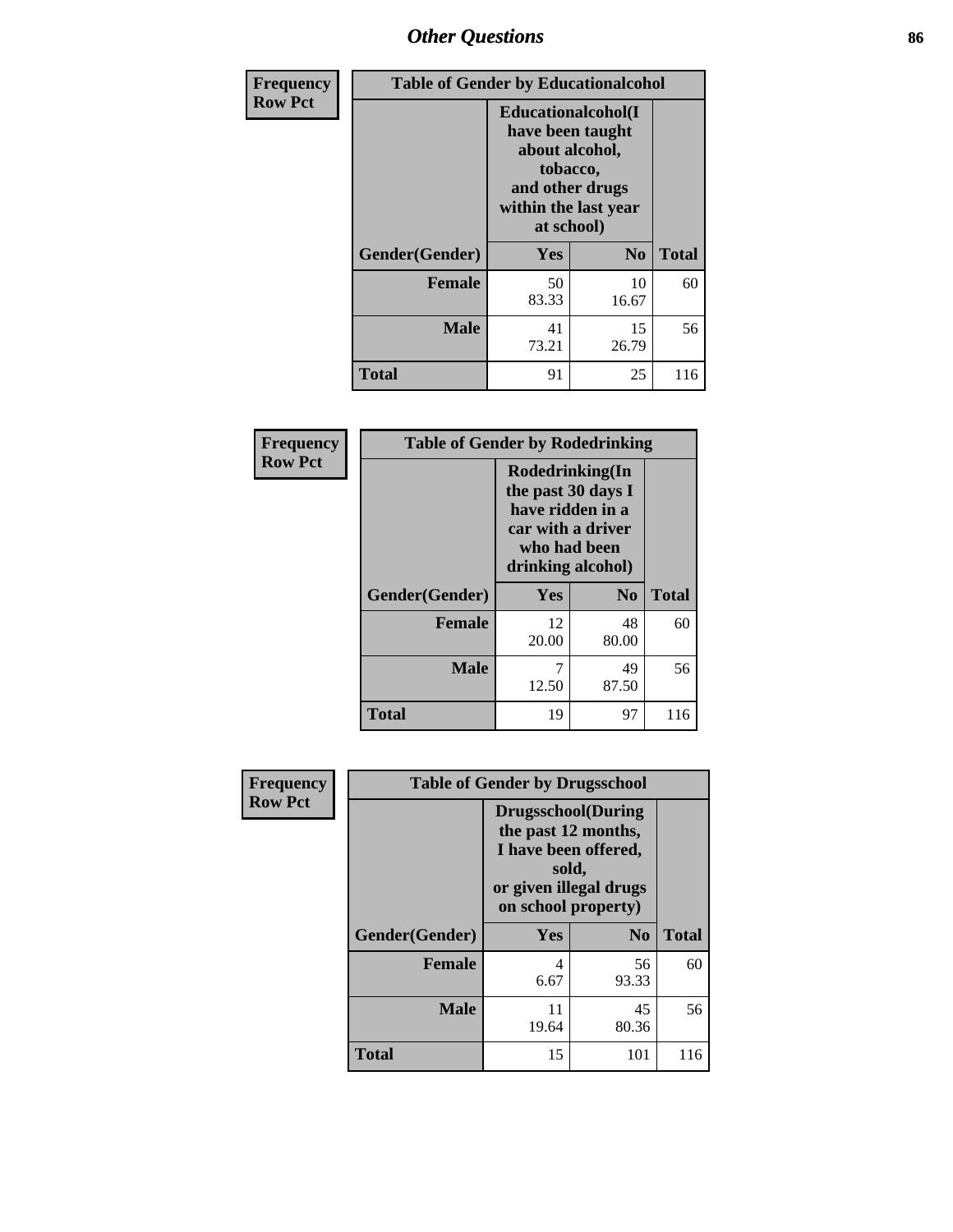*Other Questions* **87**

| <b>Frequency</b> | <b>Table of Gender by Bingedrinking</b>                                                                           |                             |                   |                              |                          |                   |              |
|------------------|-------------------------------------------------------------------------------------------------------------------|-----------------------------|-------------------|------------------------------|--------------------------|-------------------|--------------|
| <b>Row Pct</b>   | <b>Bingedrinking(I have drunk</b><br>five or more drinks of alcohol<br>at one sitting during the last<br>30 days) |                             |                   |                              |                          |                   |              |
|                  | <b>Gender</b> (Gender)                                                                                            | $\mathbf{0}$<br><b>Days</b> | 1 or<br>2<br>days | 3 <sub>to</sub><br>5<br>days | <b>6 to</b><br>9<br>days | All<br>30<br>days | <b>Total</b> |
|                  | Female                                                                                                            | 54<br>90.00                 | 3<br>5.00         | $\overline{2}$<br>3.33       | $\theta$<br>0.00         | 1.67              | 60           |
|                  | <b>Male</b>                                                                                                       | 53<br>94.64                 | 1.79              | $\Omega$<br>0.00             | $\mathfrak{D}$<br>3.57   | 0<br>0.00         | 56           |
|                  | <b>Total</b>                                                                                                      | 107                         | $\overline{4}$    | $\overline{2}$               | $\mathfrak{D}$           |                   | 116          |

| Frequency      | <b>Table of Gender by Educationaids</b> |                                                                                                 |             |              |
|----------------|-----------------------------------------|-------------------------------------------------------------------------------------------------|-------------|--------------|
| <b>Row Pct</b> |                                         | <b>Educationaids</b> (I<br>have been taught<br>about HIV/AIDS<br>at school in the<br>past year) |             |              |
|                | Gender(Gender)                          | Yes                                                                                             | No          | <b>Total</b> |
|                | <b>Female</b>                           | 51<br>85.00                                                                                     | 9<br>15.00  | 60           |
|                | <b>Male</b>                             | 44<br>78.57                                                                                     | 12<br>21.43 | 56           |
|                | <b>Total</b>                            | 95                                                                                              | 21          | 116          |

| <b>Frequency</b> | <b>Table of Gender by Suicideconsider</b> |                        |                |              |
|------------------|-------------------------------------------|------------------------|----------------|--------------|
| <b>Row Pct</b>   |                                           | Suicideconsider        |                |              |
|                  | Gender(Gender)                            | Yes                    | N <sub>0</sub> | <b>Total</b> |
|                  | <b>Female</b>                             | 3<br>5.00              | 57<br>95.00    | 60           |
|                  | <b>Male</b>                               | $\overline{2}$<br>3.57 | 54<br>96.43    | 56           |
|                  | <b>Total</b>                              | 5                      | 111            | 116          |